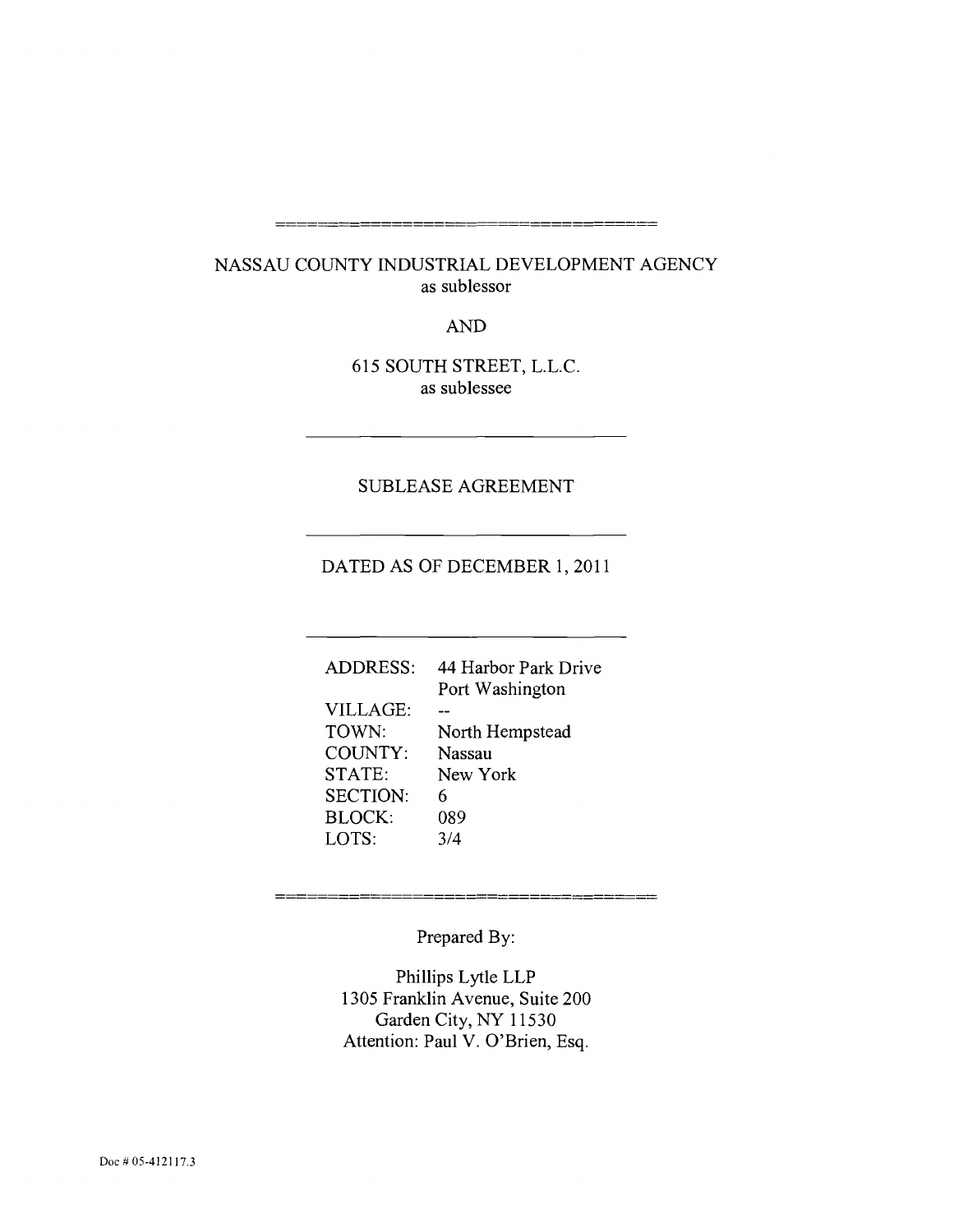# TABLE OF CONTENTS

| <b>ARTICLE I</b>   |                                                       |                                                |  |
|--------------------|-------------------------------------------------------|------------------------------------------------|--|
|                    | <b>SECTION 1.1</b>                                    |                                                |  |
|                    | <b>SECTION 1.2</b>                                    |                                                |  |
| <b>ARTICLE II</b>  | REPRESENTATIONS, WARRANTIES AND COVENANTS  11         |                                                |  |
|                    | <b>SECTION 2.1</b>                                    | REPRESENTATIONS, WARRANTIES AND                |  |
|                    |                                                       | COVENANTS OF THE AGENCY 12                     |  |
|                    | <b>SECTION 2.2</b>                                    | REPRESENTATIONS, WARRANTIES AND                |  |
|                    |                                                       | COVENANTS OF THE COMPANY.  12                  |  |
| <b>ARTICLE III</b> | CONVEYANCE AND USE OF PROJECT FACILITY  17            |                                                |  |
|                    | <b>SECTION 3.1</b>                                    | CONVEYANCE TO THE AGENCY. (A) 17               |  |
|                    | <b>SECTION 3.2</b>                                    |                                                |  |
|                    | <b>SECTION 3.3</b>                                    |                                                |  |
|                    | <b>SECTION 3.4</b>                                    |                                                |  |
|                    | <b>SECTION 3.5</b>                                    |                                                |  |
| <b>ARTICLE IV</b>  | UNDERTAKING AND COMPLETION OF THE PROJECT  20         |                                                |  |
|                    | <b>SECTION 4.1</b>                                    | ACQUISITION, RENOVATION, INSTALLATION          |  |
|                    |                                                       | AND EQUIPPING OF THE PROJECT FACILITY 20       |  |
|                    | <b>SECTION 4.2</b>                                    | COMPLETION OF THE PROJECT FACILITY;            |  |
|                    |                                                       | REMEDIES TO BE PURSUED AGAINST                 |  |
|                    | <b>SECTION 4.3</b>                                    | CONTRACTORS, SUBCONTRACTORS,                   |  |
|                    |                                                       | MATERIALMEN AND THEIR SURETIES 23              |  |
|                    |                                                       |                                                |  |
| <b>ARTICLE V</b>   | DEMISE OF PROJECT FACILITY; RENTAL PAYMENTS AND OTHER |                                                |  |
|                    |                                                       | SECTION 5.1 LEASE OF THE PROJECT FACILITY.  24 |  |
|                    | <b>SECTION 5.2</b>                                    | DURATION OF THE LEASE TERM; QUIET              |  |
|                    |                                                       |                                                |  |
|                    | <b>SECTION 5.3</b>                                    | RENTAL PAYMENTS AND OTHER AMOUNTS              |  |
|                    |                                                       |                                                |  |
|                    | <b>SECTION 5.4</b>                                    | NATURE OF OBLIGATIONS OF THE COMPANY           |  |
|                    |                                                       |                                                |  |
|                    | <b>SECTION 5.5</b>                                    | <b>GRANT OF SECURITY INTEREST  26</b>          |  |
|                    | SECTION 5.6.                                          |                                                |  |
|                    |                                                       |                                                |  |
| <b>ARTICLE VI</b>  | MAINTENANCE, MODIFICATIONS, TAXES AND INSURANCE  27   |                                                |  |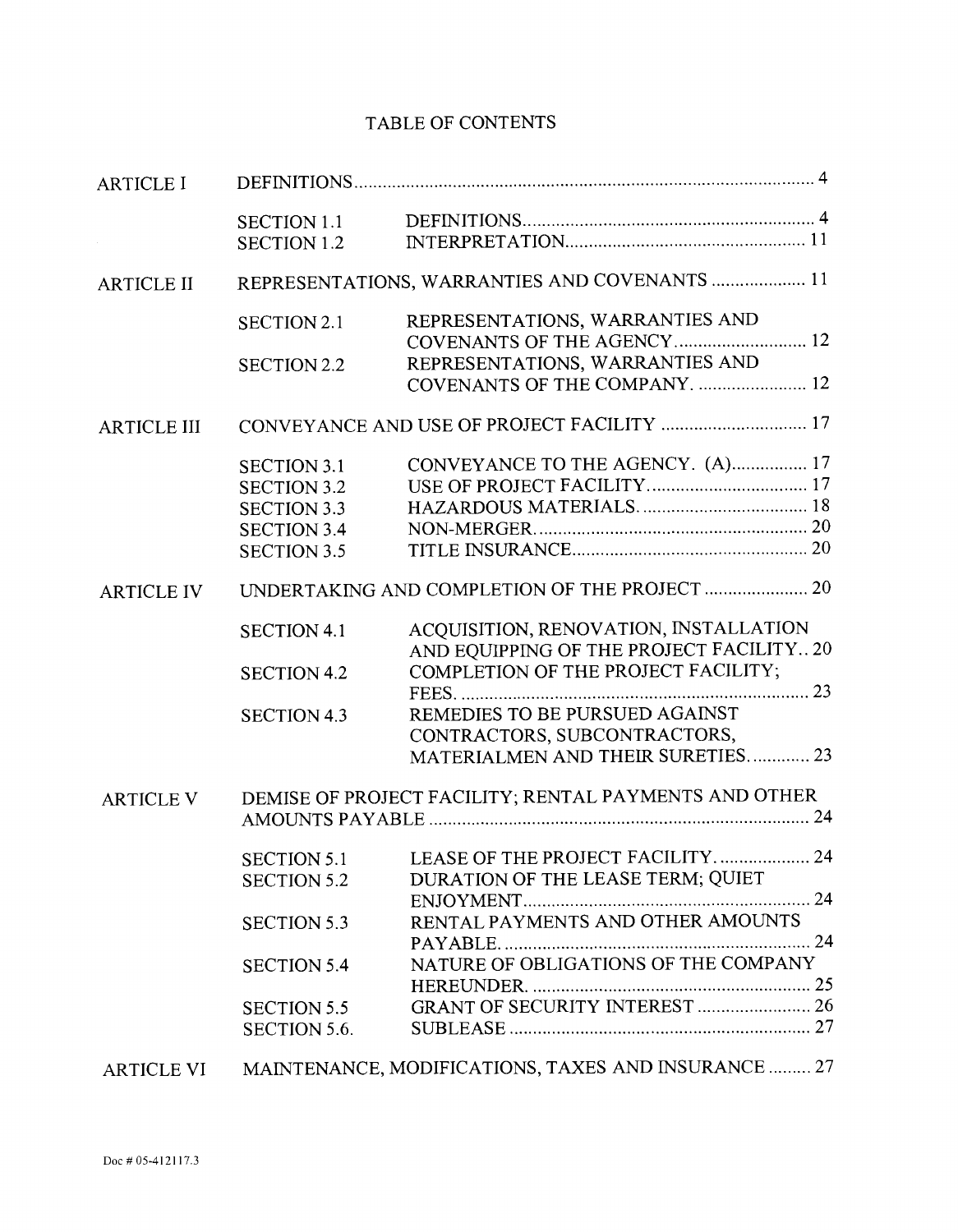|                    | <b>SECTION 6.1</b>  | MAINTENANCE AND MODIFICATIONS OF THE           |
|--------------------|---------------------|------------------------------------------------|
|                    |                     |                                                |
|                    | <b>SECTION 6.2</b>  | TAXES, ASSESSMENTS AND UTILITY                 |
|                    |                     |                                                |
|                    | <b>SECTION 6.3</b>  |                                                |
|                    | <b>SECTION 6.4</b>  | ADDITIONAL PROVISIONS RESPECTING               |
|                    |                     |                                                |
|                    | <b>SECTION 6.5</b>  | APPLICATION OF NET PROCEEDS OF                 |
|                    |                     |                                                |
|                    | <b>SECTION 6.6</b>  |                                                |
| <b>ARTICLE VII</b> |                     |                                                |
|                    | <b>SECTION 7.1</b>  |                                                |
|                    | <b>SECTION 7.2</b>  |                                                |
|                    | SECTION 7.3         | ADDITIONS TO THE PROJECT FACILITY  36          |
| ARTICLE VIII       |                     |                                                |
|                    | <b>SECTION 8.1</b>  | NO WARRANTY OF CONDITION OR                    |
|                    |                     | SUITABILITY BY THE AGENCY; ACCEPTANCE          |
|                    |                     |                                                |
|                    | <b>SECTION 8.2</b>  | HOLD HARMLESS PROVISIONS.  36                  |
|                    | <b>SECTION 8.3</b>  | RIGHT OF ACCESS TO THE PROJECT                 |
|                    |                     |                                                |
|                    | <b>SECTION 8.4</b>  | COMPANY NOT TO TERMINATE EXISTENCE OR          |
|                    |                     |                                                |
|                    | <b>SECTION 8.5</b>  | AGREEMENT TO PROVIDE INFORMATION 38            |
|                    | <b>SECTION 8.6</b>  | <b>BOOKS OF RECORD AND ACCOUNT;</b>            |
|                    |                     |                                                |
|                    | <b>SECTION 8.7</b>  | COMPLIANCE WITH APPLICABLE LAWS 38             |
|                    | <b>SECTION 8.8</b>  | DISCHARGE OF LIENS AND ENCUMBRANCES.39         |
|                    | <b>SECTION 8.9</b>  | PERFORMANCE OF THE COMPANY'S                   |
|                    |                     |                                                |
|                    | <b>SECTION 8.10</b> | DEPRECIATION DEDUCTIONS AND TAX                |
|                    |                     |                                                |
|                    | <b>SECTION 8.11</b> | EMPLOYMENT OPPORTUNITIES 40                    |
|                    | <b>SECTION 8.12</b> | SALES AND USE TAX EXEMPTION 40                 |
|                    | <b>SECTION 8.13</b> | IDENTIFICATION OF THE EQUIPMENT 43             |
|                    | <b>SECTION 8.14</b> |                                                |
|                    |                     |                                                |
| <b>ARTICLE IX</b>  |                     | ASSIGNMENTS; LEASING; MERGER OF THE AGENCY  43 |
|                    | <b>SECTION 9.1</b>  |                                                |
|                    | <b>SECTION 9.2</b>  |                                                |
|                    | <b>SECTION 9.3</b>  | SALE OR LEASE OF THE PROJECT FACILITY 44       |
|                    |                     |                                                |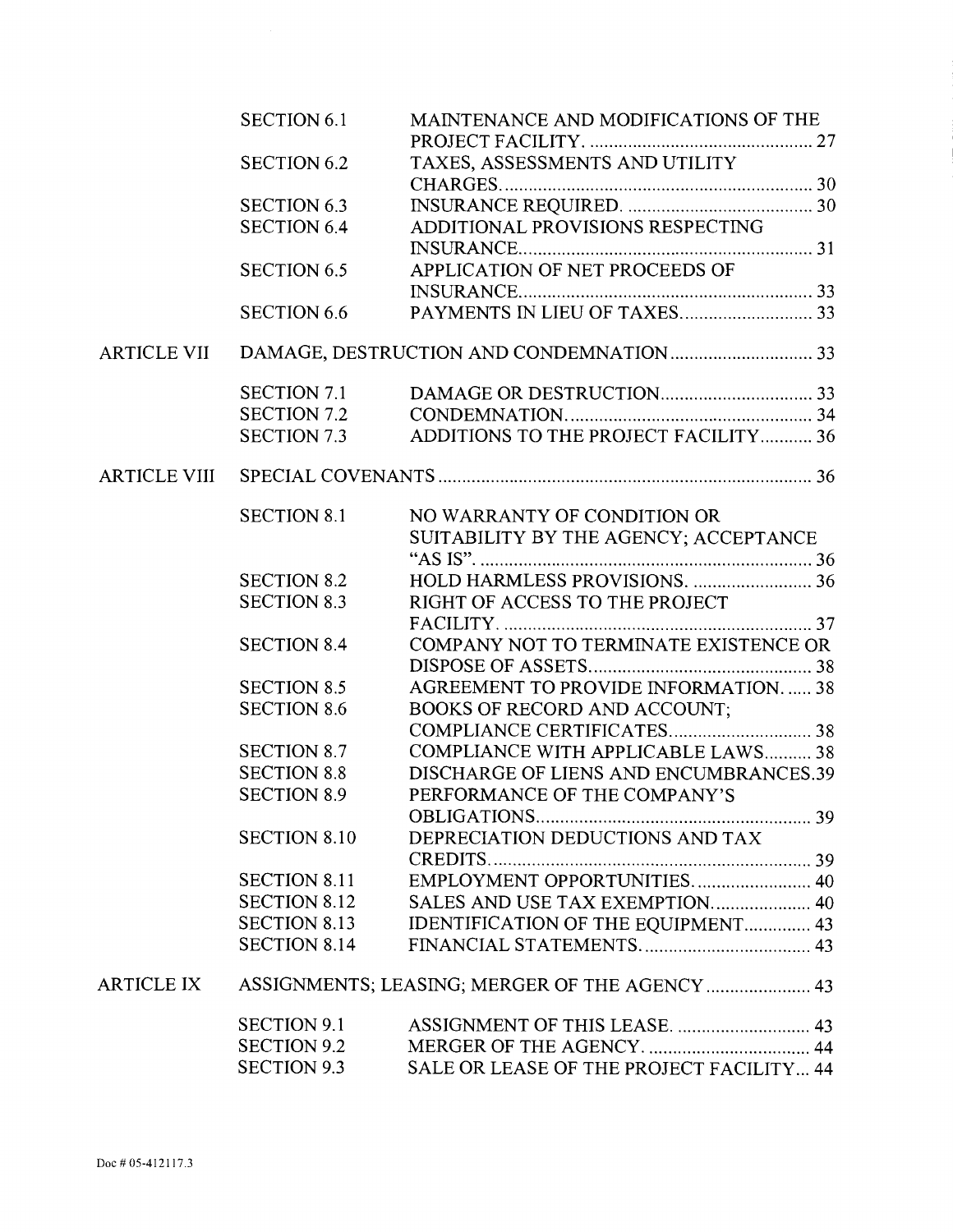| <b>ARTICLE X</b>   |                      |                                        |  |
|--------------------|----------------------|----------------------------------------|--|
|                    | <b>SECTION 10.1</b>  | EVENTS OF DEFAULT DEFINED 45           |  |
|                    | <b>SECTION 10.2</b>  |                                        |  |
|                    | <b>SECTION 10.3</b>  |                                        |  |
|                    | <b>SECTION 10.4</b>  | AGREEMENT TO PAY ATTORNEYS' FEES AND   |  |
|                    | <b>SECTION 10.5</b>  | NO ADDITIONAL WAIVER IMPLIED BY ONE    |  |
|                    |                      |                                        |  |
| <b>ARTICLE XI</b>  |                      |                                        |  |
|                    | <b>SECTION 11.1</b>  | EARLY TERMINATION OF THE LEASE 50      |  |
|                    | <b>SECTION 11.2</b>  | OBLIGATION TO SELL AND PURCHASE THE    |  |
|                    |                      |                                        |  |
|                    | <b>SECTION 11.3</b>  |                                        |  |
|                    | <b>SECTION 11.4</b>  | RECAPTURE OF AGENCY BENEFITS 51        |  |
| <b>ARTICLE XII</b> |                      |                                        |  |
|                    | <b>SECTION 12.1</b>  |                                        |  |
|                    | <b>SECTION 12.2</b>  |                                        |  |
|                    | <b>SECTION 12.3</b>  |                                        |  |
|                    | <b>SECTION 12.4</b>  |                                        |  |
|                    | <b>SECTION 12.5</b>  | EXECUTION OF COUNTERPARTS 55           |  |
|                    | <b>SECTION 12.6</b>  |                                        |  |
|                    | <b>SECTION 12.7</b>  |                                        |  |
|                    | <b>SECTION 12.8</b>  | TABLE OF CONTENTS AND SECTION HEADINGS |  |
|                    |                      |                                        |  |
|                    | <b>SECTION 12.9</b>  | NO RECOURSE; SPECIAL OBLIGATION 56     |  |
|                    | <b>SECTION 12.10</b> |                                        |  |
|                    | <b>SECTION 12.11</b> |                                        |  |
|                    | <b>SECTION 12.12</b> |                                        |  |
|                    | <b>SECTION 12.13</b> |                                        |  |
|                    | <b>SECTION 12.14</b> |                                        |  |
|                    | <b>SECTION 12.15</b> |                                        |  |
|                    | <b>SECTION 12.16</b> |                                        |  |
|                    | <b>SECTION 12.17</b> |                                        |  |
|                    | <b>SECTION 12.18</b> |                                        |  |

- EXHIBIT A Description of the Land
- EXHIBIT B Description of the Equipment
- EXHIBIT C Form of Termination of Company Lease
- EXHIBIT D Form of Bill of Sale to Company
- EXHIBIT E Form of Sales Tax Exemption Letter
- EXHIBIT F Form of Termination of Lease
- EXHIBIT G Form of Annual Employment Report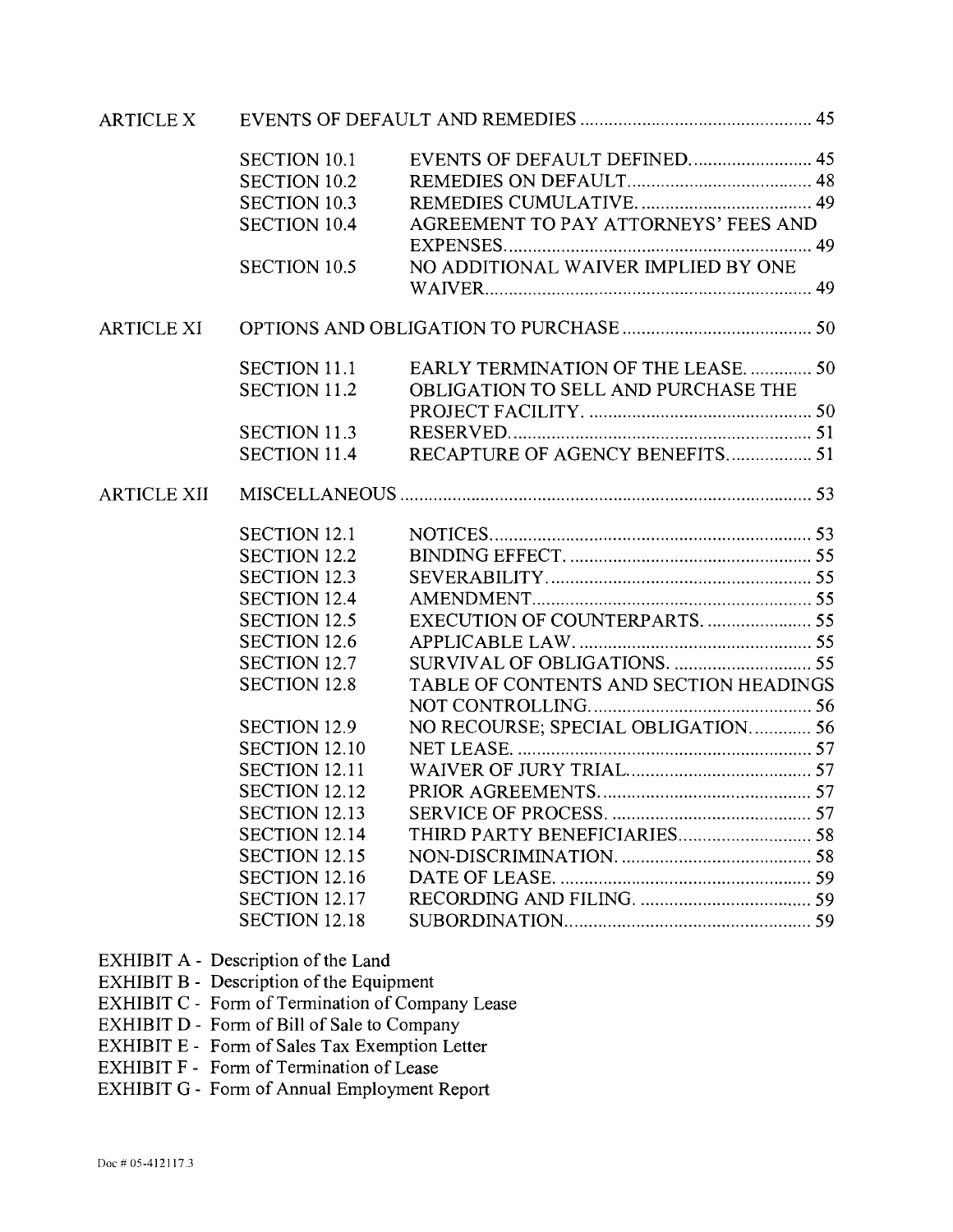#### SUBLEASE AGREEMENT

THIS SUBLEASE AGREEMENT dated as of December 1, 2011 (this "Lease") by and between the NASSAU COUNTY INDUSTRIAL DEVELOPMENT AGENCY, a corporate govemmental agency constituting a body corporate and politic and a public benefit corporation of the State of New York, having an office at 1550 Franklin Avenue, Suite 235, Mineola, NY 11501 (the "Agency"), and 615 SOUTH STREET, L.L.C., a limited liability company duly organized and existing under the laws of the State of New York, having an office at 615 South Street, Garden City, NY 11530 (the "Company").

### WITNESSETH:

WHEREAS, the Agency is authorized and empowered by the provisions of Chapter 1030 of the 1969 Laws of New York, constituting Title I of Article 18-A of the General Municipal Law, Chapter 24 of the Consolidated Laws of New York, as amended (the "Enabling Act") and Chapter 674 of the 1975 Laws of New York, as amended, constituting Section 922 of said General Municipal Law (said Chapter and the Enabling Act, as amended from time to time, being hereinafter collectively referred to as the "Act") to promote, develop, encourage and assist in the acquiring, constructing, reconstructing, improving, maintaining, equipping and fumishing of industrial, manufacturing, warehousing, commercial, research and recreation facilities, among others, for the purpose of promoting, attracting and developing economically sound commerce and industry to advance the job opportunities, health, general prosperity and economic welfare of the people of the State of New York, to improve their prosperity and standard of living, and to prevent unemployment and economic deterioration; and

WHEREAS, to accomplish its stated purposes, the Agency is authorized and empowered under the Act to acquire, construct, reconstruct and install one or more "projects" (as defined in the Act), or to cause said projects to be acquired, constructed, reconstructed and installed and to convey said projects or to lease said projects with the obligation to purchase; and

WHEREAS, the Company submitted an application for financial assistance (the "Application") to the Agency requesting that the Agency consider undertaking a project (the "Project") consisting of the following:  $(A)(1)$  the acquisition of an interest in a certain parcel of land located at 44 Harbor Park Drive, Port Washington, Town of North Hempstead, County of Nassau, New York (Section: 6; Block: 089; Lots: 3/4) (collectively, the "Land"), (2) the renovation of the existing building on the Land, together with related improvements to the Land (collectively, the "Building"), and (3) the acquisition and installation therein and thereon of certain fumiture, fixtures, machinery and equipment (the "Equipment"), all of the foregoing for use by Wangs Alliance Corporation, an affiliate of the Company (the "Sublessee"), as its global headquarters for sales, marketing, administration, and research & development, and as a warehouse and distribution center (collectively, the "Project Facility"); (B) the granting of certain "financial assistance" (within the meaning of Section 854(14) of the General Municipal Law) with respect to the foregoing, including potential exemptions or partial exemptions from real property taxes, sales and use taxes and mortgage recording taxes; and (C) the lease (with an obligation to purchase), license or sale of the Project Facility to the Company or such other entity as may be designated by the Company and agreed upon by the Agency and the sublease thereof to the Sublessee; and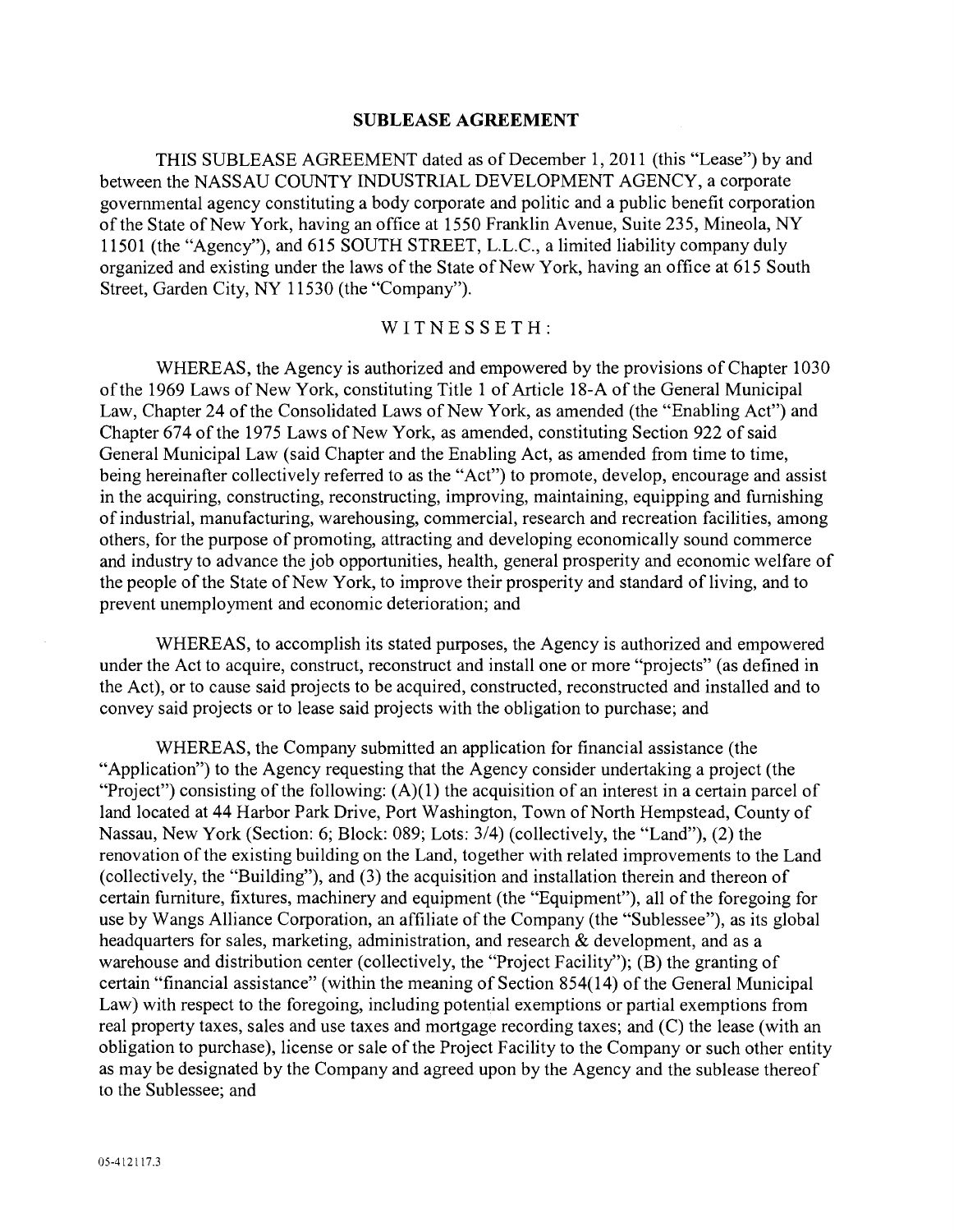WHEREAS, the Company proposed that 44 Harbor Park Drive LLC, a New York limited liability company (the "Owner"), acquire fee title to the Premises (as hereinafter defined) on its behalf for purposes of consummating a so-called "reverse 1031 exchange" and the Agency has approved such proposal; and

WHEREAS, the Company proposed that the Sublessee be the sub-subtenant of the Project Facility and the Agency has approved such proposal; and

WHEREAS, the Executive Director of the Agency (A) caused notice of a public hearing of the Agency pursuant Section 859-a of the Act (the "Public Hearing") to hear all persons interested in the Project and the Financial Assistance contemplated by the Agency with respect to the Project, to be mailed on October 13, 2011 to the chief executive officer of Nassau County, New York and of each other affected tax jurisdiction within which the Project Facility is or is to be located; (B) caused notice of the Public Hearing to be published on October 13, 2011 in the Nassau edition of Newsday, a newspaper of general circulation available to residents of the Town of North Hempstead and the County of Nassau, New York; (C) conducted the Public Hearing on November 1, 2011 at 10:00 a.m., local time, at North Hempstead Town Hall, 220 Plandome Road, Manhasset, Town of North Hempstead, Nassau County, New York; and (D) prepared a report of the Public Hearing (the "Report") which fairly summarizes the views presented at the Public Hearing and distributed the Report to the members of the Agency; and

WHEREAS, the Executive Director of the Agency (A) caused notice of a meeting of the Agency (the "IDA Meeting") with respect to the proposed deviation from the Agency's uniforrn tax exemption policy and guidelines to be mailed on November 21, 2011 to the chief executive officer of each affected tax jurisdiction; and (B) conducted the IDA Meeting on December 6, 2011 and reviewed any written comments or correspondence received from the affected tax jurisdictions before the IDA Meeting regarding the proposed deviation from the Agency's uniform tax exemption policy and approved the proposed deviation; and

WHEREAS, pursuant to Article 8 of the Environmental Conservation Law, Chapter 43-B of the Consolidated Laws of New York, as amended (the "SEQR Act"), and the regulations (the "Regulations") adopted pursuant thereto by the Department of Environmental Conservation of the State of New York (collectively with the SEQR Act, "SEQRA"), the appropriate personnel of the Agency reviewed the environmental assessment form and other materials submitted by the Company and made any necessary comments to members of the Agency, and by resolution of the members of the Agency adopted on December 6, 2011, the Agency decided to conduct an uncoordinated review of the Project and determined that the Project will not have a significant adverse environmental impact and that an environmental impact statement will not be prepared; and

WHEREAS, by resolution adopted by the members of the Agency on December 6, 2011 (the "Authorizing Resolution"), the Agency, following a review of the Report, determined to proceed with the Project, to grant the Financial Assistance and to enter into the "straight lease transaction" (as such quoted term is defined in the Act) contemplated by this Lease and the other Transaction Documents (as hereinafter defined); and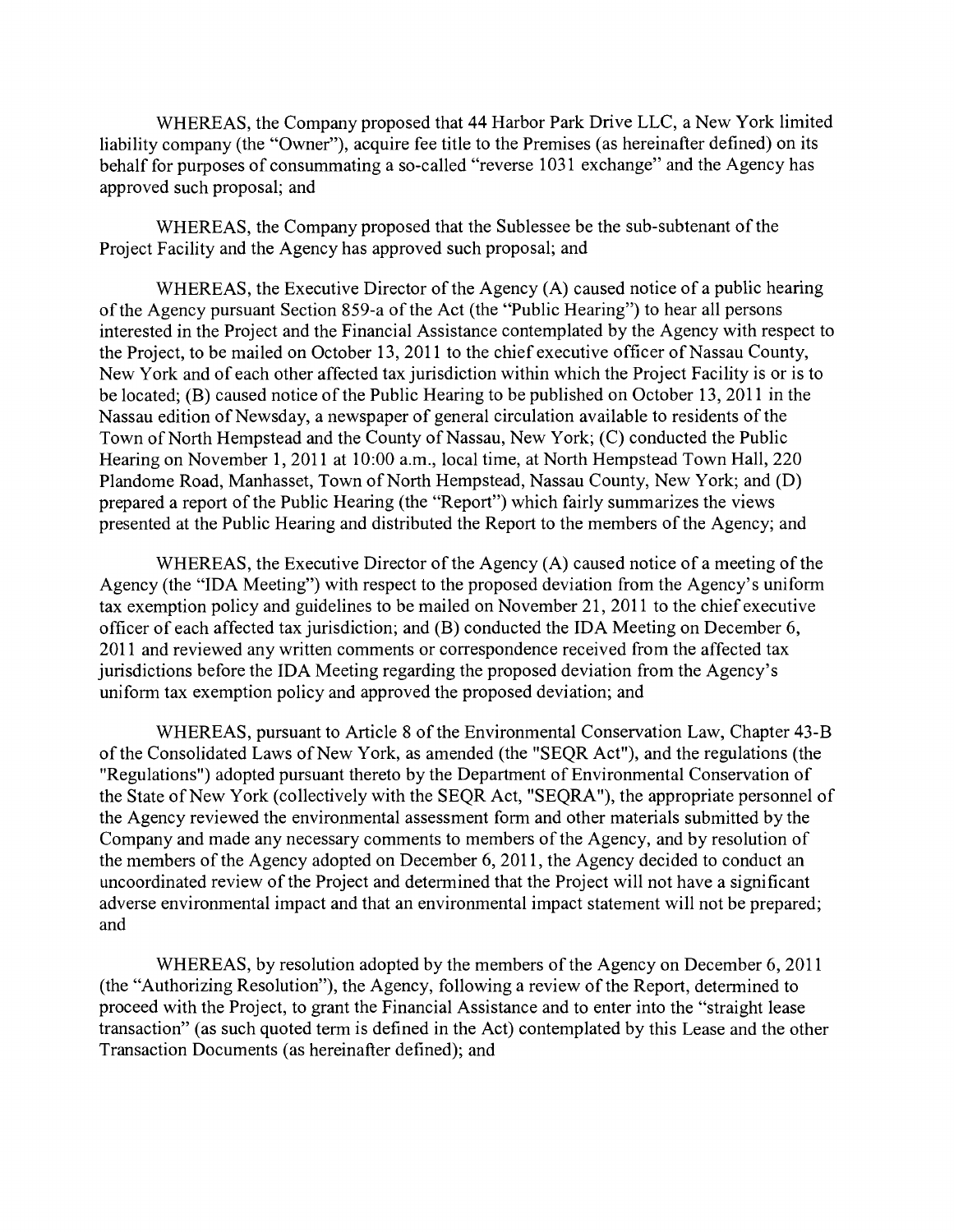WHEREAS, the Agency proposes to appoint the Company as agent of the Agency to undertake the acquisition, renovation, installation and equipping of the Projcct Facility and to sublease the Project Facility to the Company, and the Company desires to act as agent of the Agency to undertake the acquisition, renovation, installation and equipping of the Project Facility and to sublease the Project Facility from the Agency, all pursuant to the terrns and conditions hereinafter set forth in this Lease and in the other Transaction Documents; and

WHEREAS, the acquisition of an interest in the Project Facility, the straight lease of the Project Facility, the sub-subleasing of the Project Facility by the Company to the Sublessee and the granting of the Financial Assistance by the Agency to the Company are for proper purposes, including, without limitation, the advancement of the job opportunities, health, general prosperity and economic welfare of the inhabitants of the State and the prevention of unemployment and economic deterioration pursuant to the provisions of the Act; and

WHEREAS, the granting of the Financial Assistance by the Agency to the Company has been detennined by the Agency to be necessary to induce the Company to proceed with the Project and the Sublessee to sub-sublease the Project Facility; and

WHEREAS, immediately prior to the execution and delivery of this Lease, the Company will execute and deliver or cause to be executed and delivered to the Agency (A) a certain company lease agreement of even date herewith (the "Company Lease") between the Owner and the Agency, which conveys to the Agency a leasehold interest in and to the Premises (as hereinafter defined), and (B) a bill of sale dated the Closing Date (the "Bill of Sale to Agency"), which conveys to the Agency all right, title and interest of the Company in and to the Equipment; and

WHEREAS, pursuant to a certain Payment in Lieu of Taxes Agreement of even date herewith among the Company, the Owner and the Agency, the Company and the Owner have agreed to make certain payments in lieu of real property taxes with respect to the Premises, and such obligation is secured by a Mortgage and Assignment of Leases and Rents of even date herewith (the "PILOT Mortgage") from the Owner and the Agency, as mortgagor, to the County of Nassau, as mortgagee (the "PILOT Mortgagee"), pursuant to which the Owner, the Agency and the Company grant a first mortgage on the Premises to the PILOT Mortgagee; and

WHEREAS, in order to finance a portion of the costs of the Project, JPMorgan Chase Bank National Association (the "Bank"), has agreed to make a loan to the Company in the aggregate principal amount of up to \$9,187,500 (the "Bank Loan"), which Bank Loan is evidenced by one (1) or more promissory notes and/or loan agreements (collectively, the "Bank Note") dated the Closing Date made by the Company to the Bank in the aggregate principal amount of the Bank Loan; and

WHEREAS, in order to secure the obligations of the Company to the Bank under the Bank Note, the Owner and the Agency have executed and delivered one (1) or more mortgages dated the Closing Date in favor of the Bank in the maximum aggregate principal amount of the Bank Loan (collectively, the "Bank Mortgage"), which Bank Mortgage the Agency and the Owner have executed for the sole purpose of subjecting to the lien thereof their respective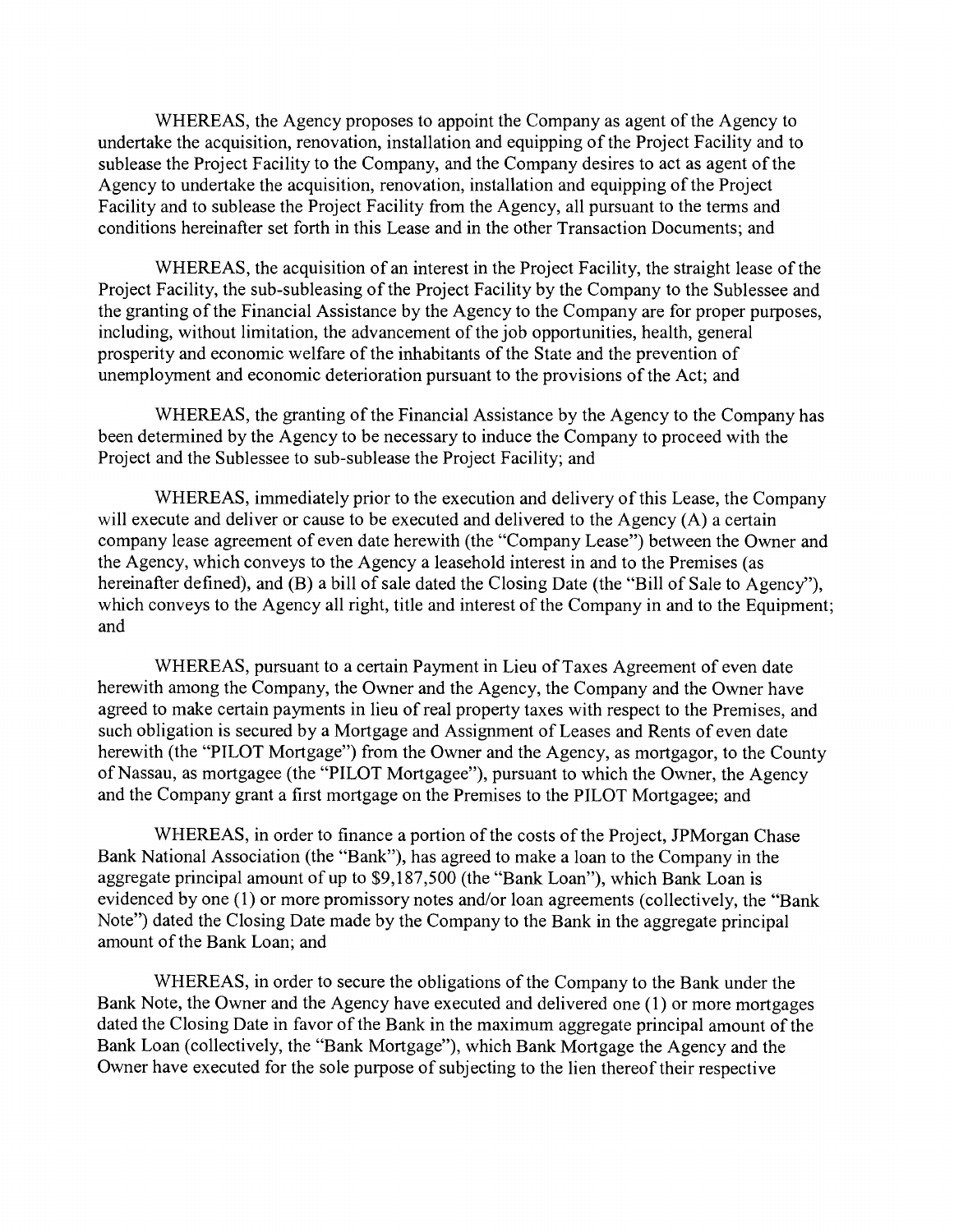interests in the Premises, and pursuant to which Bank Mortgage the Owner, the Company and the Agency grant to the Bank a mortgage lien on the Premises;

### NOW, THEREFORE, IN CONSIDERATION OF THE PREMISES AND THE MUTUAL COVENANTS HEREINAFTER CONTAINED, THE PARTIES HERETO HEREBY COVENANT, AGREE AND BIND THEMSELVES AS FOLLOWS:

### ARTICLE I **DEFINITIONS**

SECTION 1.1 DEFINITIONS. The following words and terms used in this Lease shall have the respective meanings set forth below, unless the context or use indicates another or different meaning or intent:

"Act" shall have the meaning assigned to such term in the recitals to this Lease.

"Administrative Fee" shall have the meaning assigned to such term in Section 5.3(B) of this Lease.

"Affiliate" of a Person shall mean a Person who directly or indirectly through one or more intennediaries controls, is controlled by or is under common control with, such Person. The term "control" means (i) the possession, directly or indirectly, of the power to direct or cause the direction of the management and policies of a Person, whether through the ownership of voting securities, by contract or otherwise, or (ii) the ownership, either directly or indirectly, of at least fifty-one percent (51%) of the voting stock or other equity interest of such Person.

"Agency" means (A) the Nassau County Industrial Development Agency and its successors and assigns, and (B) any public benefit corporation or other public corporation resulting from or surviving any consolidation or merger to which the Nassau County Industrial Development Agency, or its successors or assigns, may be a party.

"Annual Fee" shall have the meaning assigned to such term in Section  $5.3(C)$  of this Lease.

"Applicable Laws" means all current and future statutes, codes, laws, acts, ordinances, treaties, orders, judgments, decrees, injunctions, rules, regulations, permits, licenses, authorizations, directions, determinations and requirements, foreseen or unforeseen, ordinary or extraordinary, which now or at any time hereafter may be applicable to or affect the Project Facility or any part thereof or the conduct of work on the Project Facility or any part thereof or to the operation, use, manner of use or condition of the Project Facility or any part thereof (the applicability of the foregoing to be determined both as if the Agency were the owner of an interest in the Project Facility and as if the Company and not the Agency were the owner of an interest in the Project Facility), including but not limited to (1) applicable health, building, zoning, use, rent, accessibility, environmental, planning and subdivision laws, ordinances, rules and regulations of Govemmental Authorities having jurisdiction over the Project Facility, (2) restrictions, conditions or other requirements applicable to any permits, licenses or other govemmental authorizations issued with respect to the foregoing, (3) judgments, decrees, orders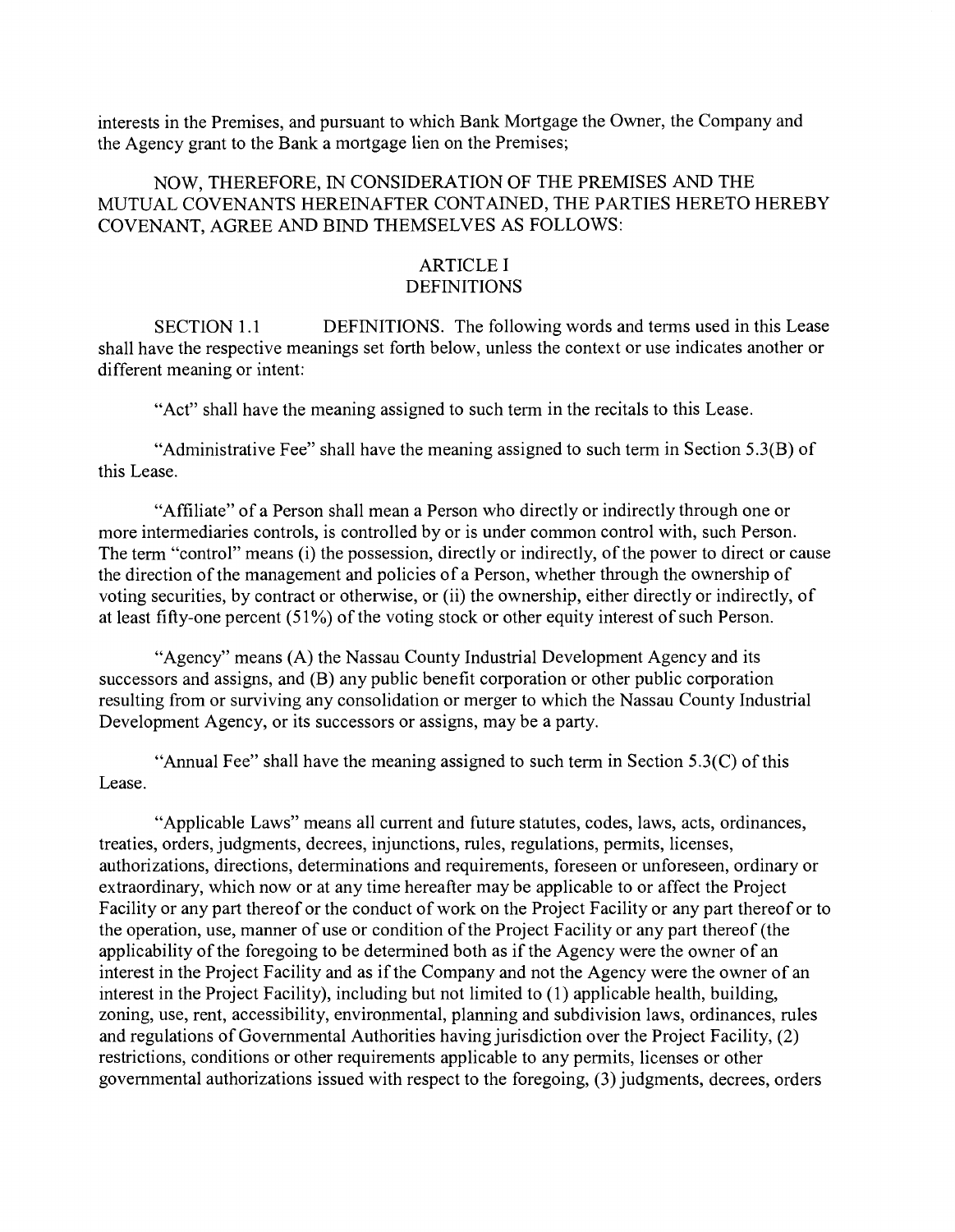or injunctions issued by any court or other judicial or quasi-judicial Governmental Authority, and (4) applicable covenants and restrictions relating in any way to the Project Facility.

"Application" shall have the meaning assigned to such term in the recitals to this Lease.

"Authorizing Resolution" shall have the meaning assigned to such term in the recitals to this Lease.

"Authorized Representative" means the Person or Persons at the time designated to act on behalf of the Agency, the Company, the Owner or the Sublessee, as the case may be, by written certificate fumished to the Agency, the Company, the Owner or the Sublessee, as the case may be, containing the specimen signature of each such Person and signed on behalf of (A) the Agency by its Chairman, Vice-Chairman, Secretary, Executive Director, Administrative Director or such other Person as may be authorized by resolution of the members of the Agency to act on behalf of the Agency, and (B) the Company, the Owner or the Sublessee by its President or any Vice President, if a corporation, or a member or a manager, if a limited liability company, or such other Person as may be authorized in writing by the members of such limited liability company or by the board of directors of such corporation, to act on behalf of the Company, the Owner or the Sublessee, as the case may be.

"Bank" shall mean JPMorgan Chase Bank National Association, together with its successors and/or assigns, provided that the Agency is given notice of any such succession or assignment in accordance with Section 12.1 of this Lease.

"Bank Loan" shall have the meaning assigned to such term in the recitals to this Lease.

"Bank Mortgage" shall have the meaning assigned to such term in the recitals to this Lease.

"Bank Note" shall have the meaning assigned to such term in the recitals to this Lease.

"Bill of Sale to Agency" shall have the meaning assigned to such tenn in the recitals to this Lease.

"Bill of Sale to Company" means the bill of sale from the Agency to the Company, pursuant to which the Agency conveys to the Company all of the Agency's interest in the Equipment, substantially in the form attached as Exhibit D to this Lease.

"Building" shall have the meaning assigned to such term in the recitals to this Lease.

"Business Day" means a day on which banks located in the County are not required or authorized to remain closed and on which the New York Stock Exchange is not closed.

"Closing" means the closing at which this Lease and the other Transaction Documents are executed and delivered by the Company, the Agency and the other parties thereto.

"Closing Date" means the date of the Closing.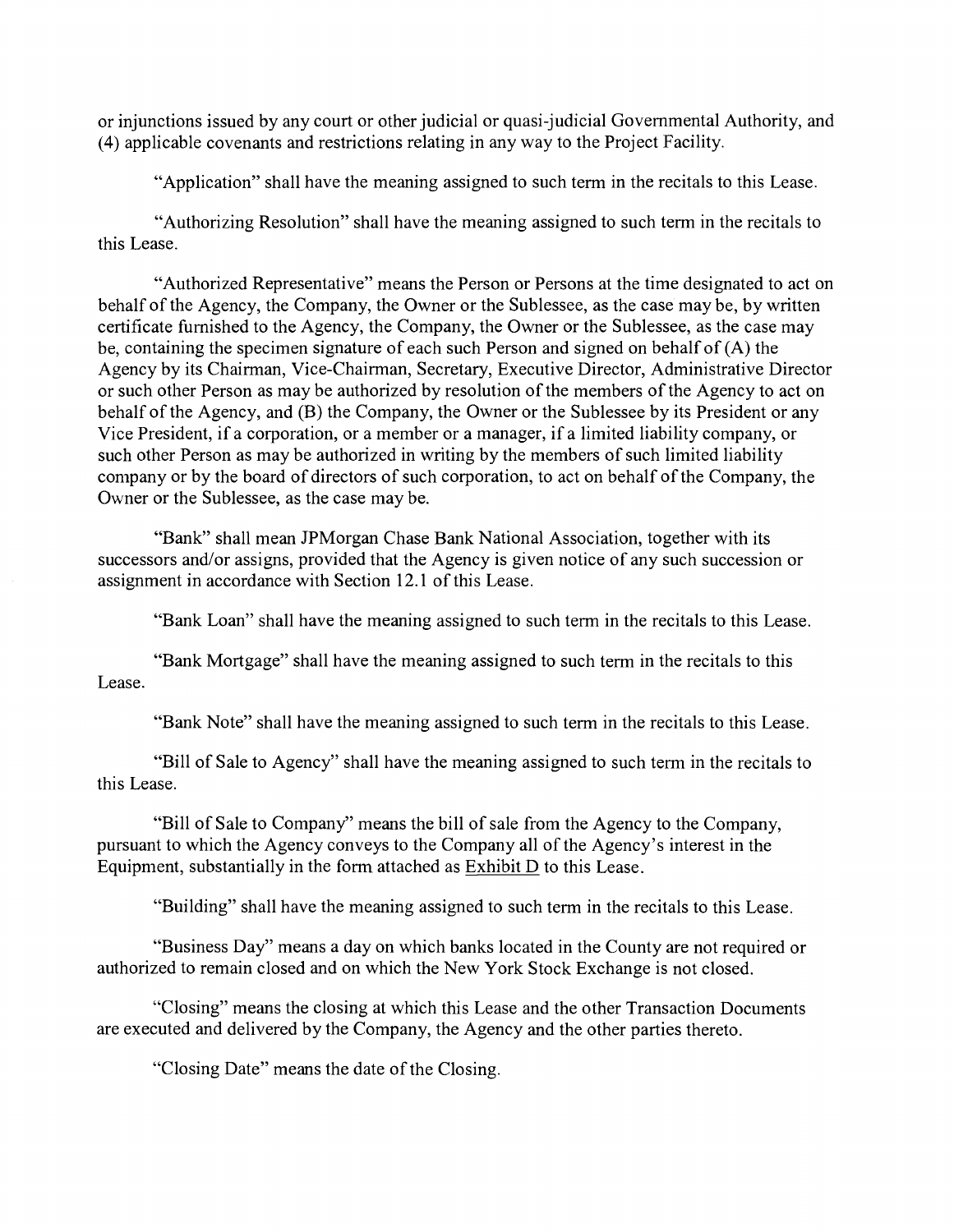"Code" means the Intemal Revenue Code of 1986, as amended, and the regulations of the United States Treasury Department promulgated thereunder.

"Collateral" shall have the meaning assigned to such terrn in Section 5.5 of this Lease.

"Company" means 615 South Street, L.L.C., a limited liability company duly organized and existing under the laws of the State of New York, and its successors and assigns, to the extent pennitted pursuant to this Lease.

"Company Lease" shall have the meaning assigned to such term in the recitals to this Lease.

"Completion Date" means such date as shall be certified by the Company to the Agency as the date of completion of the Project pursuant to Section 4.2 of this Lease, or such earlier date as the Company shall notify the Agency as being the date of completion of the Project.

"Condemnation" means the taking of title to, or the use of, Property under the exercise of the power of eminent domain by any Govemmental Authority.

"County" means the County of Nassau, New York.

"Default Interest Rate" means a rate of interest equal to eighteen percent (18%) per annum or the maximum rate permitted by applicable law, whichever is less.

"Enviromnental Indemnification" means the Environmental Compliance and lndemnification Agreement dated of even date herewith from the Company, the Sublessee and the Guarantor in favor of the Agency.

"Environmental Laws" shall have the meaning assigned to such term in Section 3.3 of this Lease.

"Environmental Report" means, collectively, those certain documents known as the "Phase I Environmental Site Assessment for the property located at 44 Harbor Park Drive, Port Washington, New York 11050, prepared for WAC Lighting by Cashin Technical Services, Inc." dated May 3, 2011, and the "Addendum to the Phase I Environmental Site Assessment report for 44 Harbor Park Drive, Port Washington, New York," by Cashin Technical Services, Inc., dated May 27, 2011.

"Equipment" shall have the meaning assigned to such term in the recital to this Lease and shall include all those materials, machinery, equipment, fixtures or fumishings intended to be acquired with the proceeds of any payment made by the Company pursuant to Section 4.1(H) of this Lease, and such substitutions and replacements therefor as may be made from time to time pursuant to this Lease, including without limitation, all the Property described in Exhibit B attached to this Lease. "Equipment" shall not include: (i) inventory, (ii) rolling stock, (iii) any item of personalty having a useful life of less than one (1) year or which shall not constitute a tangible capital asset, (iv) plants, shrubs, trees, flowers, lawns or plants, or (v) fine art or other similar decorative items.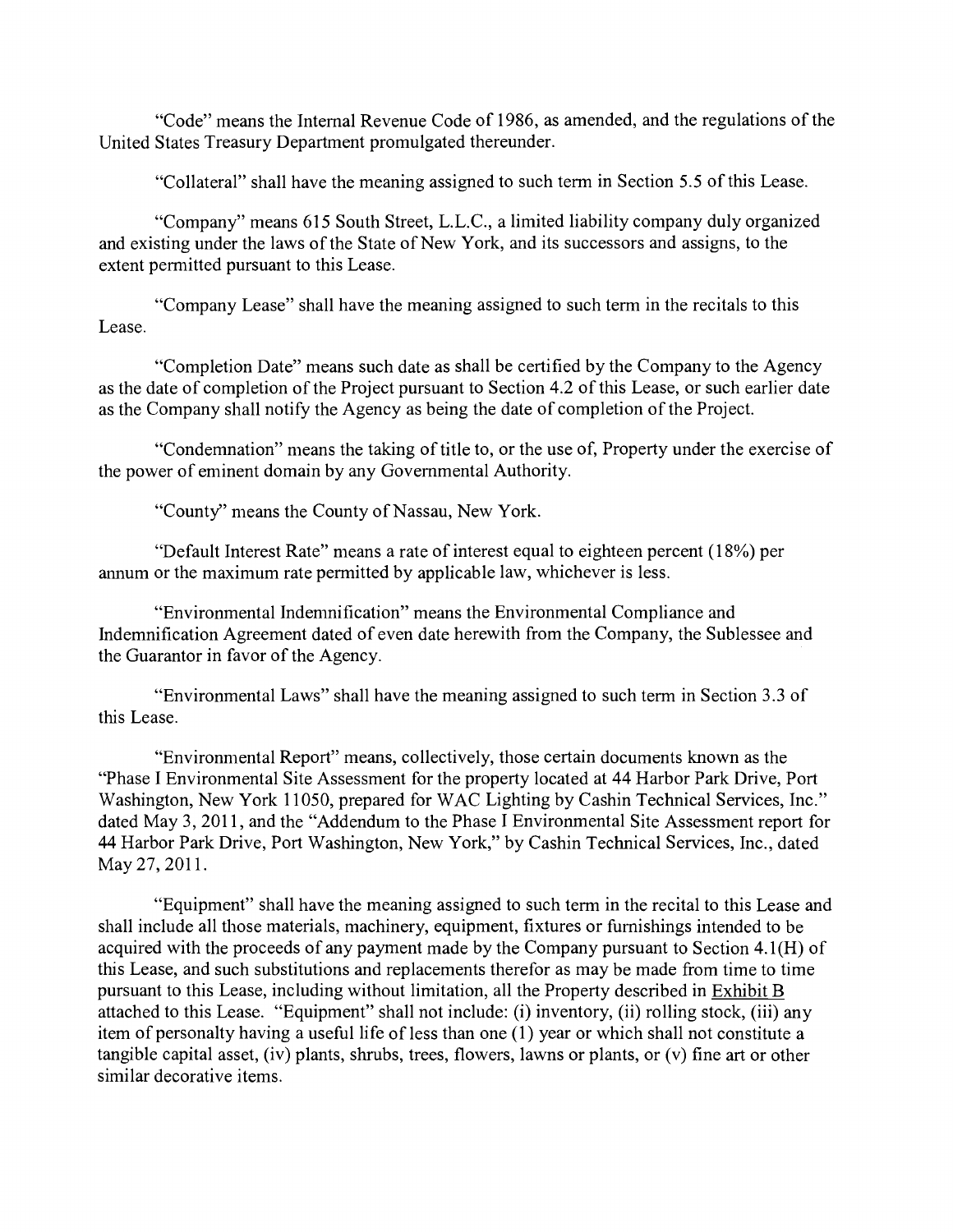"Event of Default" means, with respect to any particular Transaction Document, any event specified as an Event of Default pursuant to the provisions thereof.

"Financial Assistance" shall have the meaning assigned to such term in the recitals to this Lease.

"Govemmental Authority" means the United States of America, the State, any other state, the County, any political subdivision of any of the foregoing, and any court, tribunal, arbitrator, mediator, agency, department, commission, board, bureau, authority or instrumentality of any of them.

"Gross Proceeds" means one hundred percent (100%) of the proceeds of the transaction with respect to which such term is used, including, but not limited to, the settlement of any insurance or Condenmation award.

"Guarantor" or "Guarantors" means, individually or collectively, as the context may require, Tony Chung Chi Wang, a natural person.

"Guaranty" means the Guaranty dated of even date herewith from the Guarantor, the Company and the Sublessee to the Agency.

"Hazardous Materials" means all hazardous materials including, without limitation, any explosives, radioactive materials, radon, asbestos-containing materials, urea formaldehyde foam insulation, polychlorinated biphenyls, lead based paints, petroleum, petroleum products, methane, hazardous materials, hazardous chemicals, hazardous wastes, extremely hazardous wastes, restricted hazardous wastes, hazardous or toxic substances, toxic pollutants, hazardous air pollutants, pollutants, contaminants, toxic chemicals, toxics, pesticides or related materials as set forth in the Comprehensive Environmental Response, Compensation, and Liability Act of 1980, as amended (42 U.S.C. Sections 9601, et seq.), the Hazardous Materials Transportation Act, as amended (49 U.S.C. Sections 1801, et seq.), the Resource Conservation and Recovery Act, as amended (42 U.S.C. Sections 6901, et seq.), the Clean Water Act, as amended (33 U.S.C. Section 1251 et seq.), the Safe Drinking Water Act, as amended (42 U.S.C. Section 300f, et seq.) the Clean Air Act, as amended (42 U.S.C. Section 7401, et seq.), the Toxic Substances Control Act, as amended (15 U.S.C. Section 2601, et seq.), Articles 15 or 27 of the New York State Environmental Conservation Law, or in the regulations adopted and publications promulgated pursuant thereto, or any other federal, state or local environmental law, ordinance, rule or regulation of any Govemmental Authority having jurisdiction.

"IDA Meeting" shall have the meaning assigned to such term in the recitals to this Lease.

"Indebtedness" means (1) the monetary obligations of the Company, the Owner or the Sublessee to the Agency or to any of its members, officers, agents (other than the Company and the Sublessee), attomeys, servants or employees, past, present or future, under this Lease or any of the other Transaction Documents, and (2) all interest accrued on any of the foregoing.

"Land" shall have the meaning assigned to such tenn in the recitals to this Lease and is more particularly described in Exhibit A to this Lease.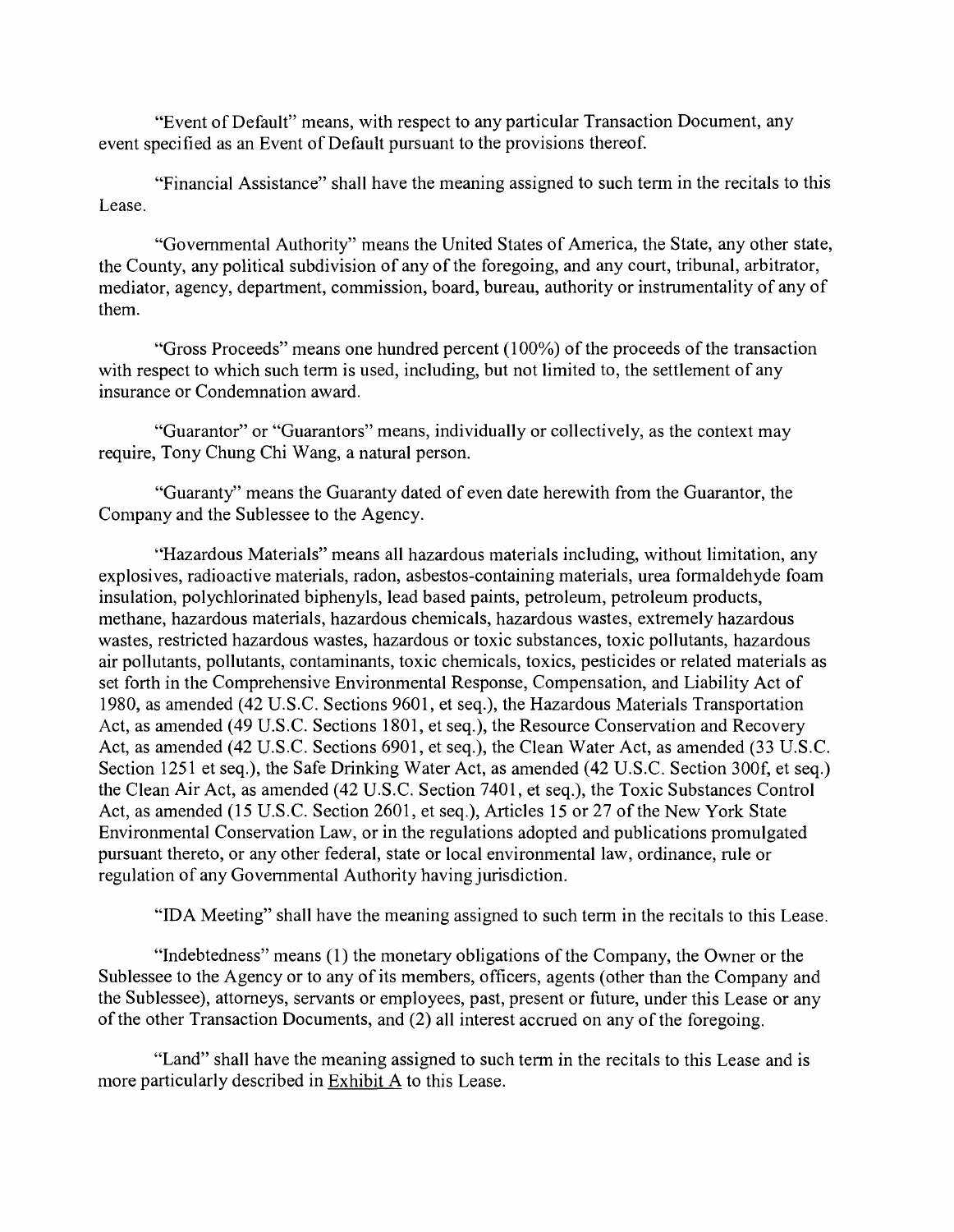"Lien" means any interest in Property securing an obligation owed to a Person, whether such interest is based on the common law, statute or contract, and including but not limited to a security interest arising from a mortgage, encumbrance, pledge, conditional sale or trust receipt or a lease, consignment or bailment for security purposes or a judgment against the Company. The tenn "Lien" includes reservations, exceptions, encroachments, projections, easements, rights of way, covenants, conditions, restrictions, leases and other similar title exceptions and encumbrances, including, but not limited to, mechanics', materialmen's, landlord's, warehousemen's and carriers' liens and other similar encumbrances affecting real property. For purposes of the Transaction Documents, a Person shall also be deemed to be the owner of any Property that it has acquired or holds subject to a conditional sale agreement or other arrangement pursuant to which title to the Property has been retained by or vested in some other Person for security purposes.

"Maximum Sales Tax Benefit" means \$43,125.

"Minimum Employment Requirement" shall have the meaning assigned to such term in Section 2.2 of this Lease.

"Net Proceeds" means so much of the Gross Proceeds with respect to which that term is used as remain after payment of all fees for services, expenses, costs and taxes (including attomeys' fees) incurred in obtaining such Gross Proceeds.

"Owner" means 44 Harbor Park Drive LLC, a limited liability company duly organized and existing under the laws of the State of New York

"Permitted Encumbrances" means (A) utility, access and other easements, rights of way, restrictions, encroachments and exceptions that exist on the Closing Date and are identified on Schedule B to the Title Policy, (B) Liens for taxes, assessments and utility charges, to the extent permitted by this Lease, (C) any Lien or encumbrance on the Project Facility obtained through any Transaction Document, (D) any Lien or encumbrance requested by the Company in writing and consented to by the Agency, which consent may be granted or denied in the Agency's sole and absolute discretion, (E) the Sublease Agreement, (F) the Bank Mortgage, and (G) the Temporary Space Lease.

"Person" means an individual, partnership, limited liability company, corporation, trust, unincorporated organization or Govemmental Authority.

"PILOT Agreement" means the Payment in Lieu of Taxes Agreement of even date herewith among the Owner, the Company and the Agency, pursuant to which the Company and the Owner shall make certain payments in lieu of real property taxes with respect to the Premises.

"PILOT Mortgage" shall have the meaning assigned to such term in the recitals to this Lease.

"PILOT Mortgagee" means the County, on behalf of itself and such other instrumentalities to which amounts shall be due and owing pursuant to the PILOT Agreement, and its successors and/or assigns under the PILOT Mortgage.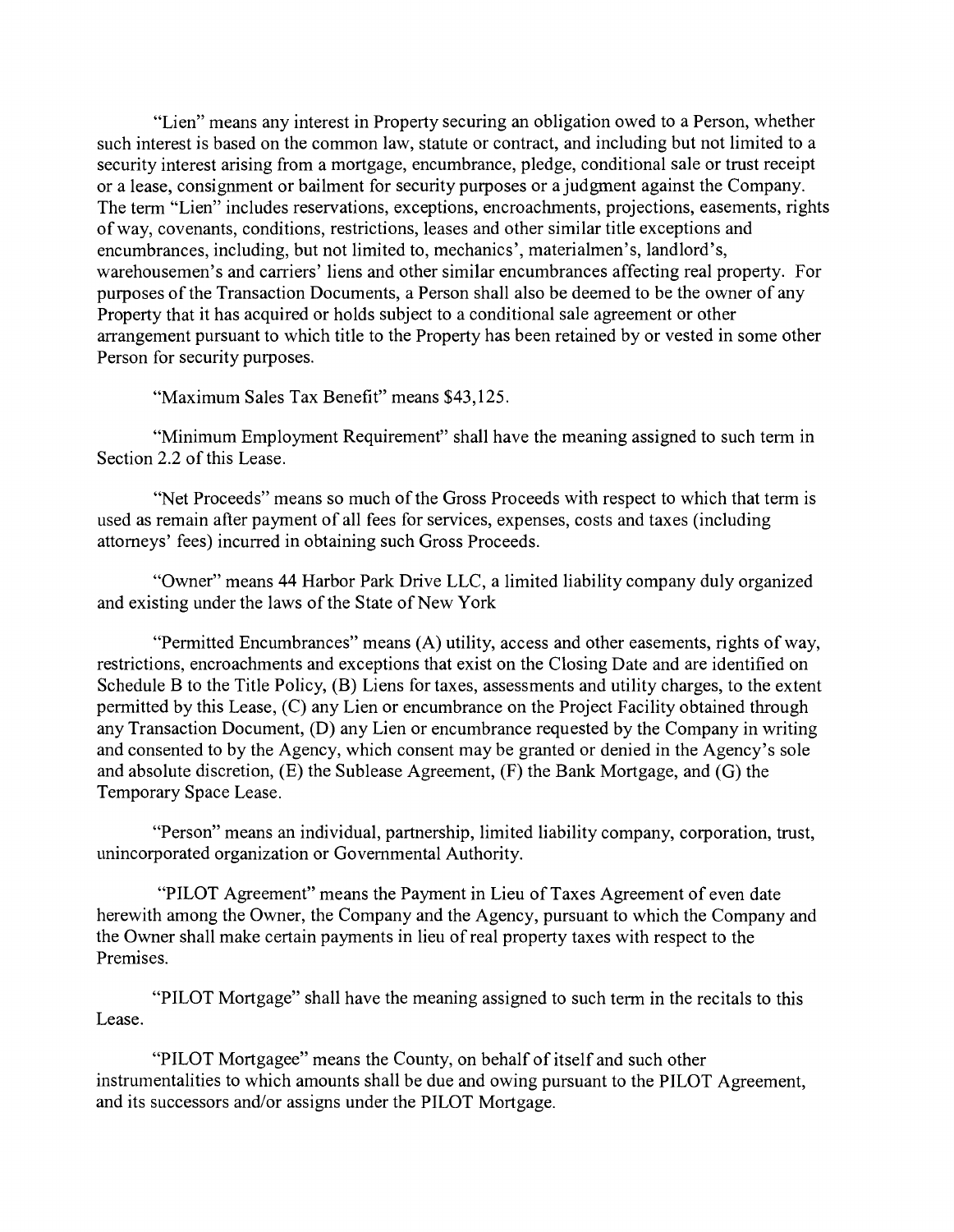"Plans and Specifications" means the plans and specifications for the renovation, installation and equipping of the Project Facility contemplated by Section 4.1 of this Lease prepared by the Company's architect and approved by the Agency and all applicable Govemmental Authorities.

"Premises" means the Land, together with the Building and all buildings, structures and other improvements now or hereafter located thereon, and all fixtures and appurtenances and additions thereto and substitutions and replacements thereof, now or hereafter attached to or contained in or located on the Land; provided, however, that nothing in this definition shall constitute the Agency's consent to the construction of any new buildings thereon or the construction of an addition to any existing building thereon.

"Prohibited Person" means (i) any Person (A) that is in default or in breach, beyond any applicable grace or cure period, of its obligations under any written agreement with the Agency or the County, or (B) that directly or indirectly controls, is controlled by or is under common control with a Person that is in default or in breach, beyond any applicable grace or cure period, of its obligations under any written agreement with the Agency or the County, unless such default or breach has been waived in writing by the Agency or the County, as the case may be, and (ii) any Person (A) that has been convicted in a criminal proceeding for a felony or any crime involving moral turpitude or that is an organized crime figure or is reputed to have substantial business or other affiliations with an organized crime figure, or (B) that directly or indirectly controls, is controlled by or is under common control with a Person that has been convicted in a criminal proceeding for a felony or any crime involving moral turpitude or that is an organized crime figure or is reputed to have substantial business or other affiliations with an organized crime figure.

"Project" means that project being undertaken by the Agency consisting of (A) the acquisition of an interest in the Premises, (B) the renovation of the Building and related improvements on the Land, (C) the acquisition and installation of the Equipment, (D) the granting of the Financial Assistance, (E) the leasing of the Project Facility to the Company, and (F) the subleasing of the Project Facility by the Company to the Sublessee pursuant to the Sublease Agreement, all as more particularly described in the recitals to this Lease.

"Project Facility" shall have the meaning assigned to such term in the recitals to this Lease.

"Property" means any interest in any kind of property or asset, whether real, personal or mixed, tangible or intangible.

"Public Hearing" shall have the meaning assigned to such term in the recitals to this Lease.

"Quarterly Sales Tax Report" shall have the meaning assigned to such term in Section 8.12(C) of this Lease.

"Real Property Tax Exemption Form" shall have the meaning assigned to such term in Section 6.6 of this Lease.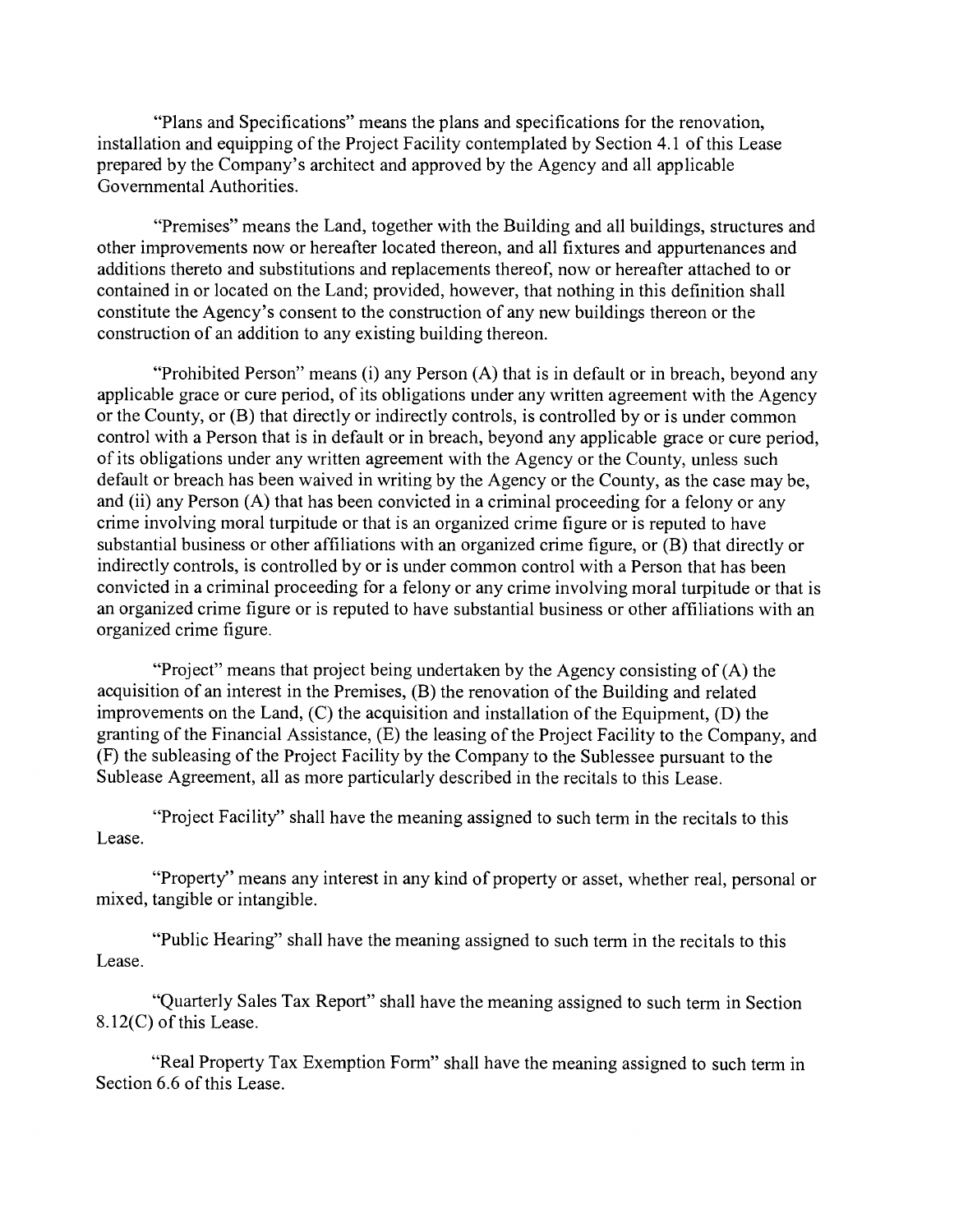"Recapture Event" shall have the meaning assigned to such tenn in Section 11.4 of this Lease.

"Report" shall have the meaning assigned to such term in the recitals to this Lease.

"Sales Tax Exemption Letter" shall have the meaning assigned to such terrn in Section 8.12 of this Lease.

"Scheduled Completion Date" shall have the meaning assigned to such term in Section 4.2(A) of this Lease.

"SEQRA" shall have the meaning assigned to such term in the recitals to this Lease.

"Special Counsel" means the law firm of Phillips Lytle LLP, Garden City, New York, or such other attorney or firm of attorneys located in the State whose experience in matters relating to the issuance of obligations by states and their political subdivisions is nationally recognized and who are acceptable to the Agency.

"State" means the State of New York.

"Stated Expiration Date" shall have the meaning assigned to such term in Section  $5.2(B)$ of this Lease.

"Sublease Agreement" shall mean the Sub-Sublease Agreement of even date herewith between the Company, as sub-sublessor, and the Sublessee, as sub-sublessee.

"Sublessee" shall bave the meaning assigned to such term in the recitals to this Lease.

"Taxing Entities" shall have the meaning assigned to such tenn in Section 6.6 of this Lease.

"Temporary Space Lease" shall have the meaning assigned to such term in Section 5.6 of this Lease.

"Temporary Tenant" shall have the meaning assigned to such term in Section 5.6 of this Lease.

"Tennination of Company Lease" means the termination of company lease agreement from the Agency to the Company or the Owner, pursuant to which the Agency terminates the Company Lease, substantially in the form attached as Exhibit C to this Lease.

"Termination of Lease" means the Termination of Lease between the Company and the Agency, pursuant to which the Agency and the Company terminate this Lease, substantially in the form attached as Exhibit F to this Lease.

"Title Policy" shall have the meaning assigned to such term in Section 3.5 of this Lease.

"Transaction Documents" means the Company Lease, the Bill of Sale to Agency, the PILOT Agreement, the PILOT Mortgage, this Lease, the Guaranty, the Environmental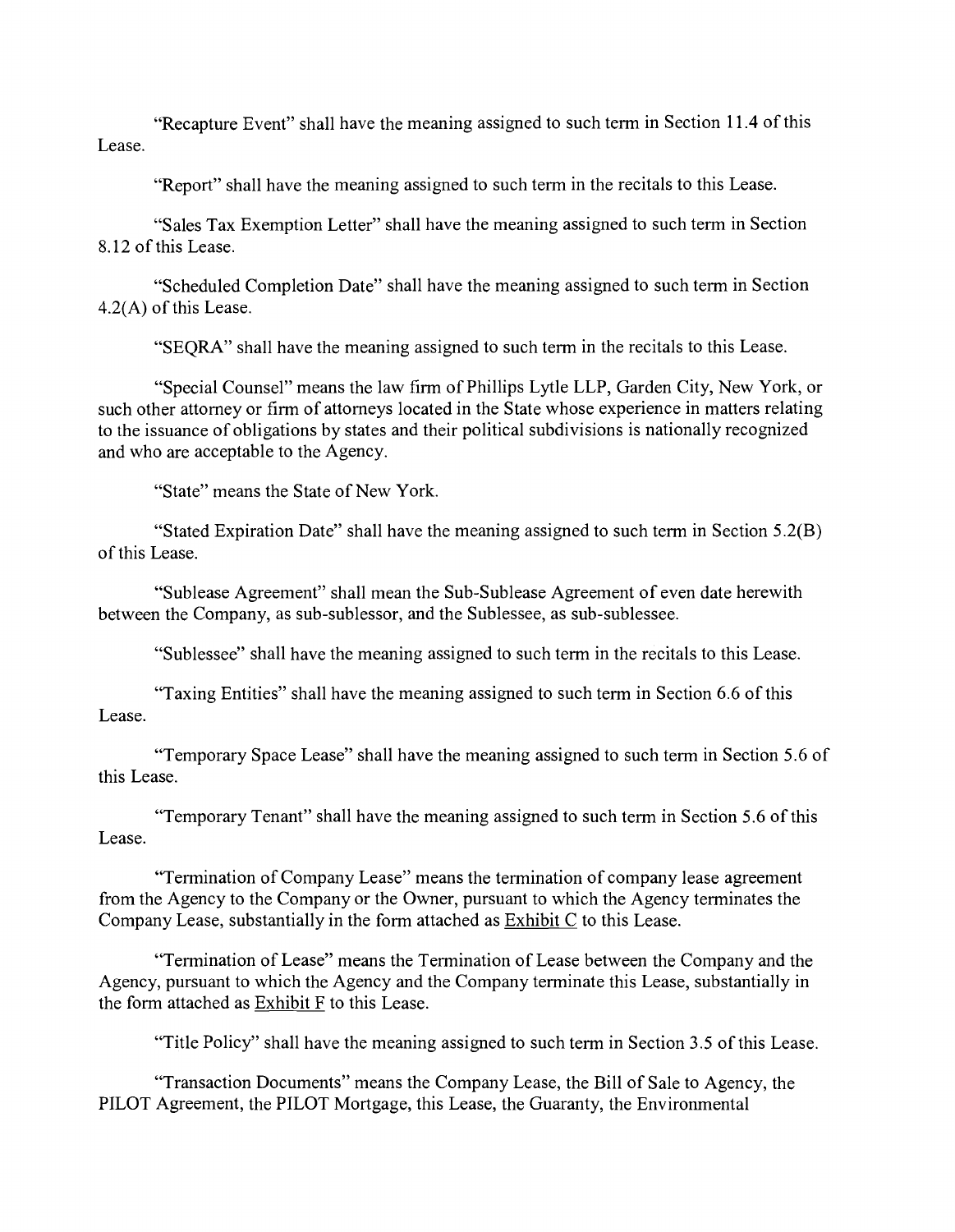Indemnification, the Sales Tax Exemption Letter, the Sublease Agreement and all other instruments, agreements, certificates and documents related thereto and executed in connection therewith, and any other instrument, agreement, certificate or document supplemental thereto.

"UCC" shall have the meaning assigned to such term in Section 5.5 of this Lease.

"Unassigned Rights" means (A) the rights of the Agency granted pursuant to Sections 2.2, 3.2, 3.3, 4.1(B), 4.1(D), 4.1(E), 4.1(F), 4.1(G), 5.2 (A), 5.3 (B) and (C), 5.4, 5.5, 6.1, 6.2, 6.3, 6.4, 6.5, 6.6, 7.1, 7.2, 8.1, 8.2, 8.3, 8.4, 8.5, 8.6, 8.7, 8.8, 8.9, 8.12, 8.13, 8.14, 9.1, 9.3, 11.2, 11.4, 12.4, 12.7 and 12.9 of this Lease, (B) the moneys due and to become due to the Agency for its own account or the members, officers, agents, servants and employees, past, present and future, of the Agency for their own account pursuant to Sections 2.2(G), 3.3, 4.1, 5.3(B), 5.3(C), 6.4(B), 8.2, 9.3, 10.2, 10.4 and 11.2(B) of this Lease, (C) the moneys due as payments in lieu of taxes pursuant to Section 6.6 of this Lease and as recapture of benefits pursuant to Section 11.4 of this Lease, (D) the right of the Agency in its own behalf to enforce the obligation of the Company to complete the Project and to confirm the qualification of the Project as a "project" under the Act, and (E) the right to enforce the foregoing pursuant to the PILOT Agreement, the PILOT Mortgage, Section 5.5 and Article X of this Lease.

SECTION 1.2 INTERPRETATION. In this Lease, unless the context otherwise requires:

the tenns "hereby", "hereof', "herein", "hereunder" and any similar terms  $(A)$ as used in this Lease, refer to this Lease, and the term "heretofore" shall mean before, and the term "hereafter" shall mean after, the Closing Date;

words of masculine gender shall mean and include correlative words of (B) feminine and neuter genders;

 $(C)$ words importing the singular number shall mean and include the plural number, and vice versa;

 $(D)$ words importing persons shall include firms, associations, partnerships, trusts, corporations, limited liability companies and other legal entities, including public bodies, as well as natural persons;

any certificates, letters or opinions required to be given pursuant to this  $(E)$ Lease shall mean a signed document attesting to or acknowledging the circumstances, representations, opinions of law or other matters therein stated or set forth or setting forth matters to be detennined pursuant to this Lease; and

 $(F)$ references to documents, instruments or agreements shall mean such documents, instruments and agreements as they may be amended, modified, renewed, replaced or restated from time to time in accordance with the terms hereof.

### ARTICLE 11 REPRESENTATIONS, WARRANTIES AND COVENANTS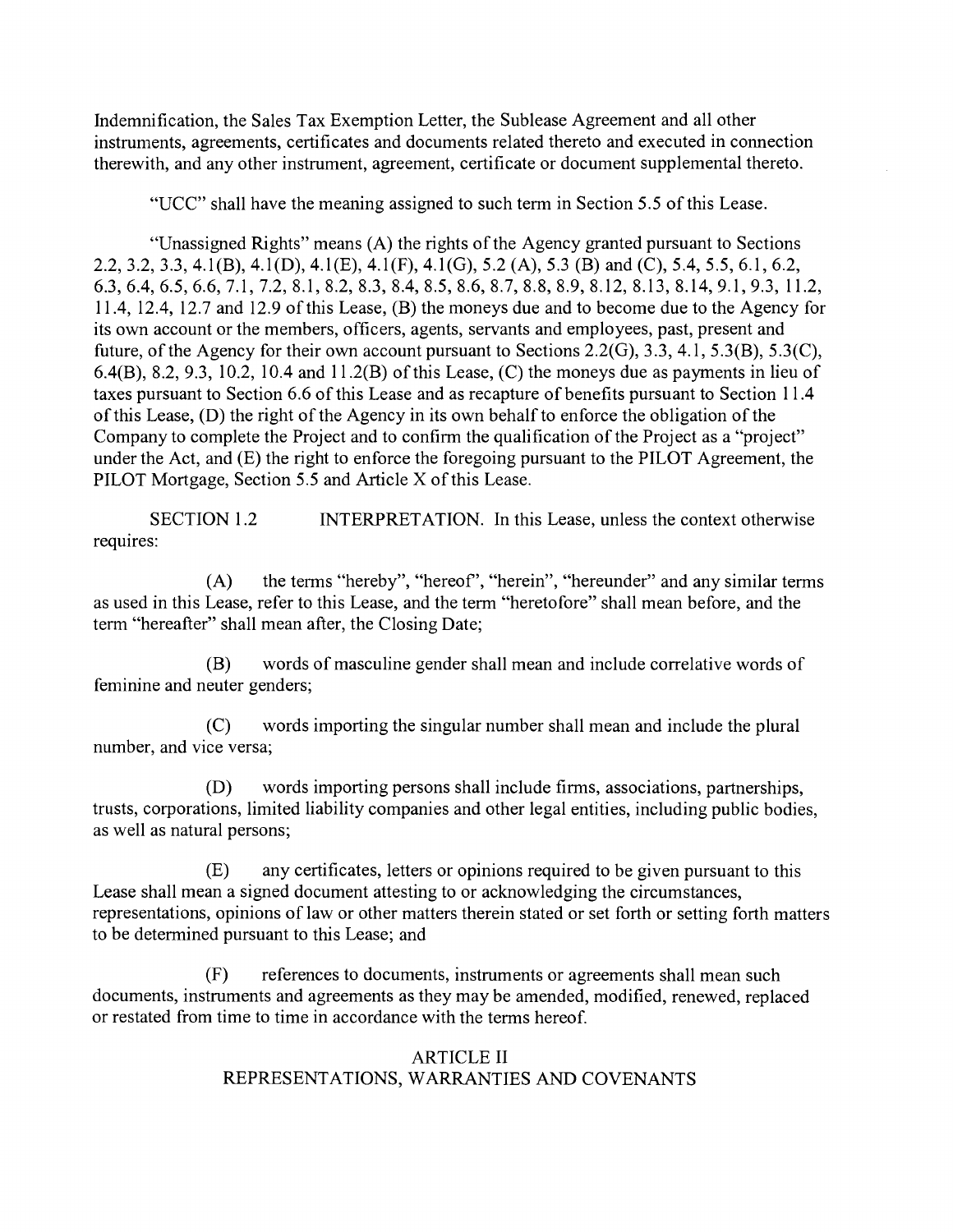SECTION 2.1 REPRESENTATIONS, WARRANTIES AND COVENANTS OF THE AGENCY. The Agency makes the following representations, warranties and covenants as the basis for the undertakings on its part herein contained:

The Agency is duly established under the provisions of the Act and has the  $(A)$ power to enter into this Lease and the other Transaction Documents to which the Agency is a party and to carry out its obligations hereunder and thereunder. Based upon the representations of the Company, the Project will constitute a "project", as such quoted term is defined in the Act. By proper official action, the Agency has been duly authorized to execute, deliver and perform this Lease and the other Transaction Documents to which the Agency is a party.

(B) Neither the execution and delivery of this Lease or the other Transaction Documents to which the Agency is a party, the consummation of the transactions contemplated hereby or thereby, nor the fulfillment of or compliance with the provisions of this Lease or the other Transaction Documents to which the Agency is a party will conflict with or result in a breach by the Agency of any of the terms, conditions or provisions of the Act, the by-laws of the Agency or any order, judgment, agreement or instrument to which the Agency is a party or by which the Agency is bound, nor will constitute a default by the Agency under any of the foregoing.

 $(C)$ Except as provided in Articles IX, X and XI hereof, the Agency, to the extent of its interest therein, shall not sell, assign, transfer, encumber or pledge as security the Project Facility or any part thereof and shall maintain the Project Facility free and clear of all liens or encumbrances created by the Agency, except as contemplated or permitted by the terms of this Lease and the other Transaction Documents.

SECTION 2.2 REPRESENTATIONS, WARRANTIES AND COVENANTS OF THE COMPANY. The Company makes the following representations, warranties and covenants as the basis for the undertakings on its part herein contained:

The Company is a limited liability company duly organized, validly  $(A)$ existing and in good standing under the laws of the State of New York, is qualified and authorized to do business as a foreign limited liability company in all other jurisdictions in which its operations or ownership of its Properties so require, and has the power to enter into this Lease and the other Transaction Documents to which the Company is a party and to carry out its obligations hereunder and thereunder. By proper action of its members and operating managers, the Company has been duly authorized to execute, deliver and perform this Lease and the other Transaction Documents to which the Company is a party. No other consent, approval or action by the members or managers of the Company or any other consent or approval (govemmental or otherwise) or the taking of any other action is required as a condition to the validity or enforceability of this Lease or any of the other Transaction Documents.

(B) Neither the execution and delivery of this Lease or any of the other Transaction Documents to which the Company is a party, the consummation of the transactions contemplated hereby and thereby, nor the fulfillment of or compliance with the provisions of this Lease or the other Transaction Documents to which the Company is a party will (1) conflict with or result in a breach of any of the tenns, conditions or provisions of the Company's articles of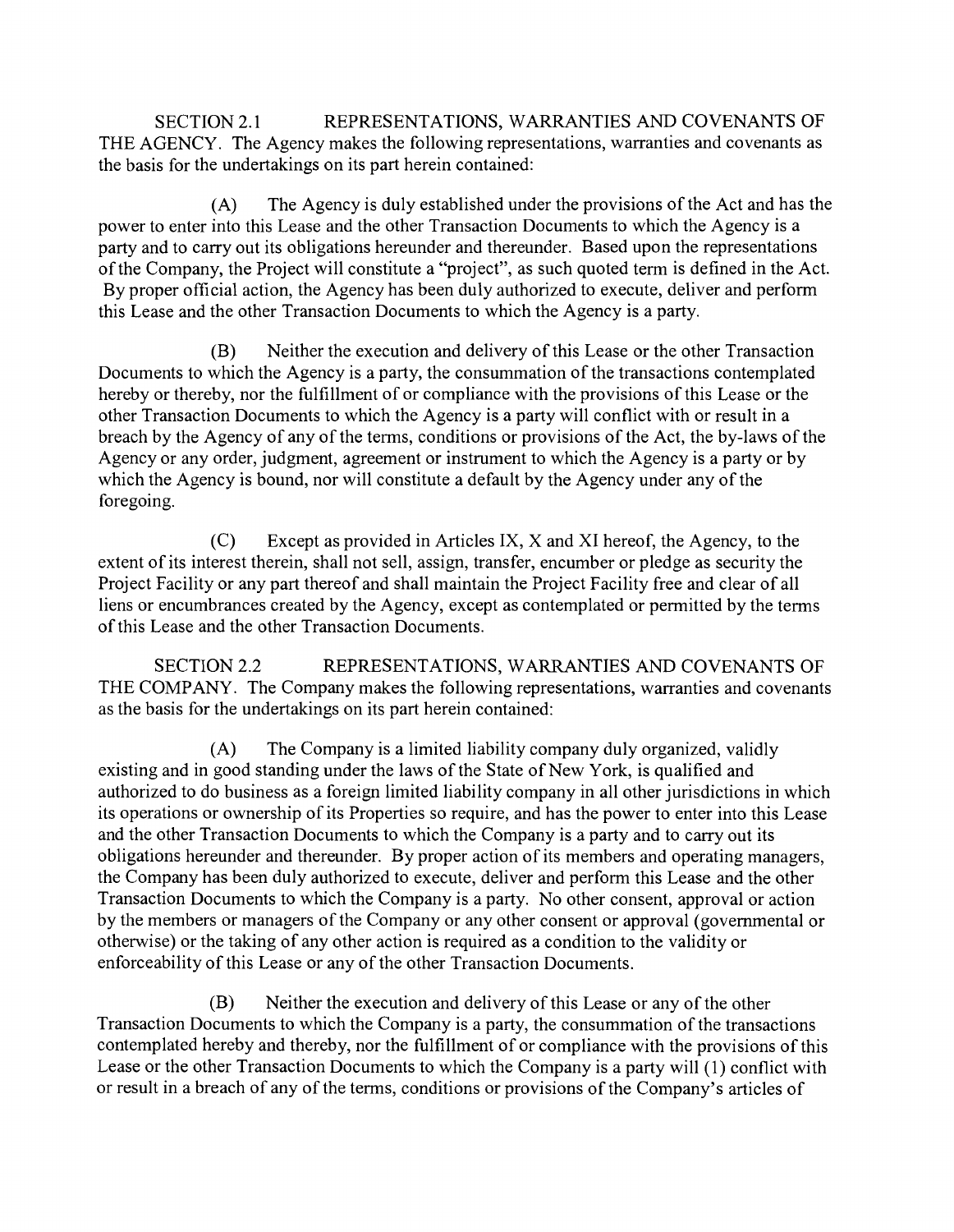organization or operating agreement or any other company restriction, order, judgment, agreement, document or instrument to which the Company is a party or by which the Company or any of its Property is bound, or constitute a default by the Company under any of the foregoing, or result in the creation or imposition of any Lien of any nature upon the Project Facility under the terms of any of the foregoing, other than Permitted Encumbrances, (2) conflict with or result in a violation of Applicable Laws, (3) require consent or approval (which has not been heretofore received and provided to the Agency) under any corporate restriction, agreement or instrument to which the Company is a party or by which the Company or any of its Property may be bound or affected, or (4) require consent or approval (which has not been heretofore obtained and provided to the Agency) under or conflict with or violate any existing law, rule, regulation, judgment, order, writ, injunction or decree of any Govemmental Authority having jurisdiction over the Company or any of the Property of the Company.

 $(C)$ The completion of the Project Facility by the Agency, the sublease thereof by the Agency to the Company, the sub-subleasing thereof by the Company to the Sublessee, and the operation thereof by the Company and/or the Sublessee will not result in the removal of a facility or plant of the Company, the Sublessee or any other lessee, sublessee or other proposed occupant of the Project Facility from one area of the State to another area of the State (other than relocations within the County) or in the abandonment of one or more plants or facilities of the Company, the Sublessee or any other lessee, sublessee or other proposed occupant of the Project Facility located in the State (other than in the County); provided, however, that nothing in this Section shall constitute an authorization by the Agency for the Company to lease, sublease or permit any other occupancy arrangements with respect to the Project Facility or any part thereof without the prior written consent of the Agency as set forth in Section 9.3 of this Lease.

The Transaction Documents to which the Company is a party constitute,  $(D)$ or upon their execution and delivery in accordance with the terms thereof will constitute, valid, legal and binding obligations of the Company, enforceable in accordance with their respective terms.

 $(E)$ The Project constitutes a commercial facility and will advance the Agency's purposes by promoting employment opportunities and preventing economic deterioration in the County. The Project Facility is, and so long as this Lease shall remain in effect, the Project Facility will continue to be a "project", as such quoted term is defined in the Act, and the Company will not take any action (or omit to take any action), or allow any action to be taken or not taken, which action, inaction or omission would in any way cause the Project Facility not to constitute a "project", as such quoted term is defined in the Act.

 $(F)$ The Project Facility and the operation thereof will comply with all Applicable Laws, and the Company will indemnify, defend (with counsel selected by the Agency) and save the Agency and its officers, members, agents (other than the Company), attomeys, servants and employees, past, present and future, harmless from all claims, liabilities, damages, fees, expenses, fines and penalties due to failure to comply therewith. The Company shall cause all notices as required by all Applicable Laws to be given, and shall comply or cause compliance with all Applicable Laws applying to or affecting the conduct of work on the Project or the operation of the Project Facility, and the Company will indemnify, defend (with counsel selected by the Agency) and save the Agency and its officers, members, agents (other than the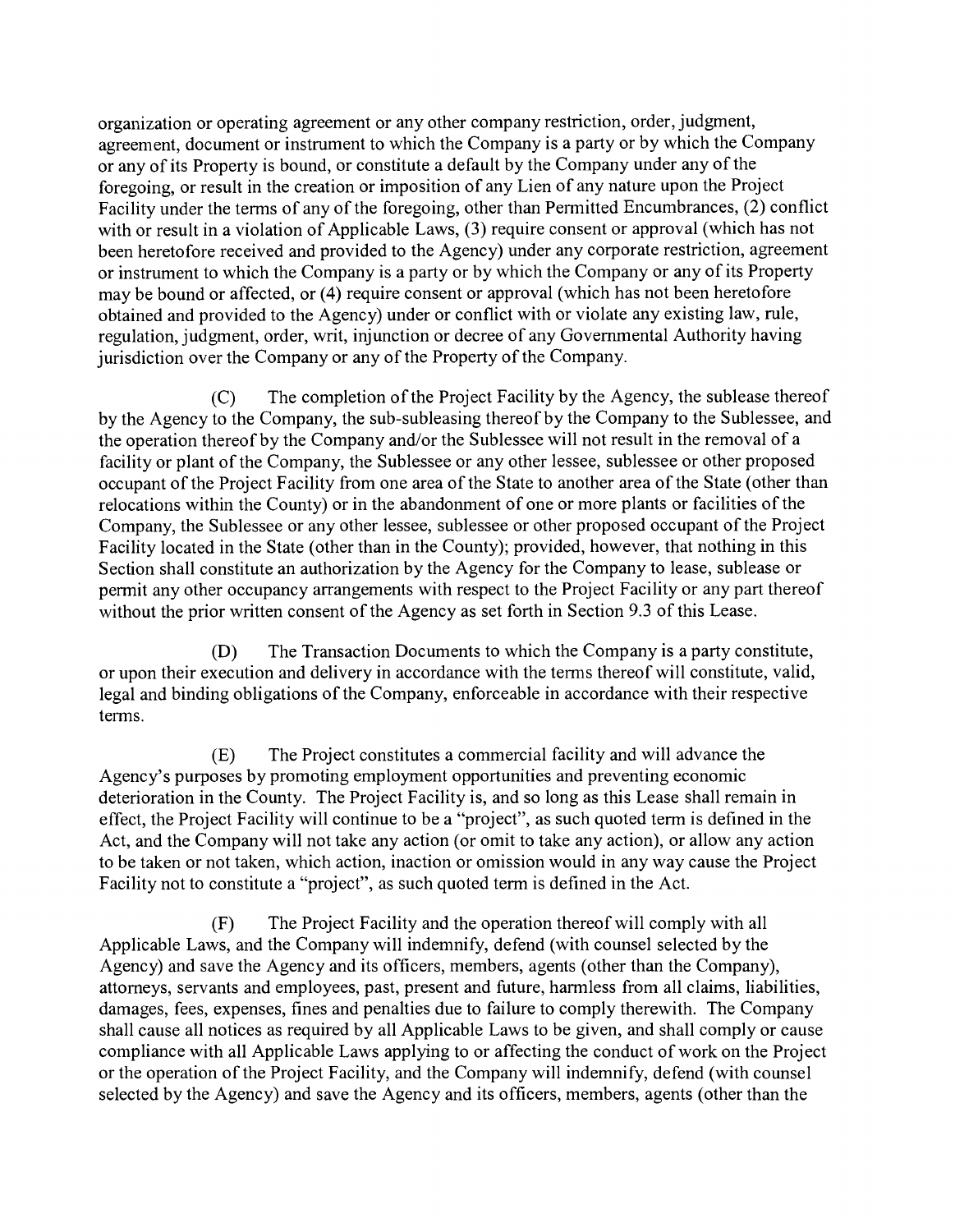Company), attomeys, servants and employees, past, present and future harmless, from all claims liabilities, damages, fees, expenses, fines and penalties due to failure, or alleged failure, to comply therewith. The Company shall cause all notices as required by all Applicable Laws to be given, and shall comply, cause the Sublessee to comply and shall use its best efforts to cause others to comply with all Applicable Laws applying to or affecting the conduct of work on the Project or the operation of the Project Facility, and the Company will indemnify, defend (with counsel selected by the Agency) and save the Agency and its officers, members, agents (other than the Company), attomeys, servants and employees, past, present and future harmless, from all claims, liabilities, damages, fees, expenses, fines and penalties due to failure, or alleged failure, to comply therewith; provided that such claims, liabilities, damages, fees, expenses, fines and penalties of the Agency are not incurred or do not result solely from the intentional wrongdoing of the Agency or any of its members, officers, agents (other than the Company), attomeys, servants or employees. The foregoing indemnities shall apply notwithstanding the fault or negligence in part of the Agency or any of its officers, members, agents (other than the Company), attomeys, servants or employees, and notwithstanding the breach of any statutory obligation or any rule of comparative or apportioned liability.

 $(G)$ The Project will not have a "significant effect on the environment" (as such term is used in SEQRA) and the Company hereby covenants to comply with all mitigating measures, requirements and conditions enumerated in the resolution adopted by the Agency on December 6, 2011 under SEQRA and the negative declaration issued by the Agency pursuant thereto applicable to the acquisition, renovation, installation, equipping and operation of the Project Facility contemplated by Section 4.1 of this Lease and in any other approvals issued by any other Govemmental Authority with respect to the Project Facility. No material changes with respect to any aspect of the Project Facility have arisen from the date of the adoption of such resolution and the issuance of such negative declaration which would cause the detenninations contained therein to be untrue.

 $(H)$ The Company acknowledges the provisions of Section 874(8) of the Act, which require that the Company as agent of the Agency annually file a statement with the New York State Department of Taxation and Finance, on a form and in such manner as is prescn'bed by the Commissioner of Taxation and Finance, of the value of all sales and use tax exemptions claimed by the Company (or any of its approved agents) under the authority granted by the Agency.

(1) The Company acknowledges the provisions of Section 874(9) of the Act, which require the Agency to file within thirty (30) days of the date the Company is appointed the agent of the Agency, a statement with the New York State Department of Taxation and Finance, on a form and in such a manner as is prescribed by the Commissioner of Taxation and Finance, identifying the Company as agent of the Agency, setting forth the taxpayer identification number of the Company, giving a brief description of the goods and/or services intended to be exempted from sales and use taxes as a result of such appointment as agent, indicating a rough estimate of the value of the goods and/or services to which such appointment as agent relates, indicating the date when such designation as agent became effective and indicating the date upon which such designation as agent shall cease. The Company agrees to timely provide the foregoing inforrnation to the Agency and to otherwise cooperate with the Agency in connection with the preparation and filing of such form.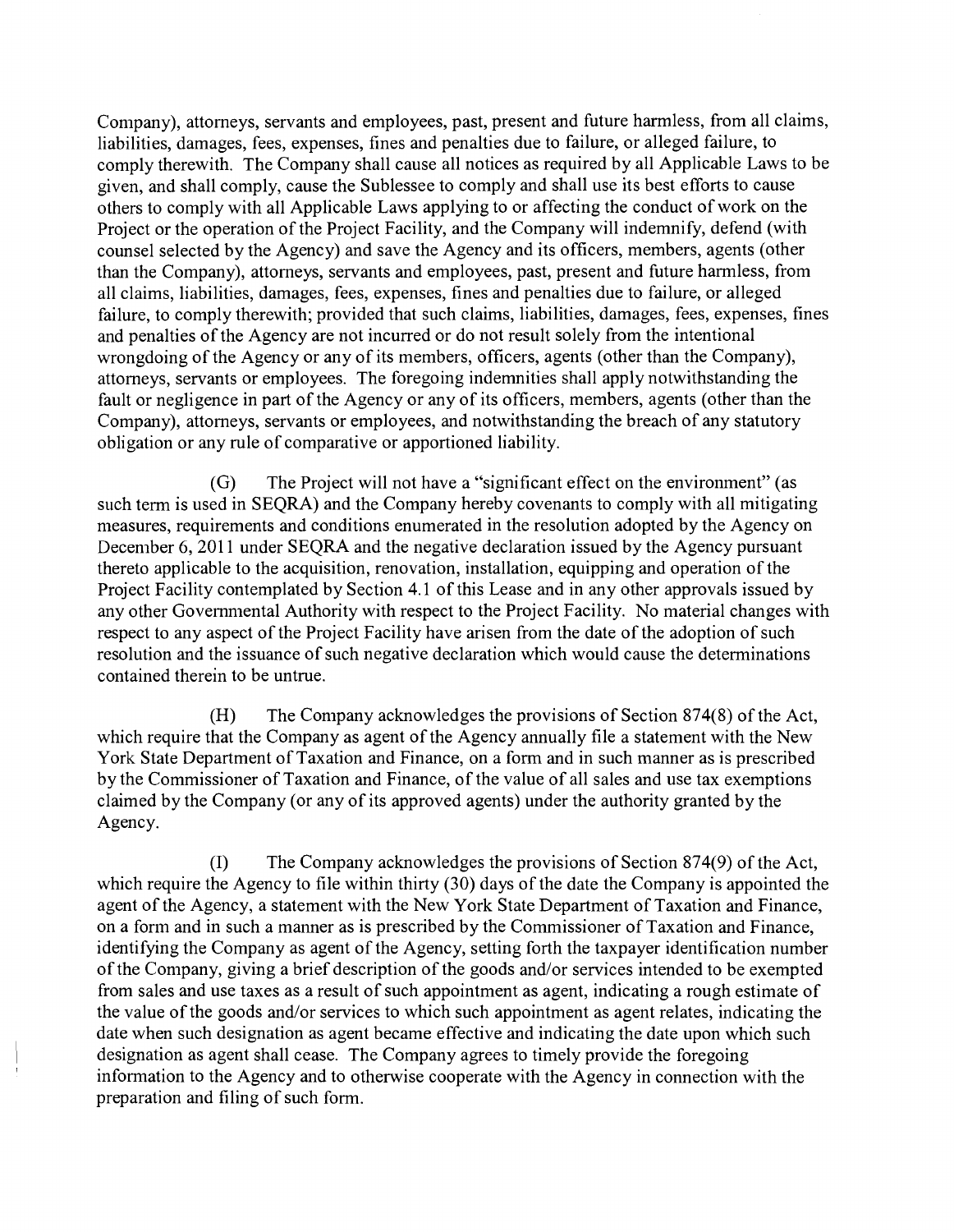There are no actions, suits, investigations or proceedings of or before any  $\overline{J}$ Govemmental Authority, pending or threatened against the Company or any of its Property which (i) either in any case or in the aggregate, if adversely determined, would materially, adversely affect the business, operations or condition, financial or otherwise, of the Company, or (11) question the validity of any of the Transaction Documents or any action to be taken in connection with the transactions contemplated thereby.

The Company is not in default with respect to any order, writ, injunction  $(K)$ or decree of any Govemmental Authority, or in violation of any law, statute or regulation, domestic or foreign, to which the Company or any of its Property is subject.

The subleasing of the Project Facility by the Agency to the Company and (L) the granting of the Financial Assistance have induced the Company to proceed with the Project in the County. The granting of the Financial Assistance by the Agency with respect to the Project Facility, will promote the job opportunities, health, general prosperity and economic welfare of the inhabitants of the County and the State and improve their prosperity and standard of living, and will prevent unemployment and economic deterioration and thereby serve the public purposes of the Act.

The Company shall cause the Sublessee to (i) maintain its current level of  $(M)$ employment in the State of New York as set forth in the Application (i.e., sixty-five (65) fulltime equivalent, private sector jobs as more particularly described in the Application) throughout the tenn of this Lease, (ii) create at least twenty-two (22) new, full-time equivalent, private sector jobs in the State of New York within one (1) year after the Scheduled Completion Date as described in the Application and maintain such jobs throughout the term of this Lease, (iii) create at least an additional fourteen (14) new, full-time equivalent, private sector jobs in the State of New York within two (2) years after the Scheduled Completion Date as described in the Application and maintain such jobs throughout the term of this Lease, (iv) create at least an additional eleven (11) new, full-time equivalent, private sector jobs in the State of New York within three (3) years after the Scheduled Completion Date as described in the Application and maintain such jobs throughout the term of this Lease, (v) create at least an additional forty-four (44) new, full-time equivalent, private sector jobs in the State of New York within ten (10) years after the Scheduled Completion Date as described in the Application and maintain such jobs throughout the term of this Lease, (vi) create at least an additional one hundred thirty-seven  $(137)$  new, full-time equivalent, private sector jobs in the State of New York within thirteen  $(13)$ years after the Scheduled Completion Date as described in the Application and maintain such jobs throughout the term of this Lease, and (vii) create at least fifteen (15) temporary, new, fulltime equivalent, private sector construction jobs during the period from the Closing Date until the Completion Date; all of which jobs shall, at all times during the term of this Lease, be located at the Project Facility (collectively, the "Minimum Employment Requirement"). The Company covenants and agrees to cause the Sublessee to establish and commence operation of an advanced lighting research & development facility within the Project Facility within ten (10) years after the Scheduled Completion Date.

 $(N)$ The funds available to the Company are sufficient to pay all costs in connection with the acquisition, renovation, installation and equipping of the Project Facility.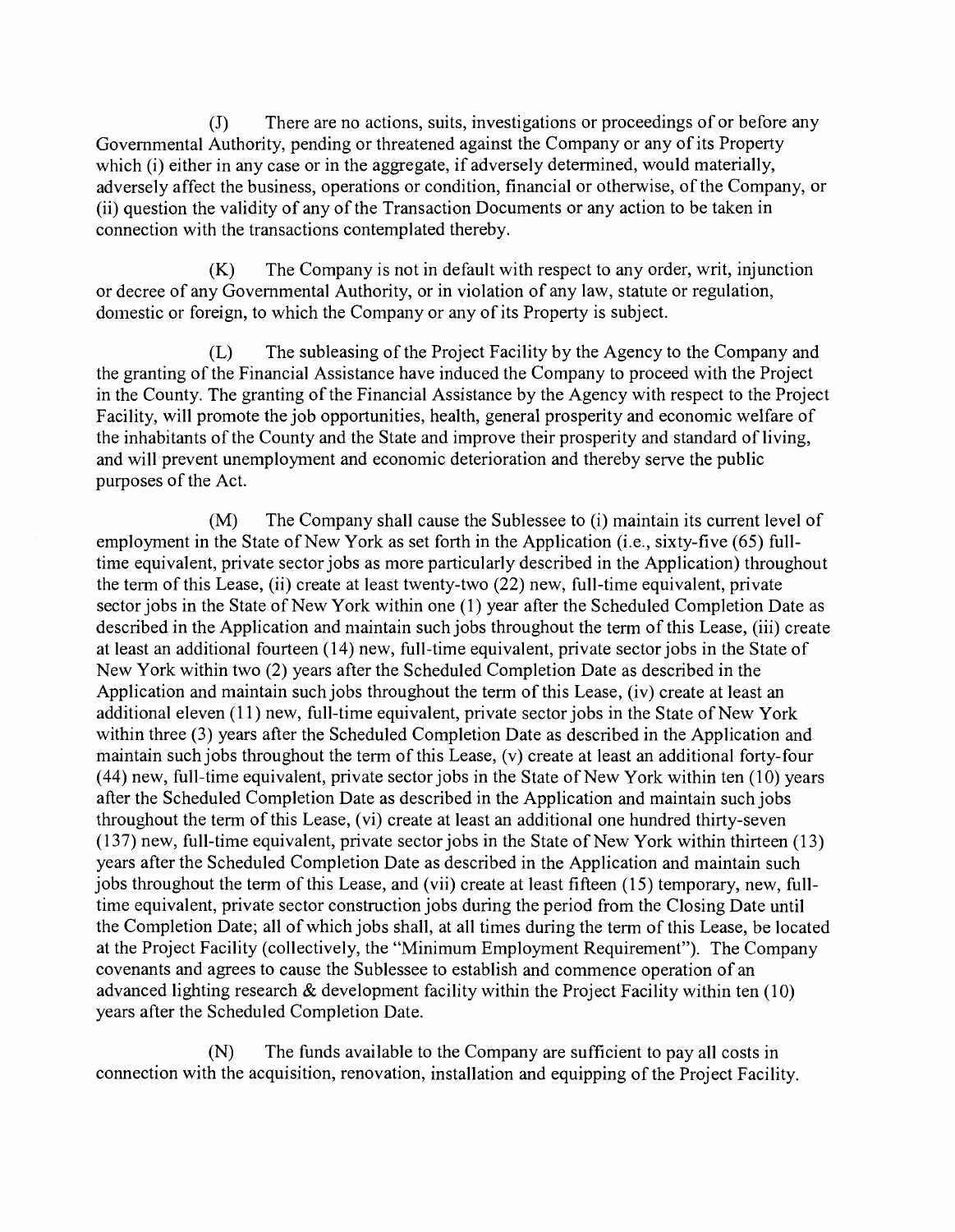(0) The Company is not a Prohibited Person, the Sublessee is not a Prohibited Person, the Guarantor is not a Prohibited Person and no Affiliate of the Company, the Sublessee, or the Guarantor is a Prohibited Person and no member or shareholder, as the case may be, of the Company or the Sublessee is a Prohibited Person.

 $(P)$ Neither this Lease nor any other Transaction Document nor any other document, certificate, agreement or instrument fumished by or on behalf of the Company, the Sublessee or the Guarantor contains any untrue statement of a material fact or omits to state a material fact necessary in order to make the statements contained herein and therein not misleading.

No funds of the Agency shall be used in connection with the transactions  $(0)$ contemplated by this Lease for the purpose of preventing the establishment of an industrial or manufacturing plant or for the purpose of advertising or promotional materials which depict elected or appointed govemment officials in either print or electronic media, nor shall any funds of the Agency be given hereunder to any group or organization which is attempting to prevent the establishment of an industrial or manufacturing plant within the State.

 $(R)$ The Company and the Sublessee are, and shall at all times during the term of this Lease, continue to be owned solely by Tony Chung Chi Wang.

 $(S)$ The Project Facility is located entirely within the boundaries of the Town of North Hempstead, Nassau County, New York, is not located in whole or in part within the boundaries of any other incorporated village, and is located only within the Port Washington School District.

> $(T)$ The total cost of the Project is at least \$13,050,000.

 $(U)$ As of the Closing Date, no leases or other occupancy arrangements exist with respect to the Project Facility or any part thereof except this Lease, the Sublease Agreement and the Temporary Space Lease, and no Person (other than the Company, the Sublessee and the Temporary Tenant) is in occupancy or possession of any portion of the Project Facility.

 $(V)$ The Company has not conveyed, assigned, transferred, mortgaged, hypothecated, pledged or granted a security interest in its interest in the Project Facility pursuant to a mortgage, security agreement, pledge or other agreement that prohibits the Company from executing and delivering the Company Lease, this Lease or any other Transaction Document. The Company covenants and agrees that it shall not enter into a mortgage, security agreement, pledge or other agreement that prohibits the Company from executing and delivering the Company Lease, this Lease or any other Transaction Document.

 $(W)$ Neither the Company, the Sublessee, the Guarantor nor any Affiliate of any of the foregoing has employed or retained any appointed or elected govemmental official to solicit or secure the Agency's undertaking of the Project or its agreement to enter into this Lease or any other Transaction Document upon an agreement of understanding for a commission or percentage, brokerage or contingent fee.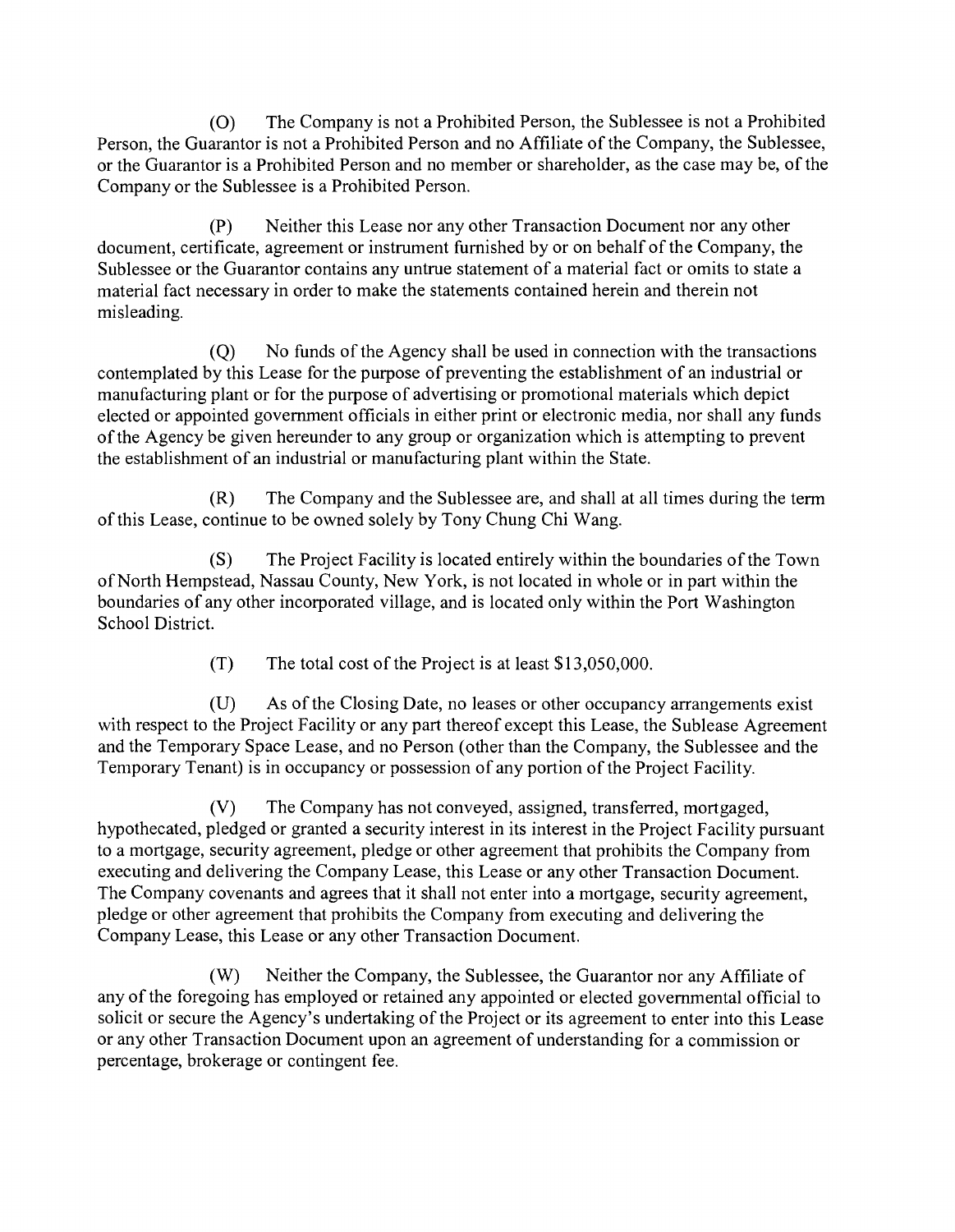### ARTICLE III CONVEYANCE AND USE OF PROJECT FACILITY

SECTION 3.1 CONVEYANCE TO THE AGENCY. (A) Pursuant to the Company Lease, the Company has caused the Owner to convey or will cause the Owner to convey to the Agency a leasehold interest in and to the Premises for the purpose of undertaking and completing the Project. The Company hereby represents and warrants that the Owner has good and marketable title to the Premises, free and clear from all Liens except for Permitted Encumbrances, and agrees that the Company will defend (with counsel selected by the Agency), indemnify and hold the Agency harmless from any expense or liability due to any defect in title thereto or due to any defect in the leasehold interest granted to the Agency pursuant to the Company Lease.

The parties acknowledge that the Owner holds title to the Premises for purposes of consummating a so-called "reverse 1031 exchange" with the Company, which exchange shall be completed no later than one hundred eighty (180) days after the Closing Date (the "Outside Exchange Date"). The Agency agrees that upon completion of such exchange, all of the membership interests in the Owner shall be acquired by the Company. The Company agrees to execute and deliver, and to cause the Owner to execute and deliver, such documents, instruments and agreements as the Agency may reasonably require in connection with completing such exchange, all at the sole cost and expense of the Company. The Company agrees that the failure to complete such exchange on or before the Outside Exchange Date shall constitute an Event of Default hereunder.

(B) The Company and the Agency acknowledge that the Project Facility and the interest therein conveyed to the Agency from the Owner and subleased by the Agency to the Company are not "property" as defined in Title 5-A of the Public Authorities Law of the State because such property and the interests therein are security for the Company's obligations to the Agency under this Lease and the other Transaction Documents, including, without limitation, (i) the Company's obligation to acquire, construct, renovate, install, equip and maintain the Project Facility on behalf of the Agency, and (ii) the performance by the Company to the Agency of the Company's other obligations under this Lease and the other Transaction Documents.

SECTION 3.2 USE OF PROJECT FACILITY. Subsequent to the Closing Date, the Company shall be entitled to use the Project Facility in any manner not otherwise prohibited by the Transaction Documents, provided such use causes the Project Facility to qualify or to continue to qualify as a "project" under the Act and does not tend, in the judgment of the Agency, to bring the Project into disrepute as a public project; provided, further, however, that at no time shall any such use be other than as the Sublessee's global headquarters for sales, marketing, administration, and research  $\&$  development, and as a warehouse and distribution center, together with uses incidental thereto, except with the prior written consent of the Agency, which consent may be withheld in the Agency's sole and absolute discretion. The Company shall not occupy, use or operate the Project Facility, or any part thereof, or permit or suffer the Project Facility, or any part thereof, to be occupied, used or operated (1) for any unlawful purpose, or (2) in violation of any certificate of occupancy affecting the Project Facility, or (3) for any use which may constitute a nuisance, public or private, or (4) for any use that would make void or voidable any insurance then in force with respect thereto, or (5) by any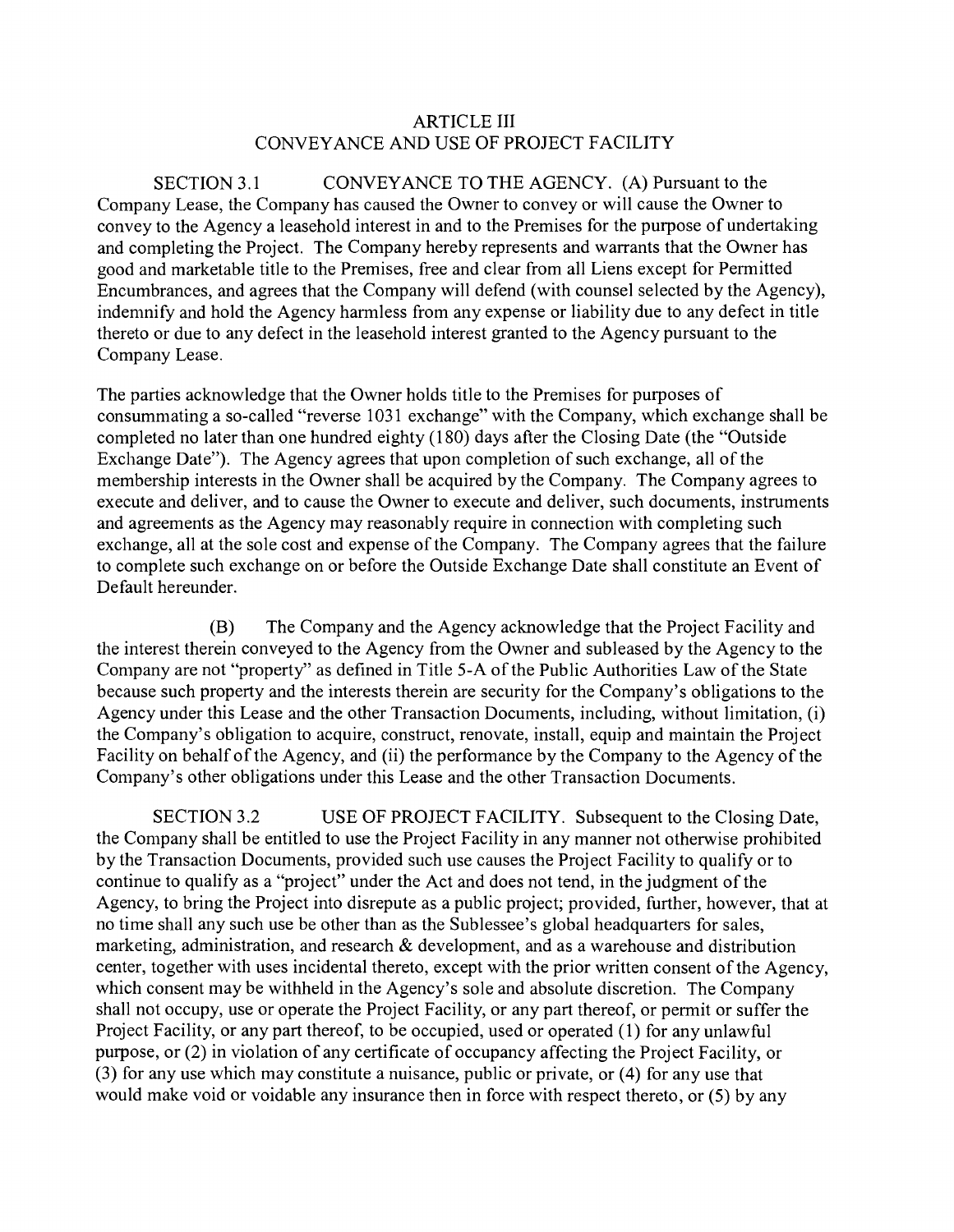tenant, subtenant or occupant whose use, occupancy or operation of the Project Facility would be in violation of Applicable Laws. All permits and licenses necessary for the operation of the Project Facility as contemplated by this Section 3.2 shall be procured promptly by the Company. Any provision of this Lease to the contrary notwithstanding, the Company shall be liable at all times for all risk, loss and damage with respect to the Project Facility.

### SECTION 3.3 HAZARDOUS MATERIALS.

 $(A)$ The Company represents, warrants and covenants that, (i) the Company has not used Hazardous Materials on, from or affecting the Project Facility in any manner that violates any Applicable Law, including, but not limited to, those goveming the use, storage, treatment, transportation, manufacture, refinement, handling, production or disposal of Hazardous Materials, (ii) except as expressly disclosed in the Environmental Report, the environmental and ecological condition of the Project Facility is not in violation of any Applicable Law, including, without limitation, those goveming the use, storage, treatment, transportation, manufacture, refinement, handling, production or disposal of Hazardous Materials (collectively, the "Environmental Laws"), (iii) the Company has all Environmental Permits required to renovate and operate the Project Facility and is in compliance with their requirements, (iv) the Premises is not listed in CERCLIS, the NPL or any similar state or local listing nor is it included in an area included in such a list, and the Company has no knowledge that such a listing is pending or contemplated, (v) no event has occurred which, with the passage of time or the giving of notice or both, would constitute a violation of any Environmental Law, (vi) except as expressly disclosed in the Environmental Report, to the best of the Company's knowledge, there are not now, nor have there ever been, underground storage tanks on or under the Premises, (vii) there are no actions, suits, claims or proceedings seeking money damages, injunctive relief, remedial action or any other remedy pending or, to the Company's knowledge, threatened relating to a violation of Environmental Law or the disposal, discharge or release of Hazardous Materials, and (viii) except as expressly disclosed in the Environmental Report, to the best of the Company's knowledge, no prior owner of the Project Facility or any tenant, subtenant, operator, occupant, prior tenant, prior subtenant, prior operator or prior occupant, has used Hazardous Materials on, from or affecting the Project Facility in any manner which violates any Environmental Law.

Except for the conditions disclosed in the Environmental Report, the (B) Company shall keep and shall cause the Project Facility to be kept free of Hazardous Materials except in compliance with Environmental Laws. Without limiting the foregoing, the Company shall not cause or permit the Project Facility to be used to generate, manufacture, refine, transport, treat, store, handle, dispose, transfer, produce or process Hazardous Materials, except in compliance with all Environmental Laws, nor shall the Company cause or permit, as a result of any intentional or unintentional act or omission on the part of the Company, or any tenant, subtenant, operator or occupant of the Project Facility, an unlawful release of Hazardous Materials onto, under or from the Project Facility or onto any other property. The Company shall not cause or permit, as a result of any intentional or unintentional act or omission on the part of the Company or its members, managers, shareholders, directors, officers, agents, servants, employees or representatives, a release of Hazardous Materials on, under or from the Project Facility.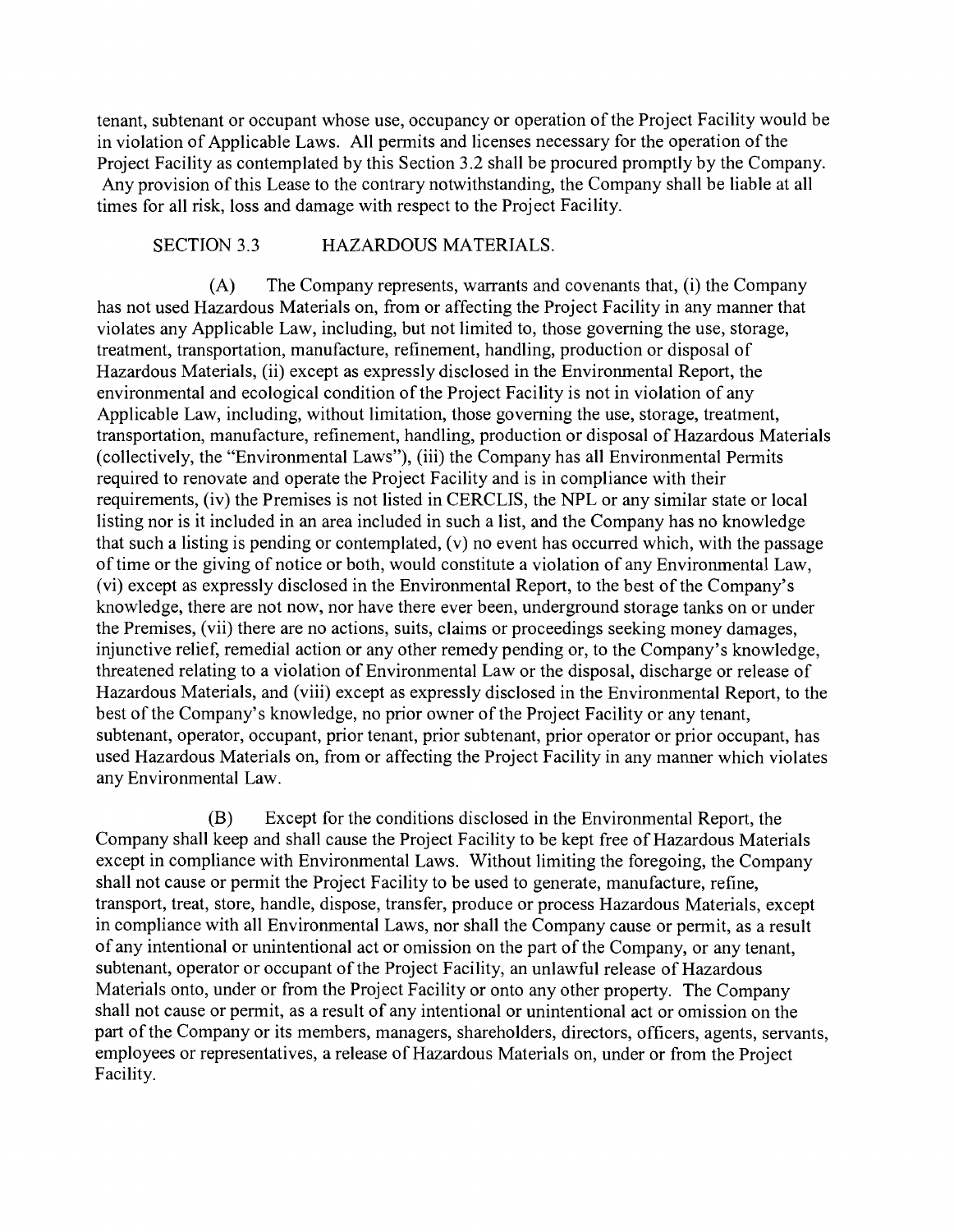$(C)$ The Company shall comply with and cause the Sublessee and all other tenants, subtenants and occupants of the Project Facility to comply with, all Environmental Laws whenever and by whomever triggered, and shall obtain and comply with, and shall cause the Sublessee and all other tenants, subtenants, operators and occupants of the Project Facility to obtain and comply with, any and all approvals, registrations or permits required thereunder. The Company agrees to provide the Agency with copies of any notifications given by the Company to any Govemmental Authorities or received by the Company from any Govemmental Authorities with respect to the environmental or ecological condition of the Project Facility. The Company hereby agrees that at all times during which it owns or operates the Project Facility, and whether or not this Lease or any other Transaction Document is in effect, to comply with, and ensure compliance by all tenants, subtenants and occupants of the Project Facility with, the provisions of the Environmental Indemnification.

(D) The Company shall (1) conduct and complete all investigations, studies, sampling, and testing, and all remedial, removal, and other actions necessary to clean up, remove or contain all Hazardous Materials on, from or affecting the Project Facility (a) in accordance with all Environmental Laws, (b) to the satisfaction of the Agency, and (c) in accordance with the orders and directives of all Governmental Authorities, and (2) defend (with counsel selected by the Agency), indemnify, and hold harmless the Agency and its employees, agents, officers, attomeys, servants and members, past, present and future, from and against any claims, demands, penalties, fines, liabilities, settlements, damages, costs or expenses of whatever kind or nature, known or unknown, contingent or otherwise, arising out of, or in any way related to: (a) the presence, disposal, release or threatened release of any Hazardous Materials on, from, under or affecting the Project Facility, (b) any personal injury (including wrongful death) or property damage (real or personal) arising out of or related to such Hazardous Materials, (c) any lawsuit brought or threatened, settlement reached, or any govermnent order relating to such Hazardous Materials, and/or (d) any violations of Environmental Laws which are based upon or in any way related to such Hazardous Materials, including, without limitation, consultant fees, costs of remediation, investigation and laboratory fees, court costs, reasonable attomey fees and litigation expenses. Costs under this subsection (D) will be repaid immediately upon demand with interest at the Default Interest Rate commencing five (5) days after such demand.

 $(E)$ In the event this Lease is terminated, the Company shall deliver the Project Facility to the Agency free of any and all Hazardous Materials (except Hazardous Materials the presence of which do not violate any Environmental Laws and except for Hazardous Materials expressly disclosed in the Environmental Report), so that the condition of the Project Facility shall conform with all Environmental Laws affecting the Project Facility.

 $(F)$ The Company agrees that the Agency and its officers, agents, employees, members, servants or representatives, may at any reasonable time, and at the Company's expense inspect the Company's books and records and inspect and conduct any tests on the Project Facility, including taking soil samples, in order to determine that the Company is in compliance with all Environmental Laws.

 $(G)$ In the event that insurance is or shall become available at a reasonable cost to cover the Company's obligations under this Section 3.3, then, at the option of the Agency, the Company shall obtain adequate coverage.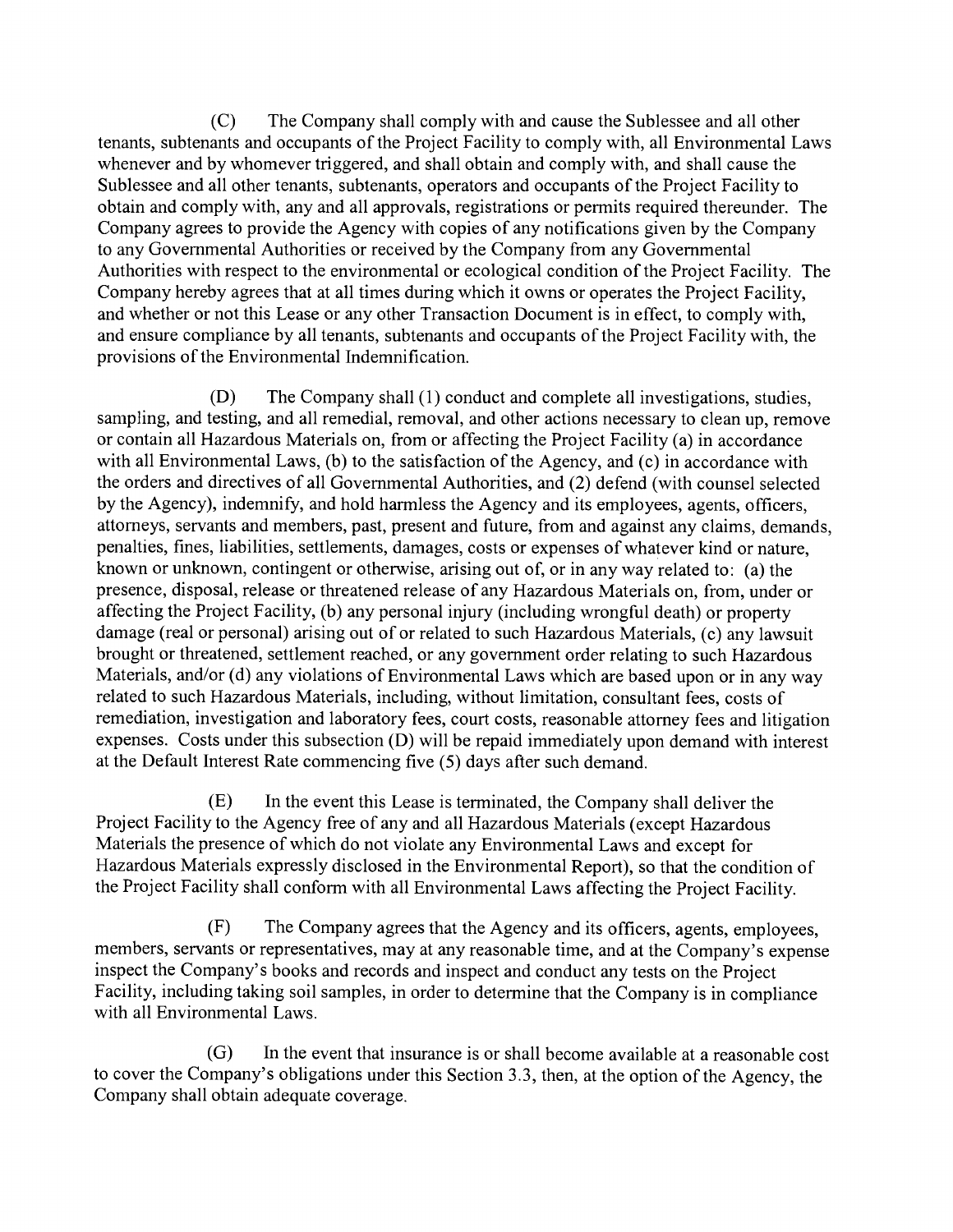SECTION 3.4 NON-MERGER. During the term of this Lease, there shall be no merger of this Lease or the Company Lease nor of the leasehold estate created by the Company Lease or the subleasehold estate created by this Lease with the fee estate in the Premises or any part thereof by reason of the fact that the same person, firm, corporation or other entity may acquire or own or hold, directly or indirectly, (1) this Lease or the Company Lease or the subleasehold estate created by this Lease or the leasehold estate created by the Company Lease or any interest in this Lease or the Company Lease or in any such leasehold or subleasehold estate and (2) the fee estate in the Premises or any part thereof or any interest in such fee estate, and no such merger shall occur unless and until all corporations, firms and other entities, including any mortgagee having any interest in (x) this Lease or the Company Lease or the subleasehold estate created by this Lease or the leasehold estate created by the Company Lease and (y) the fee estate in the Premises or any part thereof or any interest in such fee estate, shall join in a written instrument effecting such merger and shall duly record the same.

SECTION 3.5 TITLE fNSURANCE. On or prior to the Closing Date, the Company will obtain and deliver to the Agency, in forrn, amount and substance satisfactory to the Agency, (a) an owner's title insurance policy (the "Title Policy") insuring the Agency's leasehold interest in the Premises against loss as a result of defects in title, subject only to Permitted Encumbrances, (b) a mortgagee title insurance policy insuring the PILOT Mortgagee's mortgage interest in the Premises against loss as a result of defects in title, subject only to Permitted Encumbrances, and (c) a current survey of the Premises certified to the Agency, the Owner, the PILOT Mortgagee and the title insurance company issuing the Title Policy. Any proceeds of the Title Policy shall be paid to the Company and applied by the Company to remedy the applicable defect in title. If not so capable of being applied or if a balance remains after such application, the Net Proceeds or the remaining balance of the Net Proceeds, as the case may be, shall be applied to the payment of any sums due the Agency under this Lease or under any other Transaction Document, and any balance thereafter may be used by the Company for any lawful corporate purpose.

### ARTICLE IV

### UNDERTAKING AND COMPLETION OF THE PROJECT

### SECTION 4.1 ACQUISITION, RENOVATION, INSTALLATION AND EQUIPPING OF THE PROJECT FACILITY.

 $(A)$ The Company shall, on behalf of the Agency, promptly acquire, renovate, install and equip the Project Facility, or cause the acquisition, renovation, installation and equipping of the Project Facility, all in accordance with the Plans and Specifications, in a firstclass, workmanlike manner using high grade materials, free of defects in materials and workmanship.

 $(B)$ No material change in the Plans and Specifications shall be made unless the Agency shall have consented thereto in writing (which consent shall not be unreasonably withheld or delayed).

 $(C)$ Title to all materials, equipment, machinery and other items of Property presently incorporated or installed in and which are a part of the Project Facility shall vest in the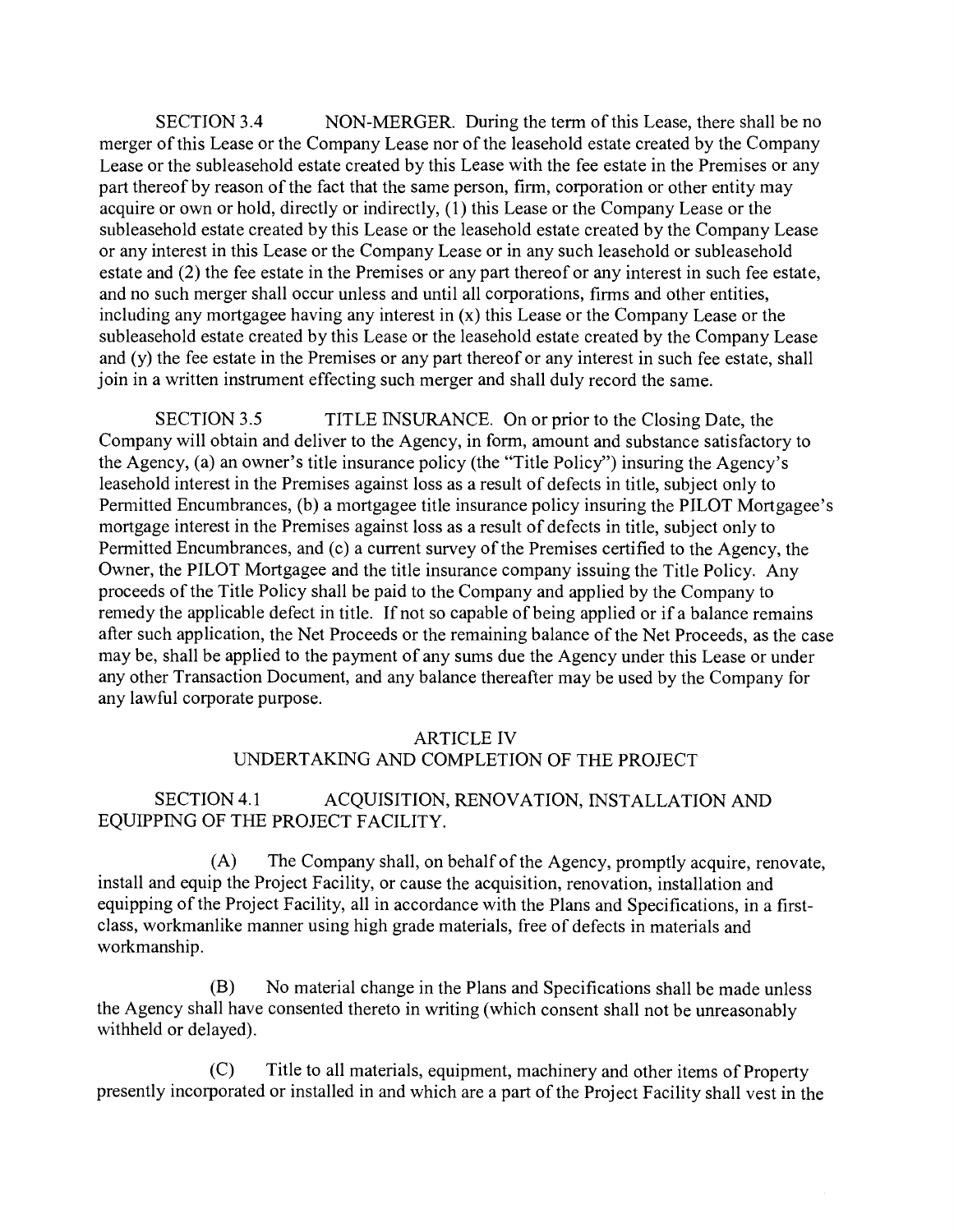Agency immediately upon execution of the Bill of Sale to Agency. Title to all materials, equipment, machinery and other items of Property acquired subsequent to the Closing Date and intended to be incorporated or installed in and to become part of the Project Facility shall vest in the Agency immediately upon deposit on the Premises or incorporation or installation in the Project Facility, whichever shall first occur. The Company shall execute, deliver and record or fite all instruments necessary or appropriate to vest title to the above in the Agency and shall take all action necessary or appropriate to protect such title against claims of any third Persons.

 $(D)$ The Agency shall enter into, and accept the assignment of, such contracts as the Company may request in order to effectuate the purposes of this Section 4. 1; provided, however, that the liability of the Agency thereunder shall be limited to the moneys of the Company available therefor and advanced by the Company for such purpose pursuant to Section  $4.1$ (H) of this Lease.

 $(E)$ The Agency hereby appoints the Company, and the Company hereby accepts such appointment, as its true and lawful agent to perform the following in compliance with the terms, purposes and intent of the Transaction Documents: (1) to acquire, renovate, install and equip the Project Facility, (2) to make, execute, acknowledge and deliver any contracts, orders, receipts, writings and instructions with any other Persons, and in general to do all things which may be required or proper, all for the acquisition, renovation, installation and equipping of the Project Facility, with the same powers and with the same validity as the Agency could do if acting in its own behalf, provided that the liability of the Agency thereunder shall be limited to the moneys made available therefore by the Company and advanced for such purposes by the Company pursuant to Section  $4.1(H)$  of this Lease, (3) to pay all fees, costs and expenses incurred in the acquisition, renovation, installation and equipping of the Project Facility from funds made available therefor in accordance with this Lease, and (4) to ask, demand, sue for, levy, recover and receive all such sums of money, debts, dues and other demands whatsoever which may be due, owing and payable to the Agency under the terms of any contract, order, receipt, writing or instruction in connection with the acquisition, renovation, installation and equipping of the Project Facility and to enforce the provisions of any contract, agreement, obligation, bond or other performance security in connection with the same.

 $(F)$ The Company has given or will give or cause to be given all notices and has complied and will comply or cause compliance with all Applicable Laws applying to or affecting the conduct of work on the Project Facility, and the Company will defend (with counsel selected by the Agency), indemnify and save the Agency and its officers, members, agents, attorneys, servants and employees, past, present and future, harmless from all fees, expenses, fines and penalties due to failure to comply therewith. All permits and licenses necessary for the prosecution of work on the Project Facility shall be procured promptly by the Company.

 $(G)$ The Company shall not take any action, or neglect to take any action, including, without limitation, the employment of any contractor, if such action or inaction results in jurisdictional disputes or strikes or labor disharmony in connection with the Project.

The Company agrees, for the benefit of the Agency, to undertake and  $(H)$ complete the Project and to pay all such sums as may be required in connection therewith. Title to portions of the Project Facility acquired, renovated and installed at the Company's cost shall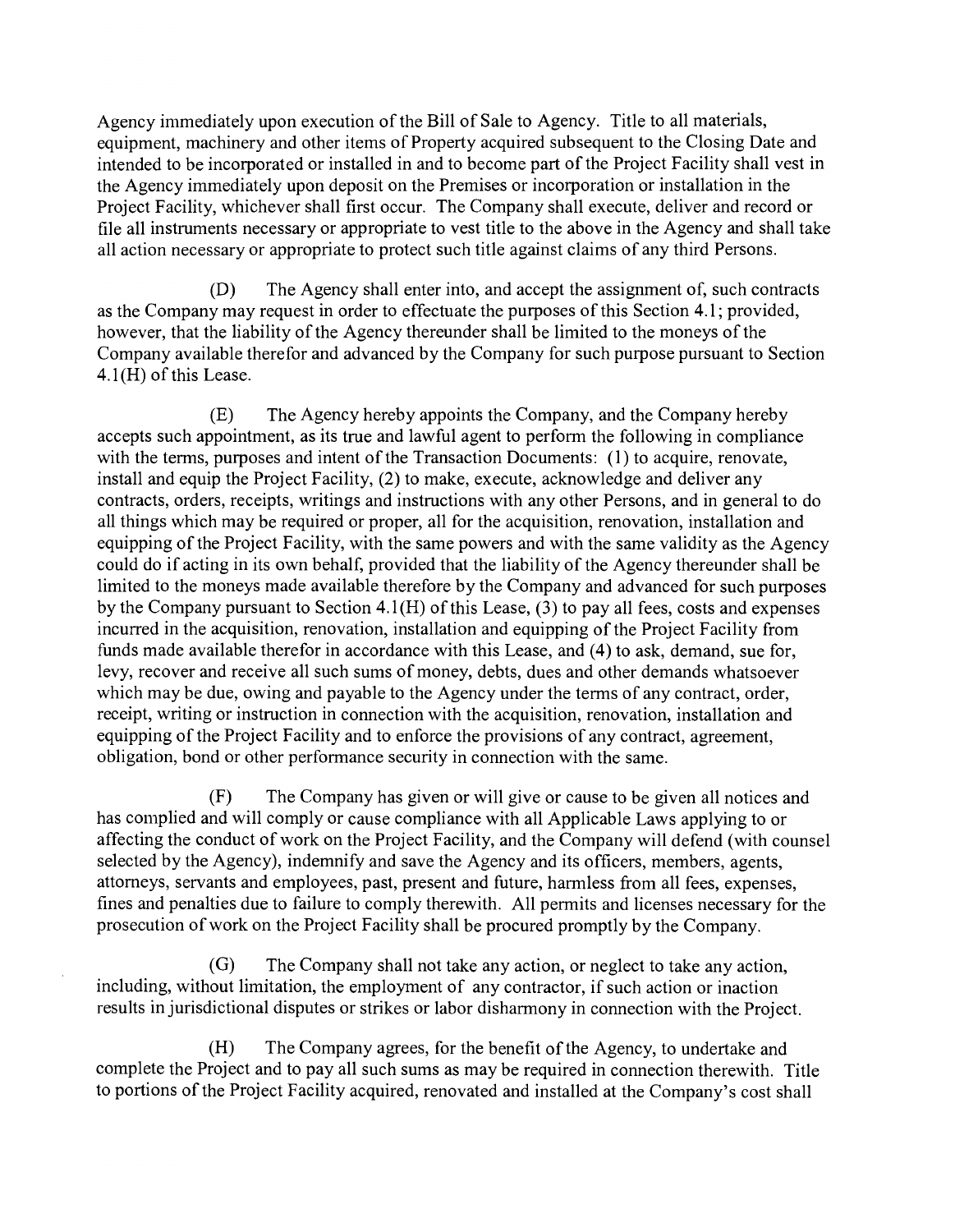immediately upon such acquisition, renovation or installation vest in the Agency. The Company shall execute, deliver and record or file such instruments as the Agency may request in order to perfect or protect the Agency's title to such portions of the Project Facility.

(1) No payrnent by the Company pursuant to this Section 4.1 shall entitle the Company to any reimbursement for any such expenditure from the Agency or to any diminution or abatement of any amounts payable by the Company under this Lease.

The Company agrees, (i) at the sole expense of the Company, to erect  $\sigma$ signage at the Project Facility during the renovation, installation and equipping of the Project Facility, which signage shall be in form and content reasonably satisfactory to the Agency and shall identify the Agency and its role in the Project, (ii) at the option of the Agency and at the sole expense of the Company, to install within the Project Facility a sign or plaque permanently memorializing the Agency's role in the Project, which sign or plaque shall be in form, content and placed in a location satisfactory to the Agency, and (iii) that the Agency may otherwise publicize the Agency's role in the Project.

 $(K)$ The Company agrees to solicit bids from at least one (1) contractor or vendor based in the County for each contract the Company (or any Affiliate thereof) proposes to enter into with respect to the Project Facility, including, without limitation, contracts for construction (including, without limitation, the initial renovation, installation and equipping of the Project Facility), alteration, management, purchase of goods or services, maintenance and repair. Further, the Company covenants to use its best efforts to let such contracts, where practicable, to contractors or vendors based in the County.

> (L) W/MBE Contractors.

 $(1)$ The Company will use its best efforts to take "affirmative steps" (as defined below) to assure that qualified women-owned and/or minority-owned business enterprises ("W/MBE's) are used, when possible, for each contract the Company (or any Affiliate thereof) proposes to enter into with respect to the Project Facility, including, without limitation, contracts for construction (including, without limitation, the initial renovation, installation and equipping of the Project Facility), renovation, demolition, replacement, alteration, management, purchase of goods and services, maintenance and repair.

 $(2)$ For purposes of this subsection, the term "affirmative steps" shall mean: (a) placing qualified W/MBE's on solicitation lists; (b) assuring that qualified W/MBE's are solicited whenever they are potential sources; (c) dividing total requirements, when economically feasible, into smaller tasks or quantities to permit maximum participation by qualified W/MBE's; (d) establishing delivery schedules, where the requirement pennits, that encourage participation by qualified W/MBE's; and (e) requiring the prime contractor, if subcontracts are to be let, to take the affirmative steps listed in clauses (a) through (d).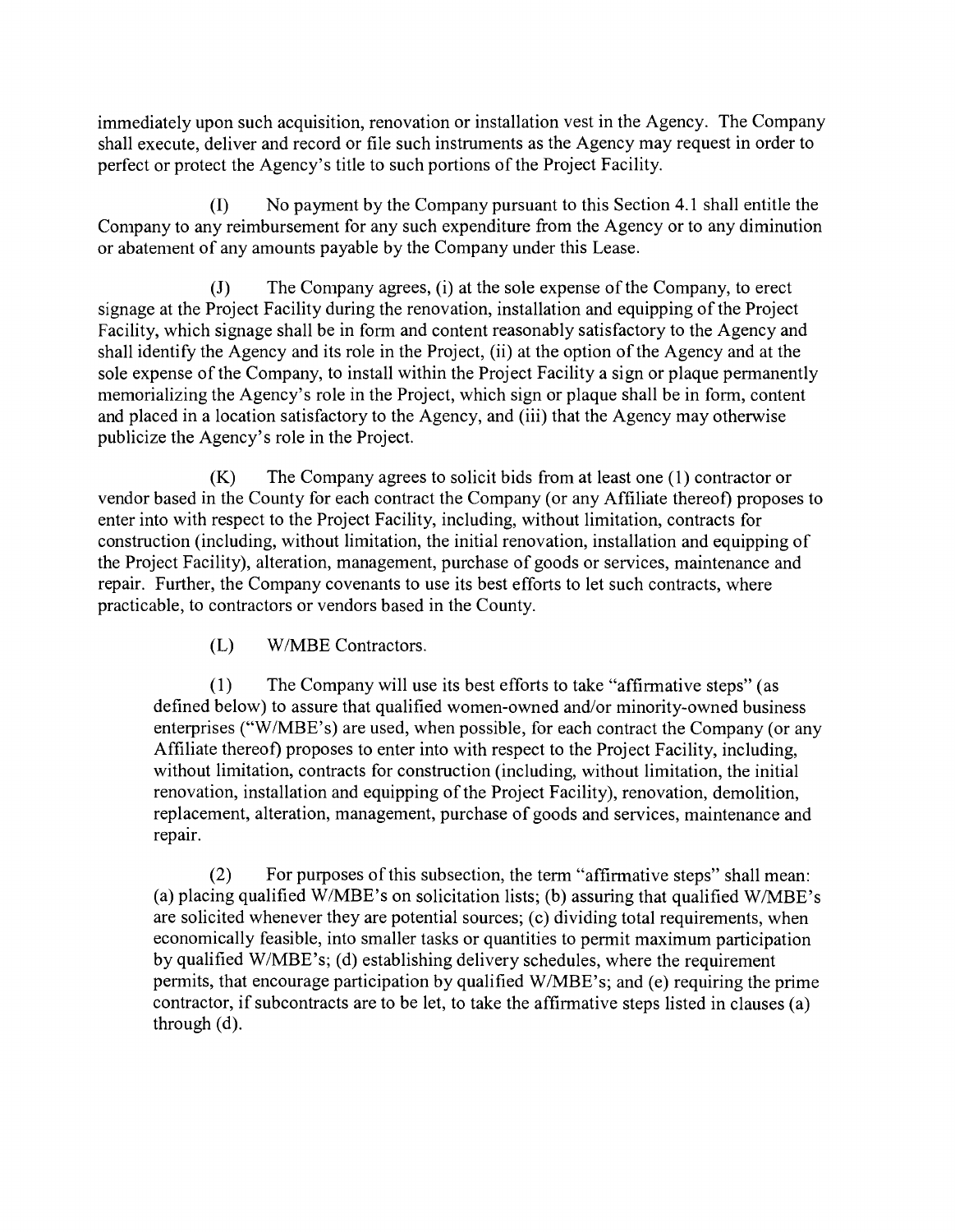(3) For purposes of this subsection, the term "qualified W/MBE's" shall mean those women-owned and/or minority-owned business enterprises designated as such by New York State.

(M) The Company shall fumish to the Agency all infonnation and/or documentation requested by the Agency pursuant to this Section 4.1 and will cooperate with the Agency for the purposes of investigation to ascertain compliance with this Section 4.1.

### SECTION 4.2 COMPLETION OF THE PROJECT FACILITY; FEES.

The Company will proceed with due diligence to commence renovation,  $(A)$ installation and equipping of the Project Facility in accordance with Section 4.1 of this Lease within thirty  $(30)$  days after the Closing Date and shall proceed with due diligence to complete the renovation, installation and equipping of the Project Facility on or before December 31, 2012 (the "Scheduled Completion Date") and shall commence its operations in the Project Facility on or before the Scheduled Completion Date. The Company covenants to diligently prosecute its application for any required building permits for the Project Facility. Completion of the renovation, installation and equipping of the Project Facility shall be evidenced by a certificate signed by an Authorized Representative of the Company delivered to the Agency stating (A) the date of such completion, (B) that all labor, services, materials and supplies used therefor and all costs and expenses in connection therewith have been paid, (C) that the acquisition, renovation, installation and equipping of the Project Facility has been completed in a good and workmanlike manner, (D) that the Company and the Agency have good and valid interests in and to all Property constituting a portion of the Project Facility, free and clear of all Liens and encumbrances except Pennitted Encumbrances, and (E) that the Project Facility is ready for occupancy, use and operation for its intended purposes. Such certificate shall be accompanied by a permanent certificate of occupancy for the Project Facility and any and all permissions, licenses or consents required of Govemmental Authorities for the occupancy, operation and use of the Project Facility for its intended purposes.

(B) The Company shall pay within the time periods required by applicable Govemmental Authorities, all construction related and other fees for the Project, including, without limitation, building permit fees, plumbing fixture permit fees, recreation fees, site planning fees, city consultant review fees, special use fees, variance fees, sewer hook up fees, water service installation fees and fire line fees, if any.

SECTION 4.3 REMEDIES TO BE PURSUED AGAINST CONTRACTORS, SUBCONTRACTORS, MATERIALMEN AND THEIR SURETIES. In the event of a default by any contractor, subcontractor or materialman under any contract made by it in connection with the acquisition, renovation, installation and equipping of the Project Facility or in the event of a breach of warranty or other liability with respect to any materials, workmanship or performance guaranty, the Company shall proceed, either separately or in conjunction with others, to exhaust the remedies of the Company and the Agency against the contractor, subcontractor or materialman so in default and against each surety for the performance of such contract. The Company may, in its own name or, with the prior written consent of the Agency, which consent shall not be unreasonably withheld, in the name of the Agency, prosecute or defend any action or proceeding or take any other action involving any such contractor,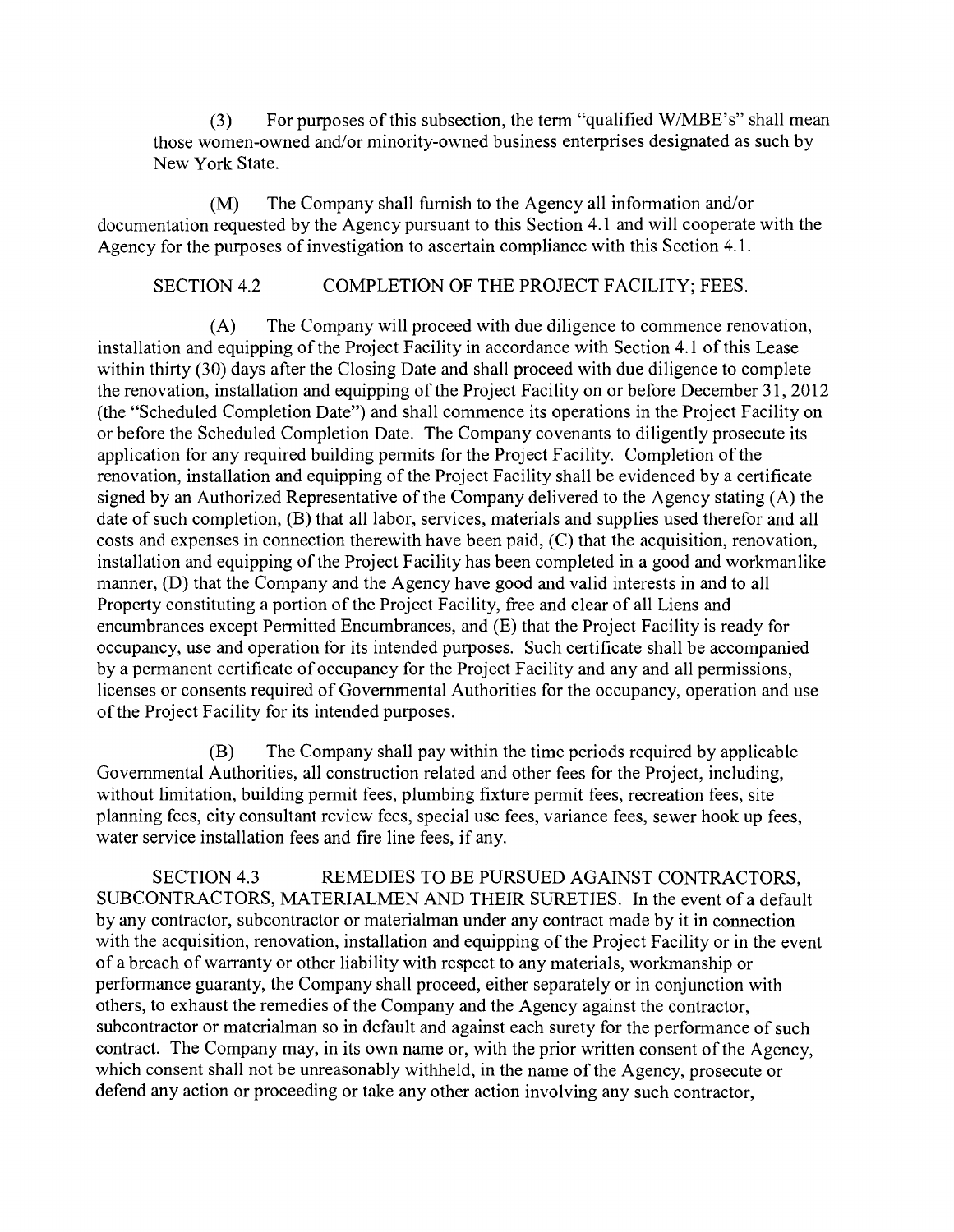subcontractor, materialman or surety which the Company deems reasonably necessary, and in such event the Agency hereby agrees, at the Company's sole expense, to cooperate fully with the Company and to take all action necessary to effect the substitution of the Company for the Agency in any such action or proceeding. The Company shall advise the Agency of any actions or proceedings taken hereunder. The Net Proceeds of any recovery secured by the Company as a result of any action pursued against a contractor, subcontractor, materialman or their sureties pursuant to this Section 4.3 shall be used to the extent necessary to complete the Project Facility then to pay all reasonable costs and expenses incurred by the Agency in connection therewith, and thereafter be paid to the Company for its own use.

### ARTICLE V DEMISE OF PROJECT FACILITY; RENTAL PAYMENTS AND OTHER AMOUNTS PAYABLE

SECTION 5.1 LEASE OF THE PROJECT FACILITY. In consideration of the Company's covenant herein to make rental payments hereunder, and in consideration of the other covenants of the Company contained herein, including the covenant to make additional and other payments required hereby, the Agency hereby agrees to demise and sublease to the Company, and the Company hereby agrees to rent and sublease from the Agency, a subleasehold interest in the Project Facility, subject only to the Permitted Encumbrances.

SECTION 5.2 DURATION OF THE LEASE TERM; QUIET ENJOYMENT.

 $(A)$ The Agency shall deliver to the Company possession of the Project Facility, subject to the provisions of this Lease, and the subleasehold estate created hereby shall commence, on the Closing Date, and the Company shall accept possession of the Project Facility on the Closing Date.

(B) Provided that all amounts, costs and expenses payable by the Company to the Agency under this Lease and all other Transaction Documents are paid in full, the subleasehold estate created hereby shall terminate at  $12:00$  a.m. on the earlier to occur of  $(1)$ December 31, 2027 (the "Stated Expiration Date"), or (2) the date that this Lease shall terminate pursuant to Article X or Article XI hereof.

 $(C)$ The Agency shall take no action, other than pursuant to Article  $X$  or Article XI of this Lease, to prevent the Company from having quiet and peaceable possession and enjoyment of the Project Facility during the term of this Lease and will, at the request of the Company and at the Company's expense, cooperate with the Company in order that the Company may have quiet and peaceable possession and enjoyment of the Project Facility.

### SECTION 5.3 RENTAL PAYMENTS AND OTHER AMOUNTS PAYABLE.

(A) The Company shall pay on the date of execution and delivery of this Lease, as the basic sublease payments due hereunder: (1) the sum of \$1.00, (2) all reasonable fees and expenses of counsel to the Agency and Special Counsel to date with respect to the Project, and (3) all other reasonable costs and expenses incurred by the Agency in connection with the transactions contemplated by this Lease and the other Transaction Documents.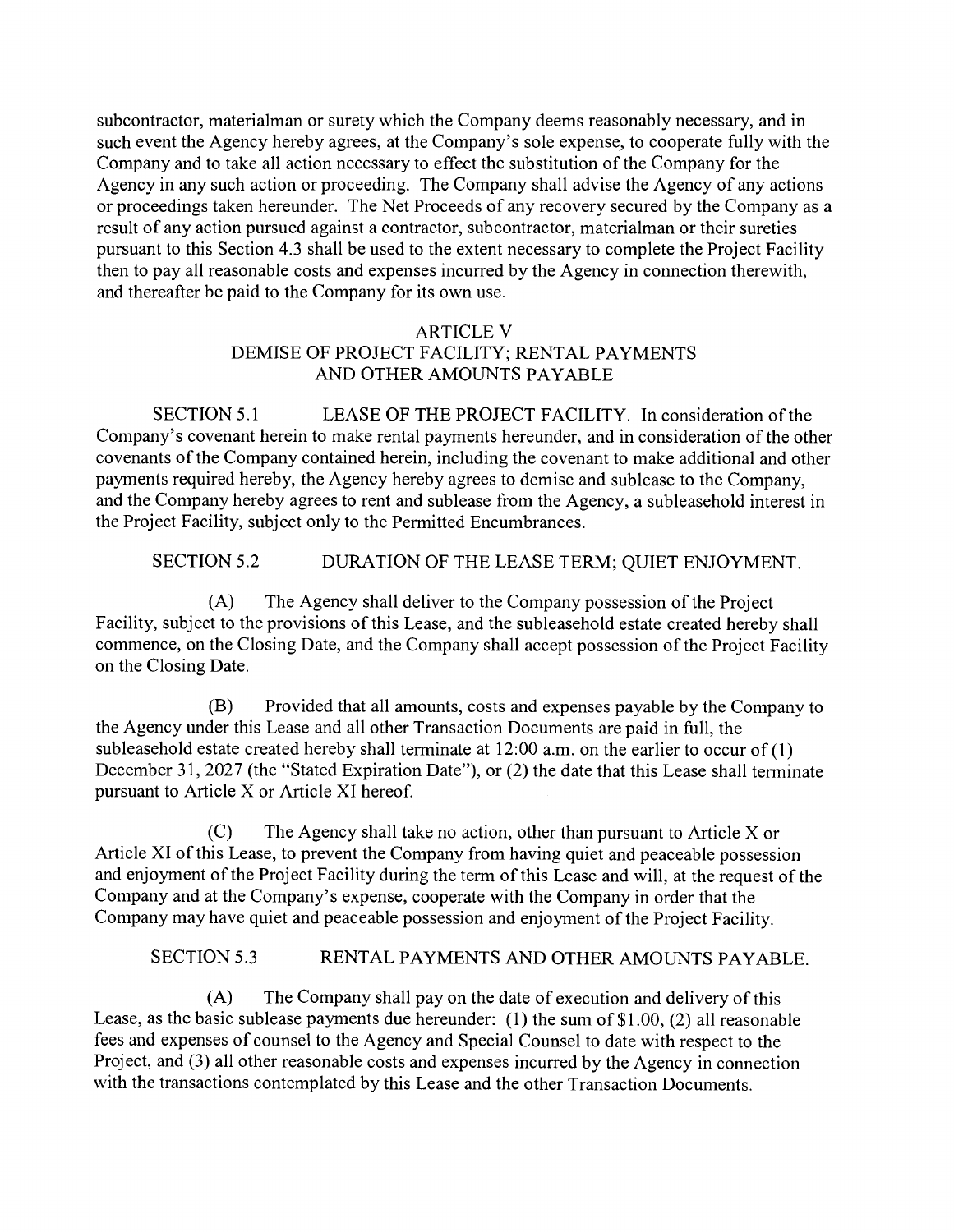(B) The Company agrees to pay to the Agency the following fees: (1) a closing compliance fee in the amount of \$2,500.00, (2) an Agency administrative fee in the amount of \$78,300.00, with respect to the Project, and (3) the Agency's general counsel fee in the amount of \$13,050.00 (collectively, the "Administrative Fee"). The Administrative Fee is due and payable by the Company to the Agency on the Closing Date. The Administrative Fee is non-refundable and is deemed eamed in full upon the execution and delivery of this Lease.

 $(C)$ The Company agrees to pay to the Agency an annual administrative fee in the amount of \$1,000.00 (the "Annual Fee"). The Annual Fee for the first year of the lease tenn (i.e., 2011) shall be due and payable on the Closing Date and the Annual Fee for each year thereafter (i.e., 2012 and thereafter) shall be due and payable, in advance, on January 1 of each year.

(D) Within five (5) days after receipt of a demand therefor from the Agency, the Company shall pay to the Agency the sum of the costs and expenses of the Agency and the officers, members, agents, attomeys, servants and employees thereof, past, present and future, incurred by reason of the Agency's ownership, subleasing or sale of the Project Facility or in connection with the carrying out of the Agency's duties and obligations under this Lease or any of the other Transaction Documents, and any other fee or expense of the Agency with respect to the Project Facility, the subleasing or sale of the Project Facility to the Company, the subsubleasing of the Project Facility to the Sublessee, or any of the other Transaction Documents, the payment of which is not otherwise provided for under this Lease.

 $(E)$ The Company agrees to make the above-mentioned payments in immediately available funds, without any further notice or demand, by wire transfer or other form of payment satisfactory to the Agency, in lawful money of the United States of America as, at the time of payment, shall be legal tender for the payment of public and private debts. In the event the Company shall fail to make any payment required by this Section 5.3 within ten (10) days of the date such payment is due, the Company shall pay the same, together with interest thereon at the Default Interest Rate, from the date on which such payment was due until the date on which such payment is received by the Agency.

SECTION 5.4 NATURE OF OBLIGATIONS OF THE COMPANY HEREUNDER.

(A) The obligations of the Company to make the payments required by this Lease and to perform and observe any and all of the other covenants and agreements on its part contained herein shall be general obligations of the Company and shall be absolute and unconditional irrespective of any defense or any right of setoff, recoupment, counterclaim or abatement that the Company may otherwise have against the Agency. The Company agrees that it will not suspend, discontinue or abate any payment required by, or fail to observe any of its other covenants or agreements contained in, this Lease, or tenninate this Lease (except as set forth in Section 11. 1 hereof), for any cause whatsoever, including, without limiting the generality of the foregoing, failure to complete the Project, any defect in the title, design, operation, merchantability, fitness or condition of the Project Facility or any part thereof or in the suitability of the Project Facility or any part thereof for the Company's purposes or needs, failure of consideration for, destruction of or damage to, Condemnation of or the use of all or any part of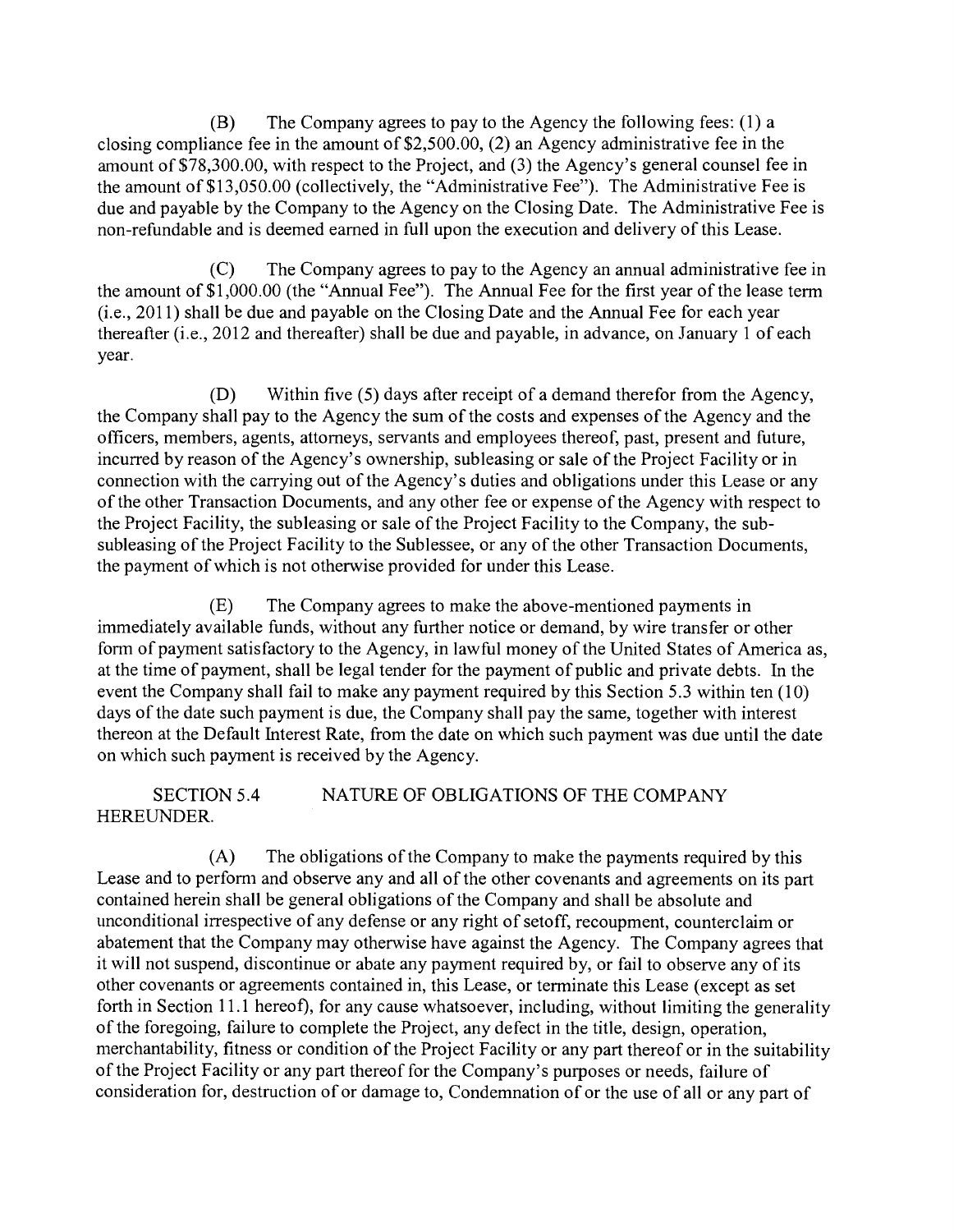the Project Facility, any change in the tax or other laws of the United States of America or of the State or any political subdivision thereof, or any failure of the Agency to perform and observe any agreement, whether expressed or implied, or any duty, liability or obligation arising out of or in connection with this Lease.

(B) Nothing contained in this Section 5.4 shall be construed to release the Agency from the performance of any of the agreements on its part expressly contained in this Lease, and, in the event the Agency should fail to perform any such agreement, the Company may institute such action against the Agency as the Company may deem necessary to compel performance or recover damages for non-performance (subject to the provisions of Section 12.9 hereof); provided, however, that the Company shall look solely to the Agency's estate and interest in the Project Facility for the satisfaction of any right or remedy of the Company for the collection of a judgment (or other judicial process) requiring the payment of money by the Agency in the event of any liability on the part of the Agency, and no other Property or assets of the Agency or of the members, officers, agents (other than the Company), servants or employees, past, present and future, of the Agency shall be subject to levy, execution, attachment or other enforcement procedure for the satisfaction of the Company's remedies under or with respect to this Lease, the relationship of the Agency and the Company hereunder or the Company's or Sublessee's use and occupancy to the Project Facility, or any other liability of the Agency to the Company.

#### SECTION 5.5 GRANT OF SECURITY INTEREST.

This Lease shall constitute a "security agreement", as such term is defined in the Uniform Commercial Code adopted in the State, as the same may from time to time be in effect (the "UCC"). The Company hereby grants the Agency a first-priority security interest in all of the right, title and interest of the Company in the Project Facility and in all additions and accessions thereto, all replacements and substitutions therefor, all books, records and accounts of the Company pertaining to the Project Facility, and all proceeds and products thereof (collectively, the "Collateral"), as security for payment of the rental payments and all other payments and obligations of the Company hereunder, and the Agency is authorized to file financing statements with respect to such Collateral without the Company executing the same. If any default shall occur under this Lease or any of the other Transaction Documents, the Agency shall have, in addition to any and all other rights and remedies set forth in this Lease, and may exercise without demand, any and all rights and remedies granted to a secured party under the UCC, including, but not limited to, the right to take possession of the Equipment and any fixtures or other personal property that constitute part of the Collateral, and the right to advertise and sell the same, or any part thereof, pursuant to and in accordance with the UCC. The Company agrees that any notice of public or private sale with respect to such Collateral, or any part thereof, shall constitute reasonable notice if it is sent to the Company not less than ten (10) days prior to the date of any such sale. The Company hereby irrevocably appoints the Agency as its attomey-infact to execute, deliver and/or file any instruments or statements necessary or convenient to perfect and continue the security interest granted herein.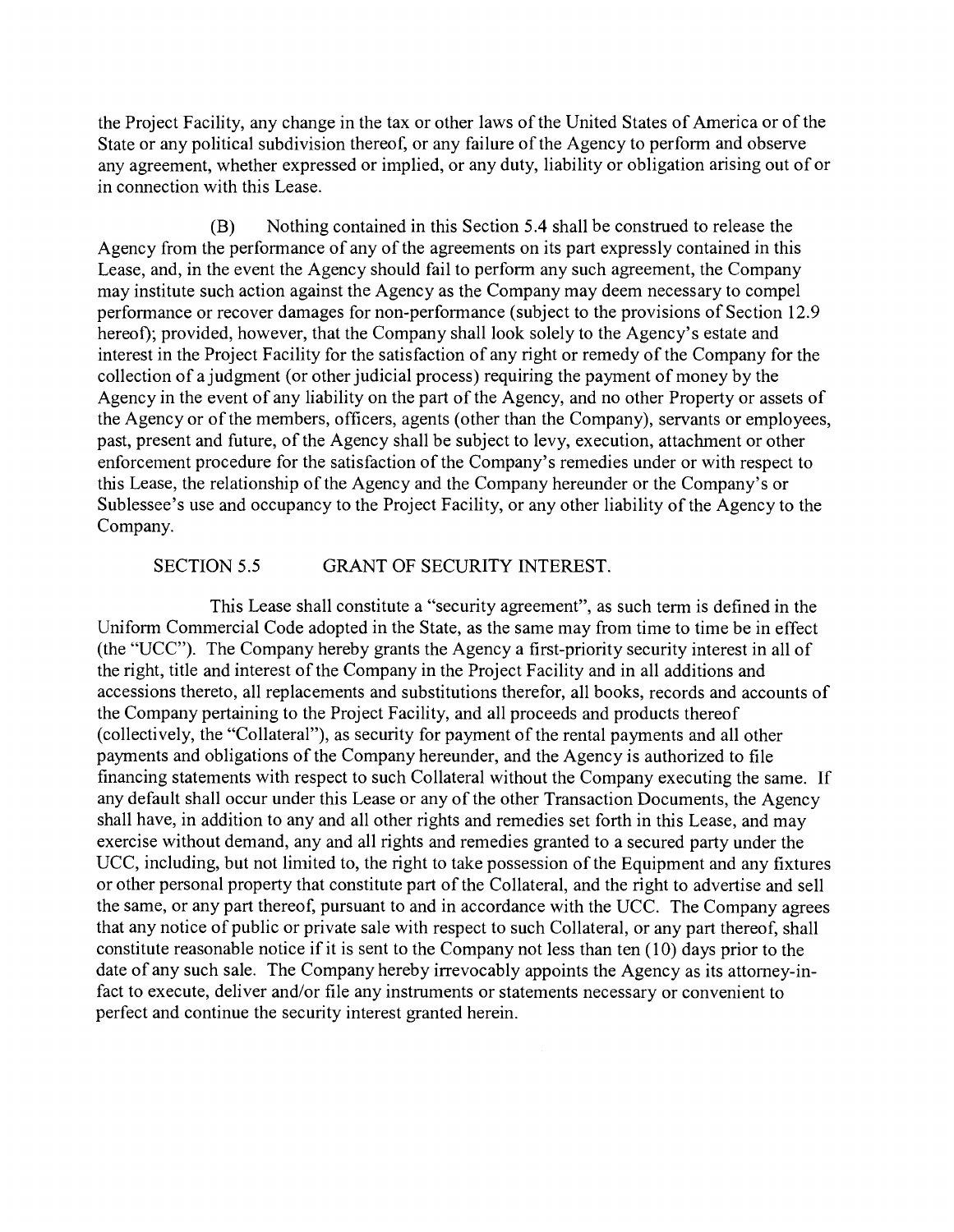#### SECTION 5.6. SUBLEASE.

Prior to or simultaneously with entering into this Lease, the Company  $(A)$ shall, and is authorized by the Agency to, enter into the Sublease Agreement. The Company covenants and agrees to enforce the Sublease Agreement in accordance with its terms for the benefit of the Agency. The Company may fulfill its obligations under this Lease by causing the Sublessee to perform such obligations under the Sublease Agreement and the Agency hereby agrees to accept such performance by the Sublessee pursuant to the Sublease Agreement as performance of such obligations hereunder.

 $(B)$ In order to further secure the payment and performance of the obligations of the Company under this Lease and the other Transaction Documents, the Company does hereby assign, transfer and set over to the Agency all of the Company's right, title and interest in and to the Sublease Agreement, including all sublease rentals, revenues and receipts therefrom, and the right to enforce all of the Company's rights and remedies thereunder.

The Company agrees not to terminate, modify, amend or  $(C)$ supplement the Sublease Agreement, or any of the terms thereof, or grant any concessions in connection therewith, either orally or in writing, or to accept a surrender thereof, without the prior written consent of the Agency, which consent shall not be unreasonably withheld or delayed, and any attempted termination, surrender, modification, amendment of or supplement to the Sublease Agreement without such written consent shall be null and void.

 $(D)$ In the exercise of the powers herein granted, no liability shall be asserted or enforced against the Agency, all such liability being hereby expressly waived and released by the Company. The Agency shall not be obligated to perform or discharge any obligation, duty or liability under the Sublease Agreement, or under or by reason of this assignment.

 $(E)$ The Company shall have the right to pennit Luxottica U.S. Holdings Corp. (the "Temporary Tenant") to sub-sublease, license or otherwise occupy up to twenty-five percent (25%) of the leasable area of the Project Facility for a period commencing on the Closing Date and expiring in no event later than March 31, 2012. The agreement between the Company and the Temporary Tenant with respect to such sub-sublease, license or other occupancy arrangement (the "Temporary Space Lease") must be in writing, must be subordinate in all respects to this Lease, the Company Lease and the other Transaction Documents and shall otherwise be in form and substance satisfactory to the Agency in its sole discretion. The failure of the Temporary Tenant to vacate such portion of the Project Facility (or any part of such portion of the Project Facility) on or before March 31, 2012 shall constitute an Event of Default under this Lease.

### ARTICLE VI MAINTENANCE, MODIFICATIONS, TAXES AND INSURANCE

SECTION 6.1 MAINTENANCE AND MODIFICATIONS OF THE PROJECT FACILITY.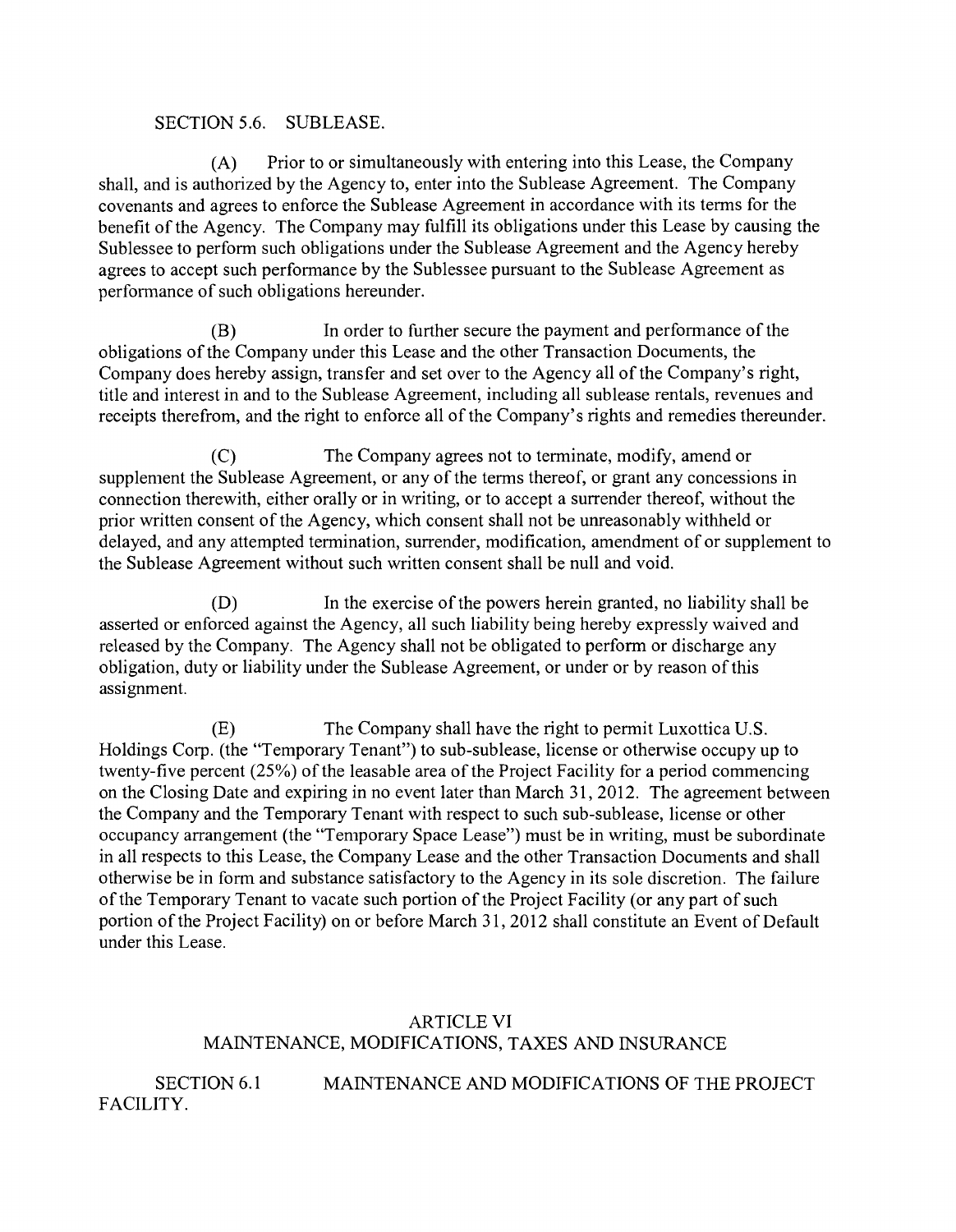The Company shall (1) keep the Project Facility in good condition and  $(A)$ repair and preserve the same against waste, loss, damage and depreciation, ordinary wear and tear excepted, (2) occupy, use and operate the Project Facility, and shall cause the Project Facility to be occupied, used and operated, in the manner for which it was intended and contemplated by this Lease, (3) make all necessary repairs and replacements to the Project Facility or any part thereof (whether ordinary or extraordinary, structural or nonstructural, foreseen or unforeseen), (4) operate the Project Facility in a sound and economical manner, (5) not abandon the Project Facility, and (6) not create, permit or suffer to exist any mortgage, encumbrance, lien, security interest, claim or charge against the Project Facility, or any part thereof, or the interest of the Agency or the Company in the Project Facility or this Lease, except for Permitted Encumbrances. The Agency shall have no obligation to replace, maintain or effect replacements, renewals or repairs of the Project Facility, or to fumish any utilities or services for the Project Facility and the Company hereby agrees to assume full responsibility therefor.

Upon prior written notice to the Agency, the Company may make (B) alterations, modifications or improvements to the Project Facility, or any part thereof, provided:

the Company shall (a) give or cause to be given all notices and comply or  $(1)$ cause compliance with all Applicable Laws applying to or affecting the conduct of work on such modification or improvement to the Project Facility, or any part thereof, (b) indemnify, defend (with counsel selected by the Agency) and save the Agency and its officers, members, agents (other than the Company), attomeys, servants and employees, past, present and future harmless from all fees, expenses, fines and penalties due to failure to comply therewith, (c) promptly procure all permits and licenses necessary for the prosecution of any work described in this Section  $6.1(B)$ , and (d) not be in default under this Lease or under any of the other Transaction Documents beyond applicable notice and cure periods;

such alterations, modifications and improvements are effected with due  $(2)$ diligence, in a good and workmanlike manner and in compliance with all Applicable Laws;

 $(3)$ the Company shall promptly and fully pay for such alterations, modifications and improvements in accordance with the terms of the applicable contract(s) therefor;

the alteration, modification or improvement to the Project Facility shall  $(4)$ not constitute or cause a default under any of the Transaction Documents;

the Company shall fumish to the Agency, at least thirty (30) days prior to  $(5)$ commencing such alteration, modification or improvement to the Project Facility, detailed plans and specifications therefor; provided, further, however, that such plans need not be fumished to the Agency for nonstructural modifications or improvements to the Project Facility which do not exceed, at any one time, \$50,000.00 in value;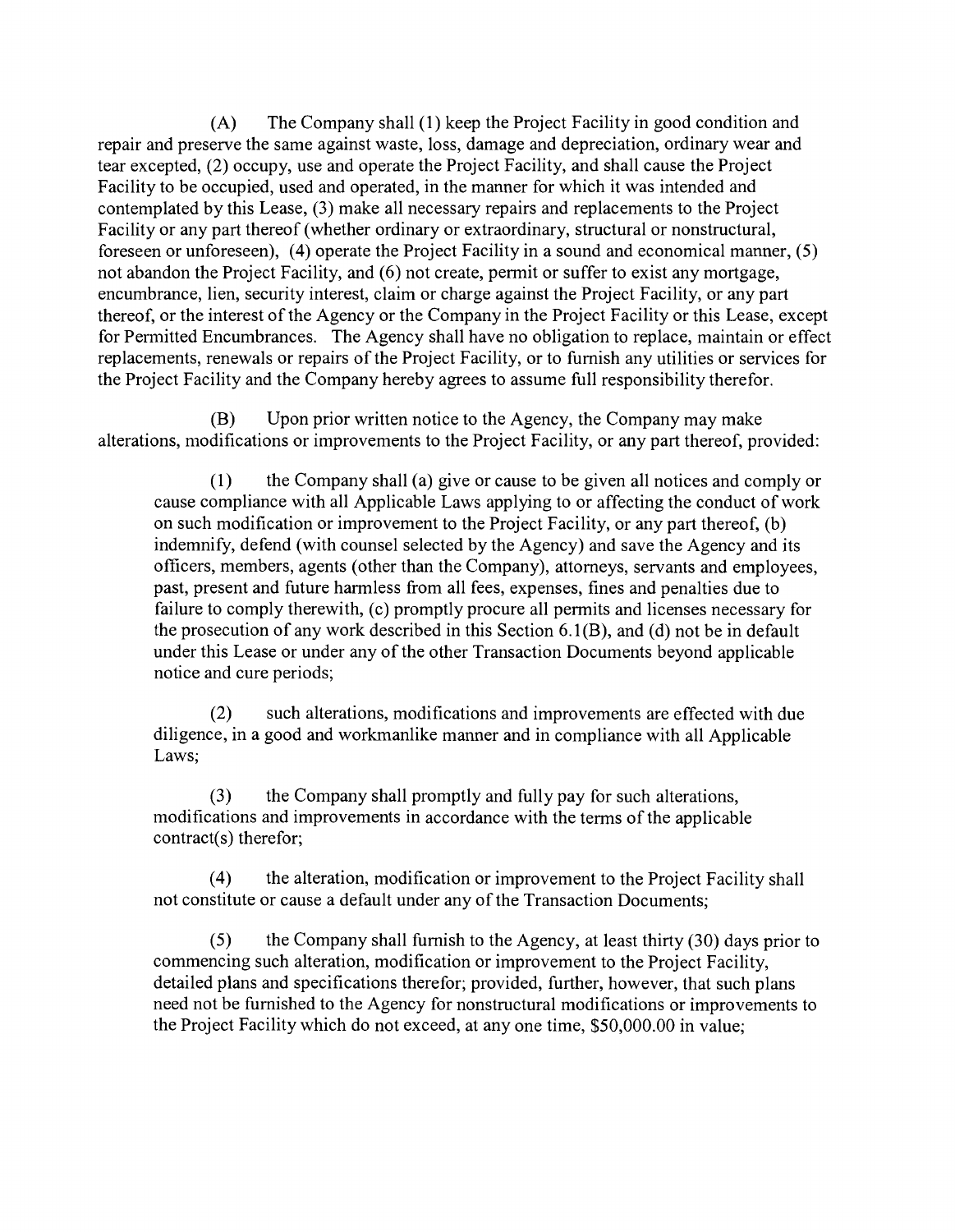$(6)$ as a result of such alterations, modifications or improvements, neither the usefulness, structural integrity nor operating efficiency of the Project Facility would be impaired in the judgment of the Agency;

if the cost of such alterations, modifications or improvements is estimated  $(7)$ to exceed \$50,000.00, such alterations, modifications or improvements shall be conducted only after the Company shall have fumished to the Agency a labor and materials payment bond, or other security, naming the Agency as dual obligee and otherwise in fonn and substance satisfactory to the Agency;

the Agency receives reasonably satisfactory evidence that such alterations,  $(8)$ modifications and alterations do not change the nature of the Project Facility such that it would not comply with the tenns of this Lease or such that it would not constitute a "project" (as such quoted term is defined in the Act);

if such alterations, modifications or improvements involve an addition to  $(9)$ the Project Facility or would otherwise result, but for the Agency's interest in the Project Facility, in an increase in the assessed value of the Premises, then the Agency may require an increase in the Administrative Fee, the Annual Fee and/or the sums payable under the PILOT Agreement, if any;

no such alterations, modifications or improvements shall be entitled to any  $(10)$ "financial assistance" (as such quoted term is defined in the Act) from the Agency unless agreed to in writing by the Agency; and

an Event of Default shall not have occurred and be continuing under this  $(11)$ Lease or any other Transaction Document.

All such alterations, modifications and improvements shall constitute a part of the Project Facility and the Company shall deliver or cause to be delivered to the Agency appropriate documents to convey a leasehold interest in such property to the Agency, free and clear of all liens, charges, encumbrances, security interests or claims other than Permitted Encumbrances, and to subject such property to this Lease.

The provisions of this Subsection (B) shall not apply to the initial renovation, installation and equipping of the Project Facility pursuant to the Plans and Specifications.

 $(C)$ The Company has given or will give or cause to be given all notices and has complied or will comply or cause compliance with all Applicable Laws applying to or affecting the operation of the Project Facility, and the Company will defend (with counsel selected by the Agency), indemnify and save the Agency and its officers, members, agents (other than the Company), attorneys, servants and employees, past, present and future, harmless from all fees, expenses, fines and penalties due to failure to comply therewith.

 $(D)$ Any provision of this Lease to the contrary notwithstanding, the Company shall not construct any new building or structure on the Land or any addition to an existing building on the Land, without the prior written consent of the Agency, which consent may be withheld in the Agency's sole and absolute discretion.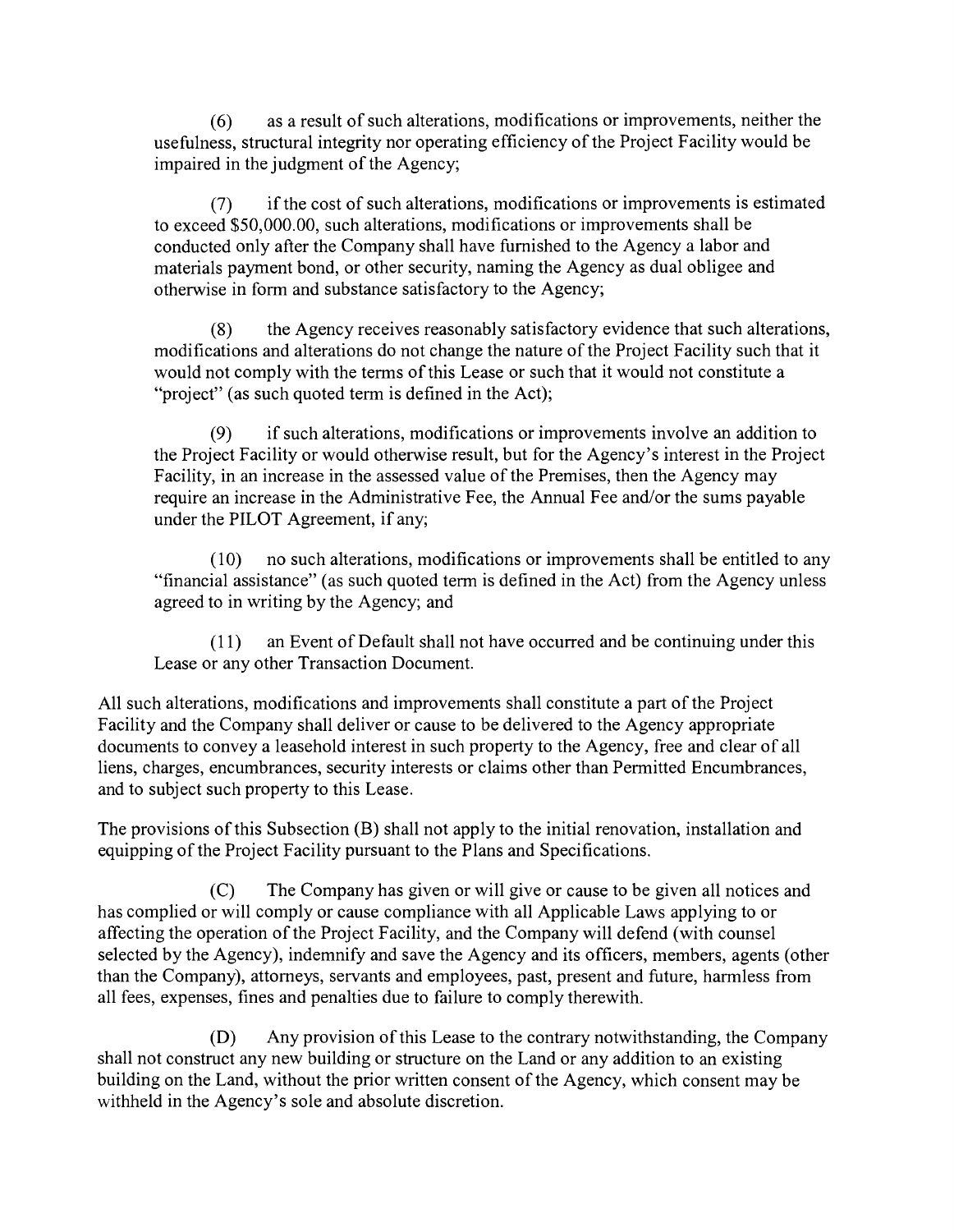### SECTION 6.2 TAXES, ASSESSMENTS AND UTILITY CHARGES.

 $(A)$ The Company shall pay as the same respectively become due: (1) all taxes and govemmental charges of any kind whatsoever which may at any time be lawfully assessed or levied against or with respect to the Project Facility (other than those taxes for which payments in lieu thereof are being paid pursuant to the PILOT Agreement), (2) all utility and other charges, including "service charges" and deposits, incurred or imposed for the operation, maintenance, use, occupancy, upkeep and improvement of the Project Facility, and (3) all assessments and charges of any kind whatsoever lawfully made against the Project Facility by any Govemmental Authority for public improvements; provided that, with respect to special assessments or other govemmental charges that may lawfully be paid in installments over a period of years, the Company shall be obligated hereunder to pay only such installments as are required to be paid during the term of this Lease.

If the Company fails to pay any tax, assessment or charge required to be (B) paid pursuant to this Section 6.2, the Agency may pay or cause to be paid such taxes, assessments or charges. The Company shall reimburse the Agency for any amount paid under this Section 6.2, together with interest thereon from the date of payment at the Default Interest Rate.

 $(C)$ Notwithstanding the provisions of this Section 6.2, the Company may withhold any such payment and the Company may in good faith actively contest the amount, validity or the applicability of any payment referred to in such subsection (A), provided that (1) the Company shall have first notified the Agency in writing of such contest, (2) the Company is not in default under any of the Transaction Documents beyond applicable notice and cure periods, (3) the overall operating efficiency of the Project for the purposes for which it is intended is not materially impaired, (4) neither the Project Facility nor any part thereof or interest therein would be in any immediate danger of being sold, forfeited or lost by reason of such proceedings, (5) the Company shall have set aside on its books adequate reserves with respect thereto, and (6) the Company diligently prosecutes such contest to completion. Otherwise, the Company shall promptly take such action with respect thereto as shall be satisfactory to the Agency.

SECTION 6.3 INSURANCE REQUIRED. During the term of this Lease, the Company shall maintain insurance with respect to the Project Facility against such risks and liabilities and for such amounts as are, in the Agency's judgment, customarily insured against by businesses of like size and type, paying, as the same become due and payable, all premiums with respect thereto, including, but not necessarily limited to:

(A) Insurance protecting the interests of the Company and the Agency as insureds, as their interests may appear, against loss or damage to the Project Facility by fire, lightning, vandalism, malicious mischief and other perils embraced by so-called "All Risks" insurance, in amounts sufficient to prevent the Company or the Agency from becoming a coinsurer under such policy and not less than 100% of the replacement cost of the Project Facility, without deduction for depreciation, and including coverage against acts of terrorism. Additionally, during any period in which construction work or alterations are being performed at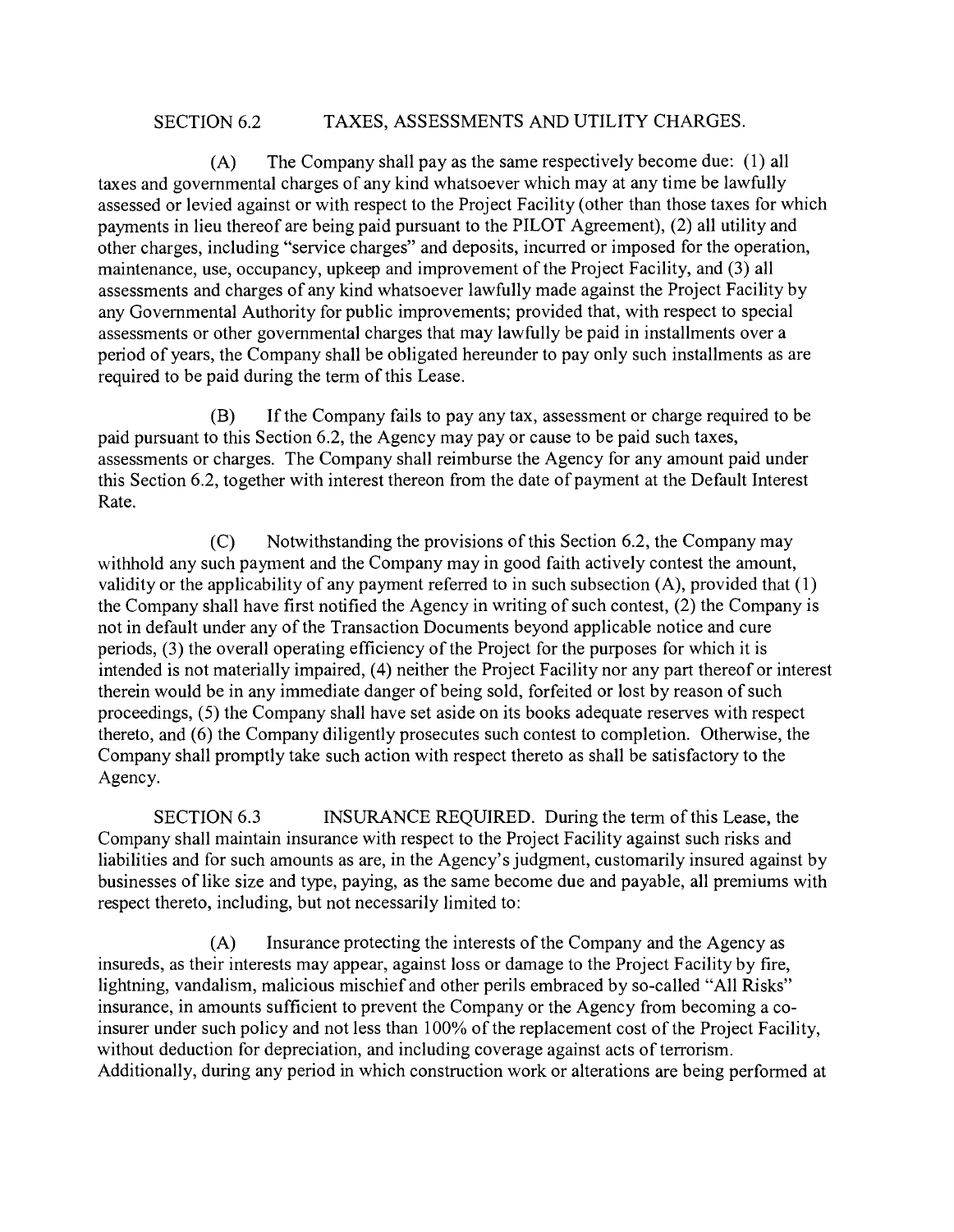the Project Facility, the Company shall maintain extended coverage casualty insurance in the form of a "Builder's Risk" non-reporting policy in an amount satisfactory to the Agency.

 $(B)$ To the extent applicable, workers' compensation insurance, disability benefits insurance and such other forrns of insurance which the Company is required by law to provide, covering loss resulting from injury, sickness, disability or death of employees of the Company who are located at or assigned to the Project Facility or who are responsible for the acquisition, renovation, installation and equipping of the Project Facility.

Insurance protecting the Company and the Agency against loss or losses  $(C)$ from liabilities imposed by law or assumed in any written contract (including, without limitation, the contractual liability assumed by the Company under Section 8.2 of this Lease) and arising from personal injury or death or damage to the Property of others caused by any accident or occurrence, with limits of not less than \$1,000,000.00 per person per accident or occurrence on account of personal injury, including death resulting therefrom, and \$1,000,000.00 per accident or occurrence on account of damage to the Property of others, excluding liability imposed upon the Company by any applicable workers' compensation law, and a separate umbrella liability policy protecting the Company and the Agency with a limit of not less than \$6,000,000.00, as said amounts may be adjusted by the Agency from time to time in its sole and absolute discretion.

During any pen'od of construction, renovation, improvement or  $(D)$ reconstruction, to the extent not covered by the public liability insurance set forth in Subsection (C) above, Owners & Contractors Liability insurance for the benefit of the Company and the Agency in a minimum amount of \$2,000,000.00 aggregate coverage for personal injury and property damage.

 $(E)$ Boiler and machine property damage insurance in respect of any steam and pressure boilers and similar apparatus, insuring risks normally insured against under boiler and machinery policies and in amounts and with deductibles customarily obtained for similar enterprises.

 $(F)$ Such other insurance in such amounts and against such insurable hazards and risks as the Agency from time to time may reasonably require, including, without limitation, environmental hazard and liability insurance.

SECTION 6.4 ADDITIONAL PROVISIONS RESPECTING INSURANCE.

(A) All insurance required by Section 6.3 hereof shall be procured and maintained in financially sound and generally recognized responsible insurance companies selected by the Company and authorized to write such insurance in the State and satisfactory and having an A.M. Best rating satisfactory to the Agency. Such insurance may be written with deductible amounts comparable to those on similar policies carried by other companies engaged in businesses similar in size, character and other respects to those in which the Company is engaged and shall provide that such insurance shall be without any right of contribution from any other insurance carried by the Agency. All policies evidencing such insurance shall name the Company and the Agency as insureds, as their interests may appear, and naming the Agency as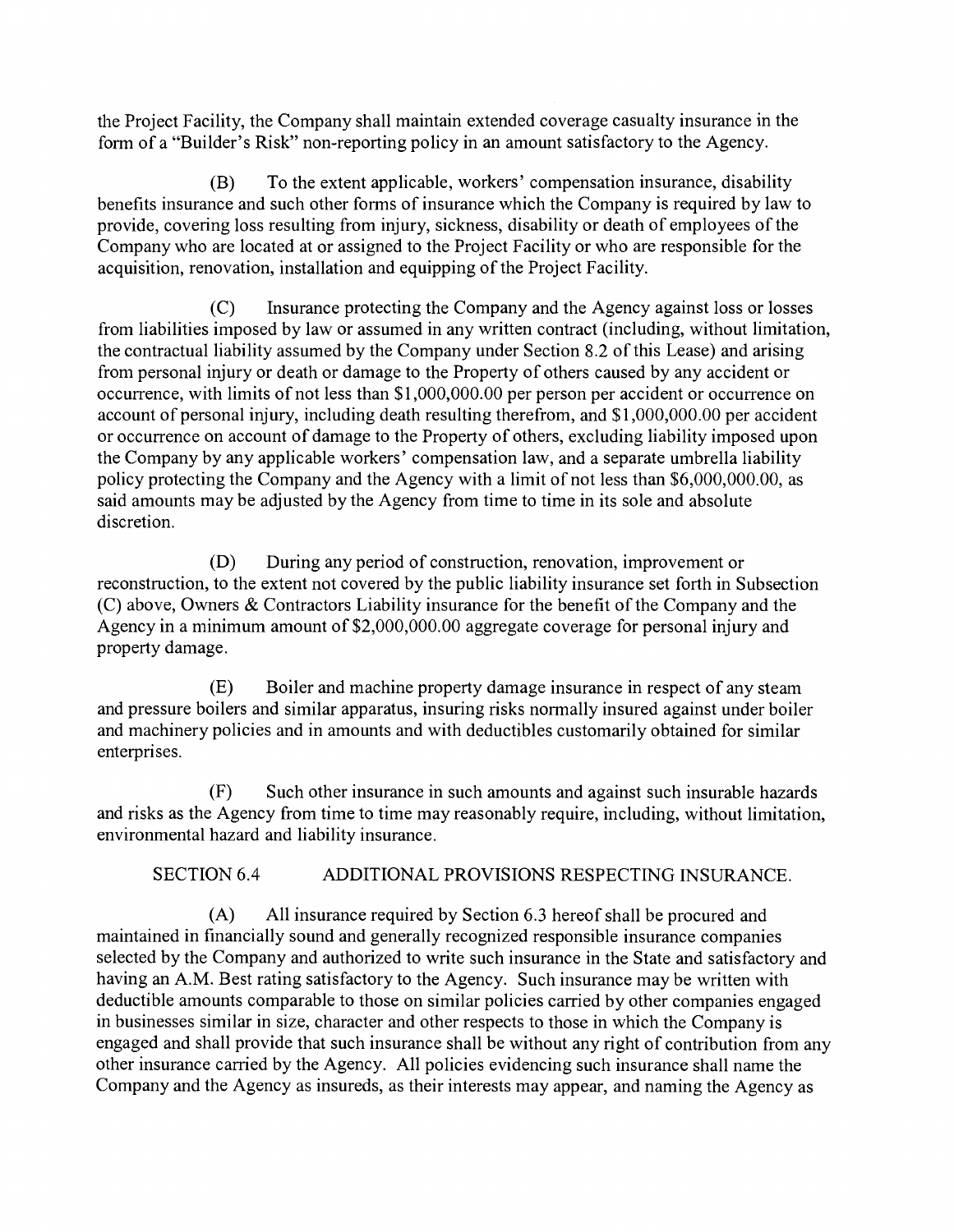loss payee, and provide for at least thirty (30) days' written notice to the Company and the Agency prior to cancellation, lapse, reduction in policy limits or material change in coverage thereof. All insurance required hereunder shall be in form, content and coverage satisfactory to the Agency. Certificates satisfactory in fonn and substance to the Agency to evidence all insurance required hereby shall be delivered to the Agency on or before the Closing Date. The Company shall deliver to the Agency on or before the first Business Day of each calendar year thereafter a certificate dated not earlier than the immediately preceding month reciting that there is in full force and effect, with a term covering at least the next succeeding calendar year, insurance in the amounts and of the types required by Sections 6.3 hereof. At least thirty (30) days prior to the expiration of any such policy, the Company shall fumish to the Agency evidence that the policy has been renewed or replaced or is no longer required by this Lease.

 $(B)$ All premiums with respect to the insurance required by Section 6.3 hereof shall be paid by the Company; provided, however, that, if the premiums are not timely paid, the Agency may pay such premiums and the Company shall pay immediately upon demand all sums so expended by the Agency, together with interest thereon at the Default Interest Rate.

In the event of construction, reconstruction, improvement or renovation of  $(C)$ any part of the Project Facility, the Company shall require its contractors and subcontractors, if any, to name the Agency as an additional insured on liability policies carried by such contractors or subcontractors with respect to their operations at the Premises or with respect to the Project.

(D) Each of the policies evidencing the insurance required by Section 6.3 of this Lease shall provide that: (i) there shall be no recourse against the Agency for the payment of premiums or commissions or, if such policies provide for the payment thereof, additional premiums or assessments; (ii) in respect of the interest of the Agency in such policies, the insurance shall not be invalidated by any action or inaction of the Company or any other Person and shall insure the Agency regardless of, and any losses shall be payable notwithstanding, any such action or inaction; (iii) if the insurers cancel such insurance for any reason whatsoever, including the insured's failure to pay any accrued premium, or the same is allowed to lapse or expire, or if there shall occur any reduction in amount, or any material change is made in the coverage, such cancellation, lapse, expiration, reduction or change shall not be effective as to the Agency until at least thirty (30) days after receipt by the Agency of written notice by such insurers of such cancellation, lapse, expiration, reduction or change; and (iv) the insurers waive subrogation thereunder against any Person insured under such policy, and waive any right of the insurers to any setoff or counterclaim or other deduction, in respect of any liability of any Person insured under such policy.

#### (E) THE AGENCY DOES NOT IN ANY WAY REPRESENT THAT THE INSURANCE SPECIFIED HEREIN, WHETHER IN SCOPE OR COVERAGE OR LIMITS OF COVERAGE, IS ADEQUATE OR SUFFICIENT TO PROTECT THE COMPANY'S BUSINESS OR INTEREST IN THE PROJECT FACILITY.

Any provision of this Lease to the contrary notwithstanding, at any time  $(F)$ during the term of this Lease that any portion of the Bank Loan is outstanding and the Bank Mortgage remains a Lien on the Project Facility, the Agency agrees that (i) the Bank shall be the loss payee with respect to the Net Proceeds of the insurance required by Sections 6.3(A) and (E)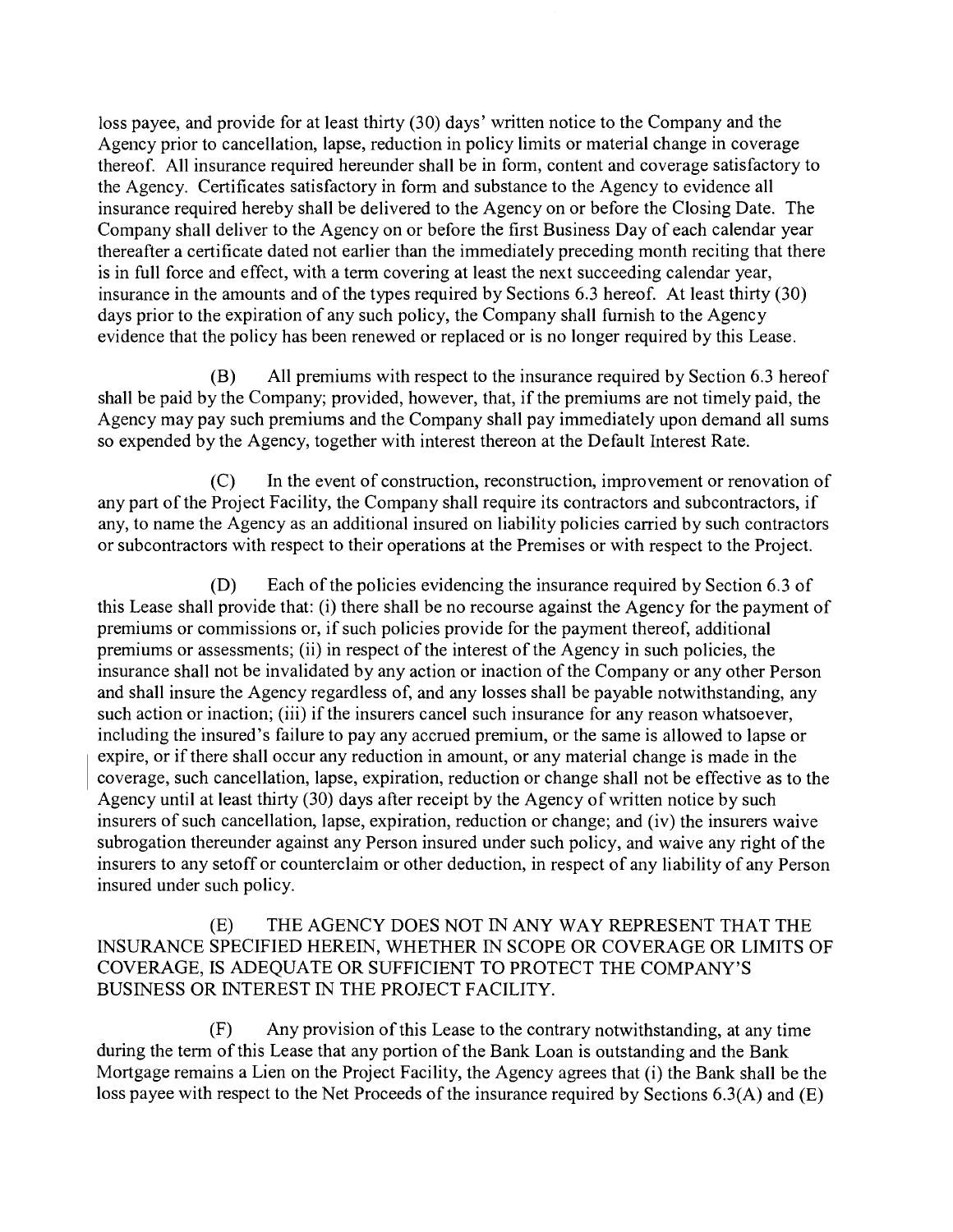hereof, and (ii) the provisions of Section 6.5(A) and 7.1(B)hereof shall be superseded and replaced by the applicable provisions of the Bank Mortgage.

SECTION 6.5 APPLICATION OF NET PROCEEDS OF INSURANCE. The Net Proceeds of the insurance carried pursuant to the provisions of Section 6.3 hereof shall be applied as follows: (A) the Net Proceeds of the insurance required by Sections 6.3(A) and 6.3(E) hereof shall be applied as provided in Section 7.1 hereof, and (B) the Net Proceeds of the insurance required by Sections 6.3(B), 6.3(C) and 6.3(D) hereof shall be applied toward extinguishment or satisfaction of the liability with respect to which such insurance proceeds may be paid.

# SECTION 6.6 PAYMENTS IN LIEU OF TAXES.

It is recognized that, under the provisions of the Act, the Agency is  $(A)$ required to pay no taxes or assessments upon any of the Property acquired by it or under its jurisdiction, control or supervision or upon its activities. It is the intention of the parties hereto that the Project Facility be treated as exempt from real property taxation to the extent set forth in the PILOT Agreement. Accordingly, the parties hereto acknowledge that the Agency shall file New York State Board of Real Property Services Form RP-412-a (a "Real Property Tax Exemption Form") with respect to the Project Facility. The Company hereby consents to any enforcement action provided pursuant to law by such Taxing Entities in the event that the Company should fail to pay such taxes as aforesaid and shall not object to any such enforcement action on the grounds that a leasehold interest in the Project Facility is held by the Agency or that the Project Facility is under the Agency's jurisdiction, control or supervision or subject to its activities.

(B) The Agency and the Company hereby agree that the Company shall be required to make or cause to be made payments in lieu of taxes to the school district(s), city, town(s), county, village(s) and other political unit(s) wherein the Project Facility is located having taxing powers (such political units are hereinafter collectively referred to as the "Taxing Entities"), in such amounts and at such times as are required by the PILOT Agreement.

# ARTICLE VII DAMAGE, DESTRUCTION AND CONDEMNATION

SECTION 7.1 DAMAGE OR DESTRUCTION.

(A) If the Project Facility shall be damaged or destroyed, in whole or in part:

 $(1)$ the Agency shall have no obligation to replace, repair, rebuild or restore the Project Facility;

there shall be no abatement or reduction in the amounts payable by the  $(2)$ Company under this Lease (whether or not the Project Facility is replaced, repaired, rebuilt or restored);

 $(3)$ the Company shall promptly give notice thereof to the Agency; and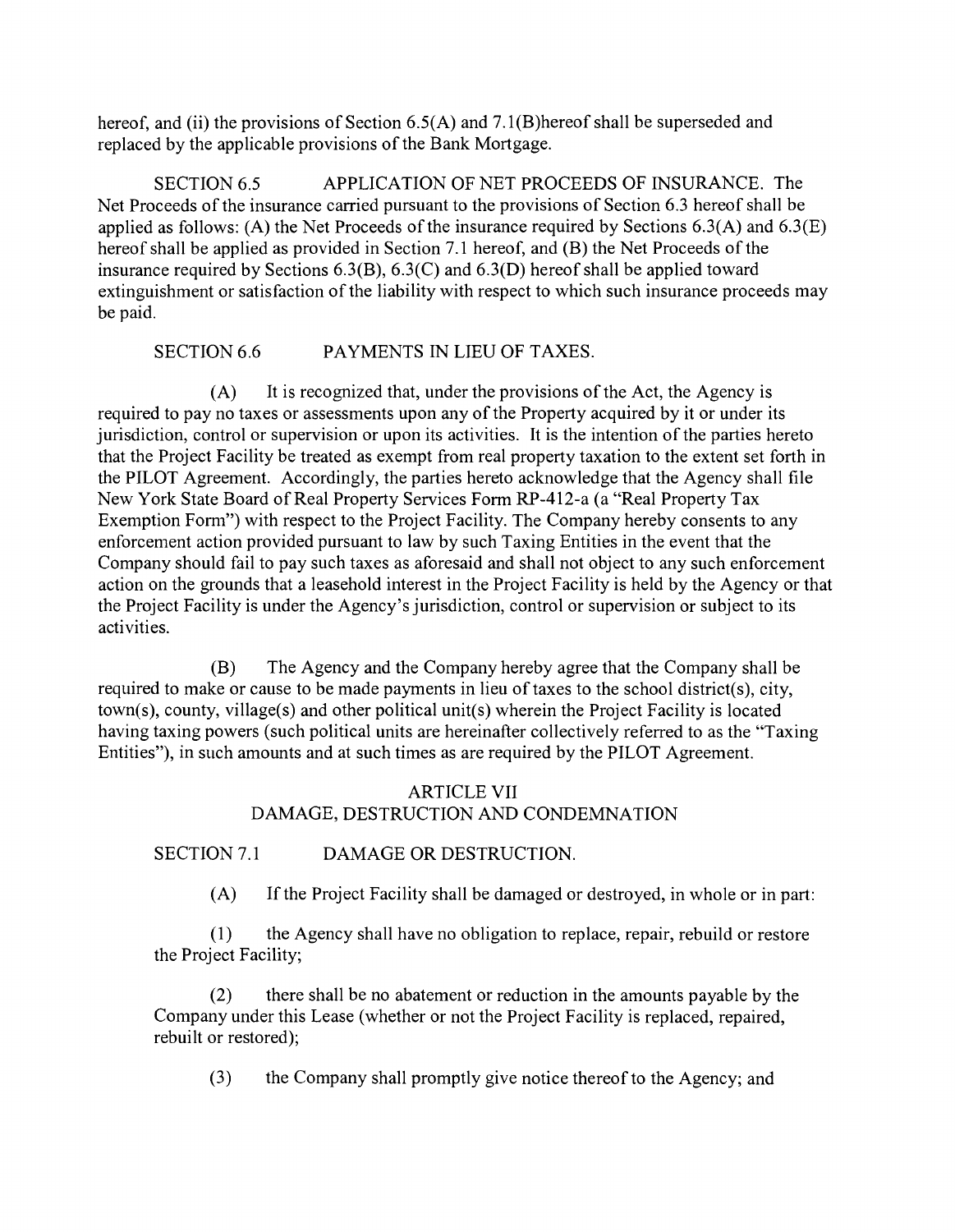(4) except as otherwise provided in subsection (B) of this Section 7. 1, (a) the Company shall promptly replace, repair, rebuild or restore the Project Facility to substantially the same condition and value as existed prior to such damage or destruction, with such changes, alterations and modifications as may be desired by the Company and consented to in writing by the Agency, provided that such changes, alterations or modifications do not so change the nature of the Project Facility that it does not constitute a "project", as such quoted term is defined in the Act, or change the use of the Project Facility as specified in Section 3.2 hereof without the prior written consent of the Agency, and (b) (1) the Agency shall make available to the Company (solely from the Net Proceeds of any insurance settlement relating to the Project Facility, if any, on deposit with the Agency) such moneys as may be necessary to pay the costs of the replacement, repair, rebuilding or restoration of the Project Facility, and, subject to the provisions of Section 6.4(F) of this Lease, in the event that the funds from the Net Proceeds of any insurance settlement provided by the Agency to the Company, if any, are not sufficient to pay in full the costs of such replacement, repair, rebuilding or restoration, the Company shall nonetheless complete such work and shall pay from its own moneys that portion of the costs thereof in excess of such funds, and (2) any balance of such funds from the Net Proceeds of any insurance settlement, if any, remaining on deposit with the Agency after payment of all of the costs of such replacement, repair, rebuilding or restoration shall be paid to the Company for its own purposes.

Notwithstanding anything to the contrary contained in subsection (A) of (B) this Section 7. 1, the Company shall not be obligated to replace, repair, rebuild or restore the Project Facility, and the Net Proceeds of any insurance settlement shall not be applied as provided in subsection (A) of this Section 7. 1, if the Company shall notify the Agency that it elects to exercise its option under Article XI hereof to terminate this Lease. In such event, subject to the provisions of Section 6.4(F) of this Lease, the Net Proceeds collected by the Agency under any and all policies of insurance covering the damage to or destruction of the Project Facility, after deducting the amount necessary to repay the Indebtedness, shall be paid to the Company for its own purposes. If the Net Proceeds collected under any and all policies of insurance are less than the amount necessary to repay the Indebtedness in full, the Company shall pay to the Agency the difference between the Net Proceeds of such insurance and the amount necessary to repay the Indebtedness in full.

Unless an Event of Default under any of the Transaction Documents shall  $(C)$ have occurred and be continuing, the Company may adjust all claims under any policies of insurance required by Section 6.3(A) and 6.3(C) hereof.

The Company hereby waives the provisions of Section 227 of the Real (D) Property Law of the State or any laws of like import, now or hereafter in effect.

SECTION 7.2 CONDEMNATION.

(A) To the best of the Company's knowledge, no Condemnation or eminent domain proceeding has been commenced or threatened against any part of the Project Facility or the Agency's or the Company's interest therein.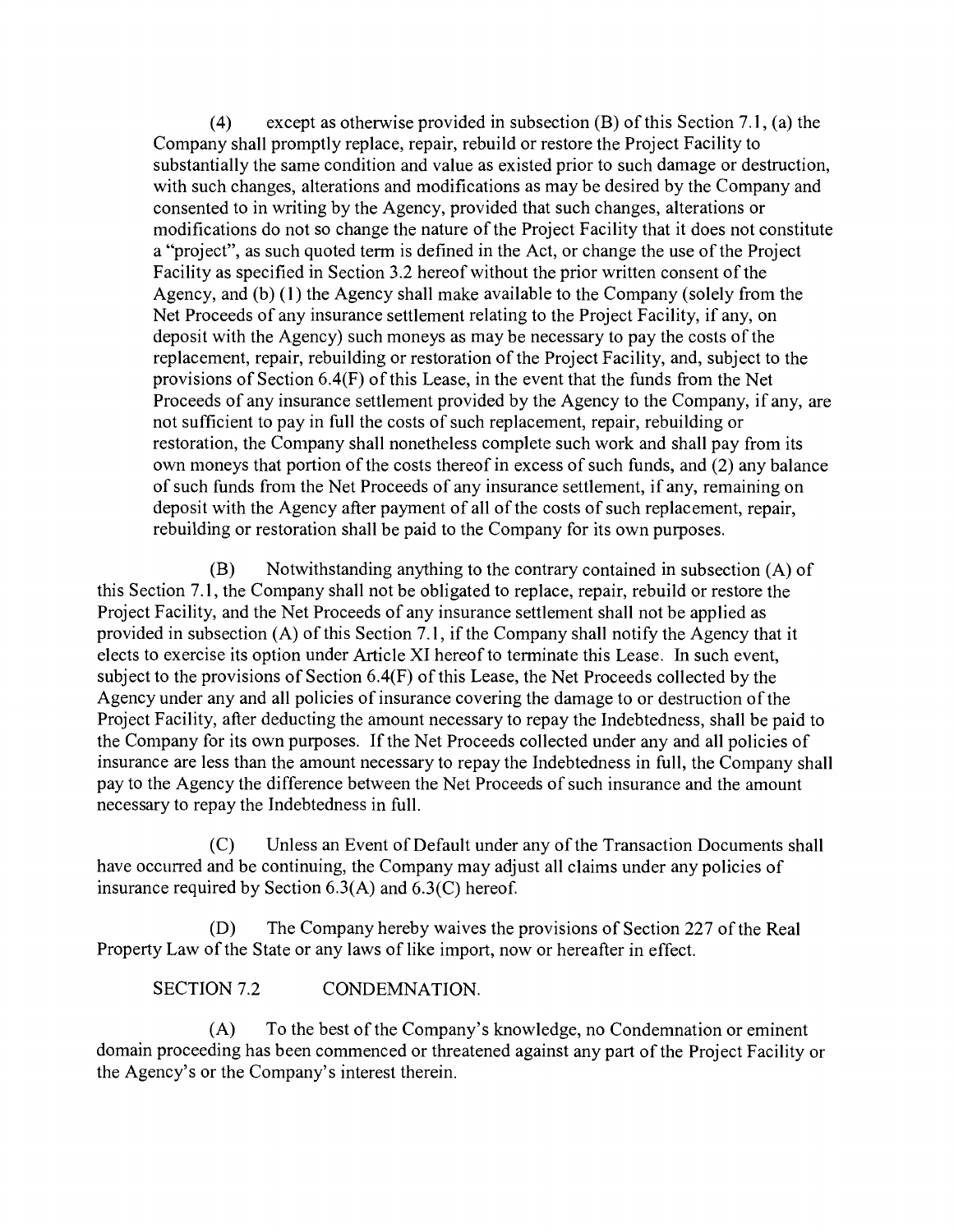(B) If title to, or the use of, all or any part of the Project Facility shall be taken by Condemnation:

the Agency shall have no obligation to restore the Project Facility, or any  $(1)$ part thereof,

 $(2)$ there shall be no abatement or reduction in the amounts payable by the Company under this Lease (whether or not the Project Facility is restored);

 $(3)$ the Company shall promptly give notice thereof to the Agency; and

 $(4)$ except as otherwise provided in subsection (C) of this Section 7.2, (a) the Company shall promptly restore the Project Facility (excluding any part of the Project Facility taken by Condemnation) as a complete architectural unit of substantially the same usefulness, design and construction as existed immediately prior to such Condemnation, with such changes, alterations and modifications as may be desired by the Company and consented to in writing by the Agency, provided that such changes, alterations or modifications do not so change the nature of the Project Facility that it does not constitute a "project" as such quoted tenn is defined in the Act, or change the use of the Project Facility as specified in Section 3.2 hereof without the prior written consent of the Agency, and (b)(1) the Agency shall make available to the Company (solely from the Net Proceeds of any Condemnation award, if any, on deposit with the Agency) such moneys as may be necessary to pay the costs of the restoration of the Project Facility, and in the event that the funds from the Net Proceeds of any Condemnation award on deposit with the Agency provided by the Agency to the Company are not sufficient to pay in full the costs of such restoration, the Company shall nonetheless complete such restoration and shall pay from its own moneys that portion of the costs thereof in excess of such funds, and (2) any balance of such funds from the Net Proceeds of any Condemnation award remaining on deposit with the Agency, if any, after payment of all of the costs of such restoration shall be paid to the Company for its own purposes.

 $(C)$ Notwithstanding anything to the contrary contained in subsection (B) of this Section 7.2, the Company shall not be obligated to restore the Project Facility and the Net Proceeds of any Condemnation award shall not be applied as provided in subsection (B) (4) of this Section 7.2, if the Company shall notify the Agency that it elects to exercise its option under Article XI hereof to terminate this Lease. In such event, subject to the applicable provisions of the Bank Mortgage, the Net Proceeds of any Condemnation award collected by the Agency, if any, after deducting the amount necessary to repay the Indebtedness, shall be paid over to the Company for its own purposes. If the Net Proceeds collected under any and all Condemnation awards are less than the amount necessary to repay the Indebtedness in full, the Company shall pay to the Agency the difference between such amounts and the Net Proceeds of such Condemnation awards so that the Indebtedness shall be repaid in full.

(D) Unless an Event of Default under any of the Transaction Documents shall have occurred and be continuing, the Company shall have sole control of any Condemnation proceeding with respect to the Project Facility or any part thereof or any interest therein and may negotiate the settlement of any such proceeding. The Company shall notify the Agency of the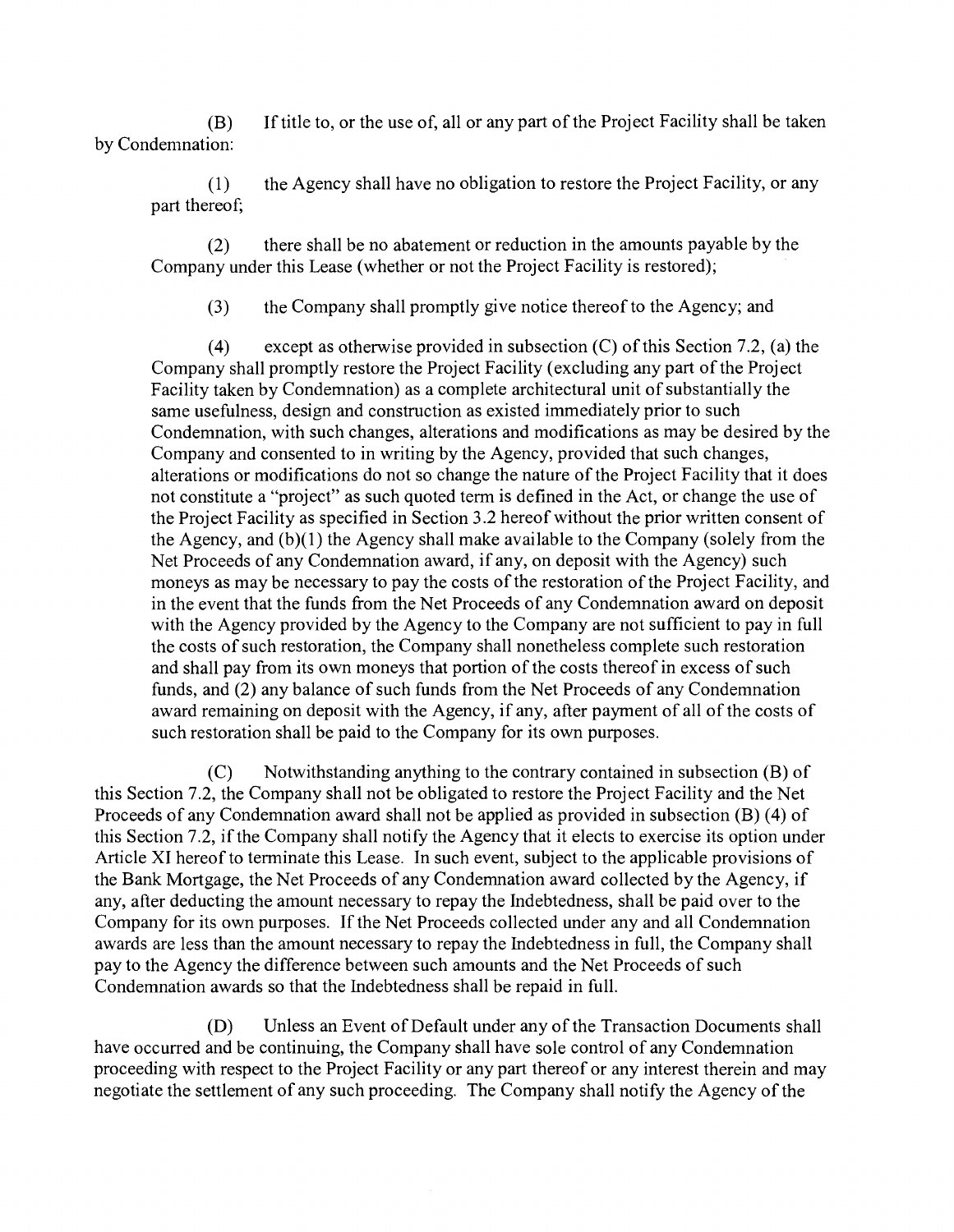institution of any Condemnation proceedings and, within seven (7) days after inquiry from the Agency, inform the Agency in writing of the status of such proceeding.

(E) The Agency shall, at the expense of the Company, cooperate fully with the Company in the handling and conduct of any such Condemnation proceeding. In no event shall the Agency voluntarily settle, or consent to the settlement of, any such Condemnation proceeding without the written consent of the Company, which consent shall not be unreasonably withheld or delayed.

SECTION 7.3 ADDITIONS TO THE PROJECT FACILITY. All replacements, repairs, rebuilding or restoration made pursuant to Sections 7.1 or 7.2, whether or not requiring the expenditure of the Company's own money, shall automatically become part of the Project Facility as if the same were specifically described herein and shall be subject to this Lease.

# ARTICLE VIII SPECIAL COVENANTS

SECTION 8.1 NO WARRANTY OF CONDITION OR SUITABILITY BY THE AGENCY; ACCEPTANCE "AS IS". THE AGENCY MAKES NO WARRANTY, EITHER EXPRESS OR IMPLIED, AS TO THE CONDITION, TITLE, DESIGN, OPERATION, MERCHANTABILITY OR FITNESS OF THE PROJECT FACILITY OR ANY PART THEREOF OR AS TO THE SUITABILITY OF THE PROJECT FACILITY OR ANY PART THEREOF FOR THE COMPANY'S PURPOSES OR NEEDS. THE COMPANY SHALL ACCEPT THE PROJECT FACILITY "AS IS", WITHOUT RECOURSE OF ANY NATURE AGAINST THE AGENCY FOR ANY CONDITION NOW OR HEREAFTER EXISTING. NO WARRANTY OF FITNESS FOR A PARTICULAR PURPOSE OR MERCHANTABILITY IS MADE. IN THE EVENT OF ANY DEFECT OR DEFICIENCY OF ANY NATURE, WHETHER PATENT OR LATENT, THE AGENCY SHALL HAVE NO RESPONSIBILITY OR LIABILITY WITH RESPECT THERETO.

SECTION 8.2 HOLD HARMLESS PROVISIONS.

(A) The Company hereby releases the Agency and its members, officers, agents (other than the Company), attomeys, servants and employees, past, present and future, from, agrees that the Agency and its members, officers, agents (other than the Company), attomeys, servants and employees, past, present and future, shall not be liable for and agrees to indemnify, defend (with counsel selected by the Agency) and hold the Agency and its members, officers, agents (other than the Company), attomeys, servants and employees, past, present and future, harmless from and against any and all claims, causes of action, judgments, liabilities, damages, losses, costs and expenses arising as a result of the Agency's undertaking the Project, including, but not limited to: (1) liability for loss or damage to Property or bodily injury to or death of any and all Persons that may be occasioned, directly or indirectly, by any cause whatsoever pertaining to the Project or the Project Facility or arising by reason of or in connection with the occupation or the use thereof or the presence of any Person or Property on, in or about the Project Facility, (2) liability arising from or expense incurred by the Agency's acquiring, renovating, equipping, installing, owning, leasing, subleasing or selling the Project Facility, including, without limiting the generality of the foregoing, any sales or use taxes which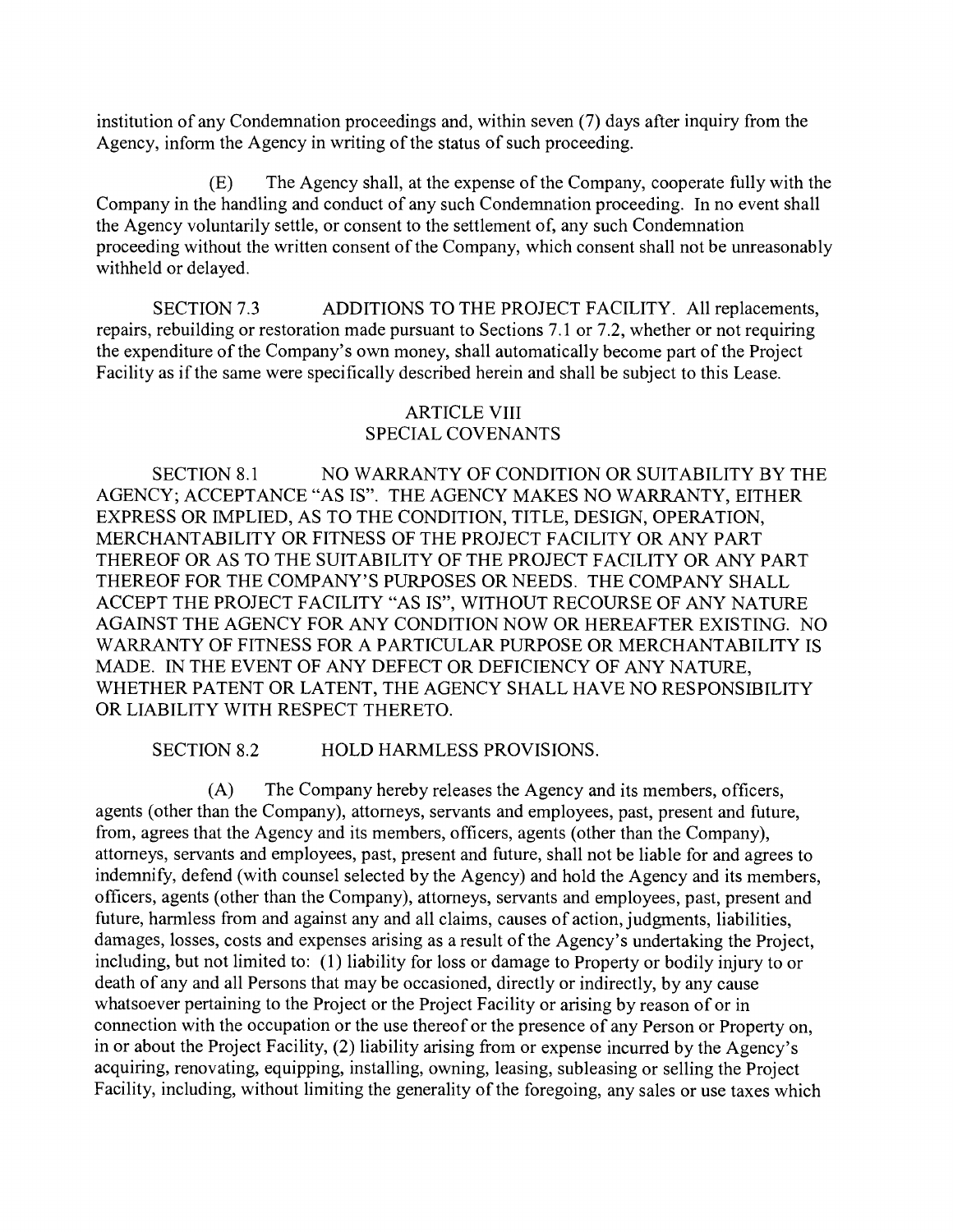may be payable with respect to goods supplied or services rendered with respect to the Project Facility, all liabilities or claims arising as a result of the Agency's obligations under this Lease or any of the other Transaction Documents or the enforcement of or defense of validity of any provision of any of the Transaction Documents, (3) all claims arising from the exercise by the Company of the authority conferred on it pursuant to Section 4. 1 (E) hereof, and (4) all causes of action and attomeys' fees and other expenses incurred in connection with any suits or actions which may arise as a result of any of the foregoing; provided that such claims, causes of action, judgments, liabilities, damages, losses, costs or expenses of the Agency are not incurred or do not result from the intentional wrongdoing of the Agency or any of its members, officers, agents (other than the Company), attomeys, servants or employees. The foregoing indemnities shall apply notwithstanding the fault or negligence in part of the Agency or any of its officers, members, agents (other than the Company), attomeys, servants or employees and notwithstanding the breach of any statutory obligation or any rule of comparative or apportioned liability.

 $(B)$ In the event of any claim against the Agency or its members, officers, agents (other than the Company), attomeys, servants or employees, past, present or future, by any employee of the Company or any contractor of the Company or anyone directly or indirectly employed by any of them or anyone for whose acts any of them may be liable, the obligations of the Company hereunder shall not be limited in any way by any limitation on the amount or type of damages, compensation or benefits payable by or for the Company or such contractor under workers' compensation laws, disability benefits laws or other employee benefit laws.

To effectuate the provisions of this Section 8.2, the Company agrees to  $(C)$ provide for and insure to the extent possible, in the liability policies required by Section 6.3(C) of this Lease, its liabilities assumed pursuant to this Section 8.2.

Notwithstanding any other provisions of this Lease, the obligations of the (D) Company pursuant to this Section 8.2 shall remain in full force and effect after the termination or expiration of this Lease until the expiration of the period stated in the applicable statute of limitations during which a claim, cause of action or prosecution relating to the matters herein described may be brought and the payment in full or the satisfaction of such claim, cause of action or prosecution and the payment of all expenses, charges and costs incurred by the Agency or its members, agents (other than the Company), attomeys, servants or employees, past, present or future, relating thereto.

SECTION 8.3 RIGHT OF ACCESS TO THE PROJECT FACILITY. The Company agrees that the Agency and its duly authorized agents shall have the right at all reasonable times and upon reasonable notice to enter upon and to examine and inspect the Project Facility; provided, however, that no such notice shall be required in the event of an emergency or if an Event of Default has occurred and is continuing under this Lease. The Company further agrees that the Agency shall have such rights of access to the Project Facility as may be reasonably necessary to cause the proper maintenance of the Project Facility in the event of failure by the Company to perforrn its obligations hereunder, but the exercise of such right shall in no event be construed to mean that the Agency has assumed any obligation hereunder to perform such maintenance.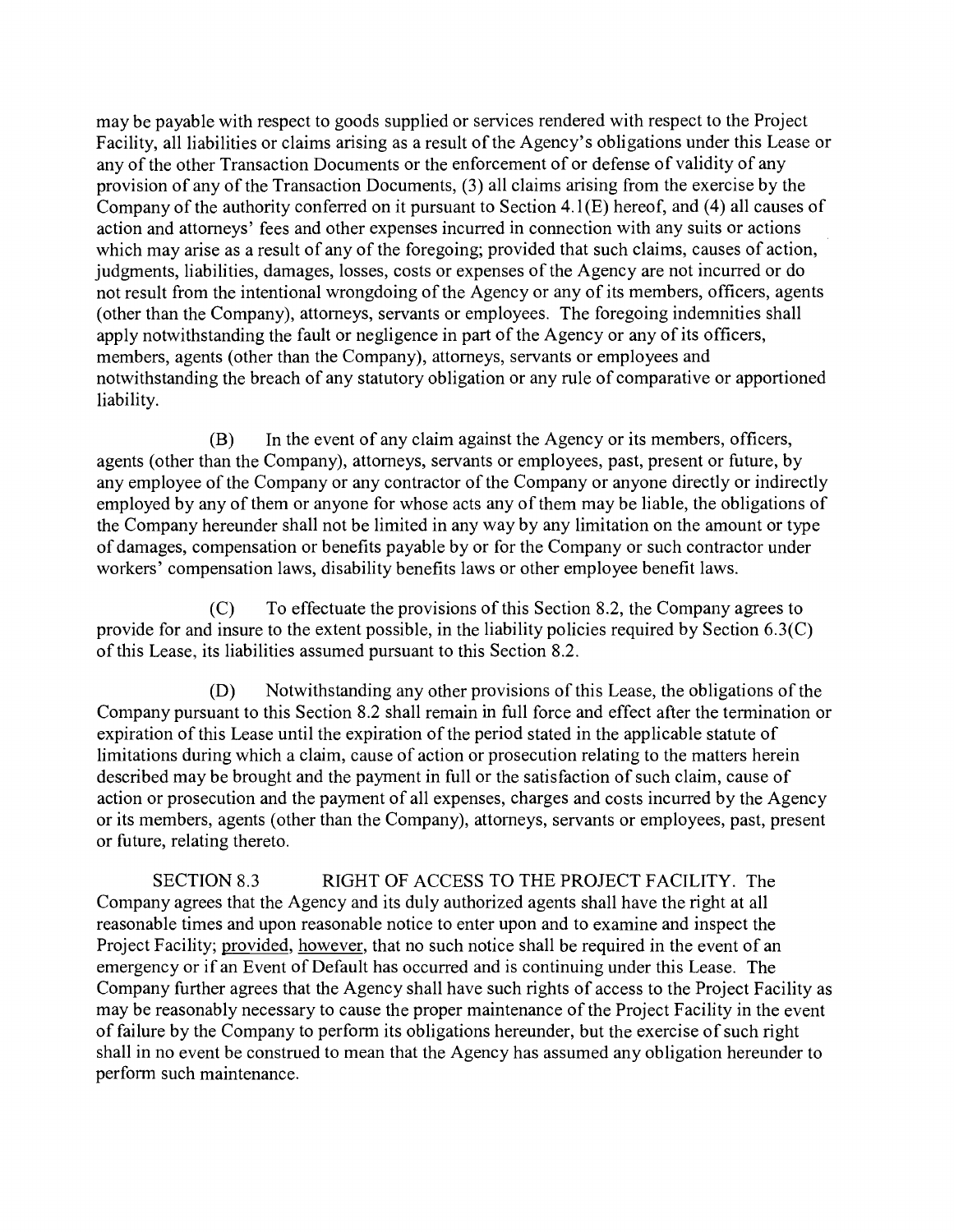SECTION 8.4 COMPANY NOT TO TERMINATE EXISTENCE OR DISPOSE OF ASSETS. The Company agrees that, during the terrn of this Lease, it will maintain its limited liability company existence as in effect on the Closing Date, will not dissolve or otherwise dispose of all or substantially all of its assets, will not consolidate with or merge into another limited liability company or other Person, or permit one or more limited liability companies or other Persons to consolidate with or merge into it, without giving prior written notice to the Agency and obtaining the consent of the Agency. The Company agrees that it will not change its name or its state of organization without giving prior written notice to the Agency and obtaining the consent of the Agency, which consent shall not be unreasonably withheld or delayed.

SECTION 8.5 AGREEMENT TO PROVIDE INFORMATION. The Company agrees, whenever reasonably requested by the Agency, to promptly provide and certify or cause to be provided and certified such information concerning the Project Facility, the Company, the Sublessee, the Guarantor or their respective finances, operations and affairs and other topics as the Agency from time to time reasonably considers necessary or appropriate, including, but not limited to, such information as to enable the Agency to make any reports required by Applicable Laws or other govemmental regulation.

SECTION 8.6 BOOKS OF RECORD AND ACCOUNT; COMPLIANCE CERTIFICATES.

 $(A)$ The Company agrees to maintain proper accounts, records and books in which full and correct entries shall be made, in accordance with generally accepted accounting principles, of all business and affairs of the Company.

 $(B)$ Within thirty (30) days after the end of each fiscal year of the Company, the Company shall fumish to the Agency a certificate of an Authorized Representative of the Company stating that no Event of Default hereunder or under any other Transaction Document has occurred or is continuing or, if any Event of Default exists, specifying the nature and period of existence thereof and what action the Company has taken or proposes to take with respect thereto. The Company represents to the Agency that Company's fiscal year ends on December 3 1 st.

SECTION 8.7 COMPLIANCE WITH APPLICABLE LAWS.

 $(A)$ The Company agrees, for the benefit of the Agency, that it will, during the term of this Lease, promptly comply with all Applicable Laws.

Notwithstanding the provisions of subsection (A) of this Section 8.7, the (B) Company may in good faith actively contest the validity or the applicability of any Applicable Law, provided that the Company (1) first shall have notified the Agency in writing of such contest, (2) is not in default under any of the Transaction Documents beyond any applicable notice or cure period, (3) shall have set aside adequate reserves for any such requirement, (4) demonstrates to the reasonable satisfaction of the Agency that noncompliance with such Applicable Law will not subject the Project Facility or any part thereof to loss or forfeiture, (5) demonstrates to the reasonable satisfaction of the Agency that such contest shall not result in the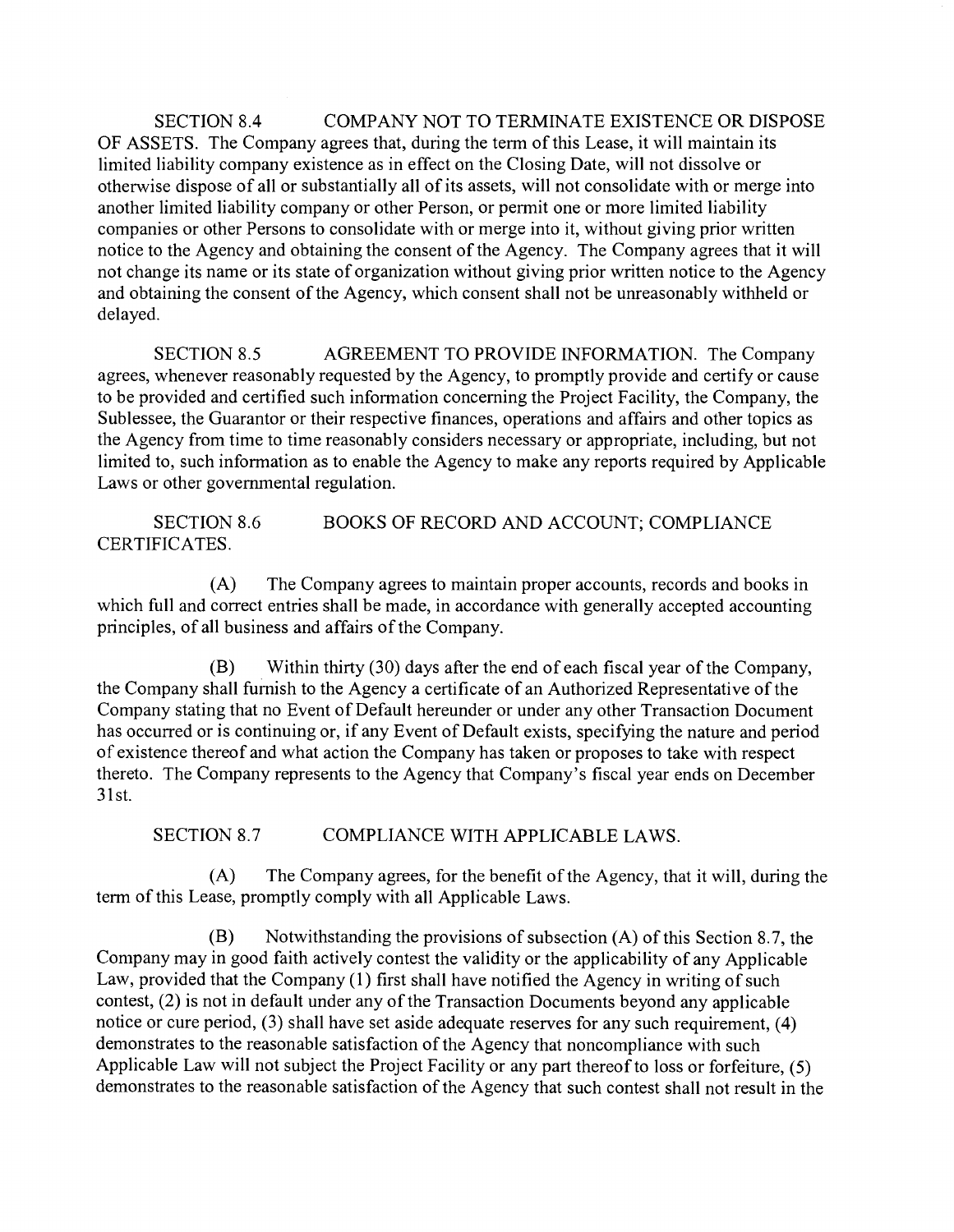Company or the Agency being in any danger of any civil or criminal liability for failure to comply therewith, and (6) diligently prosecutes such contest to completion. Otherwise, the Company shall promptly take such action with respect thereto as shall be satisfactory to the Agency.

 $(C)$ Notwithstanding the provisions of subsection (B) of this Section 8.7, if the Agency or any of its members, officers, agents (other than the Company), attomeys, servants or employees, past, present or future, may be liable for prosecution for failure to comply therewith, the Company shall promptly take such action with respect thereto as shall be satisfactory to the Agency.

## SECTION 8.8 DISCHARGE OF LIENS AND ENCUMBRANCES.

 $(A)$ The Company hereby agrees not to create or suffer to be created any Lien on any Properties of the Agency or on any funds of the Agency applicable to or deriving from the Project Facility.

(B) If any Lien (other than a Permitted Encumbrance) is filed or asserted, or any judgment, decree, order, levy or process of any court or govemmental body is entered, made or issued or any claim, whether or not valid, is made against the Project Facility or any part thereof or the interest therein of the Company or the Agency or against any funds of the Agency applicable to or deriving from the Project Facility, the Company, immediately upon receiving notice of the filing, assertion, entry or issuance thereof, shall give written notice thereof to the Agency and take all action (including, without limitation, the payment of money and/or securing of a bond) at its own cost and expense as may be necessary or appropriate to obtain the discharge in full thereof and remove or nullify the basis therefor. Nothing herein shall be construed as constituting the consent to or permission of the Agency for the performance of any labor or services or the fumishing of any materials that would give rise to any Lien against the Agency's interest in the Project Facility.

SECTION 8.9 PERFORMANCE OF THE COMPANY'S OBLIGATIONS. Should the Company fail to make any payment or to do any act as herein provided, the Agency may, but shall not be obligated to, without notice to or demand on the Company and without releasing the Company from any obligation herein, make or do the same, including, without limitation, appearing in and defending any action purporting to affect the rights or powers of the Company or the Agency, and paying all fees, costs and expenses, including, without limitation, reasonable attomeys' fees, incurred by the Agency in connection therewith; and the Company shall pay immediately upon demand all sums so incurred or expended by the Agency under the authority hereof, together with interest thereon, at the Default Interest Rate.

SECTION 8. 10 DEPRECIATION DEDUCTIONS AND TAX CREDITS. The parties agree that as between them the Company shall be entitled to all depreciation deductions and accelerated cost recovery system deductions with respect to any portion of the Project Facility pursuant to Sections 167 and 168 of the Code and to any investment credit pursuant to Section 38 of the Code with respect to any portion of the Project Facility which constitutes "Section 38 Property" and to all other state and/or federal income tax deductions and credits which may be available with respect to the Project Facility.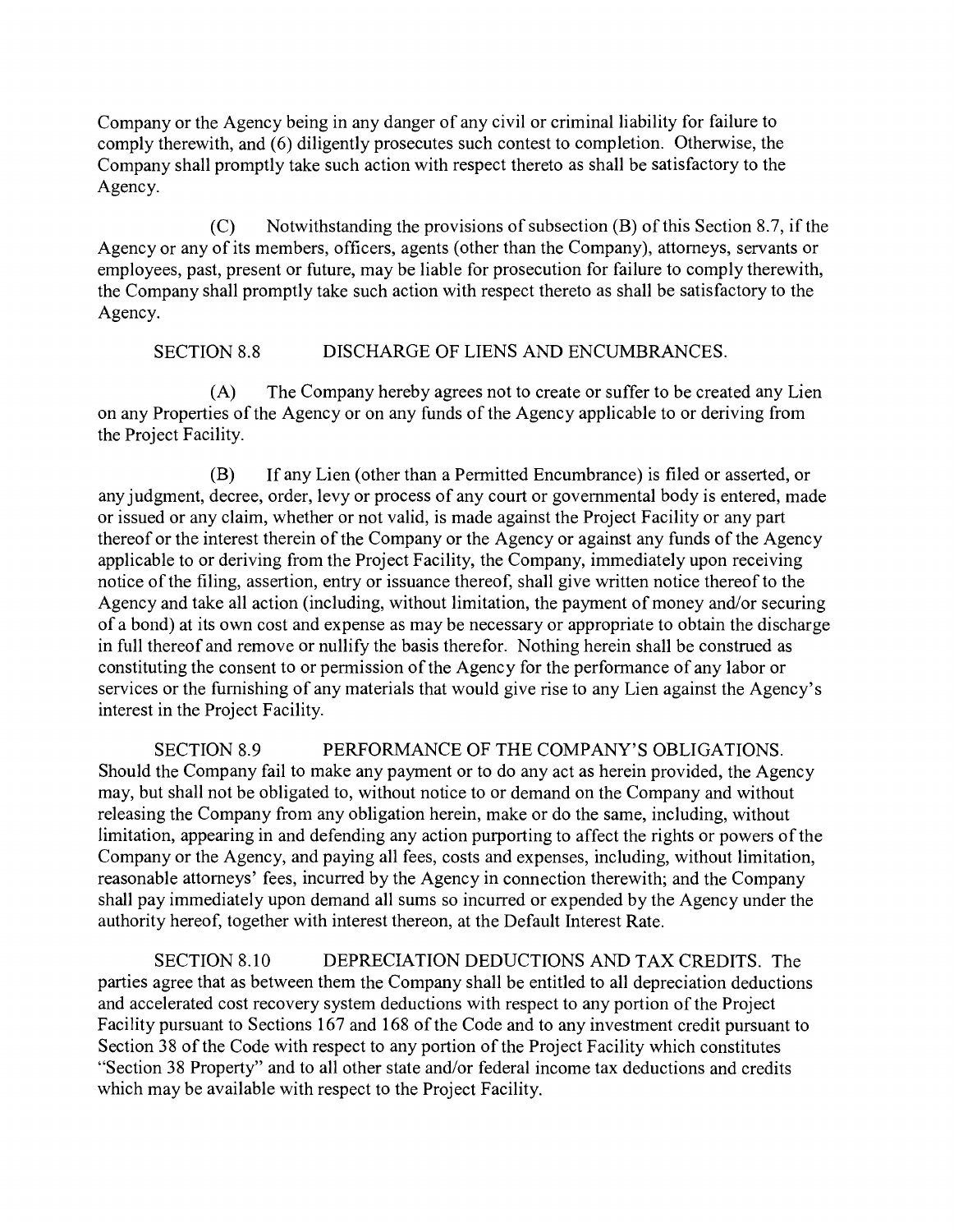### SECTION 8.11 EMPLOYMENT OPPORTUNITIES.

 $(A)$ The Company shall ensure that all employees and applicants for employment with regard to the Project, including, without limitation, the employees of and applicants for employment with the Sublessee, are afforded equal employment opportunities without discrimination.

 $(B)$ Pursuant to Section 858-b of the Act, except as otherwise provided by collective bargaining contracts or agreements, the Company agrees (1) to list (and to cause the Sublessee to list) all new employment opportunities created as a result of the Project with the New York State Department of Labor, Community Services Division (the "NYSDOL") and with the administrative entity (collectively with NYSDOL, the "JTPA Referral Entities") of the service delivery area created by the federal Job Training Partnership Act (P.L. No. 97-300) (including any successor statute thereto, the "JTPA") in which the Project Facility is located, and (2) where practicable, to first consider (and cause the Sublessee to first consider) for such new employment opportunities persons eligible to participate in federal JTPA programs who shall be referred by the JTPA Referral Entities.

Pursuant to the requirements of subsection one of Section 6 of Chapter  $(C)$ 127 of the 1995 Laws of the State, the Company agrees to file with the Agency, prior to the effective date of this Lease, an employment plan, in form and substance satisfactory to the Agency.

(D) Pursuant to the requirements of subsection one of Section 6 of Chapter 127 of the 1995 Laws of the State, the Company agrees to file with the Agency and to cause the Sublessee to file with the Agency, on an annual basis not later than February 11 of each year during the term of this Lease, reports regarding the number of people employed at the Project Facility (including the number of persons employed by the Sublessee at the Project Facility) as of December 3 1 st of the immediately preceding year, and certain other matters, said annual employment reports to be in substantially the form annexed hereto as Exhibit G. The Agency shall have the right, at the Company's expense, to audit, confirm and/or require additional information with regard thereto and the Company agrees to cooperate with the Agency in connection therewith.

 $(E)$ The Company shall, at all times during the term of this Lease, cause the Sublessee to maintain the Minimum Employment Requirement.

SECTION 8.12 SALES AND USE TAX EXEMPTION.

(A) Pursuant to Section 874 of the Act, the parties understand that the Agency is exempt from certain sales and use taxes imposed by the State and local govemments in the State, and that the Project may be exempted from those taxes due to the involvement of the Agency in the Project. Any exemption from the payment of New York sales and use taxes resulting from Agency involvement in the Project shall be limited to purchases of services and the purchase or lease of tangible personal property conveyed to the Agency or utilized by the Agency or by the Company as agent of the Agency as a part of or incorporated within the Project Facility. No operating expenses (including, without limitation, costs of utilities, cleaning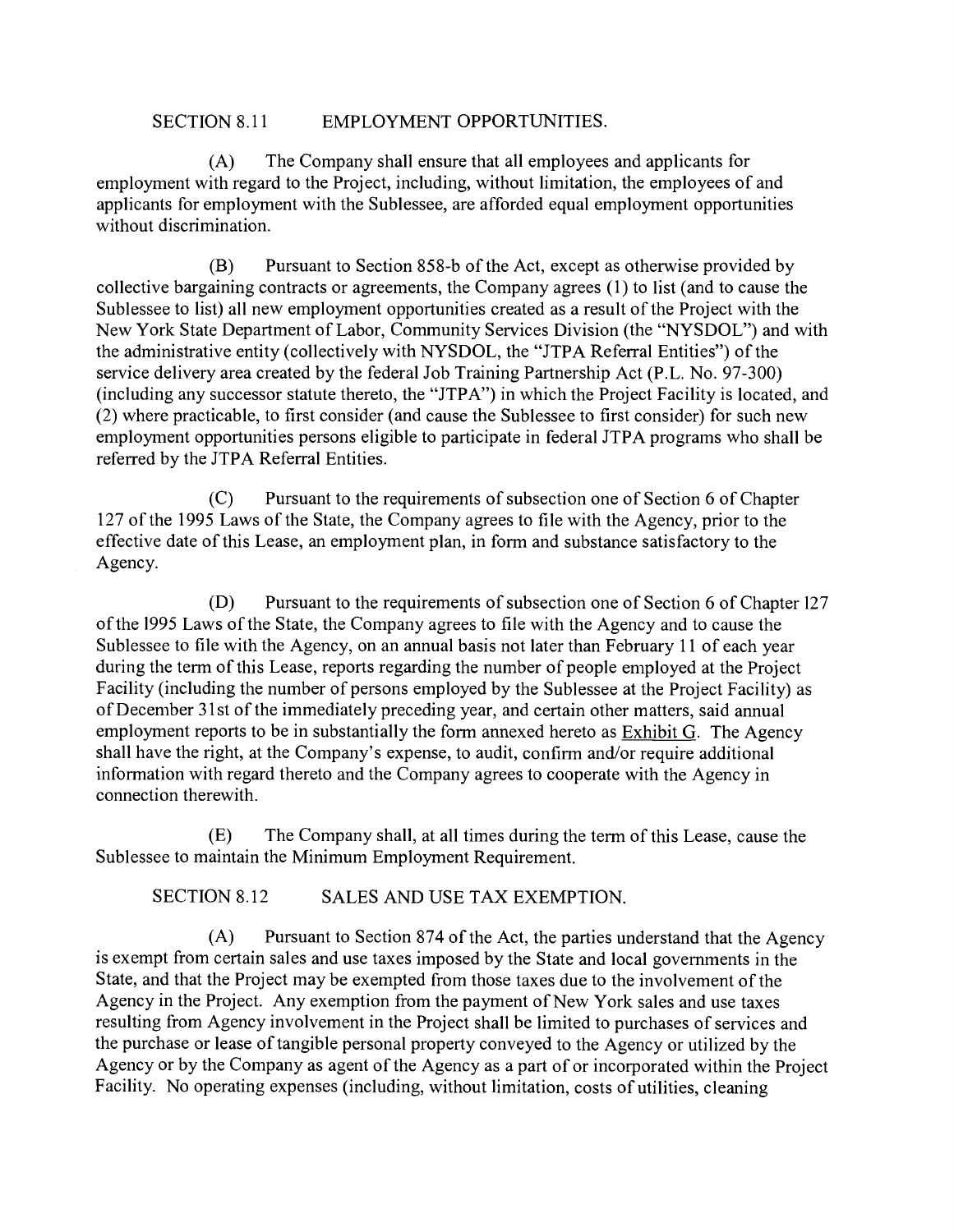services or supplies) of the Project and no other purchases of services or property shall be subject to an exemption from the payment of New York sales or use taxes. The Agency makes no representations or warranties that any property or service is exempt from the payment of New York sales or use taxes.

(B) On the Closing Date, the Agency shall execute and deliver to the Company a sales and use tax exemption letter in the form attached hereto as  $\overline{\text{Exhibit E}}$  (the "Sales Tax Exemption Letter"). The granting of the sales and use tax exemption herein is subject to the following additional terms and conditions:

 $(1)$ The Sales Tax Exemption Letter shall be dated the Closing Date and shall be effective for a term commencing on its date and expiring upon the earliest to occur of: (a) the termination of this Lease, (b) December 31, 2012, or (c) the termination of the Sales Tax Exemption Letter pursuant to the terms hereof and thereof;

Anything in this Lease or the Sales Tax Exemption Letter to the contrary  $(2)$ notwithstanding, the sales and use tax exemption to be provided pursuant to the Sales Tax Exemption Letter (a) shall not be available for any date subsequent to which the Sales Tax Exemption Letter shall have been suspended as provided in this Lease; provided, however, that in the event the Company shall thereafter cure the default(s) giving rise to such suspension, or the Agency shall thereafter waive such suspension and the sales and use tax exemption shall again continue from the date of such cure or waiver; (b) shall not be available for or with respect to any tangible personal property having a useful life of less than one year; and (c) shall not be available after the Company (or its approved subagents) shall have made purchases under the Sales Tax Exemption Letter resulting in sales and use tax exemptions in the aggregate amount of the Maximum Sales Tax Benefit;

(C) The Company agrees to fumish to the Agency within fifteen (15) days after the end of each calendar quarter, a sales and use tax exemption report (the "Quarterly Sales Tax Report"), in form and substance satisfactory to the Agency in its reasonable judgment, with respect to the use of the Sales Tax Exemption Letter by the Company and its agents, contractors and subcontractors during the preceding calendar quarter. Each said Quarterly Sales Tax Report shall be certified by an Authorized Representative of the Company and shall: (1) identify the contracts and specific property exempted from sales taxes and/or use taxes during such period; (2) indicate the parties to said contract; (3) indicate the maximum amount payable under said contract and indicate what portion of said amount would normally be subject to sales and use taxes imposed in the State; (4) indicate the amount of sales tax benefit expected to be received with respect to said contract; and (5) indicate the cumulative sales tax benefit received by the Company with respect to the Project for the calendar year.

(D) Pursuant to Section 874(8) of the Act, the Company agrees to file annually, with the New York State Department of Taxation and Finance (the "Department"), on a form and in such manner as is prescribed by the New York State Commissioner of Taxation and Finance (the "Annual Sales Tax Report"), a statement of the value of all sales and use tax exemptions claimed by the Company and all contractors, subcontractors, consultants and other agents of the Company under the authority granted to the Company pursuant to Section 4.1(E) of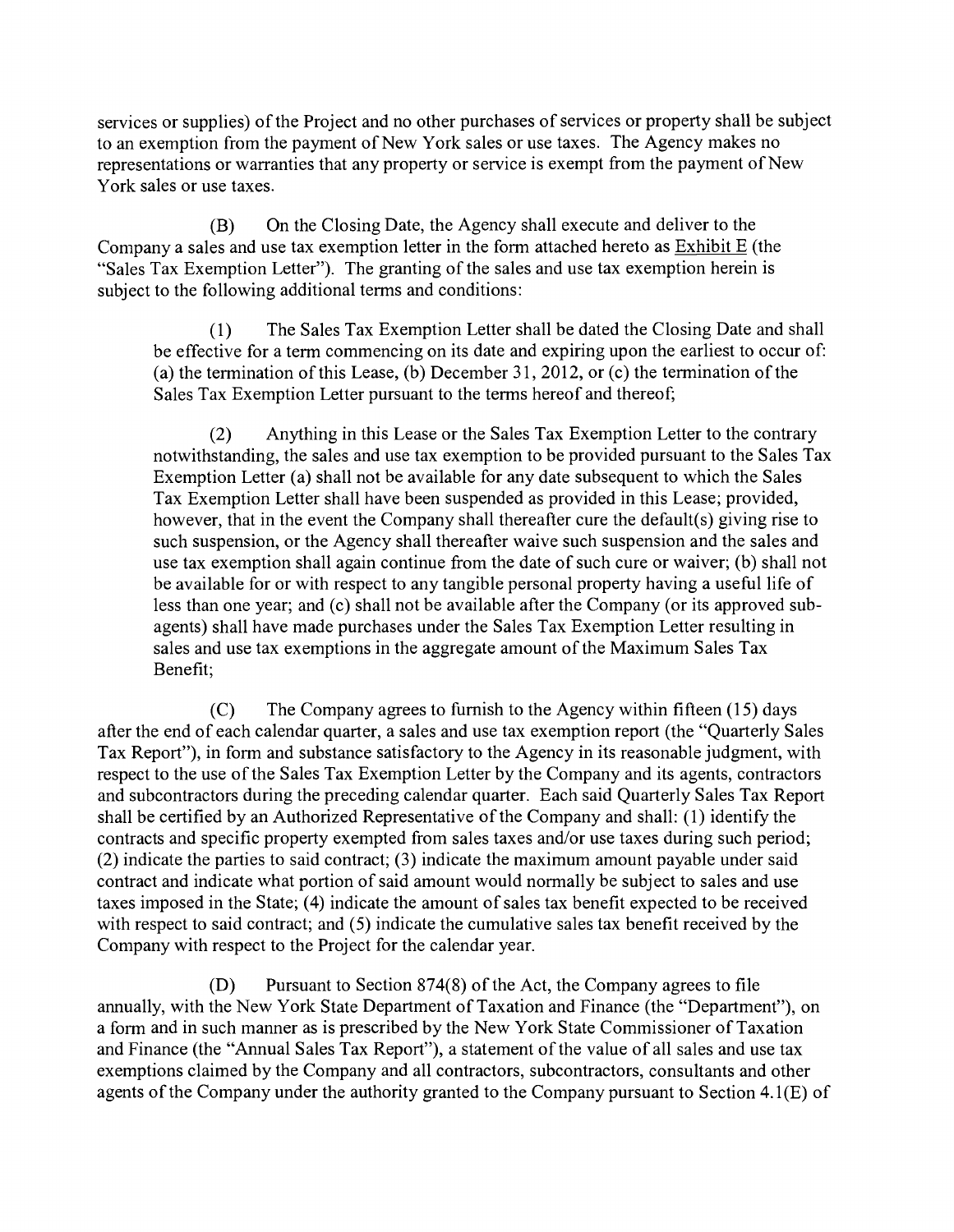this Lease. Pursuant to Section 874(8) of the Act, the penalty for failure to file the Annual Sales Tax Report shall be the termination of authority to act as agent of the Agency. Additionally, if the Company shall fail to comply with the requirements of this subsection (D), the Company shall immediately cease to be the agent of the Agency in connection with the Project.

The Company agrees to fumish to the Agency, simultaneously with its (E) delivery of such report to the Department, a copy of each such Annual Sales Tax Report submitted to the Department by the Company pursuant to Section 874(8) of the Act.

Pursuant to Section 874(9) of the Act, the Agency shall file within thirty  $(F)$ (30) days of the Closing Date with the Department on a form and in such manner as is prescribed by the New York State Commissioner of Taxation and Finance (the "Thirty-Day Sales Tax Report"), a statement identifying the Company as agent of the Agency, setting forth the taxpayer identification number of the Company, giving a brief description of the goods and/or services intended to be exempted from sales taxes as a result of such appointment as agent, indicating a rough estimate of the value of the goods and/or services to which such appointment as agent relates, indicating the date when such designation as agent became effective and indicating the date upon which such designation as agent shall cease. The Company agrees to timely provide the foregoing information to the Agency and to otherwise cooperate with the Agency in connection with the preparation and filing of the Thirty-Day Sales Tax Report.

 $(G)$ The Company agrees to fumish to the Agency, on request, an opinion of a certified public accountant to the effect that such accountant has audited the use by the Company of the Sales Tax Exemption Letter for the preceding calendar year, and has reviewed the terms and provisions of the Sales Tax Exemption Letter and of this Section 8.12, and has further audited the Quarterly Sales Tax Reports for the preceding calendar year, and that such Quarterly Sales Tax Reports were properly prepared and accurately reflect the matters certified therein.

 $(H)$ The Company covenants and agrees that it shall include the following language in and as a part of each contract, invoice, bill or purchase order entered into by the Company, as agent of the Agency, in connection with the acquisition, renovation, installation and equipping of the Project Facility:

> "This  $[contract]$  is being entered into by  $[$   $]$  (the "Agent"), as agent for and on behalf of the Nassau County Industrial Development Agency (the "Agency") in connection with a certain project of the Agency for 615 South Street, L.L.C. consisting in part of the acquisition and renovation of a commercial building and the acquisition and installation of certain machinery, equipment and building materials, all for incorporation and installation in certain premises located at44 Harbor Park Drive, Port Washington, Town of North Hempstead, County of Nassau, New York (the "Premises"). The machinery, equipment and building materials to be incorporated and installed in the Premises shall be exempt from the sales and use taxes levied by the State of New York if the acquisition thereof is effected in accordance with the tenns and conditions set forth in the attached sales tax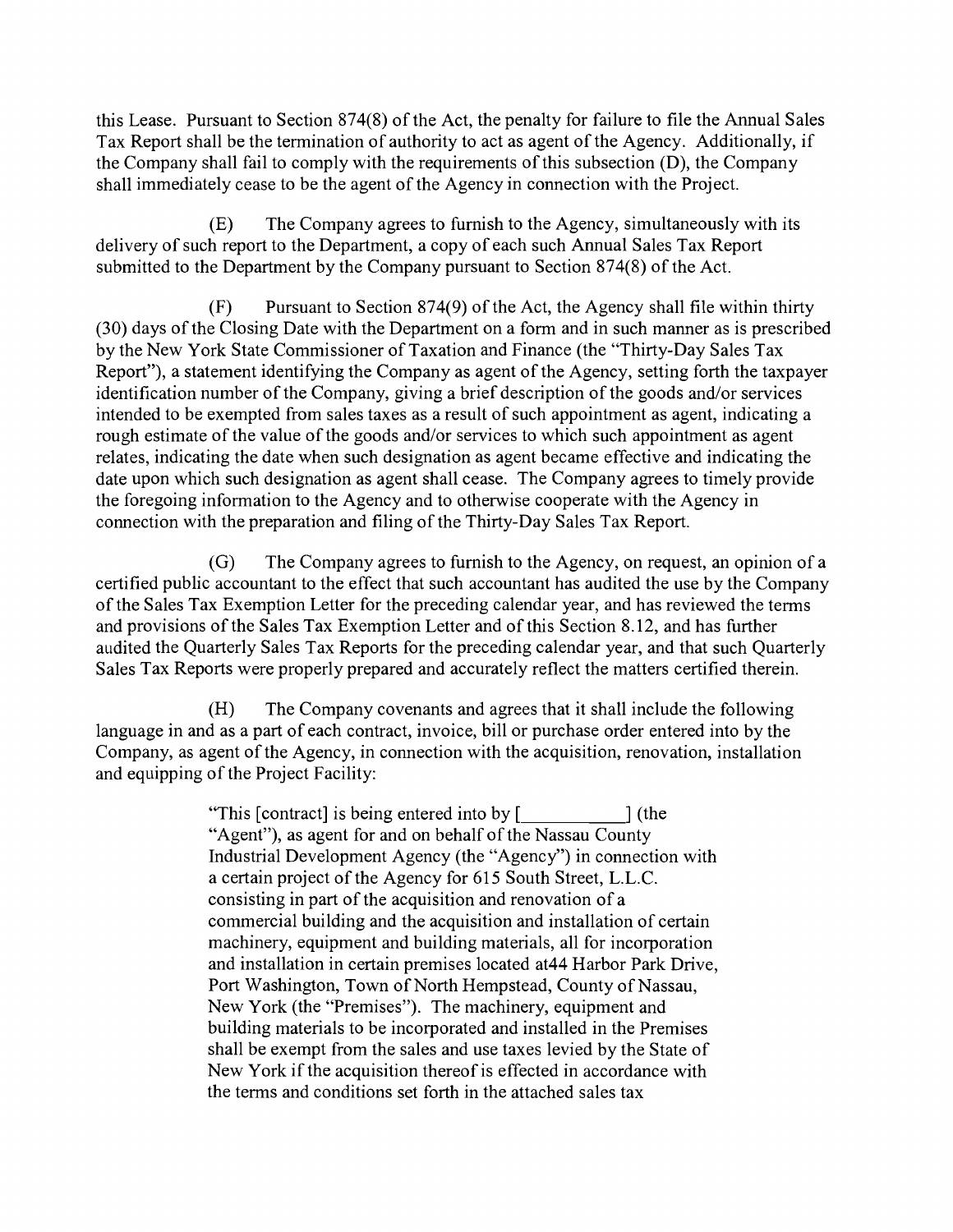exemption letter of the Agency; and the Agent hereby represents that this [contract] is in compliance with the terms of the sales tax exemption letter. This [contract] is non-recourse to the Agency, and the Agency shall not be directly, indirectly or contingently liable or obligated hereunder in any manner or to any extent whatsoever. By execution or acceptance of this [contract], the [vendor/contractor] hereby acknowledges and agrees to the terms and conditions set forth in this paragraph."

If the Company fails to include, incorporate by reference or otherwise cause the contract, invoice, bill or purchase order to be subject to the above provision, then such contract, invoice, bill or purchase order shall not be an undertaking on behalf of the Agency and shall not be entitled to any of the benefits that may be conferred by the Agency, the Company shall not claim any sales or use tax benefits or exemptions with respect thereto, and the Company shall return or cause to be retumed to the Agency any such benefits or exemptions so taken, together with interest thereon at the Default Interest Rate, from the date of such taking.

(1) Without limitation of any of the Agency's other rights under this Lease, in the event that the Company shall utilize the sales or use tax exemption provided pursuant to the Sales Tax Exemption Letter in violation of the provisions of this Section 8.12, the Company shall promptly deliver notice of same to the Agency, and the Company, upon demand of the Agency, shall pay or cause to be paid to the Agency a return of sales or use tax exemptions in an amount equal to all such unauthorized sales or use tax exemptions together with interest at the Default Interest Rate from the date and with respect to the dollar amount for which each such unauthorized sales or use tax exemption was used by the Company.

SECTION 8.13 IDENTIFICATION OF THE EQUIPMENT. All Equipment which is or may become part of the Project Facility pursuant to the provisions of this Lease shall be properly identified by the Company by such appropriate records, including computerized records, as may be approved by the Agency.

SECTION 8.14 FINANCIAL STATEMENTS. Within ninety (90) days after the end of each fiscal year, the Company shall deliver to the Agency the financial statements of the Company prepared and compiled by an independent certified public accountant, certified by the chief financial officer of the Company, including a balance sheet as of the last day of such period and an operating statement through the last day of such period. The Company represents that its fiscal year ends on December 31st.

## ARTICLE IX ASSIGNMENTS; LEASING; MERGER OF THE AGENCY

SECTION 9.1 ASSIGNMENT OF THIS LEASE. This Lease may not be sold, assigned or otherwise transferred by the Company, in whole or in part, without the prior written consent of the Agency, which consent may be granted or withheld in the Agency's sole and absolute discretion, and shall in all events be subject to and conditioned upon the payment of any required fees of the Agency and the satisfaction of all requirements of the Act. Any such sales, assignment or transfer made by the Company without the prior written consent of the Agency as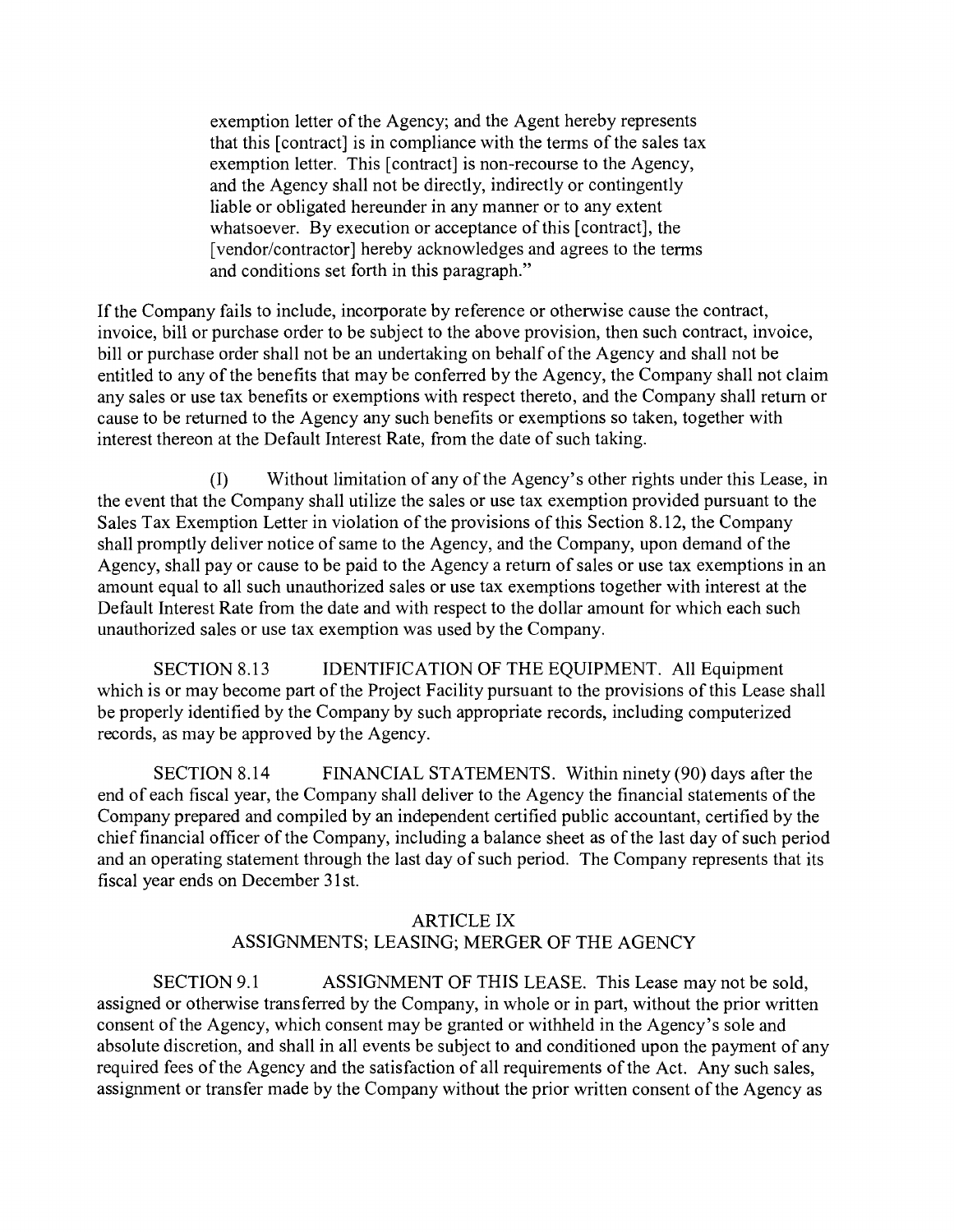aforesaid shall be null and void. Any such sale, assignment or transfer consented to by the Agency shall be made pursuant to documentation satisfactory to the Agency. The Company shall pay all reasonable and customary fees and expenses incurred by the Agency in connection with such sale, assignment or transfer.

## SECTION 9.2 MERGER OF THE AGENCY.

Nothing contained in this Lease shall prevent the consolidation of the  $(A)$ Agency with, or merger of the Agency into, or assignment by the Agency of its rights and interests hereunder to, any other public benefit corporation of the State or any political subdivision thereof which has the legal authority to perform the obligations of the Agency hereunder; provided that upon any such consolidation, merger or assignment, the due and punctual performance and observance of all of the agreements and conditions of this Lease to be kept and performed by the Agency shall be expressly assumed in writing by the public benefit corporation or political subdivision resulting from such consolidation or surviving such merger or to which the Agency's rights and interests under this Lease shall be assigned.

(B) As of the date of any such consolidation, merger or assignment, the Agency shall endeavor to give notice thereof in reasonable detail to the Company. The Agency shall promptly fumish to the Company such additional information with respect to any such consolidation, merger or assignment as the Company may reasonably request.

# SECTION 9.3 SALE OR LEASE OF THE PROJECT FACILITY.

The Company shall not sell, lease, sublease, sub-sublease, license,  $(A)$ transfer, convey or otherwise dispose of or permit others to use or occupy the Project Facility or any portion thereof without the prior written consent of the Agency, which consent may be granted or withheld in the Agency's sole and absolute discretion, except for transfers, conveyances, subleases and other occupancy arrangements as set forth in Subsection (B), if any.

The Company may sub-sublease the Project Facility to the Sublessee (B) pursuant to the Sublease Agreement and may sub-sublease a portion of the Project Facility to the Temporary Tenant pursuant to the Temporary Space Lease.

Notwithstanding anything to the contrary contained in this Section 9.3, in  $(C)$ any instance where the Company determines that any portion of the Project Facility has become inadequate, obsolete, wom out, unsuitable, undesirable or unnecessary, the Company may remove such portion of the Project Facility and may sell, trade in, exchange or otherwise dispose of the same, as a whole or in part, without the prior written consent of the Agency but, upon reasonable prior notice to the Agency, provided that such removal will not materially impair the value of the Project Facility as collateral and provided the same is forthwith replaced with items of similar quality and value as the items replaced as of the date of original installation of the replaced items. At the request of the Company, the Agency shall execute and deliver to the Company all instruments reasonably necessary or appropriate to enable the Company to sell or otherwise dispose of any such item of Property free from the Liens of the Transaction Documents. The Company shall pay all reasonable costs and expenses (including reasonable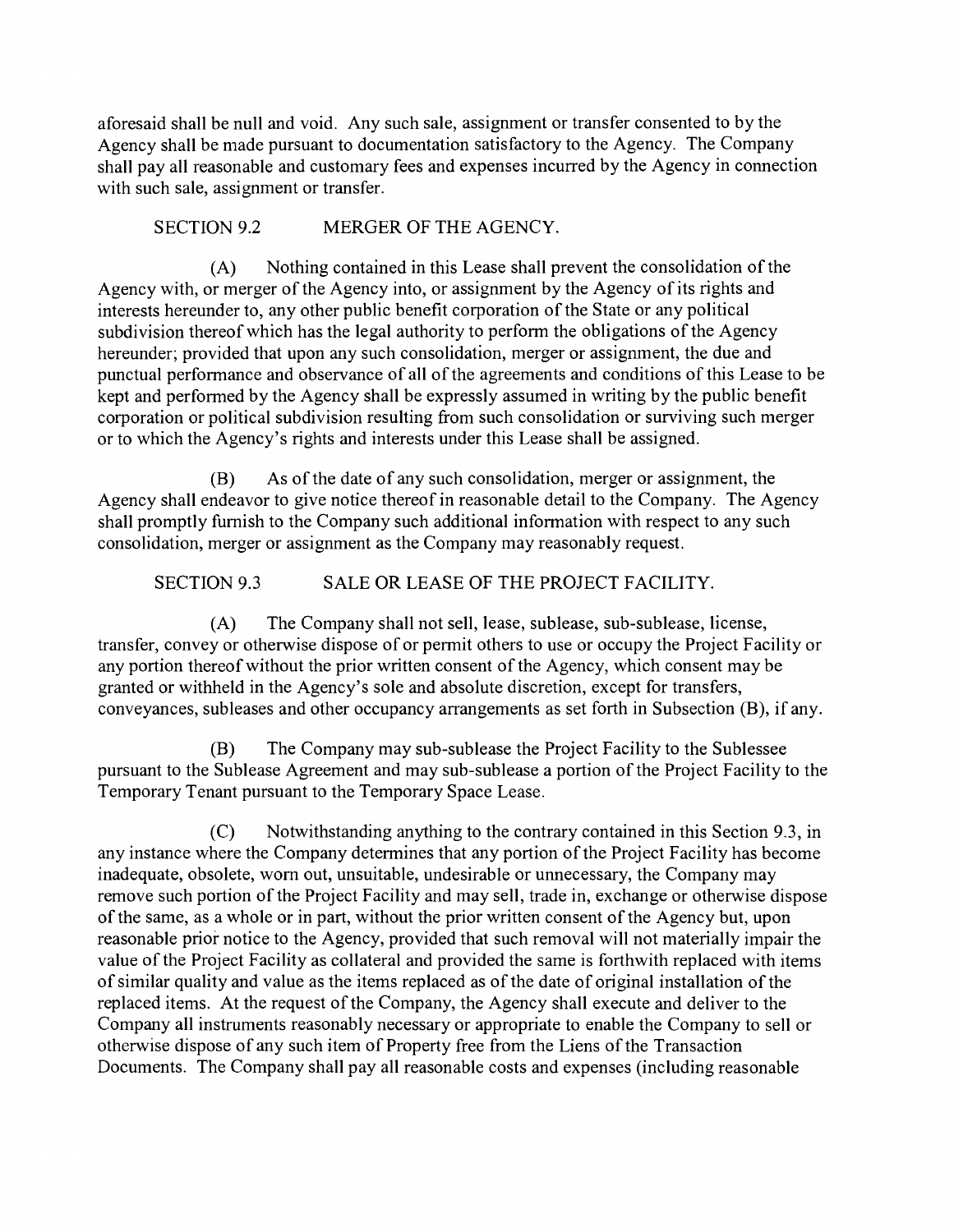attomeys' fees and expenses) incurred in transferring title to and releasing from the Liens of the Transaction Documents any item of Property removed pursuant to this Section 9.3.

## ARTICLE X EVENTS OF DEFAULT AND REMEDIES

### SECTION 10.1 EVENTS OF DEFAULT DEFINED.

(A) The following shall be "Events of Default" under this Lease, and the terms "Event of Default" or "default" shall mean, whenever they are used in this Lease, any one or more of the following events:

A default by the Company in the due and punctual payment of any amount  $(1)$ due under this Lease or under any other Transaction Document, and the continuance thereof for a period of ten (10) days after written notice thereof is given by the Agency to the Company.

A default in the performance or observance of any covenant, condition or  $(2)$ agreement on the part of the Company in this Lease (other than as set forth in subsection (1) above or in any other subsection of this Section  $10.1(a)$ ) and the continuance thereof for a period of fifteen (15) days after written notice thereof is given by the Agency to the Company, or, if such covenant, condition or agreement is capable of cure but cannot be cured within such fifteen (15) day period, the failure of the Company to commence to cure within such fifteen (15) day period and to prosecute the cure to completion with due diligence.

The occurrence of an "Event of Default" under any other Transaction  $(3)$ Document.

The Company shall generally not pay its debts as such debts become due  $(4)$ or admits its inability to pay its debts as they become due.

 $(5)$ The Company shall conceal, remove or permit to be concealed or removed any part of its Property, with intent to hinder, delay or defraud its creditors, or any one of them, or shall make or suffer a transfer of any of its Property which is fraudulent under any bankruptcy, fraudulent conveyance or similar law; or shall make any transfer of its Property to or for the benefit of a creditor at a time when other creditors similarly situated have not been paid; or shall suffer or permit, while insolvent, any creditor to obtain a Lien upon any of its Property through legal proceedings or distraint which is not vacated within ten (10) days from the date thereof.

(a) The filing by the Company (as debtor) of a voluntary petition under  $(6)$ Title 11 of the United States Code or any other federal or state bankruptcy or insolvency statute; (b) the failure by the Company within thirty (30) days to lift any execution, gamishment or attachment of such consequence as will impair the Company's ability to carry out its obligations hereunder; (c) the commencement of a case under Title 11 of the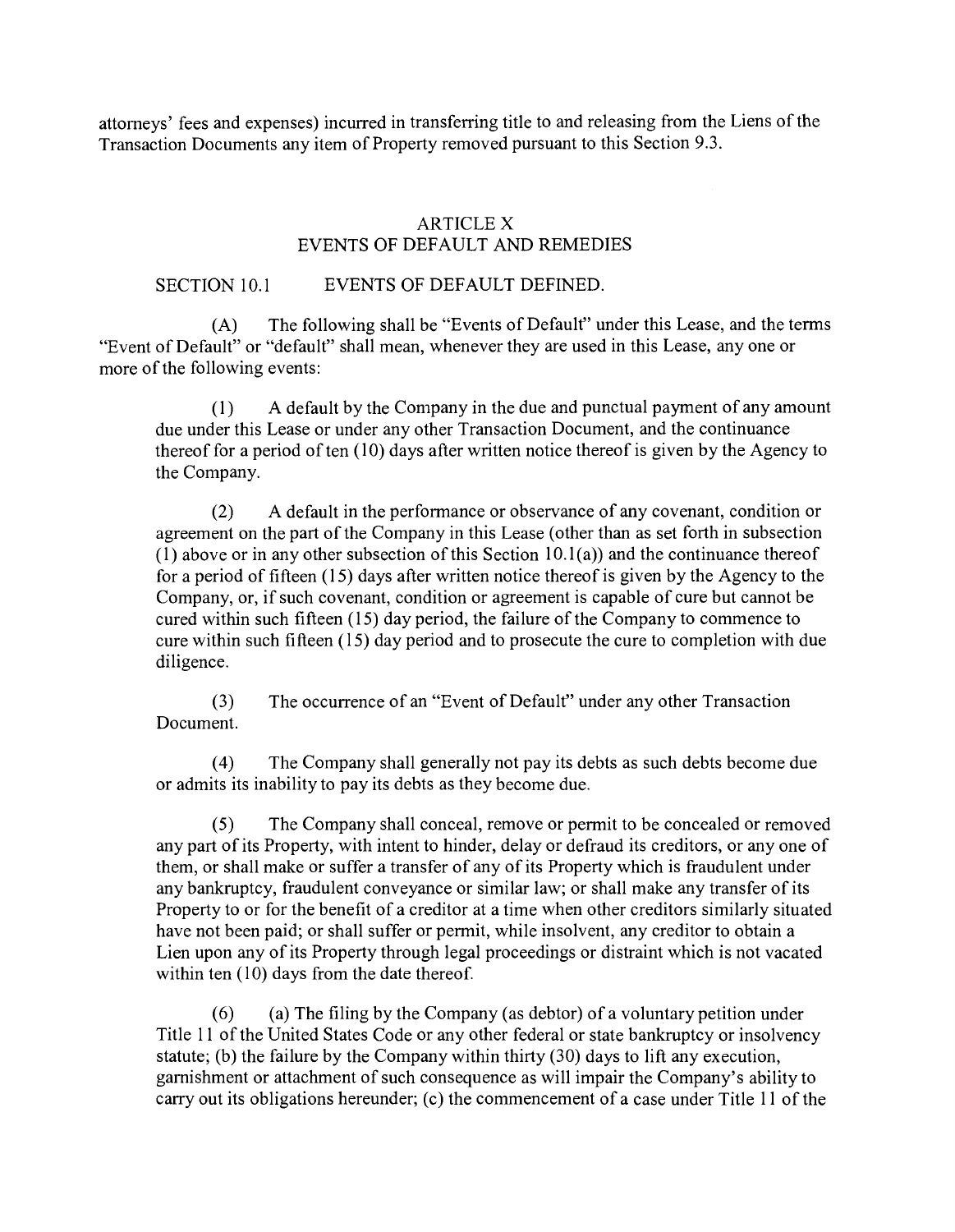United States Code against the Company as the debtor or commencement under any other federal or state bankruptcy or insolvency statute of a case, action or proceeding against the Company and continuation of such case, action or proceeding without dismissal for a period of thirty (30) days; (d) the entry of an order for relief by a court of competent jurisdiction under Title 11 of the United States Code or any other federal or state bankruptcy statute with respect to the debts of the Company; or (e) in connection with any insolvency or bankruptcy case, action or proceeding, appointment by final order, judgment or decree of a court of competent jurisdiction of a receiver, liquidator or trustee of the whole or a substantial portion of the Property of the Company, unless such order, judgment or decree is vacated, dismissed or dissolved within thirty (30) days of such appointment.

If any interest in the Company shall be sold, assigned, transferred,  $(7)$ conveyed, mortgaged, pledged, hypothecated or alienated, or if any member or shareholder of the Company enters into an agreement or contract to do so, without the prior written consent of the Agency, which consent may be withheld in the Agency's reasonable discretion.

The imposition of a Lien on the Project Facility other than a Permitted  $(8)$ Encumbrance.

 $(9)$ The removal of the Project Facility, or any portion thereof, outside the County, without the prior written consent of the Agency, other than in connection with a removal permitted under Section 9.3(C) of this Lease.

 $(10)$ If any certificate, statement, representation, warranty or financial statement made to the Agency by or on behalf of the Company, the Sublessee or the Guarantor shall prove to have been false, misleading or incorrect in any material respect at the time as of which the facts therein set forth were made, or to have omitted any material liability or claim against the Company, the Sublessee or the Guarantor, as the case may be.

 $(11)$ If the environmental or ecological condition of the Project Facility is in violation of any Environmental Law or any pennit, license or approval related thereto or if the Project Facility, or any part thereof, contains any Hazardous Materials (except Hazardous Materials which do not violate Environmental Laws and except Hazardous Materials that are expressly disclosed in the Environmental Report), and the Company is unable to comply with such Environmental Laws within twenty (20) days of the notification or discovery of such violation or complete all appropriate and lawful remedial containment and clean-up action within twenty (20) days of the notification or discovery of the existence of such Hazardous Materials.

Any loss or impairment of the Agency's interest in and to the Project  $(12)$ Facility, or any part thereof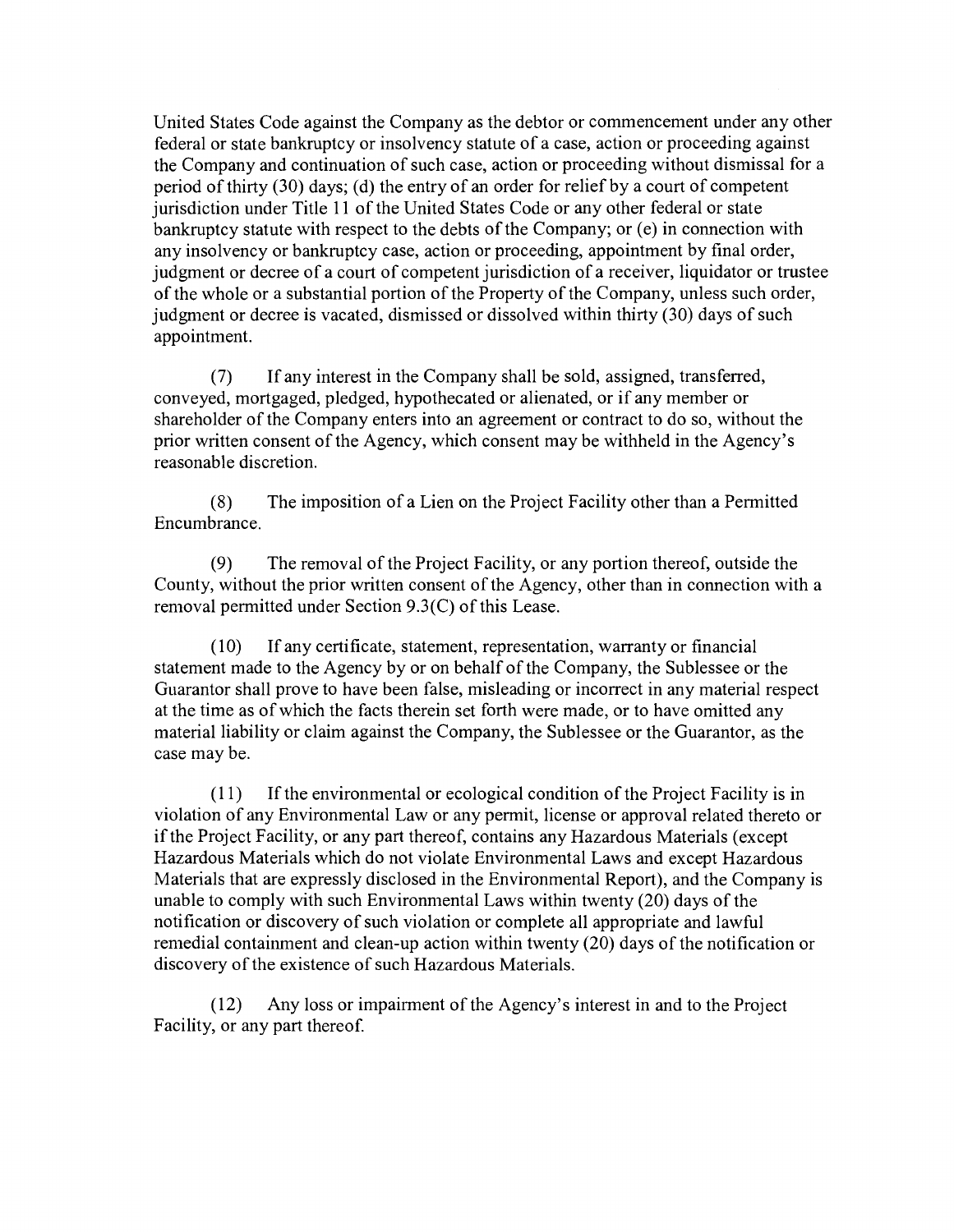The Company, the Sublessee, the Owner, the Guarantor or any Affiliate  $(13)$ thereof or any director, member, manager or shareholder of the Company, the Owner or the Sublessee, as the case may be, shall become a Prohibited Person.

 $(14)$ Any assignment of this Lease, in whole or in part, or any sub-subletting of the Project Facility, or any portion thereof, in violation of the terms of this Lease.

If Tony Chung Chi Wang ceases to have day-to-day control of the  $(15)$ management and operations of the Company or the Sublessee for any reason.

A default or an Event of Default shall occur under the Sublease  $(16)$ Agreement, the Company Lease, the Bank Mortgage or under any other Permitted Encumbrance.

If any of the events enumerated in clauses (4) through (6) of this Section  $(17)$ 10.1 shall happen to the Sublessee, the Owner or the Guarantor.

The Company, the Owner, the Sublessee or the Guarantor defaults under  $(18)$ or attempts to withdraw, rerate, cancel or disclaim liability under any guaranty or indemnity made by such party in favor of the Agency.

If the Sublessee shall cease all or substantially all its operations at the  $(19)$ Project Facility.

If the Sublessee shall fail to maintain the Minimum Employment  $(20)$ Requirement at any time during the term of this Lease.

If any interest in the Sublessee shall be sold, assigned, transferred,  $(21)$ conveyed, mortgaged, pledged, hypothecated or alienated, or if any shareholder of the Sublessee enters into an agreement or contract to do so, without the prior written consent of the Agency.

Except as expressly permitted under Section  $3.1(A)$  of this Lease, if any  $(22)$ interest in the Owner shall be sold, assigned, transferred, conveyed, mortgaged, pledged, hypothecated or alienated, or if any member or shareholder of the Owner enters into an agreement or contract to do so, without the prior written consent of the Agency, which consent may be withheld in the Agency's reasonable discretion.

Failure by the Company at any time to keep in full force and effect any  $(23)$ insurance policy or coverage required by Section 6.3 of this Lease.

(B) Notwithstanding the provisions of Section 10.1 (A) hereof if by reason of force majeure (as hereinafter defined) either party hereto shall be unable, in whole or in part, to carry out its obligations under this Lease and if such party shall give notice and full particulars of such force majeure event or cause in writing to the other party within a reasonable time after the occurrence of the event or cause relied upon, the obligations under this Lease of the party giving such notice, so far as they are affected by such force majeure, shall be suspended during the continuance of the inability to perform. The suspension of such obligations for such period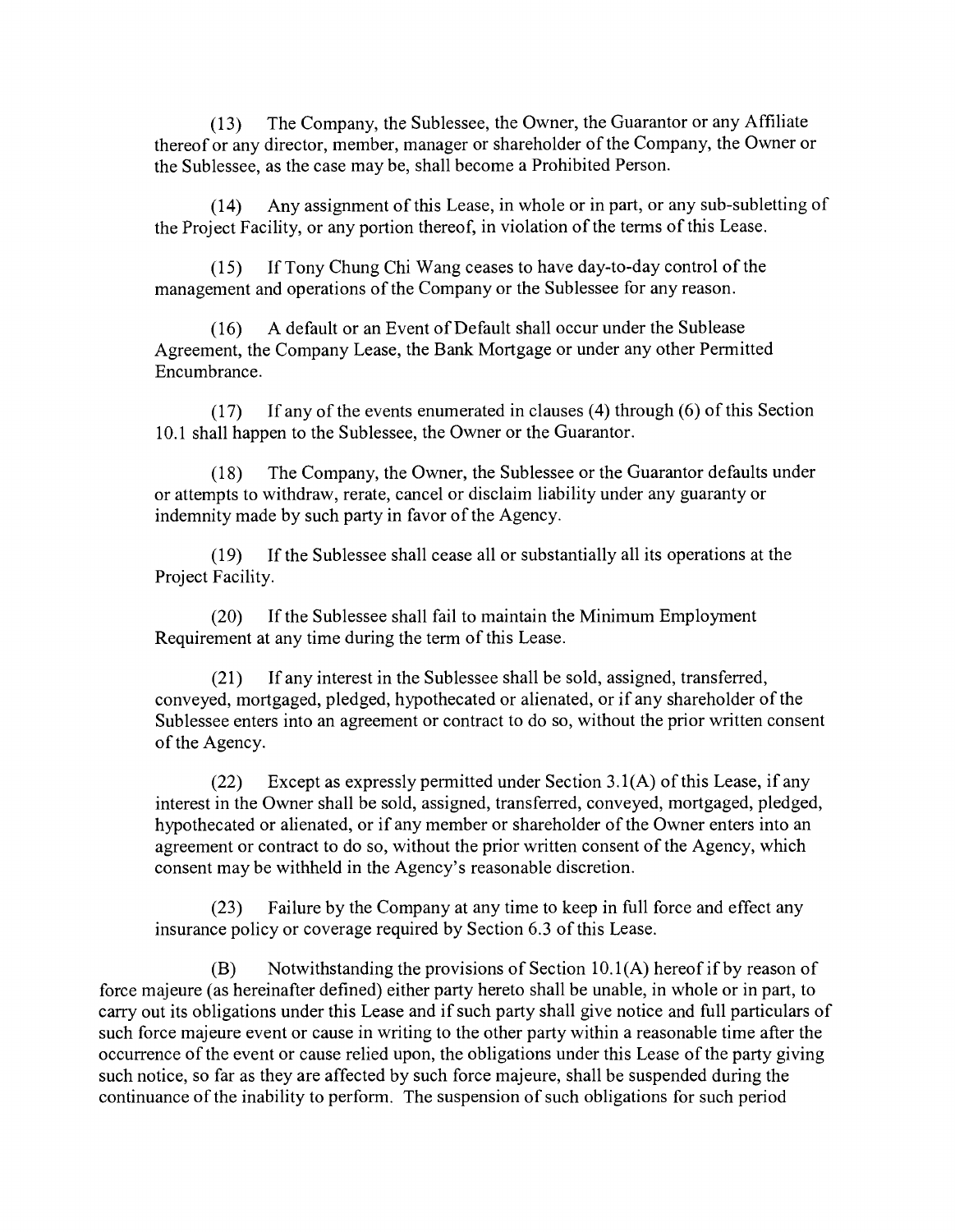pursuant to this subsection (B) shall not be deemed an Event of Default under this Section 10. 1. Notwithstanding anything to the contrary in this subsection (B), an event of force majeure shall not excuse, delay or in any way diminish the obligations of the Company to make the payments required under this Lease, to obtain and continue in full force and effect the insurance required by Article VI hereof, to provide the indemnity required by Sections 2.2(G), 3.1, 3.3, 4.1(F), 6.1, 8.2 and 12.9(C) hereof and to comply with the provisions of Sections 2.2(G), 6.6, 8.2, 8.4, 8.5 and 8.7(C) hereof. The term "force majeure" as used herein shall include acts outside of the control of the Agency and the Company, including, but not limited to, acts of God, strikes, lockouts or other industrial disturbances, acts of public enemies, insurrections, riots, epidemics, landslides, lightning, earthquakes, fire, hurricanes, storms, floods, washouts, droughts, restraint of govemment and people, civil disturbances, breakage or accident to transmission pipes or canals, and failure of utilities.

SECTION 10.2 REMEDIES ON DEFAULT.

(A) Whenever any Event of Default shall have occurred, the Agency may, to the extent pennitted by law, take any one or more of the following remedial steps:

declare, by written notice to the Company, to be immediately due and  $(1)$ payable, whereupon the same shall become immediately due and payable, (a) all amounts payable pursuant to Section 5.3 hereof, and (b) all other payments due under this Lease or any of the other Transaction Documents; or

re-enter and take possession of the Project Facility, enforce or terminate  $(2)$ this Lease, sell the Agency's interest in the Project Facility, subject to Pennitted Encumbrances, at public or private sale, as a whole or piecemeal, in whole or in part, for such consideration as may be deemed appropriate in the circumstances by the Agency, and hold the Company liable for the amount, if any, by which the aggregate unpaid amounts due hereunder exceed the Net Proceeds received upon such sale, or manage and operate the Project Facility, collect all or any rents accruing therefrom, let or relet the Project Facility or any part thereof for the Agency's own account or the account of the Company, holding the Company liable for payments due up to the effective date of such leasing and for the difference in the rent and other amounts paid by the sublessee pursuant to such lease and the rental payments and other amounts payable by the Company hereunder, cancel or modify leases, evict tenants, bring or defend any suits in connection with the possession of the Project Facility in its own name or in the Company's name, make repairs as the Agency deems appropriate, and perform such other acts in connection with the management, operation or disposition of the Project Facility, or any portion thereof, as the Agency, in its discretion, may deem proper; or

terminate this Lease and/or terminate the Company Lease and/or convey  $(3)$ to the Company all the Agency's right, title and interest in and to the Project Facility. The conveyance of the Agency's right, title and interest in and to the Project Facility shall be effected by the execution by the Agency of the Tennination of Lease and/or the Termination of Company Lease and/or the delivery of the Bill of Sale to Company, as applicable. The Company hereby agrees to pay all expenses and taxes, if any, applicable to or arising from any such termination and conveyance. The Company hereby waives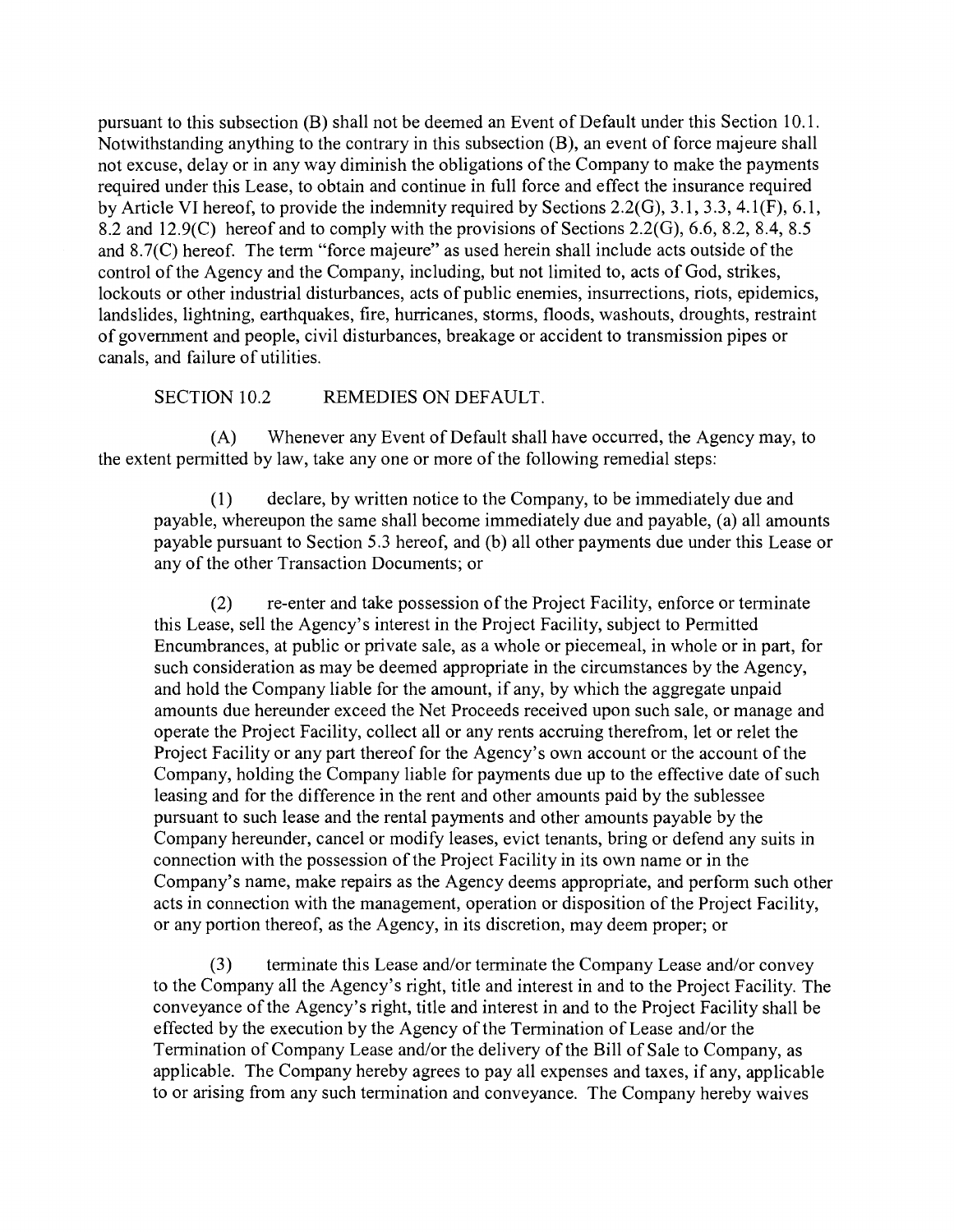delivery and acceptance of such tennination and bill of sale as a condition to their validity, and appoints the Agency its true and lawful agent and attomey-in-fact (which appointment shall be deemed to be an agency coupled with an interest) with full power of substitution to file on its behalf all affidavits, questionnaires and other documentation necessary to accomplish the recording or filing of such documents; or

 $(4)$ bring an action for damages, injunction or specific performance; or

suspend the right of the Company to act as agent for the Agency in  $(5)$ connection with the Project, including, without limitation, as its agent for the purpose of the sales and use tax exemption afforded to the Company pursuant to this Lease; or

require the Company to make payments in lieu of real property taxes  $(6)$ under the PILOT Agreement in amounts equal to the amounts the Company would otherwise be required to pay if it were the owner of the Project Facility; or

take any other action at law or in equity which may appear necessary or  $(7)$ desirable to collect any amounts then due or thereafter to become due hereunder and to enforce the obligations, agreements or covenants of the Company under this Lease.

(B) No action taken pursuant to this Section 10.2 (including repossession of the Project Facility) shall relieve the Company from its obligations to make all payments required by this Lease and the other Transaction Documents.

SECTION 10.3 REMEDIES CUMULATIVE. No remedy herein conferred upon or reserved to the Agency is intended to be exclusive of any other available remedy, but each and every such remedy shall be cumulative and in addition to every other remedy given under this Lease or now or hereafter existing at law or in equity. No delay or omission to exercise any right or power accruing upon any default shall impair any such right or power or shall be construed to be a waiver thereof, but any such right and power may be exercised from time to time and as often as may be deemed expedient. In order to entitle the Agency to exercise any remedy reserved to it in this Article X, it shall not be necessary to give any notice, other than such notice as may be herein expressly required.

SECTION 10.4 AGREEMENT TO PAY ATTORNEYS'FEES AND EXPENSES. In the event the Company should default under any of the provisions of this Lease or any other Transaction Document and the Agency should retain attomeys or incur other expenses for the collection of amounts payable hereunder or the enforcement of perfonnance or observance of any obligations or agreements on the part of the Company herein contained, the Company shall, on demand therefor, pay to the Agency such fees and expenses (including, without limitation, attomeys' fees and expenses) so incurred, whether an action is commenced or not.

SECTION 10.5 NO ADDITIONAL WAIVER IMPLIED BY ONE WAIVER. In the event any agreement contained herein should be breached by either party and thereafter such breach be waived by the other party, such waiver shall be limited to the particular breach so waived and shall not be deemed to waive any other breach hereunder.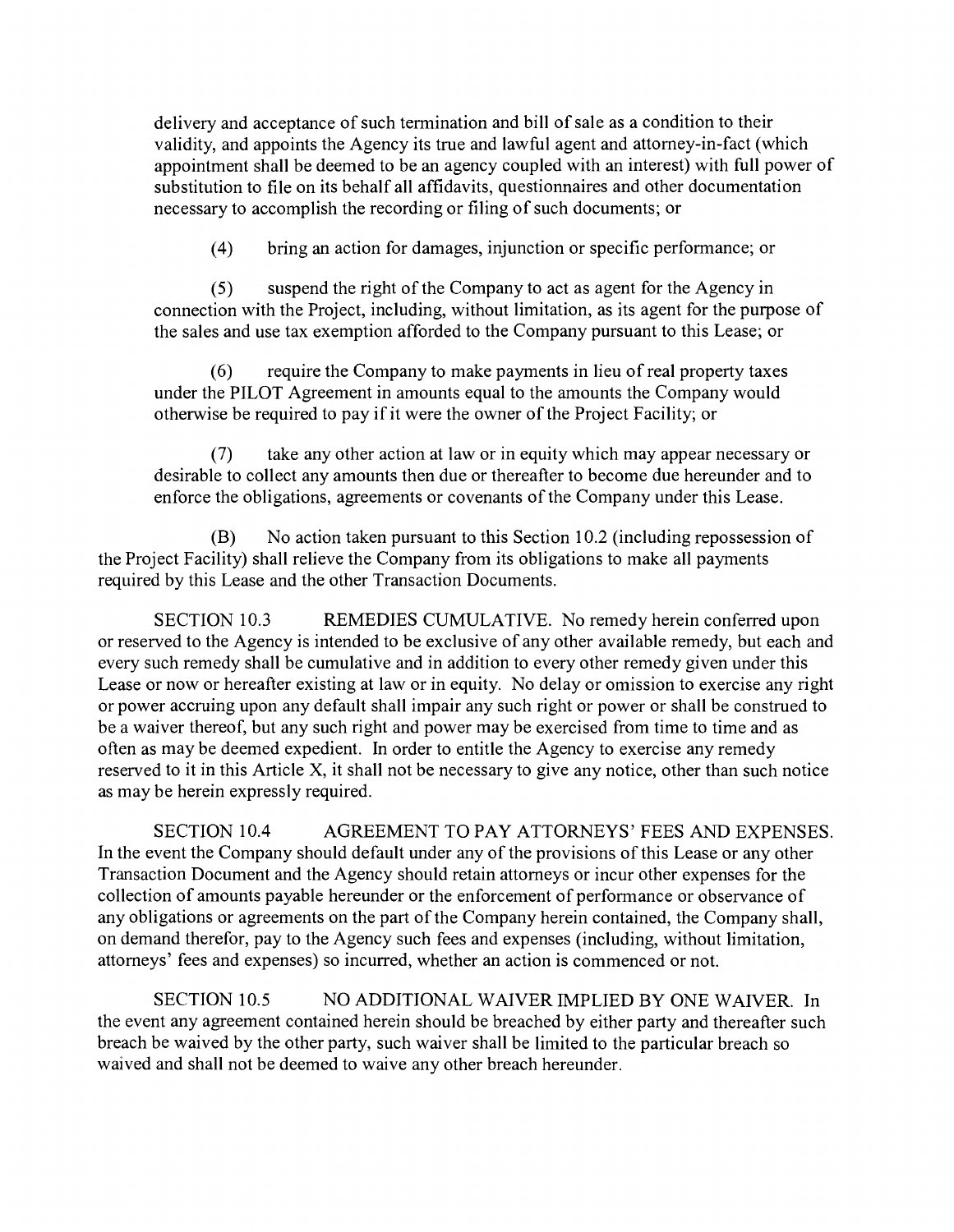## ARTICLE XI OPTIONS AND OBLIGATION TO PURCHASE

SECTION 11.1 EARLY TERMINATION OF THE LEASE. The Company shall have the option to terminate this Lease prior to the termination date specified in Section 5.2 hereof by filing with the Agency a certificate signed by an Authorized Representative of the Company stating the Company's intention to do so pursuant to this Section 11. 1 and setting forth the effective date of such termination, which effective date shall not be less than thirty (30) days after the delivery of the certificate to the Agency. The exercise of the option to terminate pursuant to this Section 11.1 shall constitute a "Recapture Event" (as such term is defined in Section 11.4 hereof). The Company shall not, at any time, assign or transfer its option to tenninate this Lease and purchase the Agency's interest in the Project Facility as contained in this Section 11. 1 separate and apart from a pennitted assigmnent of this Lease pursuant to Section 9.1 of this Lease without the prior written consent of the Agency.

SECTION 11.2 OBLIGATION TO SELL AND PURCHASE THE PROJECT FACILITY.

Contemporaneously with the termination of this Lease in accordance with  $(A)$ Section 5.2 or Section 11.1 hereof, the Company shall pay all sums required to be paid to the Agency or any other Person pursuant to this Lease and the other Transaction Documents. The obligation of the Agency under this Section 11.2 to convey its interest in the Project Facility to the Company will be subject to there being no Event of Default existing hereunder or under any other Transaction Document, and there being no other event which would, but for the passage of time or the giving of notice, or both, be such an Event of Default.

(B) The termination of this Lease and the conveyance of the Agency's right, title and interest in and to the Project Facility shall be effected by the execution and delivery by the Agency of (1) the Termination of Company Lease (an unexecuted copy of which is attached hereto as Exhibit C), (2) the Bill of Sale to Company (an unexecuted copy of which is attached hereto as  $Exhibit D)$  and (3) the Termination of Lease (an unexecuted copy of which is attached hereto as Exhibit F). The Company hereby agrees to pay all expenses and taxes, if any, applicable to or arising from such termination, including, without limitation, all of the Agency's reasonable costs and expenses in connection therewith (including reasonable attomeys' fees and expenses).

 $(C)$ The Company agrees to prepare the Termination of Company Lease, the Bill of Sale to Company and/or the Termination of Lease, and all schedules thereto, together with all equalization and assessment forms and other necessary documentation, and to forward same to the Agency at least fifteen (15) days prior to the date that the Project Facility or any portion thereof is to be conveyed to the Company. The Company hereby irrevocably appoints and designates the Agency as its attomey-in-fact for the purpose of executing, delivering and/or recording such documents and to take such other and further action as shall be necessary to terrninate the Agency's interest in the Project Facility.

(D) This Lease shall survive the transfer of the Project Facility to the Company pursuant to this Section 11.2 and shall remain in full force and effect until ninety-one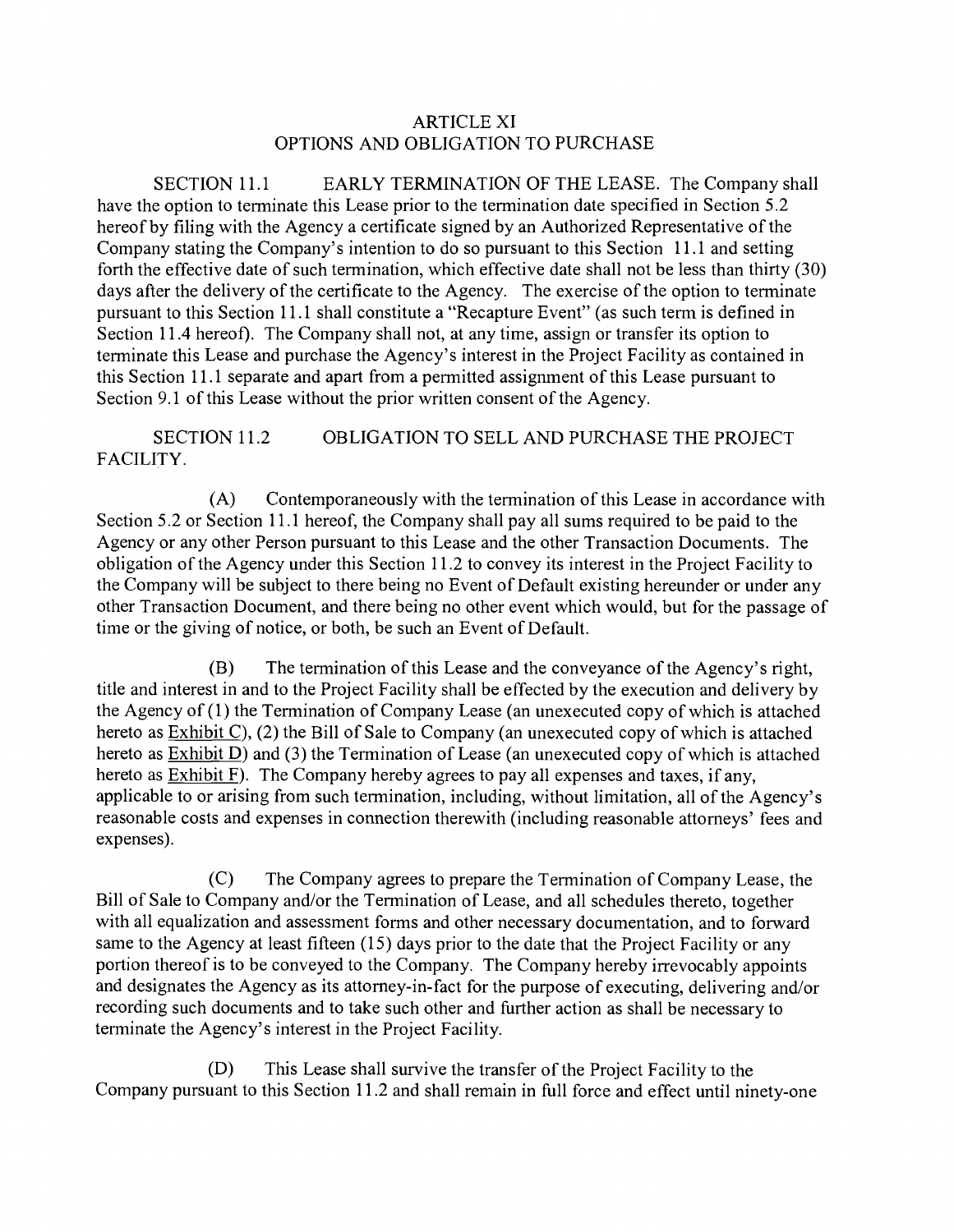(91) days after all of the Indebtedness shall have been paid in full, and thereafter the obligations of the Company shall survive as set forth in Section 12.7 hereof.

(E) Upon the payment in full of all Indebtedness, and notwithstanding the survival of certain obligations of the Company as described in Section 12.7 hereof, the Agency shall upon the request of the Company execute and deliver to the Company such documents as the Company may reasonably request, in recordable form if so requested, to evidence the termination and release of all Liens granted to the Agency hereunder.

SECTION 11.3 RESERVED. SECTION 11.4 RECAPTURE OF AGENCY BENEFITS.

(A) It is understood and agreed by the parties to this Lease that the Agency is entering into this Lease in order to provide the Financial Assistance to the Company for the Project and to accomplish the purposes of the Act. In consideration therefor, the Company hereby agrees that if there shall occur a Recapture Event (as hereinafter defined), then the Company shall pay to the Agency as a return of public benefits conferred by the Agency, an amount as follows:

one hundred per cent (100%) of the Benefits (as defined below) if the  $(1)$ Recapture Event occurs on or before the tenth  $(10^{th})$  anniversary of the Closing Date;

eighty per cent (80%) of the Benefits if the Recapture Event occurs after (2) eighty per cent (80%) of the Benefits if the Recapture Event occurs a the tenth (10<sup>th</sup>) anniversary of the Closing Date but on or before the eleventh (11th) anniversary of the Closing Date;

sixty per cent (60%) of the Benefits if the Recapture Event occurs after the  $(3)$ eleventh  $(11<sup>th</sup>)$  anniversary of the Closing Date but on or before the twelfth  $(12<sup>th</sup>)$ anniversary of the Closing Date;

forty per cent (40%) of the Benefits if the Recapture Event occurs after the  $(4)$ twelfth  $(12^{th})$  anniversary of the Closing Date but on or before the thirteenth  $(13^{th})$ anniversary of the Closing Date;

twenty per cent (20%) of the Benefits if the Recapture Event occurs after  $(5)$ the thirteenth (13<sup>th</sup>) anniversary of the Closing Date but on or before the fourteenth (14<sup>th</sup>) anniversary of the Closing Date;

ten per cent (10%) of the Benefits if the Recapture Event occurs after the  $(6)$ fourteenth  $(14<sup>th</sup>)$  anniversary of the Closing Date but on or before the fifteenth  $(15<sup>th</sup>)$ anniversary of the Closing Date; or

 $(7)$ zero per cent (0%) of the Benefits thereafter.

(B) The term "Benefits" shall mean the Agency's calculation of, collectively: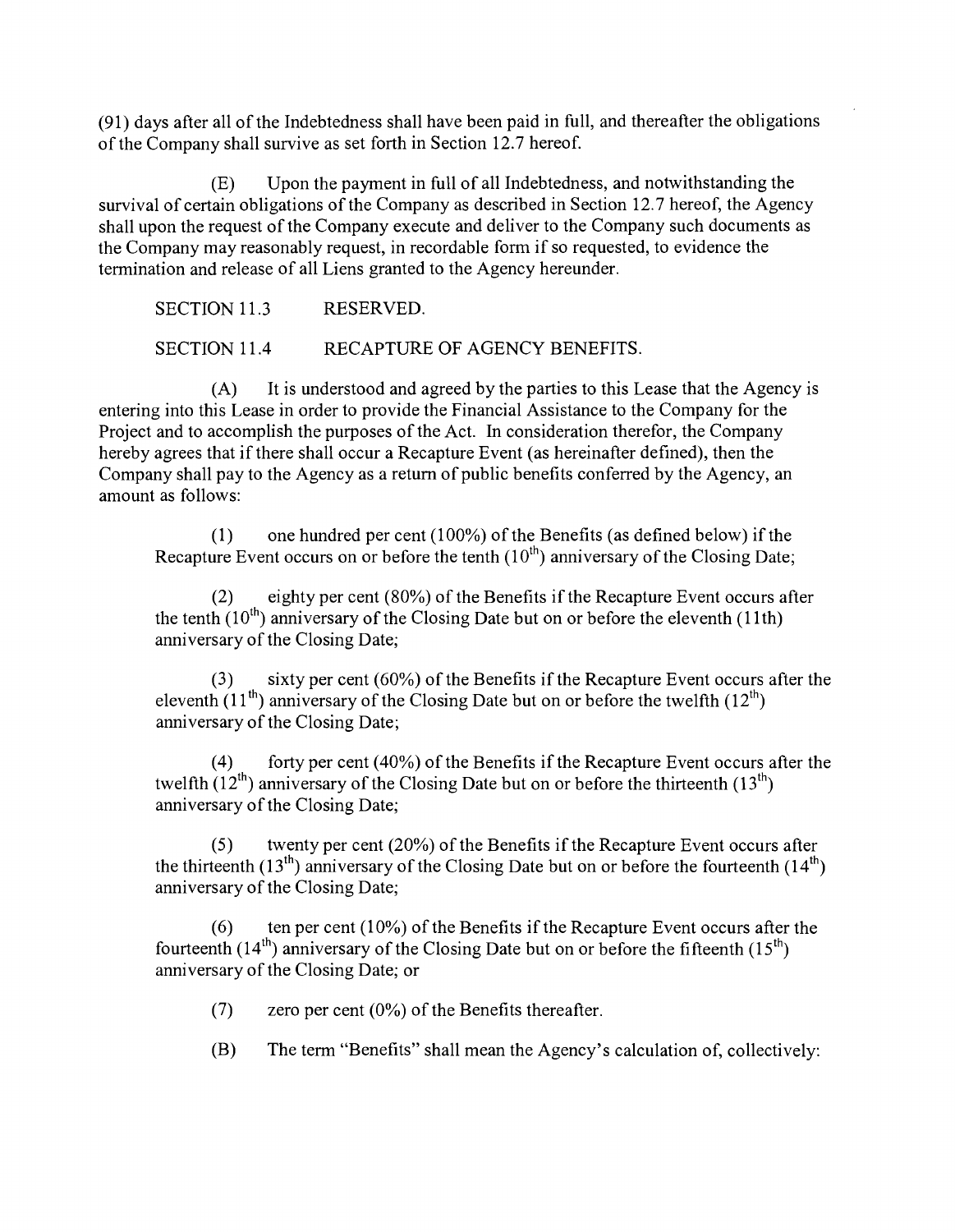all real estate tax benefits which have accrued to the benefit of the  $(1)$ Company during such time as the Agency held an interest in the Project Facility by reason of such interest, such tax benefits to be computed by subtracting the payments in lieu of taxes paid under the PILOT Agreement from those payments which the Company would have been required to pay during the term of this Lease (within the meaning of Section 5.2 hereof) had the Company been the owner of the Project Facility during such term and the Agency not been involved in the Project, and treating any negative result as \$0; and

all miscellaneous benefits derived from the Agency's participation in the  $(2)$ transactions contemplated by this Lease, including, but not limited to, any exemption from real property transfer taxes, any exemption from mortgage recording taxes and any exemption from applicable sales and use taxes.

(C) For the purposes of this Section 11.4 the term "Recapture Event" shall mean the occurrence of any of the following events:

 $(1)$ The Company or the Sublessee shall have liquidated its operations and/or assets; or

The Company or the Sublessee shall have ceased all or substantially all of  $(2)$ its operations at the Project Facility (whether by relocation to another facility or otherwise, or whether to another facility either within or outside of the County); or

 $(3)$ The Company or the Sublessee shall have transferred all or substantially all of its employees engaged in the renovation, maintenance or operation of the Project Facility to a location outside of the County; or

 $(4)$ The occurrence of an Event of Default under this Lease or any other Transaction Document; or

The Company or the Sublessee shall have effected a substantial change in  $(5)$ the scope and nature of the operations of the Company or the Sublessee at the Project Facility; or

 $(6)$ The Company, the Owner or the Sublessee shall have sold, leased, assigned, transferred or otherwise disposed of all or any part of its interest in the Project Facility in violation of this Lease; or

 $(7)$ The Sublessee fails to maintain the Minimum Employment Requirement at any time during the term of this Lease; provided, however, that any failure to meet the Minimum Employment Requirement set forth in Section 2.2(M)(v) or (vi) shall not constitute a Recapture Event if the Sublessee's actual job count is within seven and onehalf percent (7.5%) of the applicable Minimum Employment Requirement and the Sublessee prepares an explanation and proposed remedial plan with respect to the shortfall; or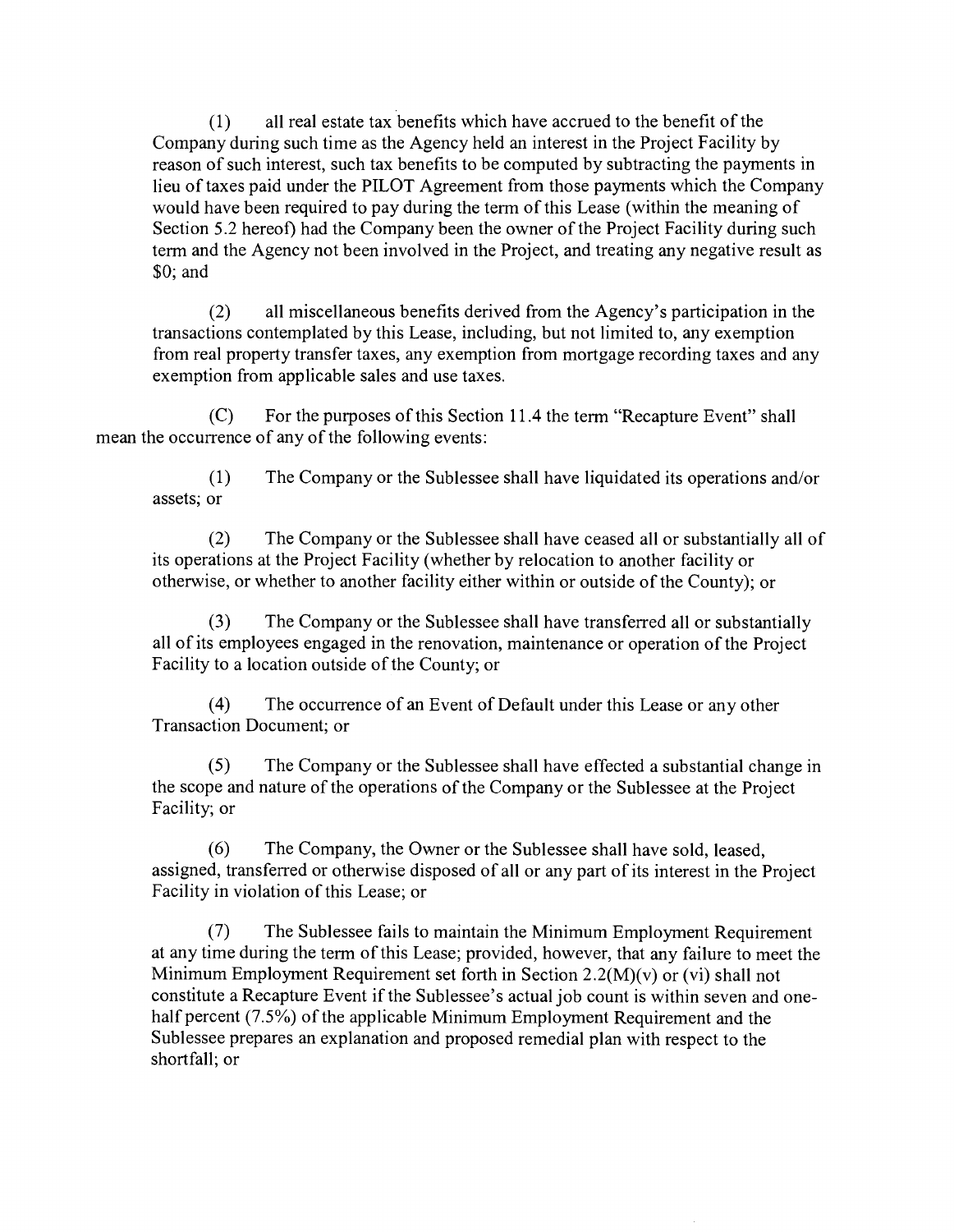(8) The Application, or documentation in support of the Application, contained a false or intentionally misleading statement as to any fact material to the Application or omitted any information which, if included, would have rendered any information in the Application or supporting documentation false or misleading in any material respect, and such false or misleading statement or omission was made knowingly and intentionally for the purpose of obtaining the Financial Assistance.

Notwithstanding the foregoing, a Recapture Event shall not be deemed to have occurred if the Recapture Event shall have arisen as a direct, immediate result of (i) a Condemnation by govemmental authority of all or substantially all of the Project Facility or any interest therein, or (il) the inability at law of the Company to rebuild, repair, restore or replace the Project Facility after the occurrence of a casualty to substantially its condition prior to such casualty, which inability shall have arisen in good faith through no fault on the part of the Company.

(D) The Company covenants and agrees to fumish the Agency with written notification upon the occurrence of any Recapture Event, which notification shall set forth the terms of such Recapture Event.

In the event any payment owing by the Company under this Section 11.4  $(E)$ shall not be paid on demand by the Company, such payment shall bear interest from the date of such demand at the Default Interest Rate until the Company shall have paid such payment in full, together with such accrued interest to the date of payment, to the Agency.

### ARTICLE XII MISCELLANEOUS

SECTION 12.1 NOTICES.

 $(A)$ All notices, certificates and other communications hereunder shall be in writing and shall be sufficiently given and shall be deemed given on the earlier of  $(1)$  three  $(3)$ Business Days after being sent to the applicable address stated below by registered or certified mail, return receipt requested, or by such other means as shall provide the sender with documentary evidence of such delivery, or (2) the date on which delivery is refused by the addressee, as evidenced by the affidavit of the Person who attempted to effect such delivery.

The addresses to which notices, certificates and other communications (B) hereunder shall be delivered are as follows:

IF TO THE COMPANY:

615 South Street, L.L.C. 615 South Street Garden City, NY 11530 Attn: Tony Chung Chi Wang

WITH A COPY TO:

Sahn Ward Coschignano & Baker, PLLC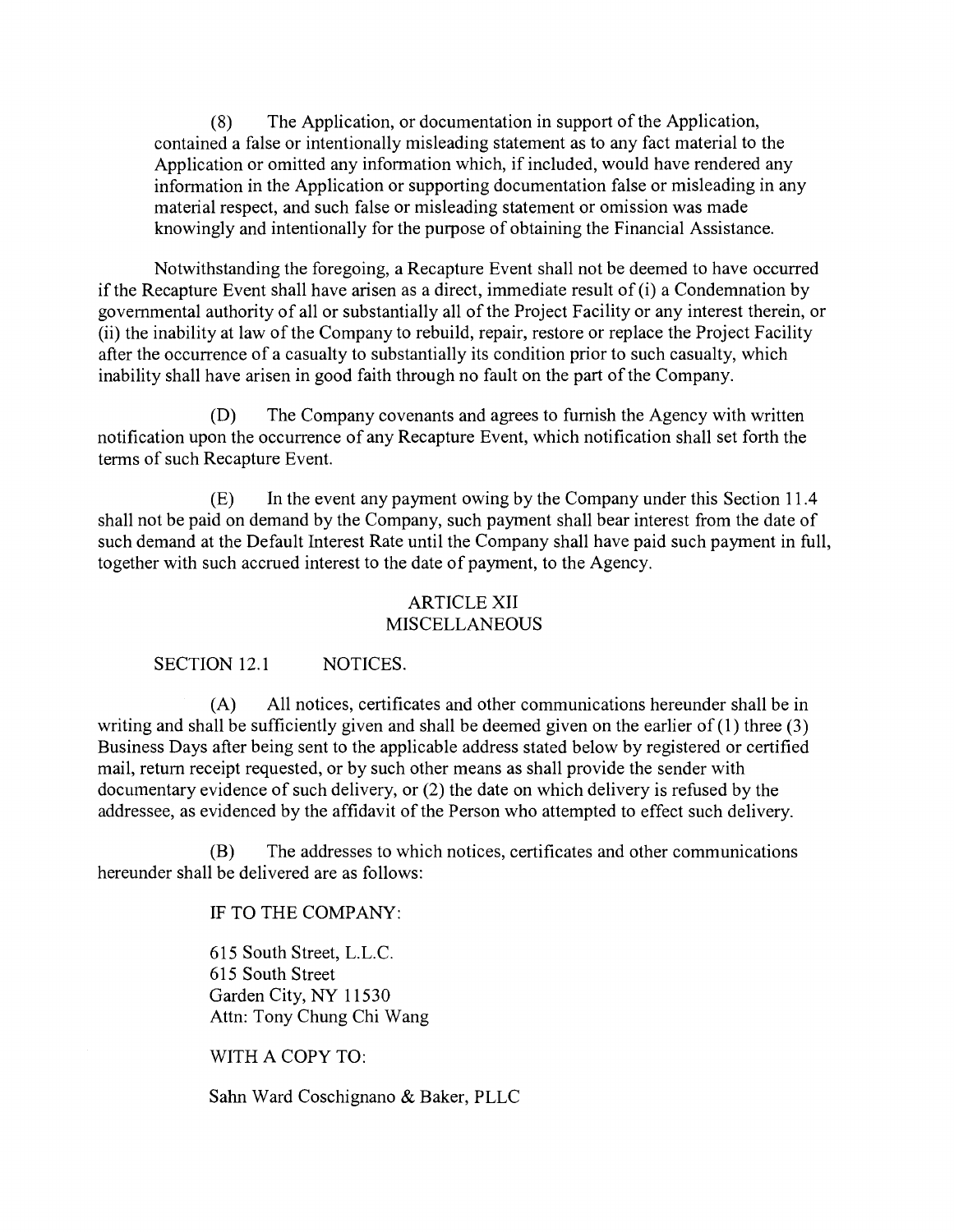333 Earle Ovington Boulevard, Suite 501 Uniondale, NY 11553 Attn: Christopher Coschignano, Esq.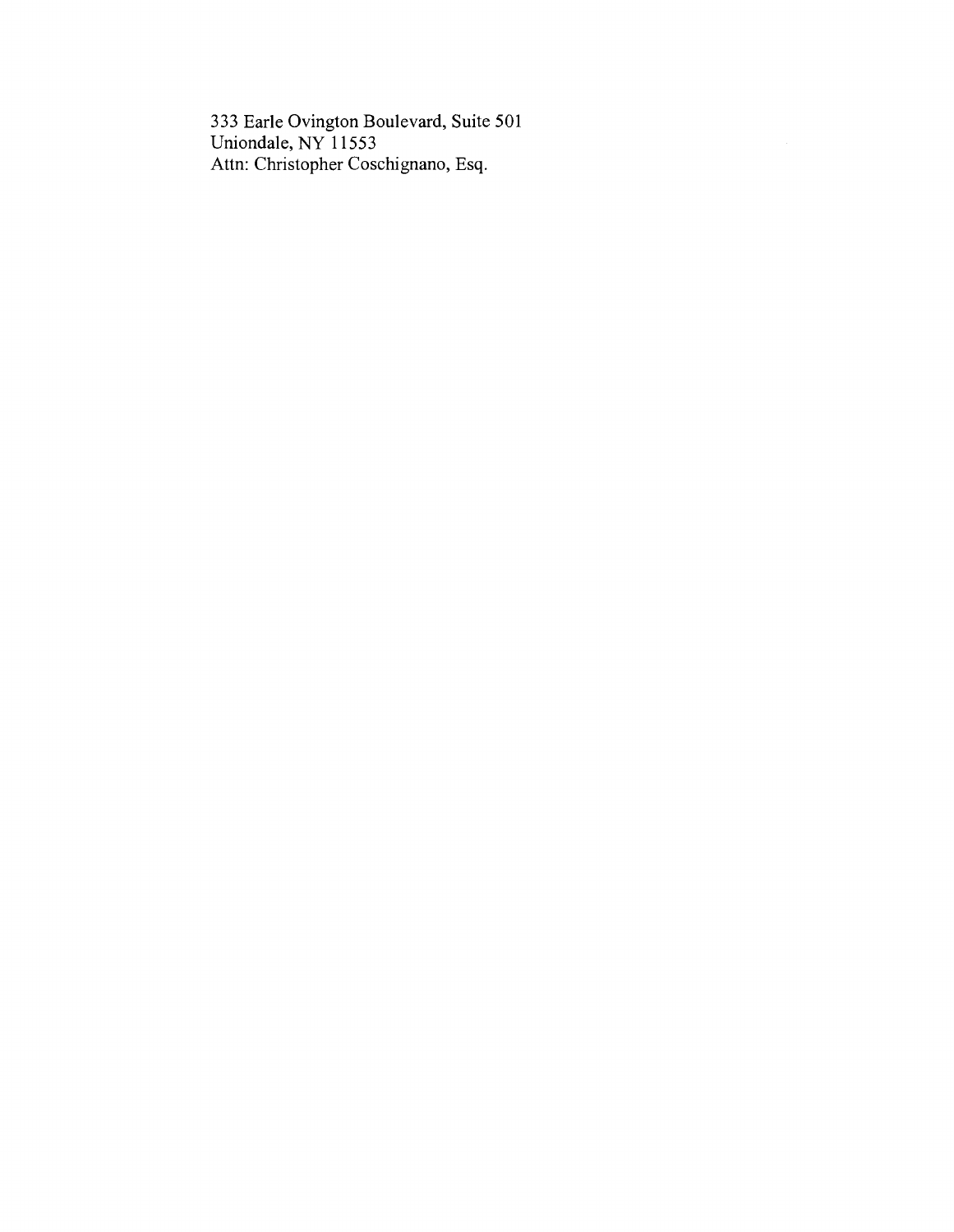IF TO THE AGENCY:

Nassau County Industrial Development Agency 1550 Franklin Avenue, Suite 235 Mineola, NY 11501 Attn: Executive Director

WITH A COPY TO:

Phillips Lytle LLP 1305 Franklin Avenue, Suite 200 Garden City, NY 11530 Attn: Paul V. O'Brien, Esq.

(C) The Agency and the Company may, by notice given hereunder, designate any further or different addresses to which subsequent notices, certificates and other communications shall be sent.

SECTION 12.2 BINDING EFFECT. This Lease shall inure to the benefit of the Agency and the Company and shall be binding upon the Agency, the Company and, as permitted by this Lease, their respective successors and assigns.

SECTION 12.3 SEVERABILITY. If any one or more of the covenants or agreements provided herein on the part of the Agency or the Company to be performed shall, for any reason, be held or shall, in fact, be inoperative, unenforceable or contrary to law in any particular case, such circumstance shall not render the provision in question inoperative or unenforceable in any other case or circumstance. Further, if any one or more of the phrases, sentences, clauses, paragraphs or sections herein shall be held void, voidable, invalid or unenforceable by a court of competent jurisdiction, then such covenant or covenants or agreement or agreements shall be deemed separable from the remaining covenants and agreements hereof and shall in no way affect the validity of the other provisions of this Lease.

SECTION 12.4 AMENDMENT. This Lease may not be amended, changed, modified, altered or terminated, except by an instrument in writing signed by the parties hereto.

SECTION 12.5 EXECUTION OF COUNTERPARTS. This Lease may be executed in several counterparts, each of which shall be an original and all of which shall constitute but one and the same instrument.

SECTION 12.6 APPLICABLE LAW. This Lease shall be govemed by and construed in accordance with the applicable laws of the State, as in effect from time to time, without regard to its principles of conflicts of law.

SECTION 12.7 SURVIVAL OF OBLIGATIONS.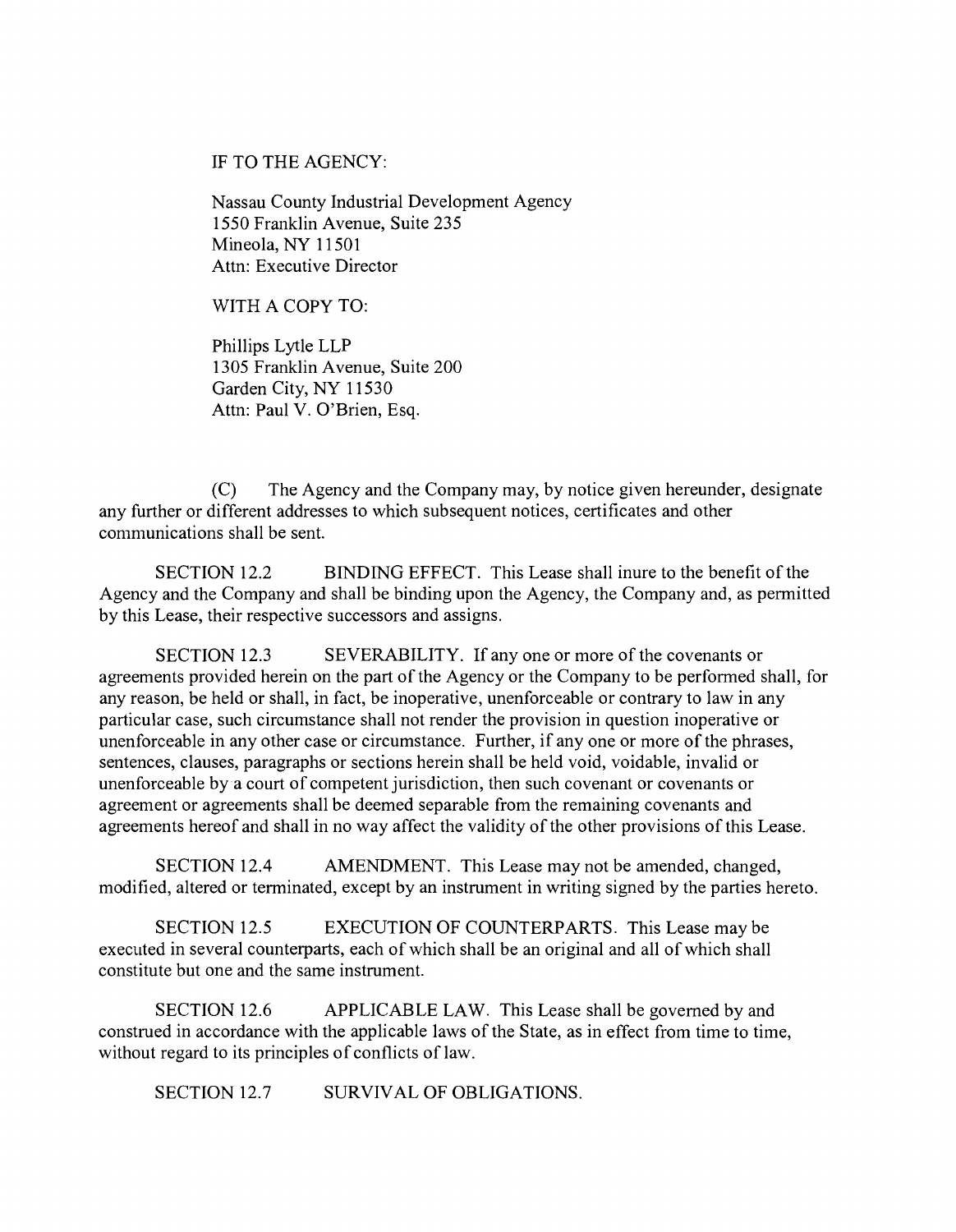$(A)$ The obligations of the Company to make the payments required by Sections 5.3, 6.6, 8.9, 8.12, 9.1, 9.3, 10.4, 11.2 and 11.4 hereof and to provide the indemnity required by Sections 2.2(G), 3.1, 3.3, 4.1(F), 6.1, 8.2 and 12.9(C) hereof and its obligations and those of Sublessee and Guarantor under the Environmental Indemnification shall survive the termination of this Lease, and all such payments after such termination shall be made upon demand of the party to whom such payment is due.

The obligations of the Company to the Agency with respect to the (B) Unassigned Rights shall survive the tennination or expiration of this Lease until the expiration of the period stated in the applicable statute of limitation during which a claim, cause of action or prosecution relating to the Unassigned Rights may be brought and the payment in full or the satisfaction of such claim, cause of action or prosecution and the payment of all expenses and charges incurred by the Agency, or its officers, members, agents (other than the Company), attomeys, servants or employees, past, present or future, related thereto.

SECTION 12.8 TABLE OF CONTENTS AND SECTION HEADINGS NOT CONTROLLING. The Table of Contents and the headings of the several Sections in this Lease have been prepared for convenience of reference only and shall not control, affect the meaning of or be taken as an interpretation of any provision of this Lease.

SECTION 12.9 NO RECOURSE; SPECIAL OBLIGATION.

 $(A)$ The obligations and agreements of the Agency contained herein and in the other Transaction Documents and any other instrument or document executed in connection therewith or herewith, and any other instrument or document supplemental thereto or hereto, shall be deemed the obligations and agreements of the Agency, and not of any member, officer, agent (other than the Company), servant or employee of the Agency in his individual capacity, and the members, officers, agents (other than the Company), servants and employees, past, present and future, of the Agency shall not be liable personally hereon or thereon or be subject to any personal liability or accountability based upon or in respect hereof or thereof or of any transaction contemplated hereby or thereby.

(B) The obligations and agreements of the Agency contained herein and therein shall not constitute or give rise to an obligation of the State or the County and neither the State nor the County shall be liable hereon or thereon, and, further, such obligations and agreements shall not constitute or give rise to a general obligation of the Agency, but rather shall constitute limited obligations of the Agency payable solely from the revenues of the Agency derived and to be derived from the lease, sale or other disposition of the Agency's interest in the Project Facility (except for revenues derived by the Agency with respect to the Unassigned Rights).

 $(C)$ No order or decree of specific perfonnance with respect to any of the obligations of the Agency hereunder shall be sought or enforced against the Agency unless (1) the party seeking such order or decree shall first have requested the Agency in writing to take the action sought in such order or decree of specific performance, and ten (10) business days shall have elapsed from the date of receipt of such request, and the Agency shall have refused to comply with such request (or, if compliance therewith would reasonably be expected to take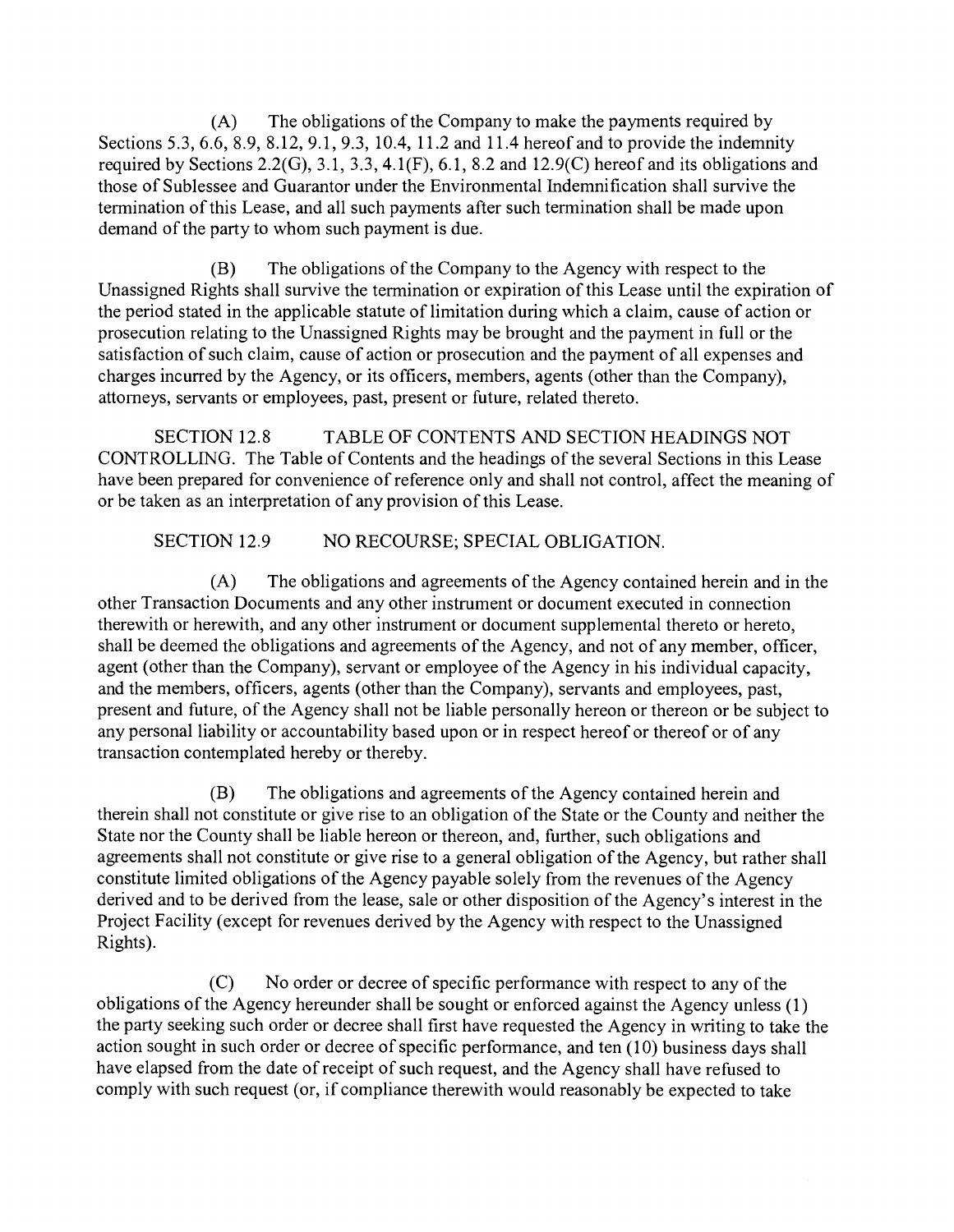longer than ten (10) business days, shall have failed to institute and diligently pursue action to cause compliance with such request within such ten (10) business day period) or failed to respond within such notice period, (2) if the Agency refuses to comply with such request and the Agency's refusal to comply is based on its reasonable expectation that it will incur fees and expenses, the party seeking such order or decree shall have placed in an account with the Agency an amount or undertaking sufficient to cover such fees and expenses, and (3) if the Agency refuses to comply with such request and the Agency's refusal to comply is based on its reasonable expectation that it or any of its members, officers, agents (other than the Company) , servants or employees, past, present or future, shall be subject to potential liability, the party seeking such order or decree shall (a) agree to indemnify, defend (with counsel selected by the Agency) and hold hannless the Agency and its members, officers, agents (other than the Company), attomeys, servants and employees, past, present and future, against any liability incurred as a result of its compliance with such demand, and (b) if requested by the Agency, fumish to the Agency satisfactory security to protect the Agency and its members, officers, agents (other than the Company), servants and employees, past, present and future, against all liability expected to be incurred as a result of compliance with such request.

SECTION 12.10 NET LEASE. The obligation of the Company to make the payments specified in this Lease shall be absolutely net to the Agency without any abatement, recoupment, diminution, reduction, deduction, counterclaim, set-off or offset whatsoever, so that this Lease shall yield, net, to the Agency, the payments set forth herein.

SECTION 12.11 WAIVER OF JURY TRIAL. THE COMPANY AND THE AGENCY HEREBY KNOWINGLY, VOLUNTARILY AND INTENTIONALLY WAIVE THE RIGHT EACH MAY HAVE TO A TRIAL BY JURY IN RESPECT OF ANY LITIGATION BASED HEREON, OR ARISING OUT OF, UNDER OR IN CONNECTION WITH THIS LEASE, ANY OTHER TRANSACTION DOCUMENT OR ANY OTHER DOCUMENT EXECUTED IN CONNECTION WITH THIS LEASE.

SECTION 12.12 PRIOR AGREEMENTS. This Lease shall completely and fully supersede all other prior understandings or agreements, written or oral, between the Company and the Agency relating to the Project.

SECTION 12.13 SERVICE OF PROCESS.

(A) The Company represents that it is subject to service of process in the State of New York and covenants that it will remain so subject so long as this Lease shall be in effect. If for any reason the Company should cease to be so subject to service of process in the State of New York, the Company hereby designates and appoints, without power of revocation, Christopher Coschignano, Esq., Sahn Ward Coschignano & Baker, PLLC, 333 Earle Ovington Boulevard, Suite 601, Uniondale, NY 11553, and successor(s) as its agent for service of process, and if such agent shall cease to act or otherwise cease to be subject to service of process in the State of New York, the Secretary of State of the State of New York, as the agents of the Company upon whom may be served all process, pleadings, notices or other papers which may be served upon the Company as a result of any of its obligations under this Lease; provided, however, that the serving of such process, pleadings, notices or other papers shall not constitute a condition to the Company's obligations hereunder.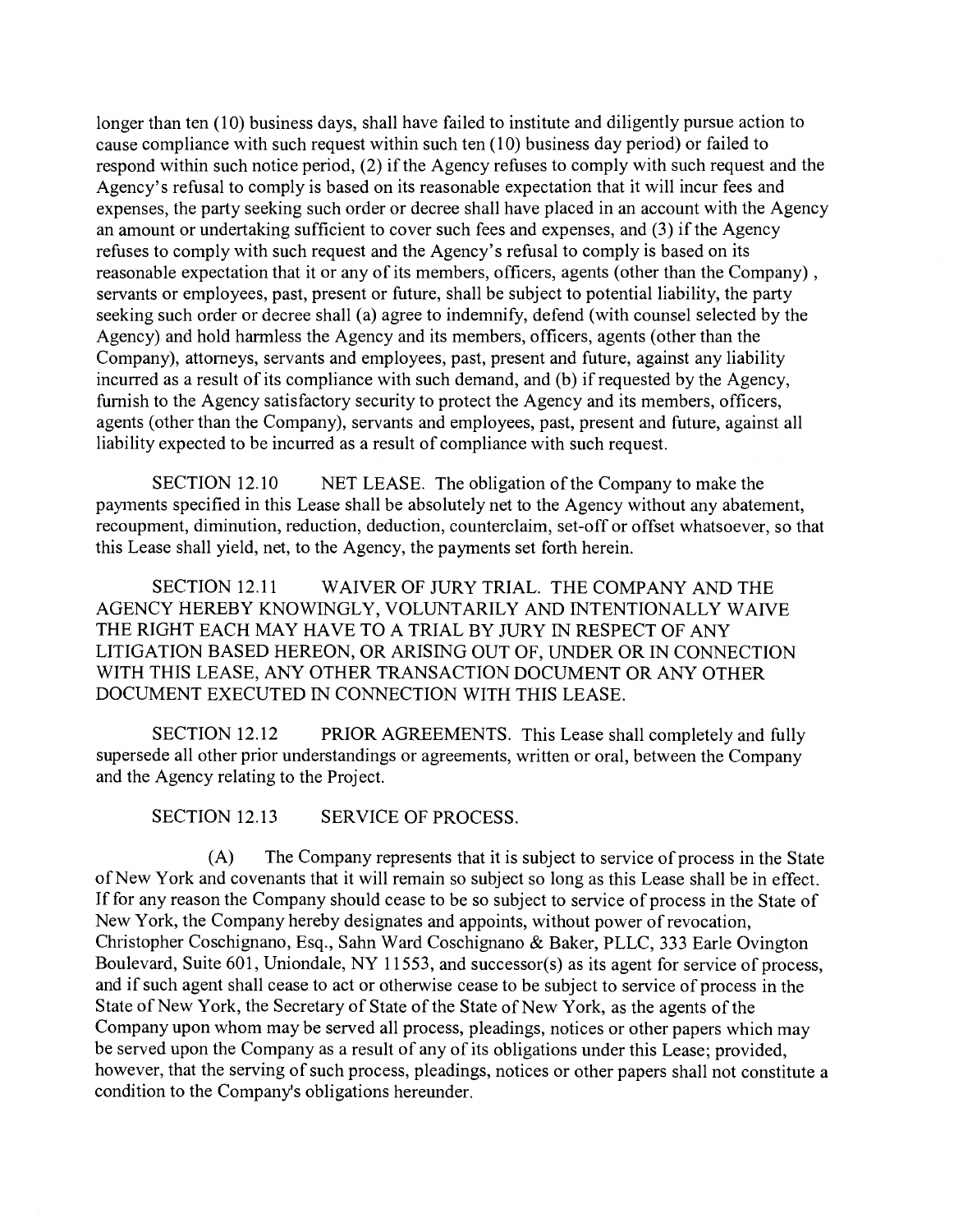(B) The Company irrevocably and unconditionally (a) agrees that any suit, action or other legal proceeding arising out of this Lease or the other Transaction Documents may be brought in the courts of record of the State of New York in Nassau County or the courts of the United States, Eastem District of New York; (b) consents to the jurisdiction of each such court in any such suit, action or proceeding; and (c) waives any objection which it may have to the laying of venue of any such suit, action or proceeding in any of such courts. For such time as this Lease is in effect, the Company's agents designated above shall accept and acknowledge in the Company's behalf service of any and all process in any such suit, action or proceeding brought in any such court. The Company agrees and consents that any such service of process upon such agents and written notice of such service to the Company in the manner set forth in Section 12.1 hereof shall be taken and held to be valid personal service upon the Company whether or not the Company shall then be doing, or at any time shall have done, business within the State of New York and that any such service of process shall be of the same force and validity as if service were made upon the Company according to the laws goveming the validity and requirements of such service in the State of New York, and waives all claim of error by reason of any such service. Such agents shall not have any power or authority to enter into any appearance or to file any pleadings in connection with any suit, action or other legal proceedings against the Company or to conduct the defense of any such suit, action or any other legal proceeding except as expressly authorized by the Company.

SECTION 12.14 THIRD PARTY BENEFICIARIES. Nothing herein is intended to be for, or to inure to, the benefit of any Person other than the parties hereto.

SECTION 12.15 NON-DISCRIMINATION.

 $(A)$ At all times during the term of this Lease, the Company shall not discriminate against any employee or applicant for employment because of race, color, creed, age, gender, sexual orientation or national origin. The Company shall use reasonable efforts to ensure that employees and applicants for employment with the Company or any tenant, subtenant or occupant of the Project Facility, or any part thereof, or any contractor or subcontractor with respect to the Project Facility, are treated without regard to their race, color, creed, age, gender, sexual orientation or national origin. As used herein, the term "treated" shall mean and include, without limitation, the following: recruited, whether by advertising or other means; compensated, whether in the form of rates of pay or other forms of compensation; selected for training, including apprenticeship; promoted; upgraded; downgraded; demoted; transferred; laid off; and terminated.

 $(B)$ The Company shall, in all solicitations or advertisements for employees placed by or on behalf of the Company, state that all qualified applicants will be considered for employment without regard to race, color, creed, national origin, age, gender or sexual orientation.

 $(C)$ The Company shall fumish to the Agency all information required by the Agency pursuant to this Section 12.15 and will cooperate with the Agency for the purposes of investigation to ascertain compliance with this Section 12.15.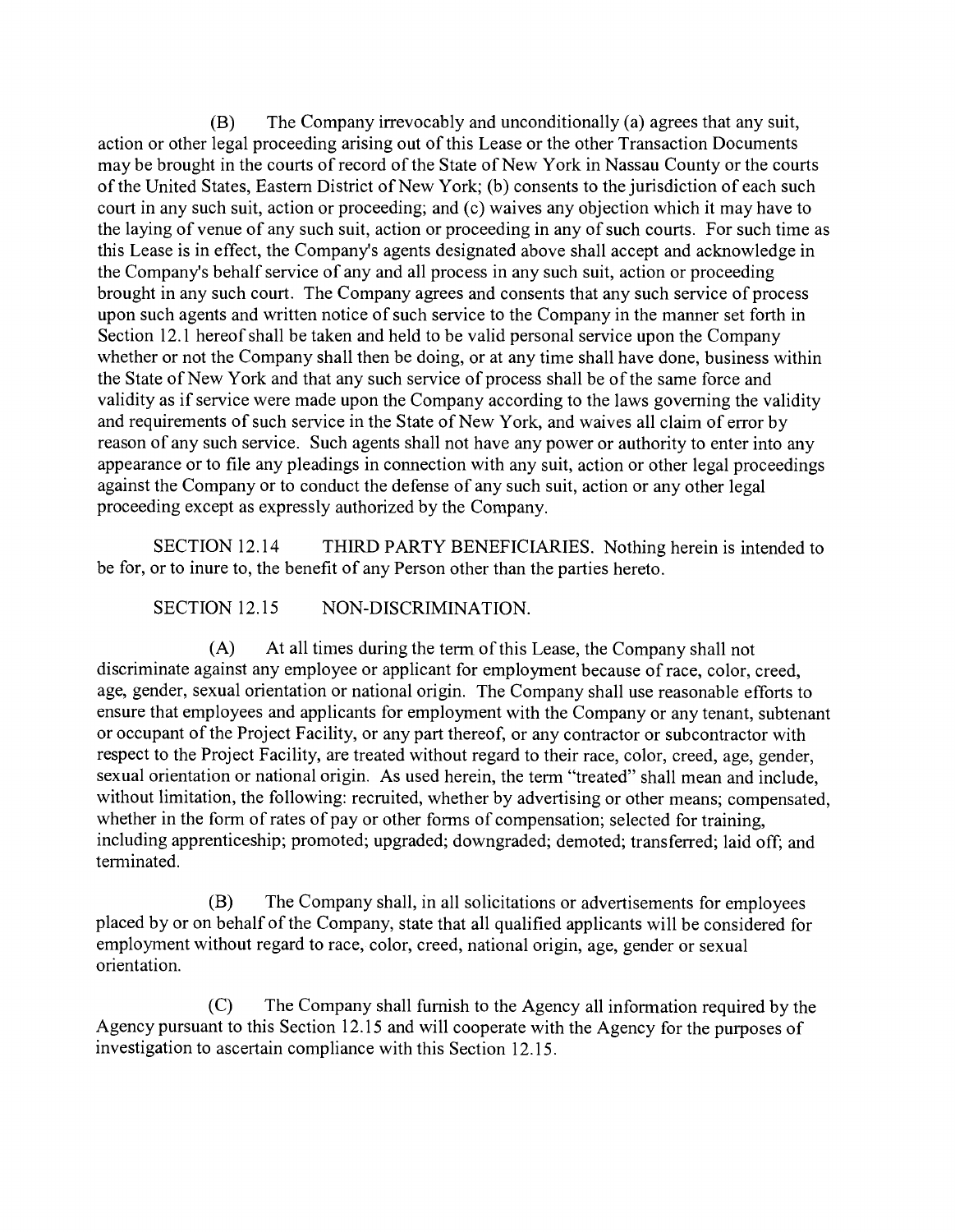SECTION 12.16 DATE OF LEASE. The date of this Lease shall be for reference purposes only and shall not be construed to imply that this Lease was executed on the date first above written. This Lease was executed and delivered on December 19, 2011.

SECTION 12.17 RECORDING AND FILING. This Lease or a memorandum hereof shall be recorded by the Company in the appropriate office of the Clerk of the County, or in such other office as may at the time be provided by law as the proper place for the recordation thereof.

SECTION 12.18 SUBORDINATION. This Lease and all of the Transaction Documents, except for the PILOT Agreement, the PILOT Mortgage, the Agency's rights under Section 11.4 of this Lease and the Agency's rights with respect to the Unassigned Rights under this Lease, shall be subject and subordinate to the lien and the terms and conditions of the Bank Mortgage, including all amounts advanced thereunder and all renewals, modifications and replacements thereof. The Bank Mortgage (including all amounts advanced thereunder and all renewals, modifications and replacements thereof) shall be subject and subordinate to the PILOT Agreement, the PILOT Mortgage, the Agency's rights under Section 11.4 of this Lease and the Agency's rights with respect to the Unassigned Rights under this Lease. This Lease is subject and subordinate to the lien of the PILOT Mortgage.

## [THE REMAINDER OF THIS PAGE IS INTENTIONALLY LEFT BLANK]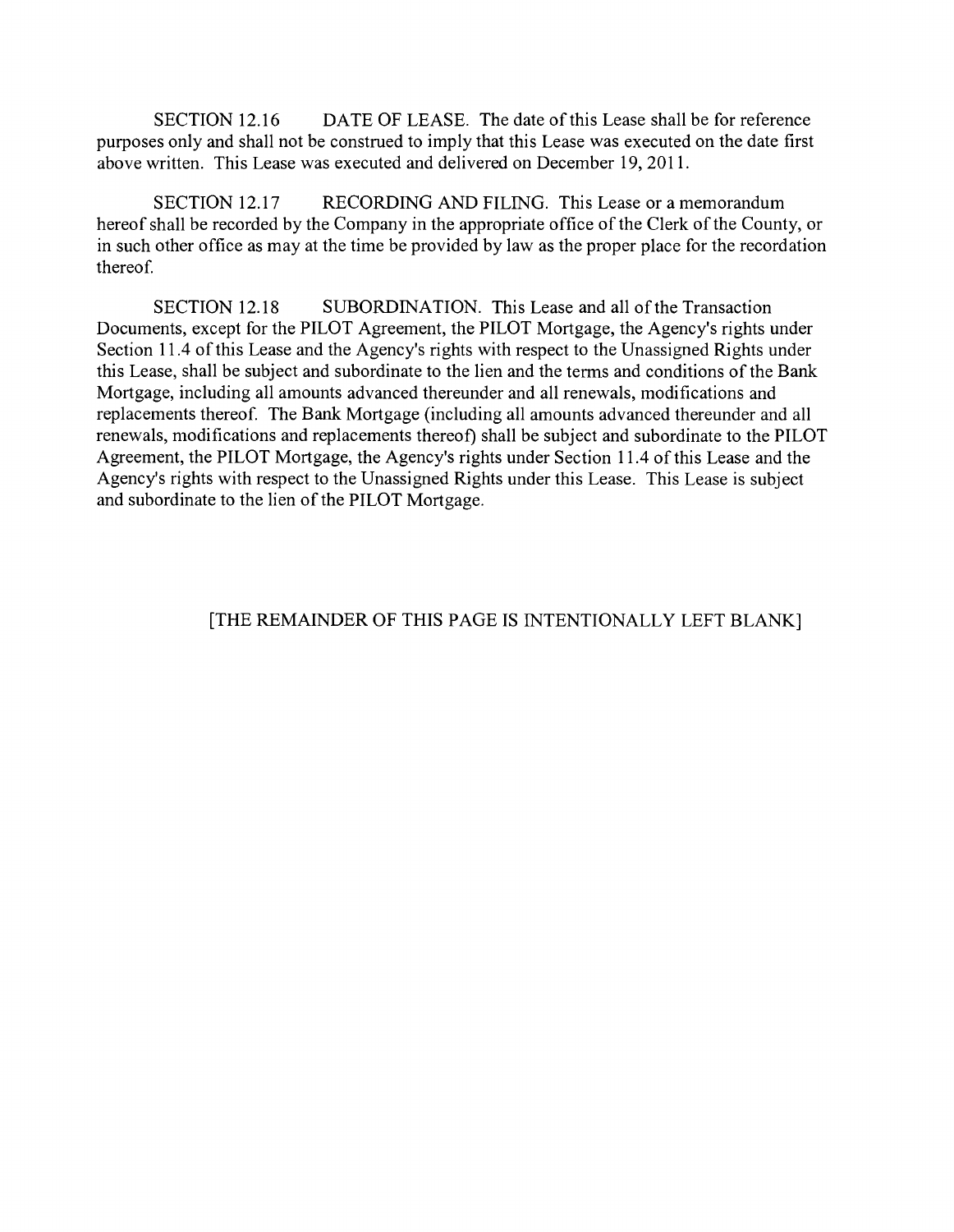IN WITNESS WHEREOF, the Agency and the Company have caused this Lease to be executed in their respective names by their respective duly authorized officers, all as of the day and year first above written.

> NASSAU COUNTY INDUSTRIAL DEVELOPMENT AGENCY

BEVELOPMENT AGENCY Colleen Pereira

Administrative Director

615 SOUTH STREET, L.L.C.

By:  $\leq$ Name: Tony Chung Chi Wang

Title: Operating Manager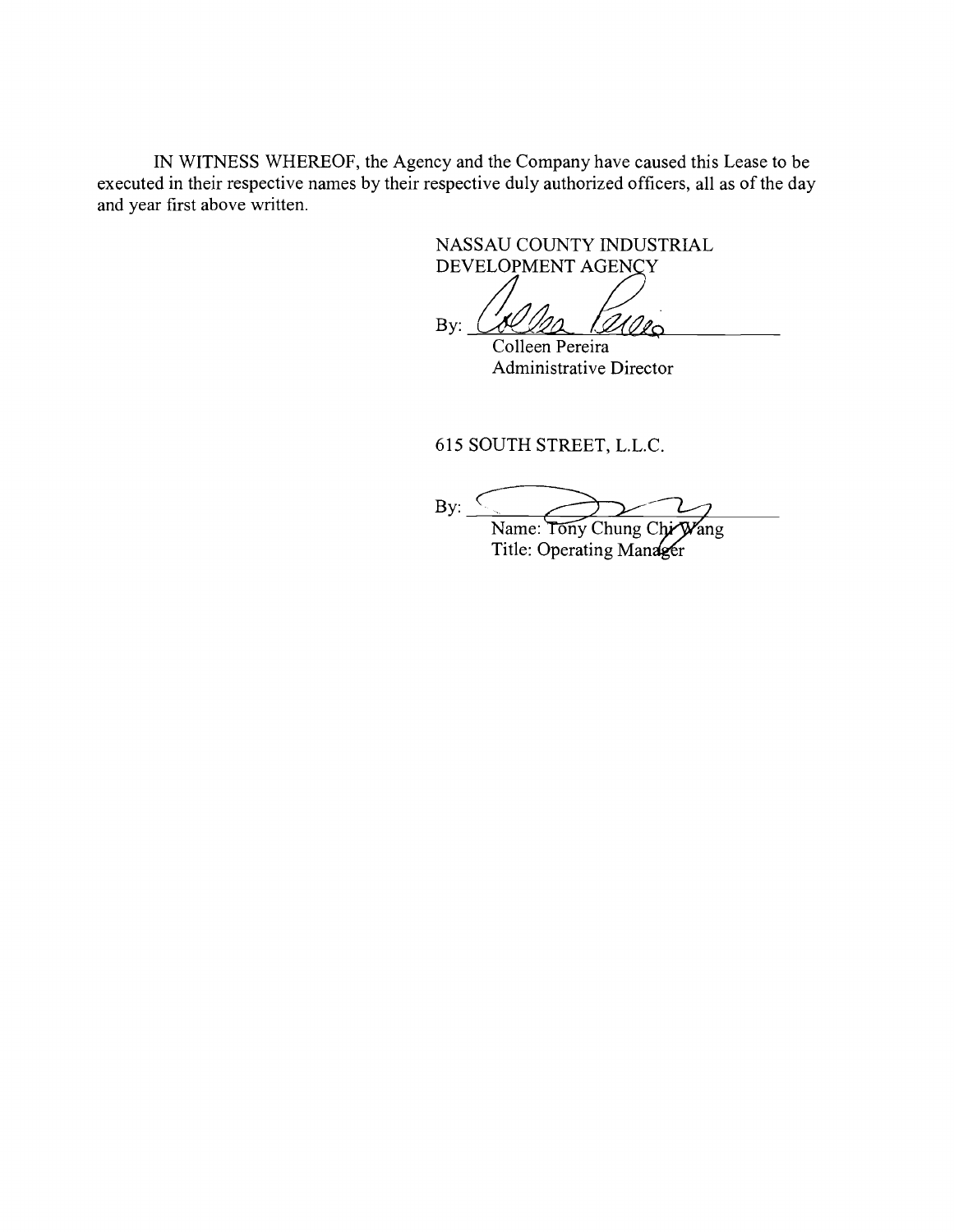| <b>STATE OF NEW YORK</b> |               |
|--------------------------|---------------|
|                          | $\angle$ SS.: |
| <b>COUNTY OF NASSAU</b>  |               |

On the  $r_{\text{th}}$  day of December, in the year 2011, before me, the undersigned, a notary public in and for said state, personally appeared Colleen Pereira, personally known to me or proved to me on the basis of satisfactory evidence to be the individual whose name is subscribed to the within instrument and acknowledged to me that she executed the same in her capacity, and that by her signature on the instrument, the individual, or the person upon behalf of which the individual acted, executed the instrument.

|                          |         | Notary Public | PAUL V OBRIEN<br><b>I NOTARY PUBLIC STATE OF NEW YORK I</b><br>NASSAU COUNTY |
|--------------------------|---------|---------------|------------------------------------------------------------------------------|
| <b>STATE OF NEW YORK</b> | $SS.$ : |               | LIC. #020B6235944<br>COMM. EXP.<br>، ۱۹۶۵ م                                  |
| <b>COUNTY OF NASSAU</b>  |         |               |                                                                              |

On the  $\angle$  *(* $\angle$  day of December, in the year 2011, before me, the undersigned, a notary public in and for said state, personally appeared Tony Chung Chi Wang, personally known to me or proved to me on the basis of satisfactory evidence to be the individual whose name is subscribed to the within instrument and acknowledged to me that he executed the same in his capacity, and that by his signature on the instrument, the individual, or the person upon behalf of which the individual acted, executed the instrument.

Notary Public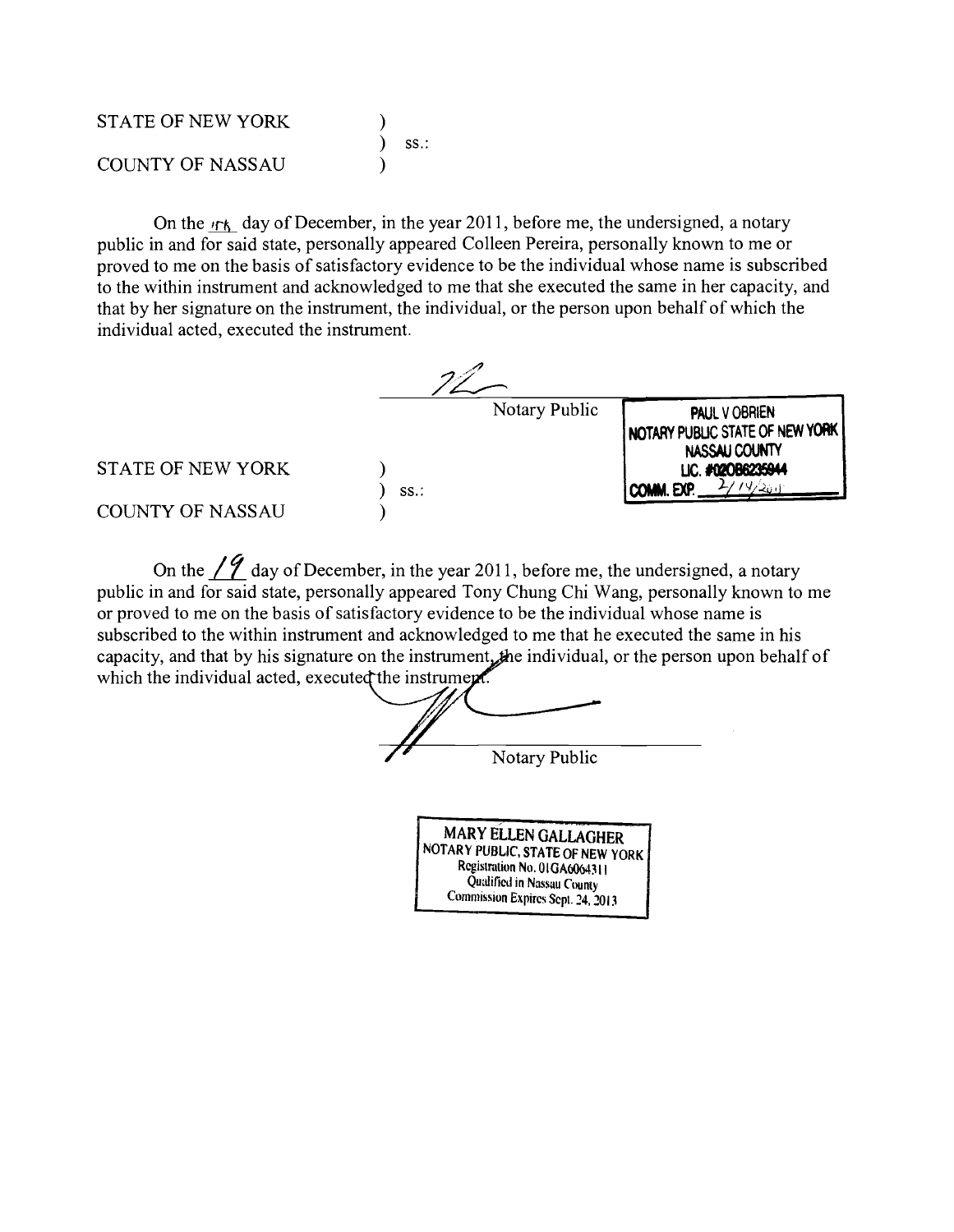## EXHIBIT A

### DESCRIPTION OF THE LAND

ALL that certain plot, piece or parcel of land, with the buildings and improvements thereon erected, situate, lying and being at Port Washington, Town of North Hempstead, County of Nassau and State of New York, known and designated as Lots 3 and 4 in Block 89 as shown on a certain map entitled, "Map of Hempstead, Harbor Industrial Park, Section 3, Port Washington, Town of North Hempstead, Nassau County, New York, April 1973, Bohn & Bonacci, P.C., successor to J.J. Bohn, L.S.," and filed in the Office of the Clerk of the County of Nassau on 12/22/77, as Map No. 8713, which said lots are bounded and described as follows:

BEGINNING at a point on the northeasterly side of Harbor Park Drive, distant 296.72 feet northwesterly from the extreme northwesterly end of the arc of a curve connecting the northeasterly side of Harbor Park Drive with the westerly side of Roslyn West Shore Drive;

RUNNING THENCE northwesterly along the northeasterly side of Harbor Park Drive, the following four (4) courses and distances:

- 1. along the arc of a curve bearing to the left, having a radius of 479.43 feet, a distance along the arc of said curve of 4.52 feet;
- $2.$ north 54 degrees 41 minutes 04 seconds west, 141.90 feet;
- $3<sub>1</sub>$ along the arc of a curve bearing to the left, having a radius of 449.75 feet a distance along the arc of said curve of 383.60 feet;
- $4.$ south 76 degrees 26 minutes 48 seconds west, 54.00 feet;

THENCE north 13 degrees 33 minutes 12 seconds west, 436.69 feet to land of McCormick Sand & Gravel Co., Inc.

THENCE north 75 degrees 02 minutes 41 seconds east, along the aforesaid land, 656.67 feet;

THENCE south 0 degrees 24 minutes 38 seconds cast, 736.22 feet to the northeasterly side of Harbor Park Drive, the point or place of BEGINNING.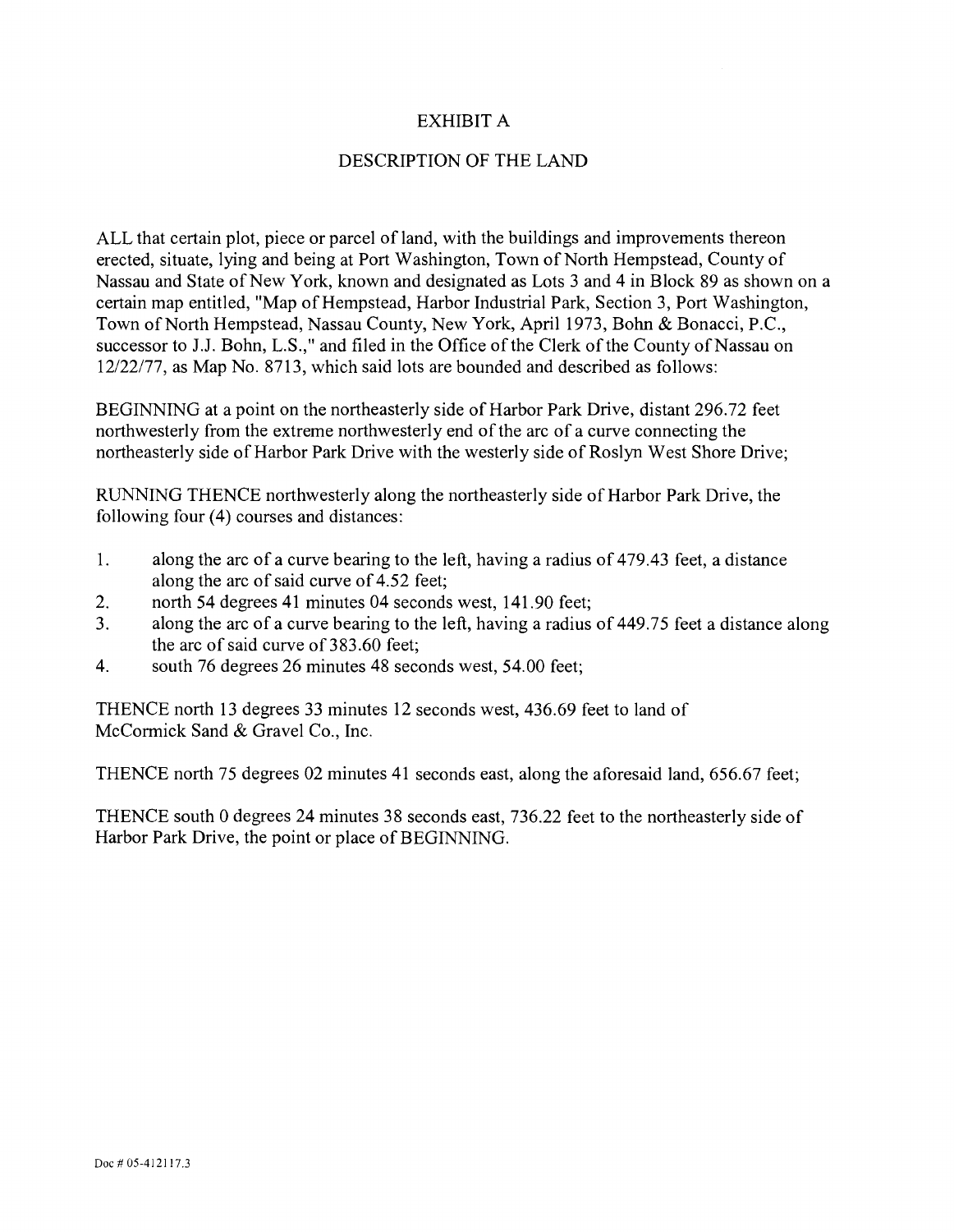### EXHIBIT B

#### DESCRIPTION OF THE EQUIPMENT

All equipment, fixtures, machines, building materials and items of personal property and all appurtenances (A) acquired, constructed and/or intended to be installed and/or to be acquired, constructed or installed in connection with the acquisition, renovation and installation of the 2011 WCA Lighting Project (the "Project") of the Nassau County Industrial Development Agency (the "Agency") located on the real property described on Exhibit A hereto (the "Land"), said Project to be acquired, renovated and installed by 615 South Street, L.L.C. (the "Company") as agent of the Agency pursuant to a sublease agreement dated as of December 1, 2011 (the "Sublease Agreement") by and between the Agency and the Company and (B) now or hereafter attached to, contained in or used in connection with the Land or placed on any part thereof, though not attached thereto, including but not limited to the following:

Pipes, screens, fixtures, heating, lighting, plumbing, ventilation, air conditioning,  $(1)$ compacting and elevator plants, call systems, stoves, ranges, refrigerators and other lunch room facilities, rugs, movable partitions, cleaning equipment, maintenance equipment, shelving, flagpoles, signs, waste containers, outdoor benches, drapes, blinds and accessories, sprinkler systems and other fire prevention and extinguishing apparatus and materials, motors and machinery; and

Together with any and all products of any of the above, all substitutions,  $(2)$ replacements, additions or accessions therefor and any and all cash proceeds or non-cash proceeds realized from the sale, transfer or conversion of any of the above.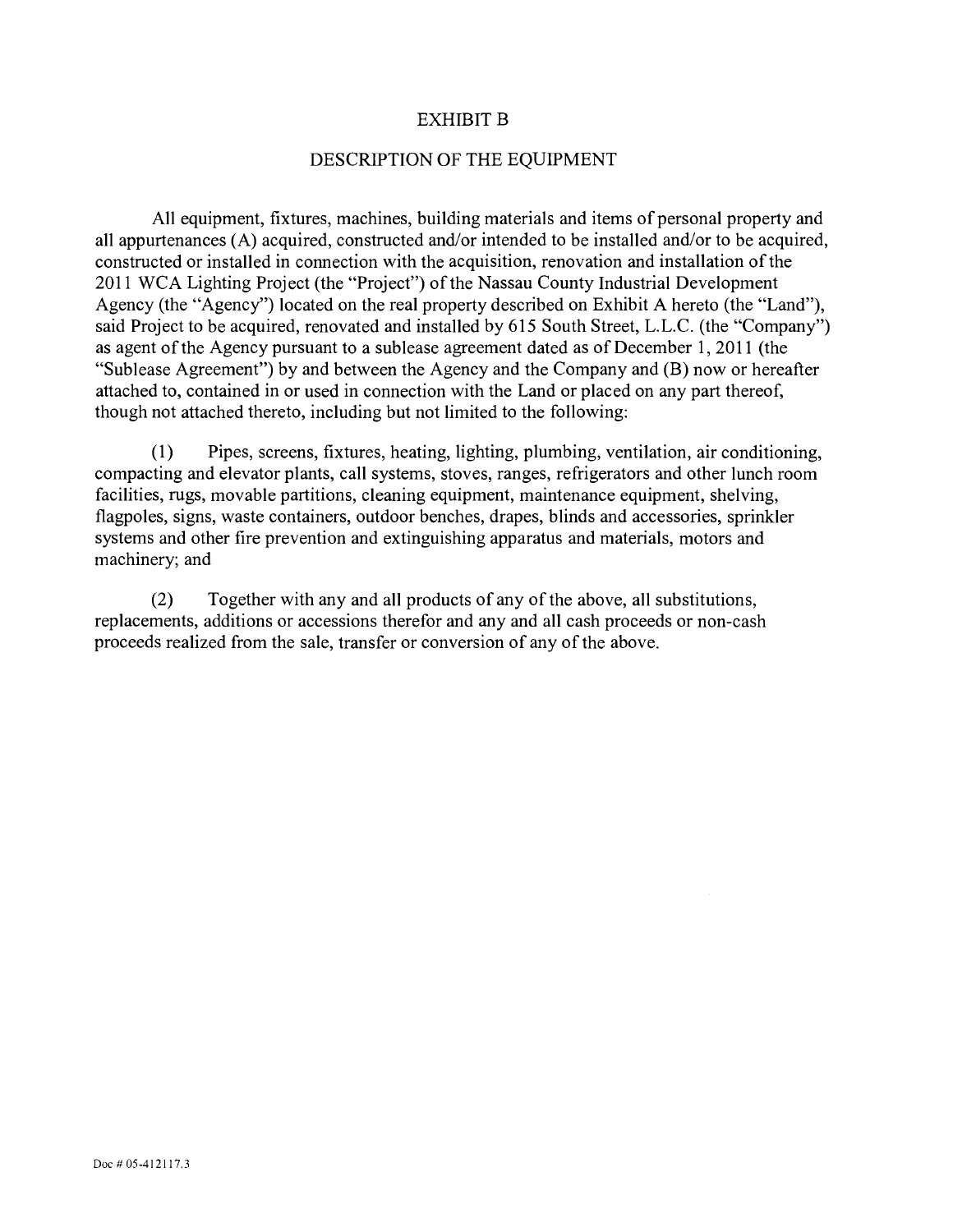### EXHIBIT C

#### FORM OF TERMINATION OF COMPANY LEASE

WHEREAS, [615 South Street, L.L.C./44 Harbor Park Drive LLC] (the "Company"), as landlord, and the Nassau County Industrial Development Agency (the "Agency"), as tenant, entered into a company lease agreement dated as of December 1, 2011 (the "Company Lease Agreement") pursuant to which, among other things, the Agency leased the Project Facility (as defined in the Company Lease Agreement) from the Company; and

WHEREAS, pursuant to the Company Lease Agreement, the Company and the Agency agreed that the Company Lease Agreement would terminate on the earlier to occur of (1) December 31, 2027 (the "Stated Expiration Date") or (2) any earlier date the Company Lease Agreement would terminate pursuant to the terms thereof; and

WHEREAS, the Company and the Agency now desires to evidence the termination of the Company Lease Agreement;

NOW, THEREFORE, it is hereby agreed that the Company Lease Agreement has terminated as of the dated date hereof; provided, however, that, (i) as provided in the Company Lease Agreement, certain obligations of the Company shall survive the termination of the Company Lease Agreement, and the execution of this termination of company lease agreement by the Agency is not intended, and shall not be construed, as a waiver or alteration by the Agency or the Company of the provisions thereof that expressly survive such termination, and  $(i)$  in the event the Company Lease Agreement is being terminated pursuant to Article X or XI of the Lease Agreement, the Company shall pay to the Agency on the date hereof all fees and expenses of the Agency set forth in the Company Lease Agreement, in the Lease and in the other Transaction Documents.

IN WITNESS WHEREOF, the Company and the Agency have signed this termination of company lease agreement and caused same to be dated as of the day of figures of  $\sim$ ,  $\sim$ 

> [615 SOUTH STREET, L.L.C./44 HARBOR PARK DRIVE LLCI

By:  $\qquad \qquad$ 

Authorized Officer

NASSAU COUNTY INDUSTRIAL DEVELOPMENT AGENCY

By:  $\qquad \qquad$ 

Authorized Officer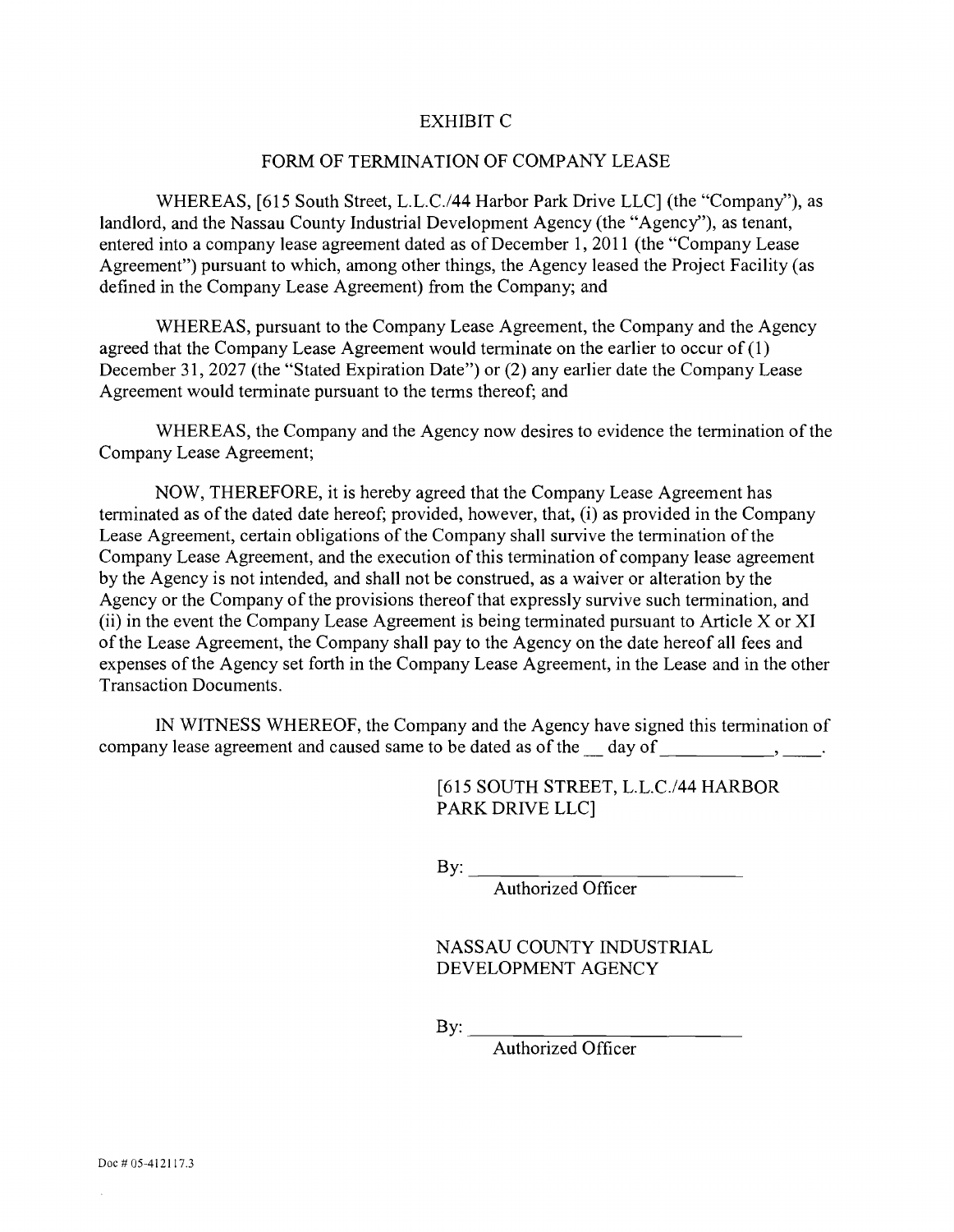| <b>STATE OF</b>  |     |
|------------------|-----|
|                  | SS. |
| <b>COUNTY OF</b> |     |

On the  $\_\_\_\_$  day of  $\_\_\_\_\_\_\$ , in the year  $\_\_\_\_\_\_\_\$  before me, the undersigned, a notary public in and for said state, personally appeared <sup>5</sup> personally known to me or proved to me on the basis of satisfactory evidence to be the individual(s) whose name(s) is (are) subscribed to the within instrument and acknowledged to me that he/she/they executed the same in his/her/their capacity(ies), and that by his/her/their signatures) on the instrument, the individual(s), or the person upon behalf of which the individual(s) acted, executed the instrument.

Notary Public STATE OF  $\overline{\phantom{a}}$ ss.: COUNTY OF

On the  $\_\_\_$  day of  $\_\_\_\_\_\$ , in the year  $\_\_\_\_\_\$ , before me, the undersigned, a notary public in and for said state, personally appeared \_\_\_\_\_\_\_\_\_\_\_\_\_\_\_\_\_\_\_\_\_\_\_\_\_\_\_\_\_\_\_\_\_\_, personally known to me or proved to me on the basis of satisfactory evidence to be the individual(s) whose name(s) is (are) subscribed to the within instrument and acknowledged to me that he/she/they executed the same in his/her/their capacity(ies), and that by his/her/their signatures) on the instrument, the individual(s), or the person upon behalf of which the individual(s) acted, executed the instrument.

Notary Public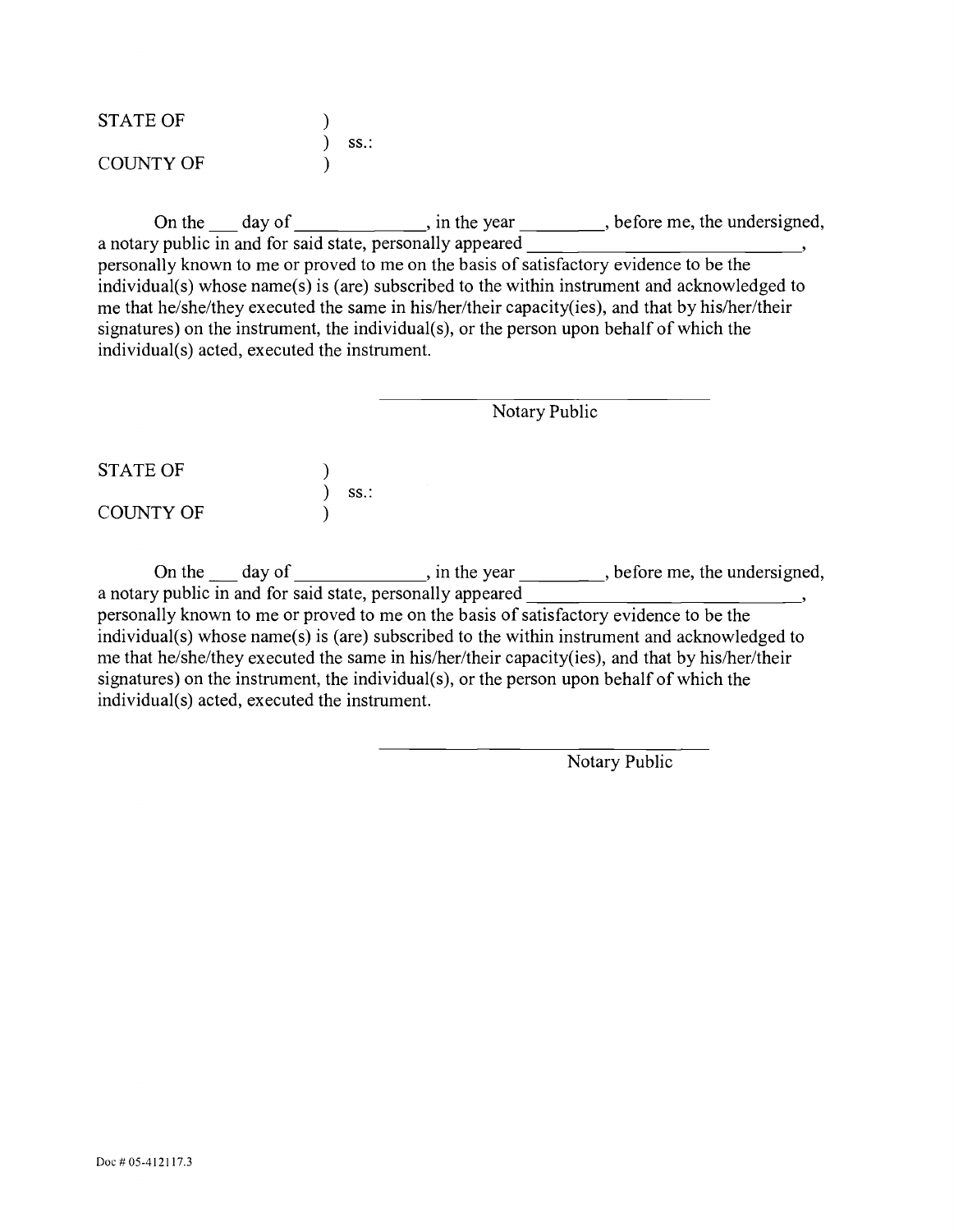### EXHIBIT D

#### FORM OF BILL OF SALE TO COMPANY

NASSAU COUNTY INDUSTRIAL DEVELOPMENT AGENCY, a public benefit corporation of the State of New York having an office for the transaction of business located at 1550 Franklin Avenue, Suite 235, Mineola, NY 11501 (the "Grantor"), for the consideration of One Dollar (\$ 1.00), cash in hand paid, and other good and valuable consideration received by the Grantor from 615 SOUTH STREET, L.L.C., a limited liability company organized and existing under the laws of the State of New York, having an office for the transaction of business at 615 South Street, Garden City, NY 11530 (the "Grantee"), the receipt of which is hereby acknowledged by the Grantor, hereby sells, transfers and delivers unto the Grantee, and its successors and assigns, any and all of Grantor's right, title and interest, if any, in and to those materials, machinery, equipment, fixtures or fumishings which are described in Exhibit B attached hereto (the "Equipment") now owned or hereafter acquired by the Grantor, which Equipment is located or intended to be located on a parcel of land (the "Land") located at 44 Harbor Park Drive, Port Washington, Town of North Hempstead, Nassau County, New York, which Land is more particularly described on Exhibit A attached hereto.

TO HAVE AND TO HOLD the same unto the Grantee, and its successors and assigns, forever.

THE GRANTOR MAKES NO WARRANTY, EITHER EXPRESS OR IMPLIED, AS TO THE CONDITION, TITLE, DESIGN, OPERATION, MERCHANTABILITY OR FITNESS OF THE EQUIPMENT OR ANY PART THEREOF OR AS TO THE SUITABILITY OF THE EQUlPMENT OR ANY PART THEREOF FOR THE GRANTEE'S PURPOSES OR NEEDS. THE GRANTEE SHALL ACCEPT TITLE TO THE EQUIPMENT "AS IS", WITHOUT RECOURSE OF ANY NATURE AGAINST THE GRANTOR FOR ANY CONDITION NOW OR HEREAFTER EXISTING. NO WARRANTY OF FITNESS FOR A PARTICULAR PURPOSE OR MERCHANTABILITY IS MADE. IN THE EVENT OF ANY DEFECT OR DEFICIENCY OF ANY NATURE, WHETHER PATENT OR LATENT, THE GRANTOR SHALL HAVE NO RESPONSIBILITY OR LIABILITY WITH RESPECT THERETO.

IN WITNESS WHEREOF, the Grantor has caused this bill of sale to be executed in its name by the officer described below on the date indicated beneath the signature of such officer and dated as of the day of the  $\qquad \qquad$  day of  $\qquad \qquad$ , 20.

> NASSAU COUNTY INDUSTRIAL DEVELOPMENT AGENCY

BY: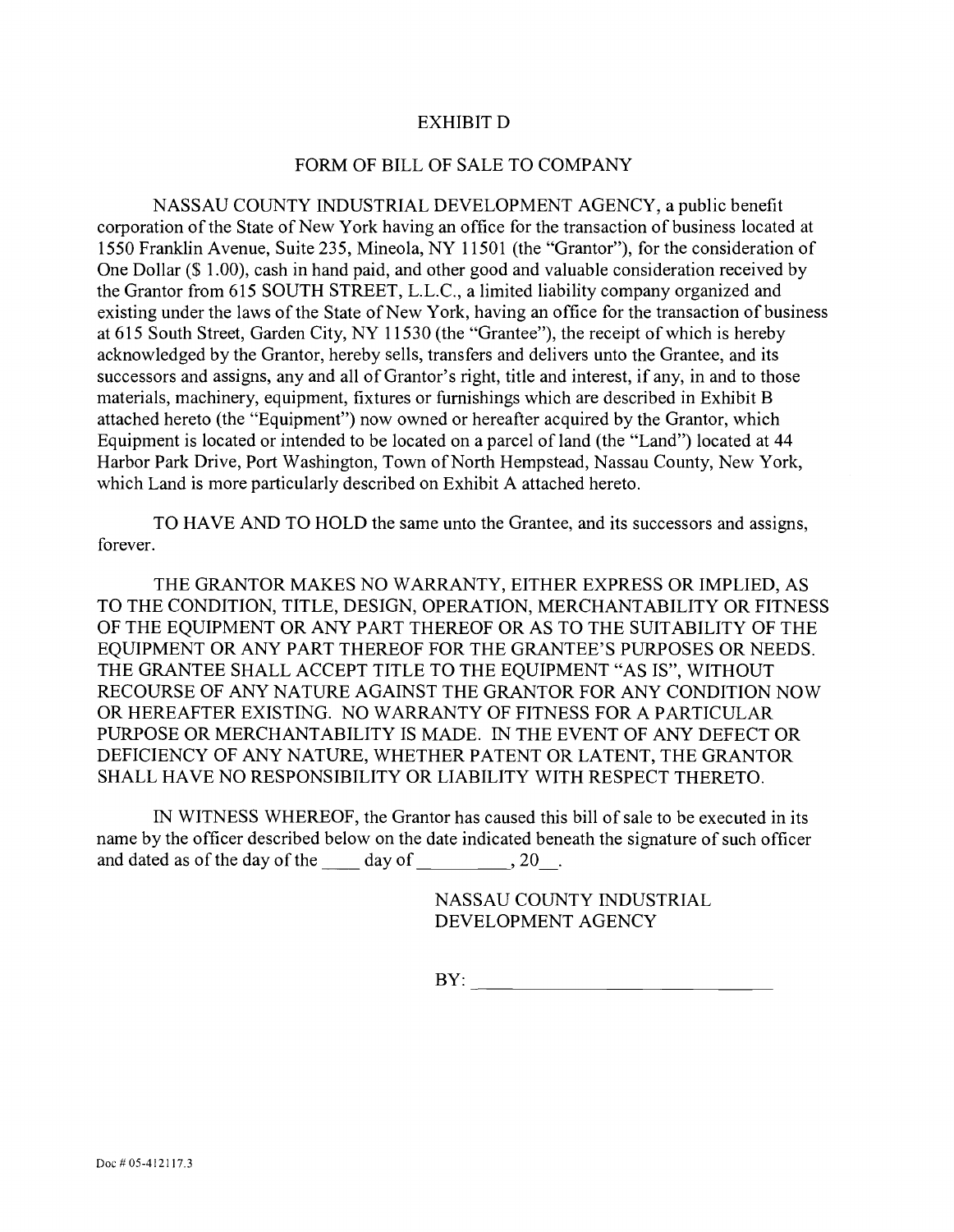| <b>STATE OF NEW YORK</b> |          |  |
|--------------------------|----------|--|
|                          | $)$ SS.: |  |
| <b>COUNTY OF</b>         |          |  |

On the  $\mu$  day of  $\mu$ , in the year  $\mu$ , before me, the undersigned, a notary public in and for said state, personally appeared \_\_\_\_\_\_\_\_ personally known to me or proved to me on the basis of satisfactory evidence to be the individuals) whose name(s) is (are) subscribed to the within instrument and acknowledged to me that he/she/they executed the same in his/her/their capacity(ies), and that by his/her/their signatures) on the instrument, the individuals), or the person upon behalf of which the individuals) acted, executed the instrument.

Notary Public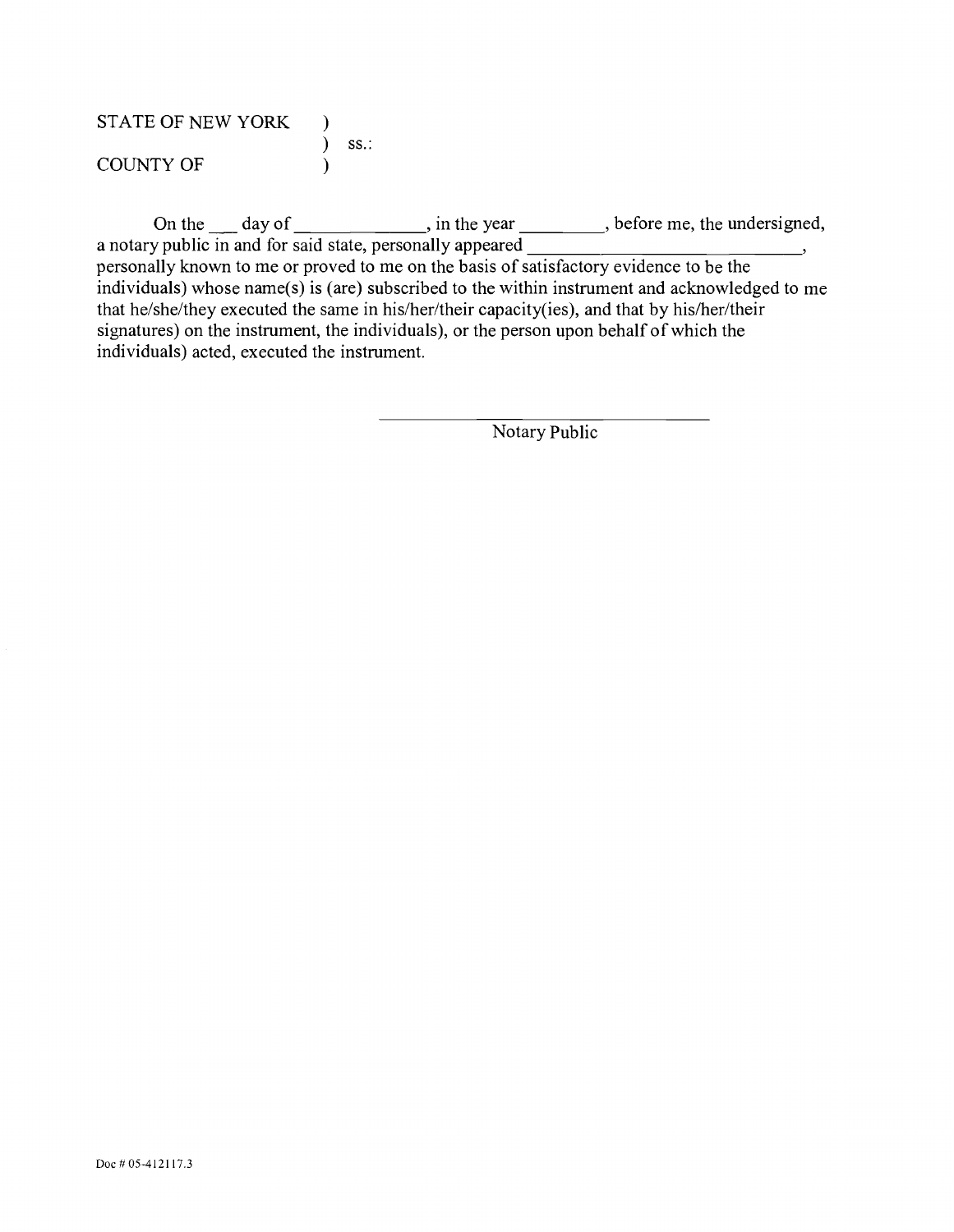## EXHIBIT A

## DESCRIPTION OF THE LAND

ALL that certain plot, piece or parcel of land, with the buildings and improvements thereon erected, situate, lying and being at Port Washington, Town of North Hempstead, County of Nassau and State of New York, known and designated as Lots 3 and 4 in Block 89 as shown on a certain map entitled, "Map of Hempstead, Harbor Industrial Park, Section 3, Port Washington, Town of North Hempstead, Nassau County, New York, April 1973, Bohn & Bonacci, P.C., successor to J.J. Bohn, L.S.," and filed in the Office of the Clerk of the County of Nassau on 12/22/77, as Map No. 8713, which said lots are bounded and described as follows:

BEGINNING at a point on the northeasterly side of Harbor Park Drive, distant 296.72 feet northwesterly from the extreme northwesterly end of the arc of a curve connecting the northeasterly side of Harbor Park Drive with the westerly side of Roslyn West Shore Drive;

RUNNING THENCE northwesterly along the northeasterly side of Harbor Park Drive, the following four (4) courses and distances:

- $1<sub>1</sub>$ along the arc of a curve bearing to the left, having a radius of 479.43 feet, a distance along the arc of said curve of 4.52 feet;
- $2.$ north 54 degrees 41 minutes 04 seconds west, 141.90 feet;
- $\overline{3}$ . along the arc of a curve bearing to the left, having a radius of 449.75 feet a distance along the arc of said curve of 383.60 feet;
- $\overline{4}$ . south 76 degrees 26 minutes 48 seconds west, 54.00 feet;

THENCE north 13 degrees 33 minutes 12 seconds west, 436.69 feet to land of McCormick Sand & Gravel Co., Inc.

THENCE north 75 degrees 02 minutes 41 seconds east, along the aforesaid land, 656.67 feet;

THENCE south 0 degrees 24 minutes 38 seconds east, 736.22 feet to the northeasterly side of Harbor Park Drive, the point or place of BEGINNING.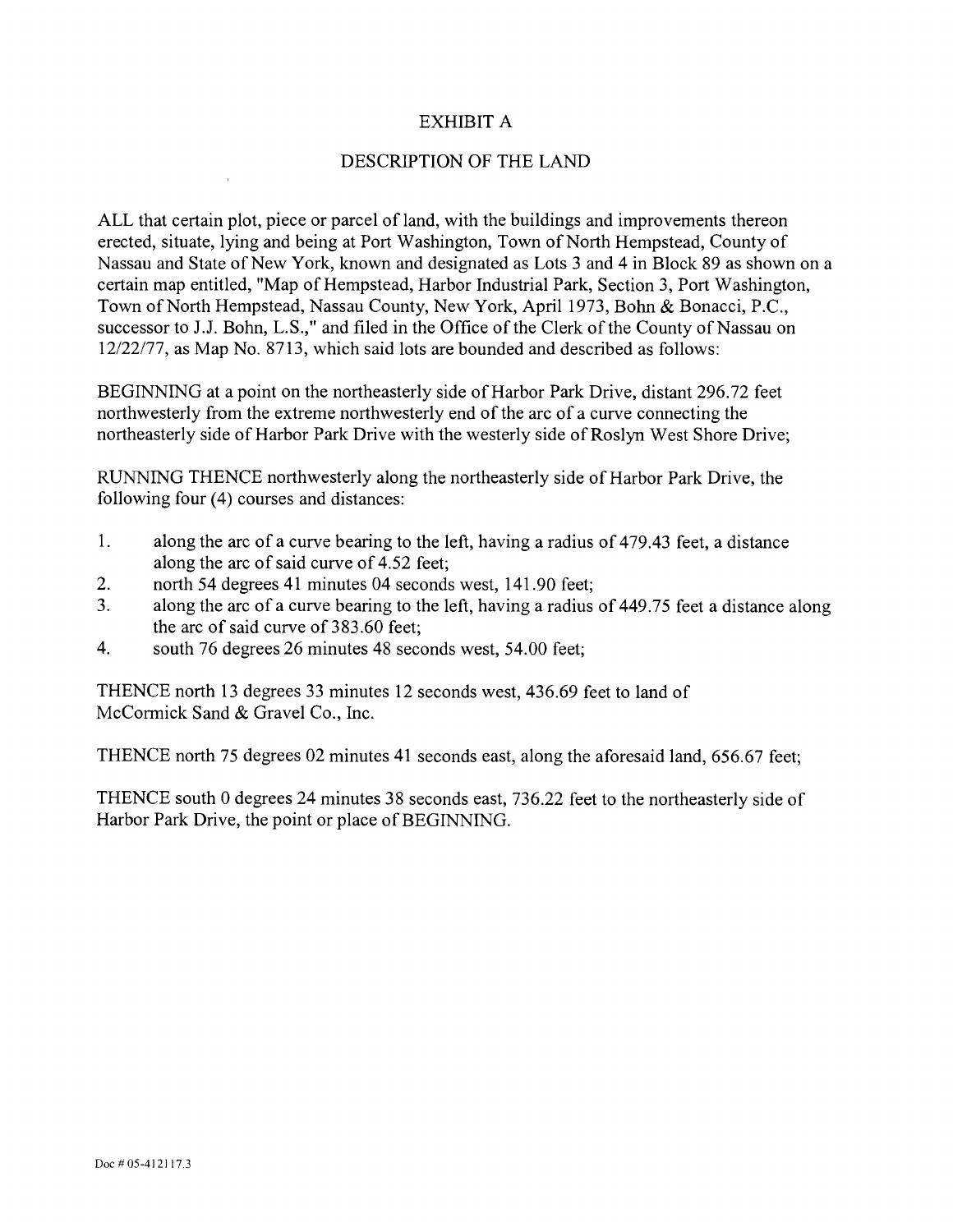#### EXHIBIT B

#### DESCRIPTION OF THE EQUIPMENT

All equipment, fixtures, machines, building materials and items of personal property and all appurtenances (A) acquired, constructed and/or intended to be installed and/or to be acquired, constructed or installed in connection with the acquisition, renovation and installation of the 2011 WAC Lighting Project (the "Project") of the Nassau County Industrial Development Agency (the "Agency") located on the real property described on Exhibit A hereto (the "Land"), said Project to be acquired, renovated and installed by 615 South Street, L.L.C. (the "Company") as agent of the Agency pursuant to a sublease agreement dated as of December 1, 2011 (the "Sublease Agreement") by and between the Agency and the Company and (B) now or hereafter attached to, contained in or used in connection with the Land or placed on any part thereof, though not attached thereto, including but not limited to the following:

 $(1)$ Pipes, screens, fixtures, heating, lighting, plumbing, ventilation, air conditioning, compacting and elevator plants, call systems, stoves, ranges, refrigerators and other lunch room facilities, rugs, movable partitions, cleaning equipment, maintenance equipment, shelving, flagpoles, signs, waste containers, outdoor benches, drapes, blinds and accessories, sprinkler systems and other fire prevention and extinguishing apparatus and materials, motors and machinery; and

Together with any and all products of any of the above, all substitutions,  $(2)$ replacements, additions or accessions therefor and any and all cash proceeds or non-cash proceeds realized from the sale, transfer or conversion of any of the above.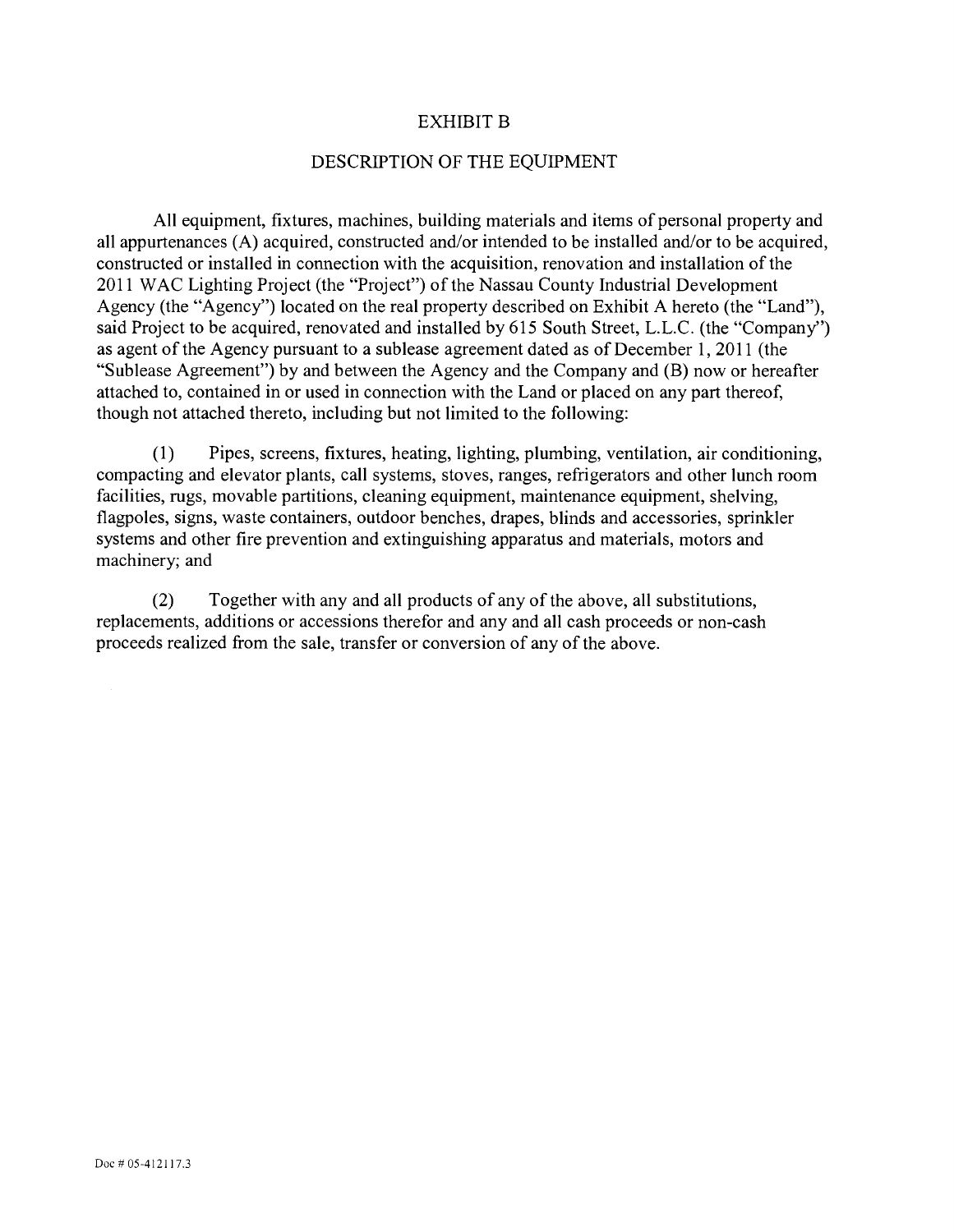# EXHIBIT E

# FORM OF SALES TAX EXEMPTION LETTER

See Attached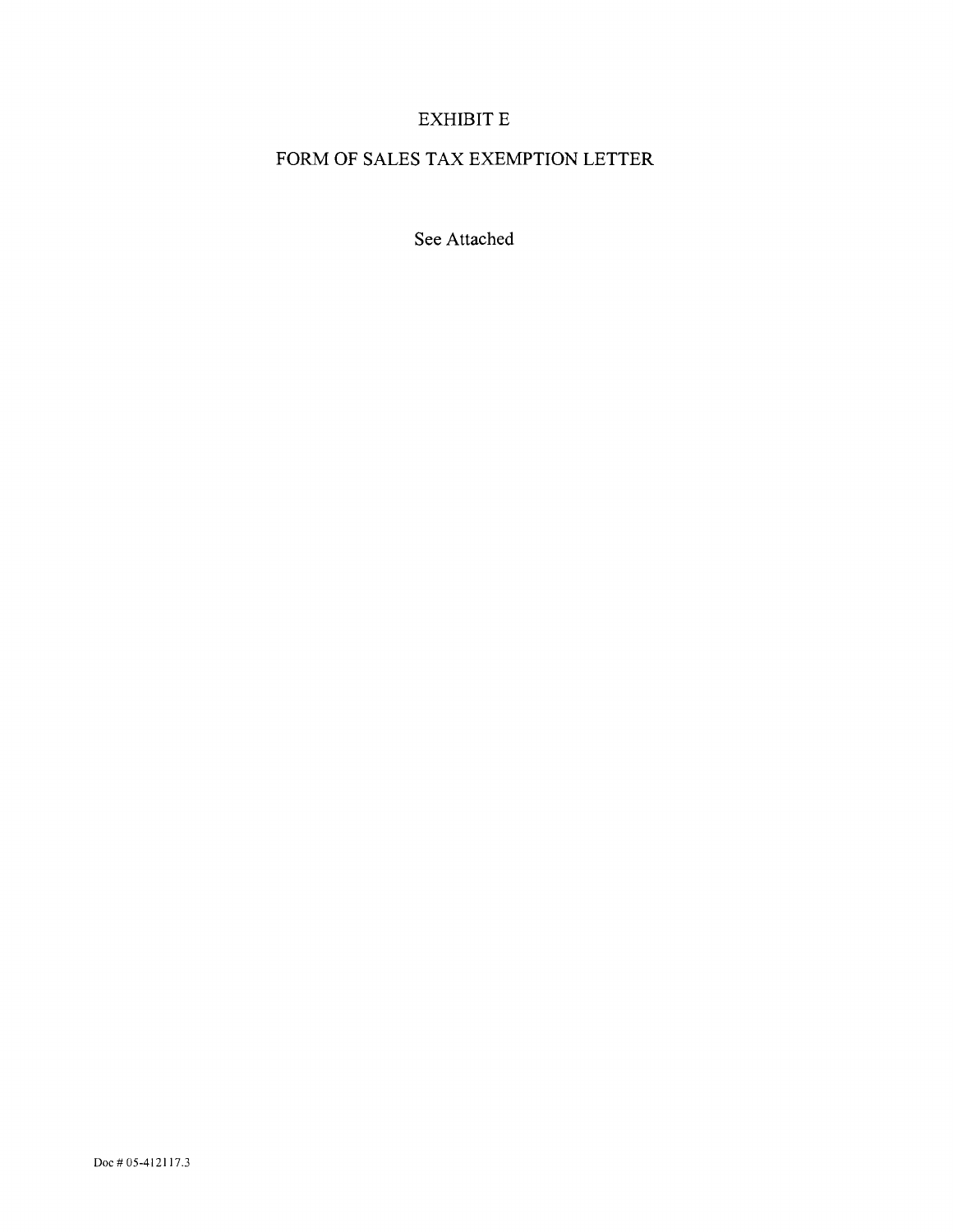# SALES TAX EXEMPTION LETTER

December 19, 2011

## TO WHOM IT MAY CONCERN

## Re: Nassau County Industrial Development Agency  $(2011 \text{ WAC}$  Lighting Project)

Ladies and Gentlemen:

The Nassau County Industrial Development Agency (the "Agency"), by this notice, advises you as follows:

 $\mathbf{1}$ . The Agency constitutes a corporate govemmental agency and a public benefit corporation under the laws of the State of New York, and therefore, in the exercise of its govemmental functions, including the acquisition of property, is exempt from the imposition of any New York State or Nassau County sales and use tax. As an exempt governmental entity, no exempt organization identification number has been issued to the Agency nor is one required.

2. Pursuant to a resolution adopted by the Agency on December 6, 2011 (the "Authorizing Resolution") and a Sublease Agreement, dated as of December 1, 2011 (as amended, modified, supplemented or restated, the "Lease Agreement"), between the Agency and 615 South Street, L.L.C. (the "Company"), the Agency has authorized the Company and its approved agents set forth on Schedule A hereto (together with the Company, collectively, the "Agents") to act as its agents to acquire, renovate, improve, install and equip a commercial facility in Nassau County, New York, consisting of (1) the acquisition of an interest in a certain parcel of land located at 44 Harbor Park Drive, Port Washington, Town of North Hempstead, County of Nassau, New York (Section: 6; Block: 089; Lots: 3/4) (collectively, the "Land"), (2) the renovation of the existing building on the Land, together with related improvements to the Land (collectively, the "Building"), and (3) the acquisition and installation therein and thereon of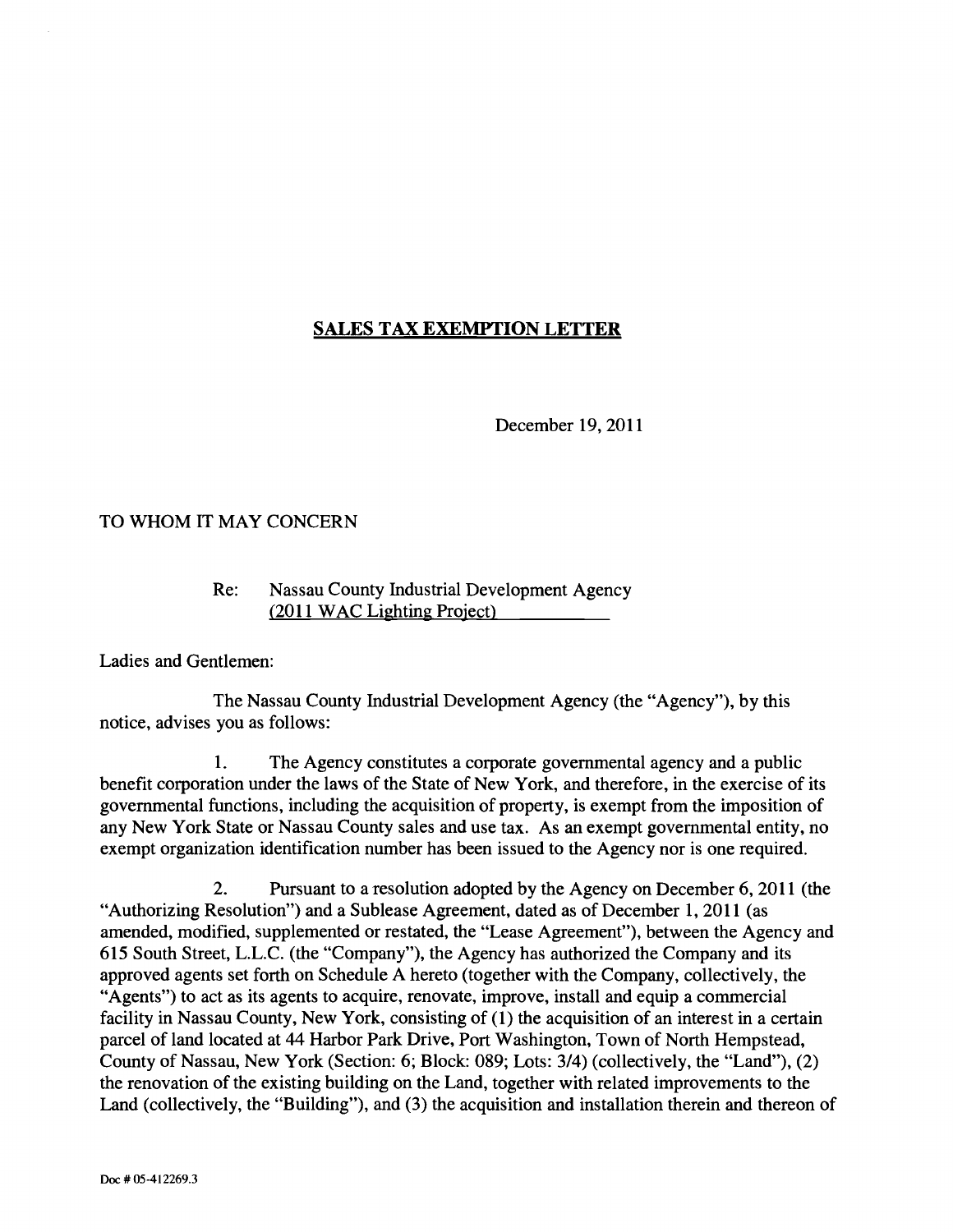certain fumiture, fixtures, machinery and equipment (the "Equipment"), all of the foregoing for use by Wangs Alliance Corporation, an affiliate of the Company (the "Sublessee"), as its global headquarters for sales, marketing, administration, and research & development, and as a warehouse and distribution center (collectively, the "Project Facility").

3. In connection with the Authorizing Resolution and the Lease Agreement and pursuant to the authority therein granted, the Agency authorizes the Agents to act as its agents in connection with the acquisition, renovation, improvement, installation and equipping of the Project Facility and authorizes the Agents to use this letter as its agents only for the payment of the costs of such acquisition, renovation, improvement, installation and equipping of the Project Facility.

4. As agent for the Agency, the Company agrees that each contract, agreement, invoice, bill or purchase order entered into by any Agent as agent for the Agency for the acquisition, renovation, improvement, installation or equipping of the Project Facility shall include language in substantially the following form:

> "This [contract] is being entered into by [ ] (the "Agent"), as agent for and on behalf of the Nassau County Industrial Development Agency (the "Agency") in connection with a certain project of the Agency for 615 South Street, L.L.C. consisting of (1) the acquisition of an interest in a certain parcel of land located at 44 Harbor Park Drive, Port Washington, Town of North Hempstead, County of Nassau, New York (Section: 6; Block: 089; Lots: 3/4) (collectively, the "Land"), (2) the renovation of the existing building on the Land, together with related improvements to the Land (collectively, the "Building"), and (3) the acquisition and installation therein and thereon of certain fumiture, fixtures, machinery and equipment (the "Equipment"), all of the foregoing for use by Wangs Alliance Corporation, an affiliate of the Company (the "Sublessee"), as its global headquarters for sales, marketing, administration, and research & development, and as a warehouse and distribution center (collectively, the "Project Facility"). The construction, renovation and capital improvements, materials, machinery, equipment, trade fixtures, furniture, furnishings and other tangible personal property to be incorporated or installed in the Project Facility which is the subject of this [contract, agreement, invoice, bill or purchase order] shall be exempt from the sales and use taxes levied by the State of New York and the County of Nassau if effected in accordance with the terms and conditions set forth in the attached Sales Tax Exemption Letter of the Agency, and the Agent hereby represents that this [contract, agreement, invoice, bill or purchase order] is in compliance with the terms of the Sales Tax Exemption Letter. This [contract, agreement, invoice, bill or purchase order] is non-recourse to the Agency, and the Agency shall not be directly, indirectly or contingently liable or obligated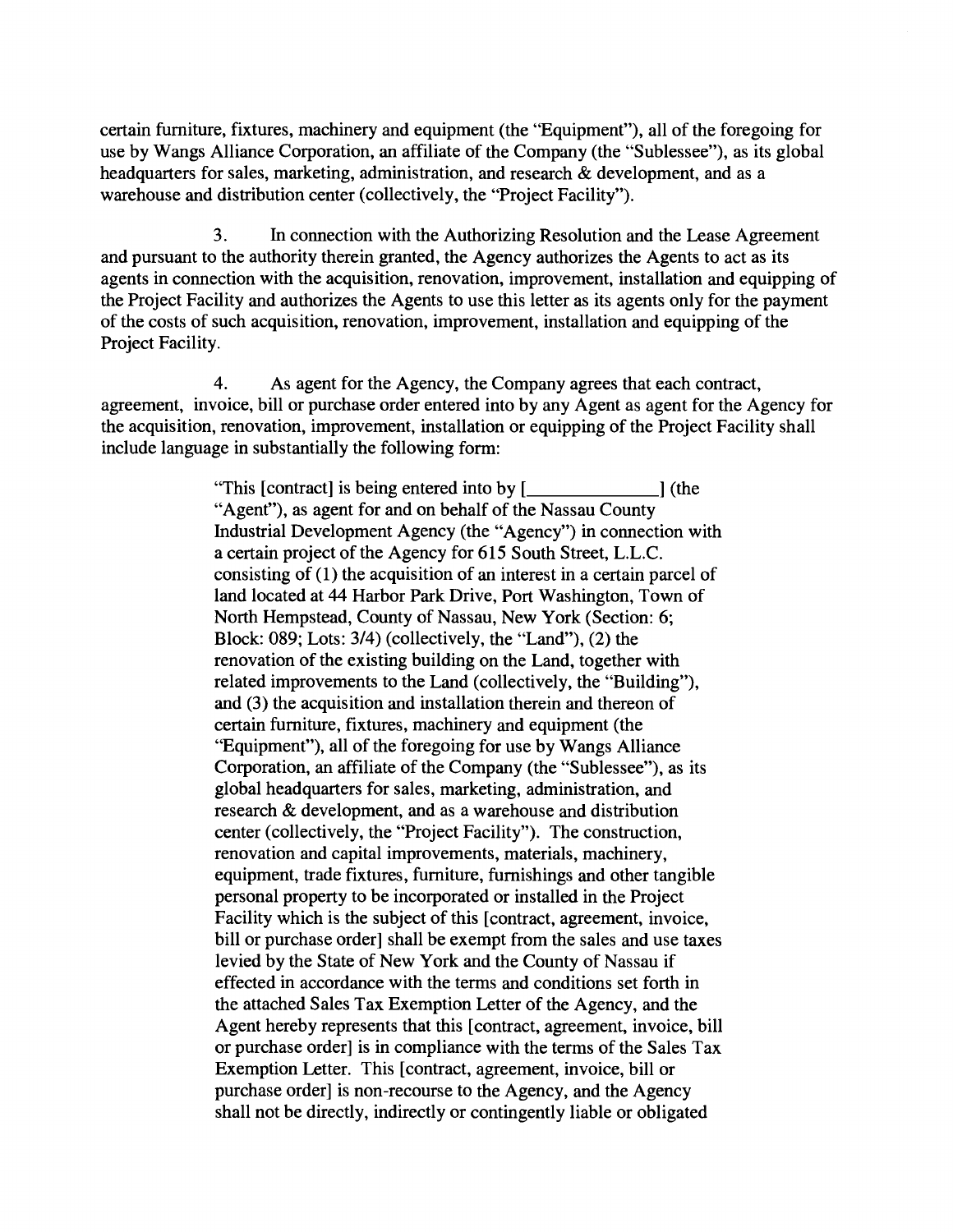hereunder in any manner or to any extent whatsoever. By execution or acceptance of this [contract, agreement, invoice, bill or purchase order], the [vendor or contractor] hereby acknowledges and agrees to the terms and conditions set forth in this paragraph."

The acquisition, renovation, improvement, installation and equipping of 5. facilities, capital improvements, systems, trade fixtures, tangible personal property, equipment and machinery constituting a part of the Project Facility shall be exempt from the sales and use taxes levied by the State of New York and the County of Nassau on the condition that (i) such materials and capital improvements are separately identifiable property of the Agency, and (ii) any capital machinery, equipment or other tangible personal property shall have a useful life of one year or more, and shall solely be for the use of the Company (and/or the Sublessee) at and in the Project Facility, and for no other entity and at no other location, and shall be effected by and at the sole cost of the Company.

6. The Agency shall have no liability or performance obligations under any contract, invoice, bill or purchase order entered into by an Agent, as agent for the Agency hereunder, and in the event liability should arise under any such contract, invoice, bill, or purchase order, the Agency shall not be liable, either directly or indirectly or contingently, upon any such contract, invoice, bill or purchase order in any manner and to any extent whatsoever, and the Company or the other Agent, as the case may be, shall be the sole party liable thereunder.

 $7.$ By execution of its acceptance of the terms of this letter, the Company and the other Agents agree to accept the terms hereof and represent and warrant to the Agency that the use of this letter by the Company and the other Agents is and will be strictly for the purposes above stated.

8. Accordingly, until the earliest of (i) December 31, 2012, (ii) the completion of the Project as provided in the Lease Agreement, (iii) the receipt by the Company of the Maximum Sales Tax Benefit (as defined in the Lease Agreement), and (iv) the termination of the Lease Agreement and/or revocation of the appointment of the Agents as agents of the Agency (the earliest to occur of the foregoing, the "Termination Date"), all vendors, contractors and subcontractors are hereby authorized to rely on this letter (or on a photocopy or fax of this letter) as evidence that purchases of, and improvement and installation contracts relating to, the Project Facility, to the extent effected by an Agent (or by a contractor or subcontractor engaged by an Agent) as agent for the Agency, are exempt from all New York State and Nassau County sales and use taxes.

 $9<sub>1</sub>$ The Company covenants and agrees that upon the occurrence of the Termination Date, the Company will immediately deliver this letter back to the Agency.

Any vendor, lessor, licensor or contractor that does not collect otherwise 10. applicable sales or use tax in reliance upon this letter, shall be deemed to have acknowledged and agreed to the provisions of Paragraph 4 hereof regardless of whether or not the provisions thereof are inserted in the contract, agreement, invoice, bill or purchase order entered into with an Agent.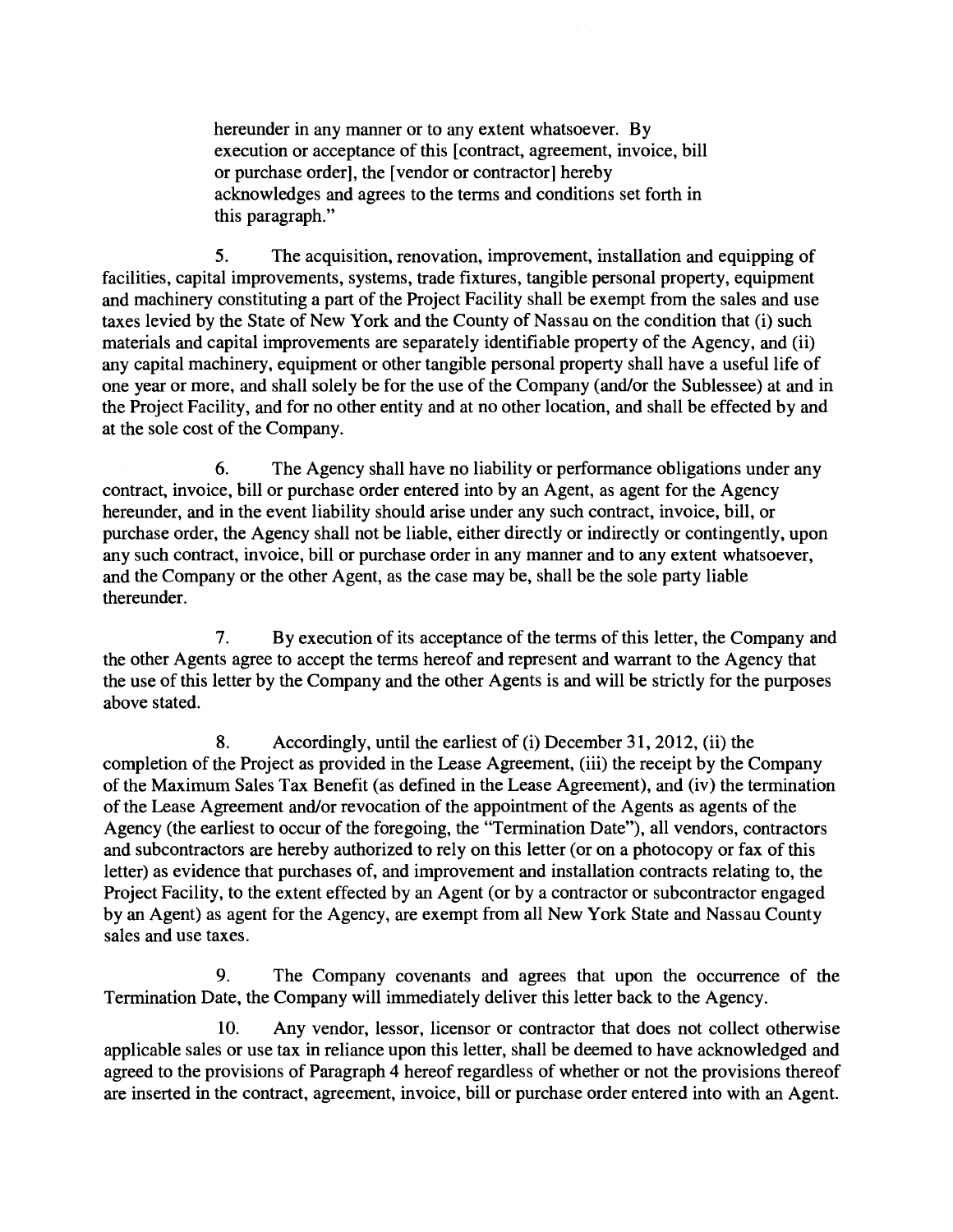11. This letter is provided solely for the purpose of securing exemptions from New York State and Nassau County sales and use taxes for the referenced project only. No other principal/agent relationship is intended or may be implied or inferred from this letter.

The signature of representatives of the Agents where indicated below will indicate that the Agents have accepted the terms hereof.

## NASSAU COUNTY INDUSTRIAL DEVELOPMENT AGENCY

 $By:$ 

Name: Colleen Pereira Title: Administrative Director

#### ACCEPTED AND AGREED TO BY:

#### 615 SOUTH STREET, L.L.C.

 $By$ <sub>—</sub>

Name: Tony Chung Chi Wang Title: Operating Manager

## WANGS ALLIANCE CORPORATION

By\_\_\_\_\_\_\_\_\_\_

Name: Tony Chung Chi Wang Title: Chief Executive Officer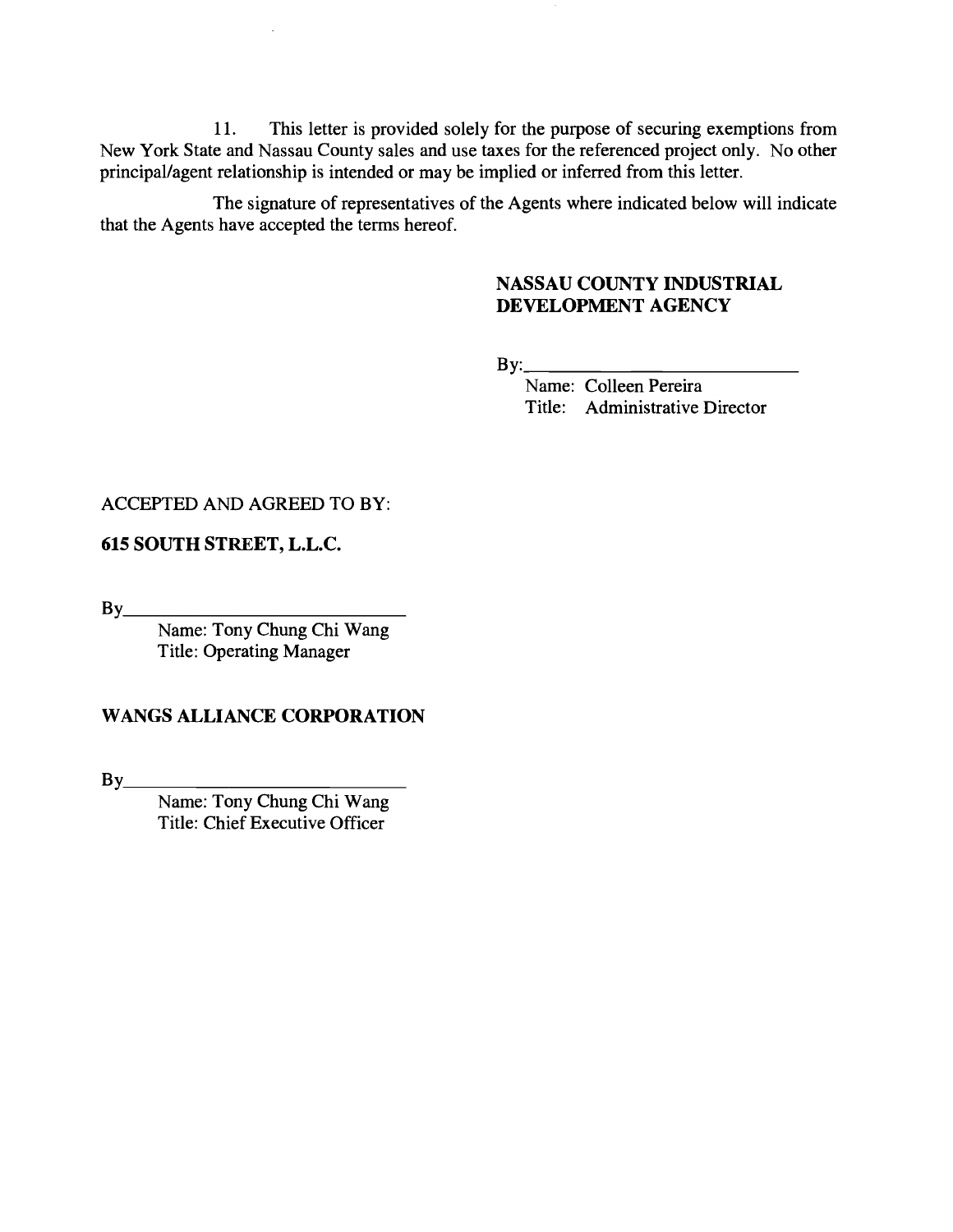# SCHEDULE A

# APPROVED AGENTS

Wangs Alliance Corporation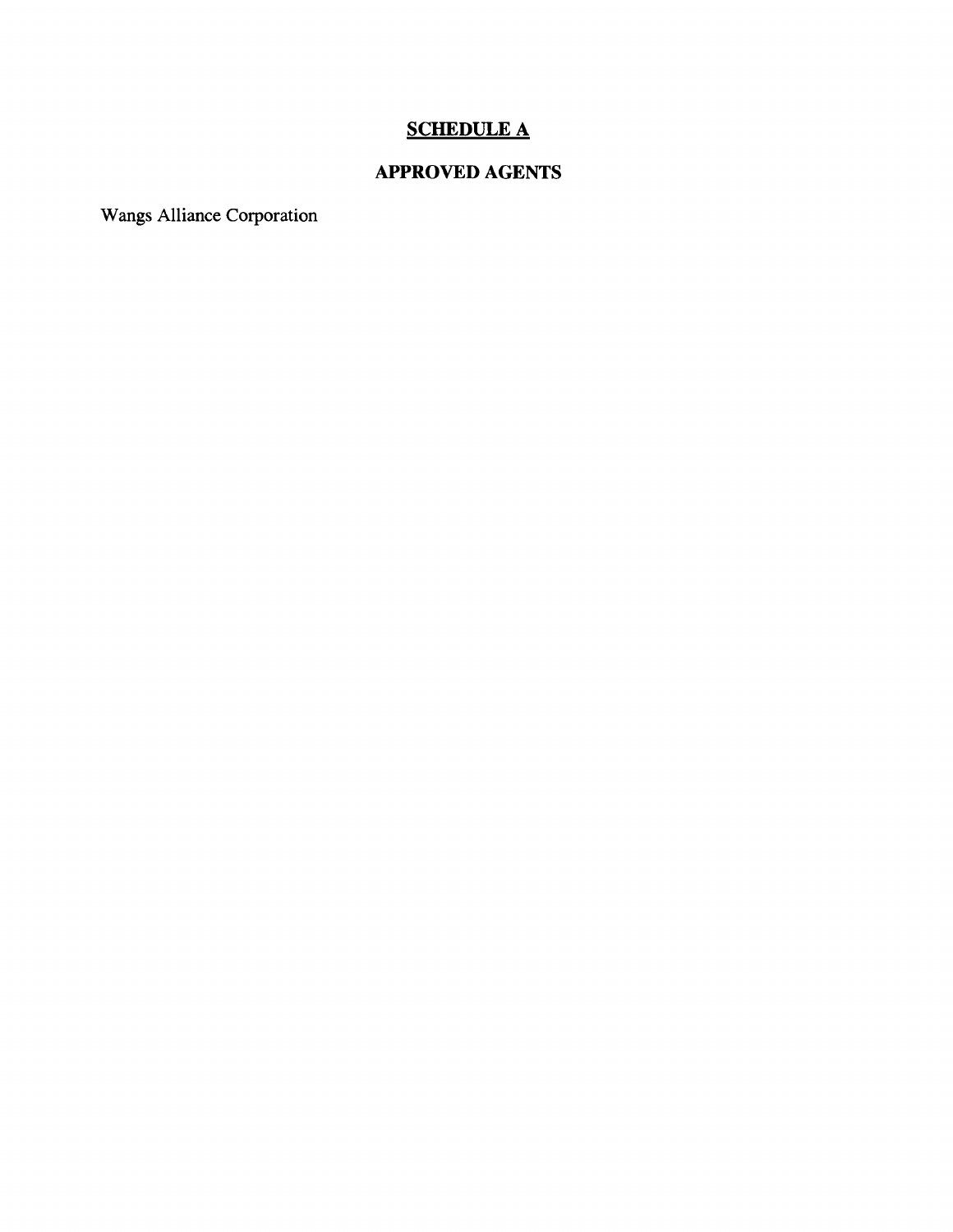#### EXHIBIT F

#### TERMINATION OF LEASE AGREEMENT

WHEREAS, 615 South Street, L.L.C. (the "Company"), as subtenant, and the Nassau County Industrial Development Agency (the "Agency"), as sublandlord, entered into a sublease agreement dated as of December 1, 2011 (the "Lease Agreement") pursuant to which, among other things, the Agency subleased the Project Facility (as defined in the Lease Agreement) to the Company; and

WHEREAS, pursuant to the Lease Agreement, the Company and the Agency agreed that the Lease Agreement would terminate on the earlier to occur of  $(1)$  December 31, 2027 or  $(2)$  the date the Lease Agreement would terminate pursuant to Article  $X$  or Article XI of the Lease Agreement; and

WHEREAS, the Company and the Agency now desires to evidence the termination of the Lease Agreement;

NOW, THEREFORE, it is hereby agreed that the Lease Agreement has terminated as of the dated date hereof; provided, however, that, as provided in Section 12.7 of the Lease Agreement, certain obligations of the Company shall survive the tennination of the Lease Agreement, and the execution of this tennination of lease agreement by the Agency is not intended, and shall not be construed, as a waiver or alteration by the Agency or the Company of the provisions of Sections 11.4 and 12.7 of the Lease Agreement.

IN WITNESS WHEREOF, the Company and the Agency have signed this termination of lease agreement and caused same to be dated as of the day of same to be dated as  $\frac{d}{dx}$  day of same set of  $\frac{d}{dx}$ 

615 SOUTH STREET, L.L.C.

By:  $\rule{1em}{0.15mm}$ 

Authorized Officer

NASSAU COUNTY INDUSTRIAL DEVELOPMENT AGENCY

By:  $\overline{\phantom{a}}$ 

Authorized Officer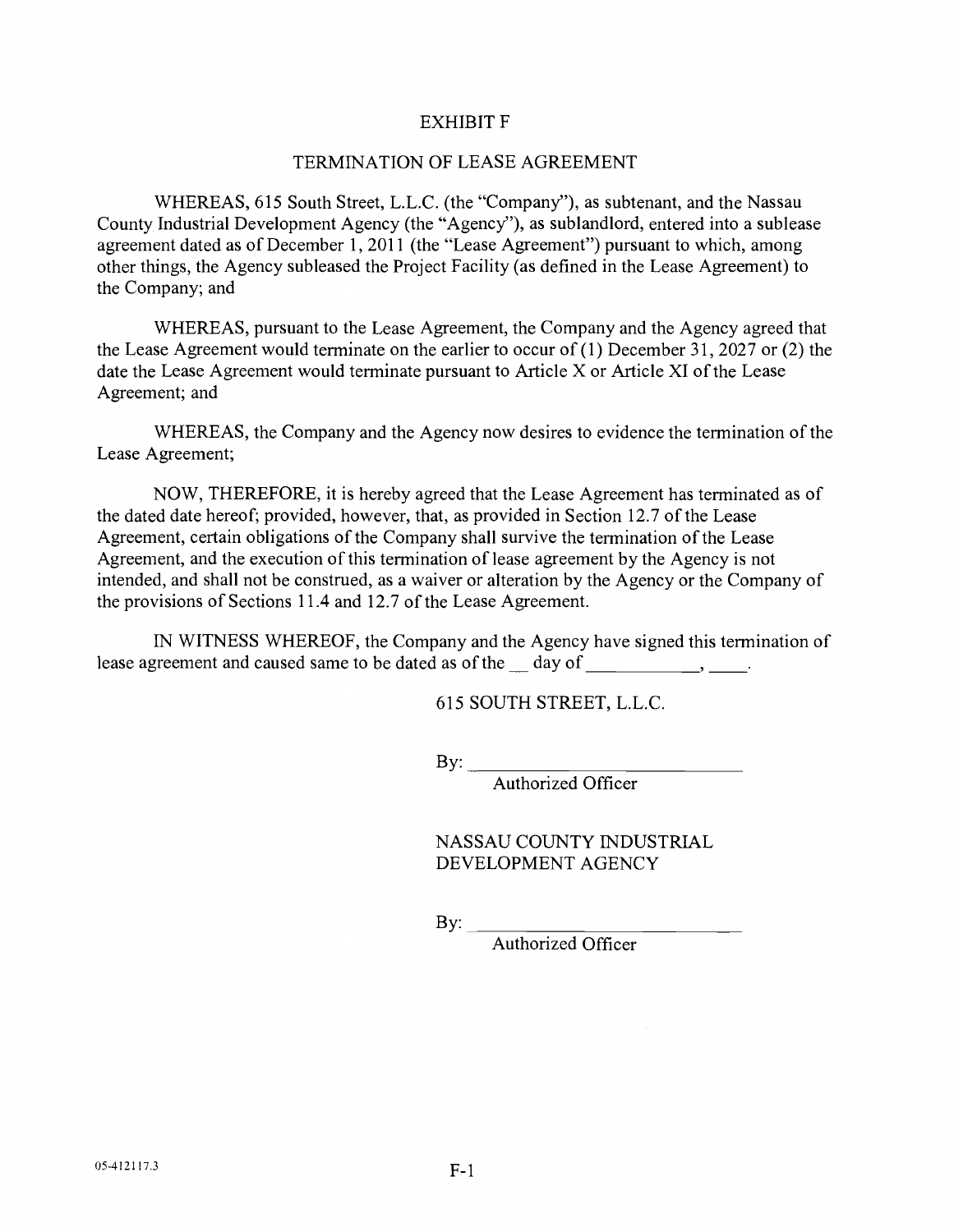| <b>STATE OF</b>  |      |
|------------------|------|
|                  | SS.: |
| <b>COUNTY OF</b> |      |

On the day of . in the year , before me, the undersigned, a notary public in and for said state, personally appeared <sup>5</sup> personally known to me or proved to me on the basis of satisfactory evidence to be the individual(s) whose name(s) is (are) subscribed to the within instrument and acknowledged to me that he/she/they executed the same in his/her/their capacity(ies), and that by his/her/their signatures) on the instrument, the individual(s), or the person upon behalf of which the individual(s) acted, executed the instrument.

Notary Public

STATE OF ss.: COUNTY OF

On the  $\frac{d}{dx}$  day of  $\frac{d}{dx}$ , in the year  $\frac{d}{dx}$ , before me, the undersigned, a notary public in and for said state, personally appeared personally known to me or proved to me on the basis of satisfactory evidence to be the individual(s) whose name(s) is (are) subscribed to the within instrument and acknowledged to me that he/she/they executed the same in his/her/their capacity(ies), and that by his/her/their signatures) on the instrument, the individual(s), or the person upon behalf of which the individual(s) acted, executed the instrument.

Notary Public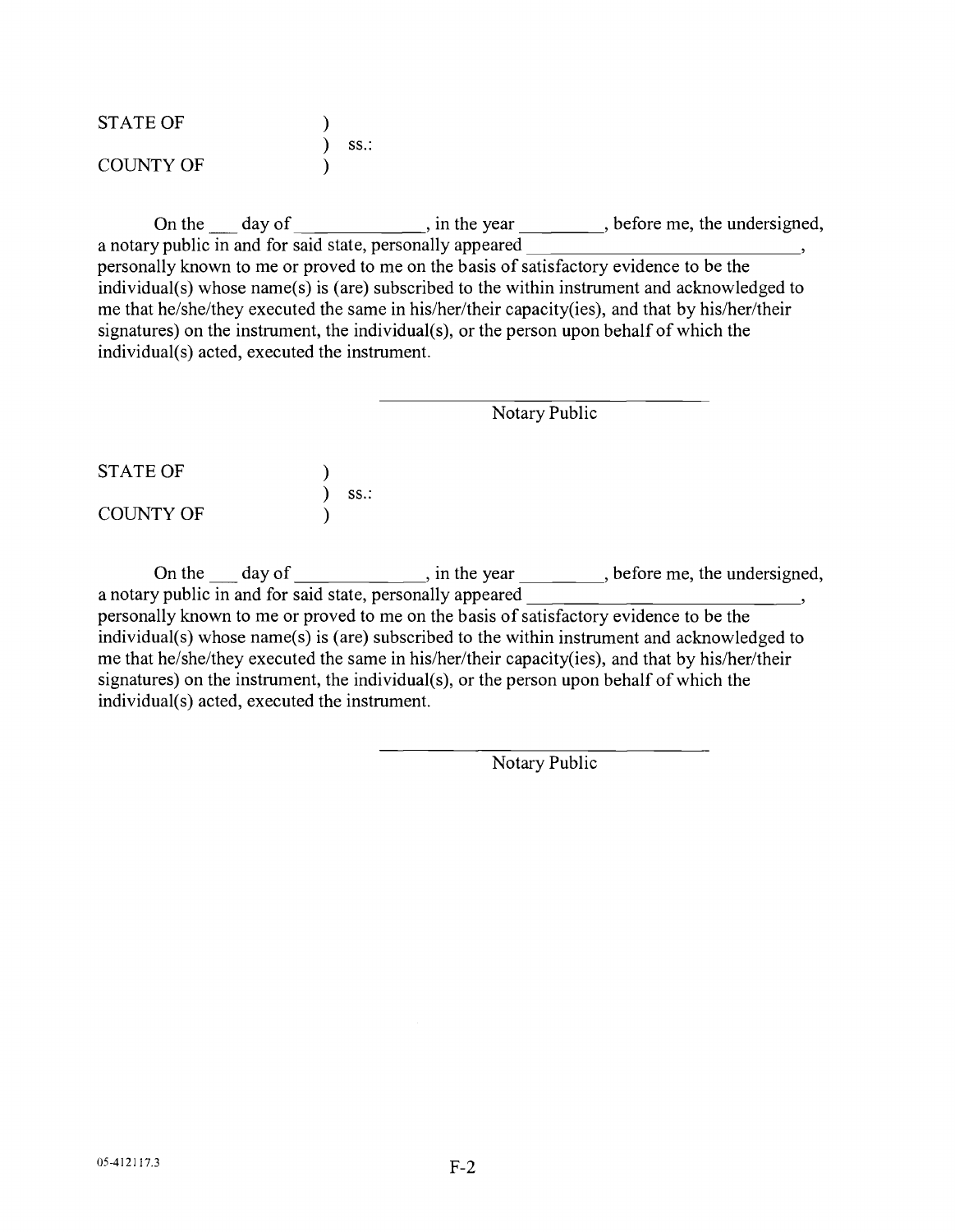## EXHIBIT G

### FORM OF ANNUAL EMPLOYMENT REPORT

# EMPLOYMENT PLAN STATUS REPORT

| <b>COMPANY NAME:</b><br><u> 1980 - Jan Samuel Barbara, margaret e populari e populari e populari e populari e populari e populari e popu</u> |  |  |
|----------------------------------------------------------------------------------------------------------------------------------------------|--|--|
|                                                                                                                                              |  |  |
| TYPE OF BUSINESS:                                                                                                                            |  |  |
| <b>CONTACT PERSON:</b>                                                                                                                       |  |  |
| TELEPHONE NUMBER:                                                                                                                            |  |  |

Number of Number<br>New Jobs Listed<sup>1</sup>  $\frac{\text{Number of}}{\text{New Jobs}}$  Number<br>  $\frac{\text{New Jobs}}{\text{Listed}^{\frac{1}{2}}}$ Job Service Job Training<br>Division Partnership Ac Division Partnership Act<br>Applicants eligible persons eligible persons

Number Filled

 $\frac{1}{4}$  With local Jobs Service Division and local service delivery office created pursuant to the Job Training Partnership Act.